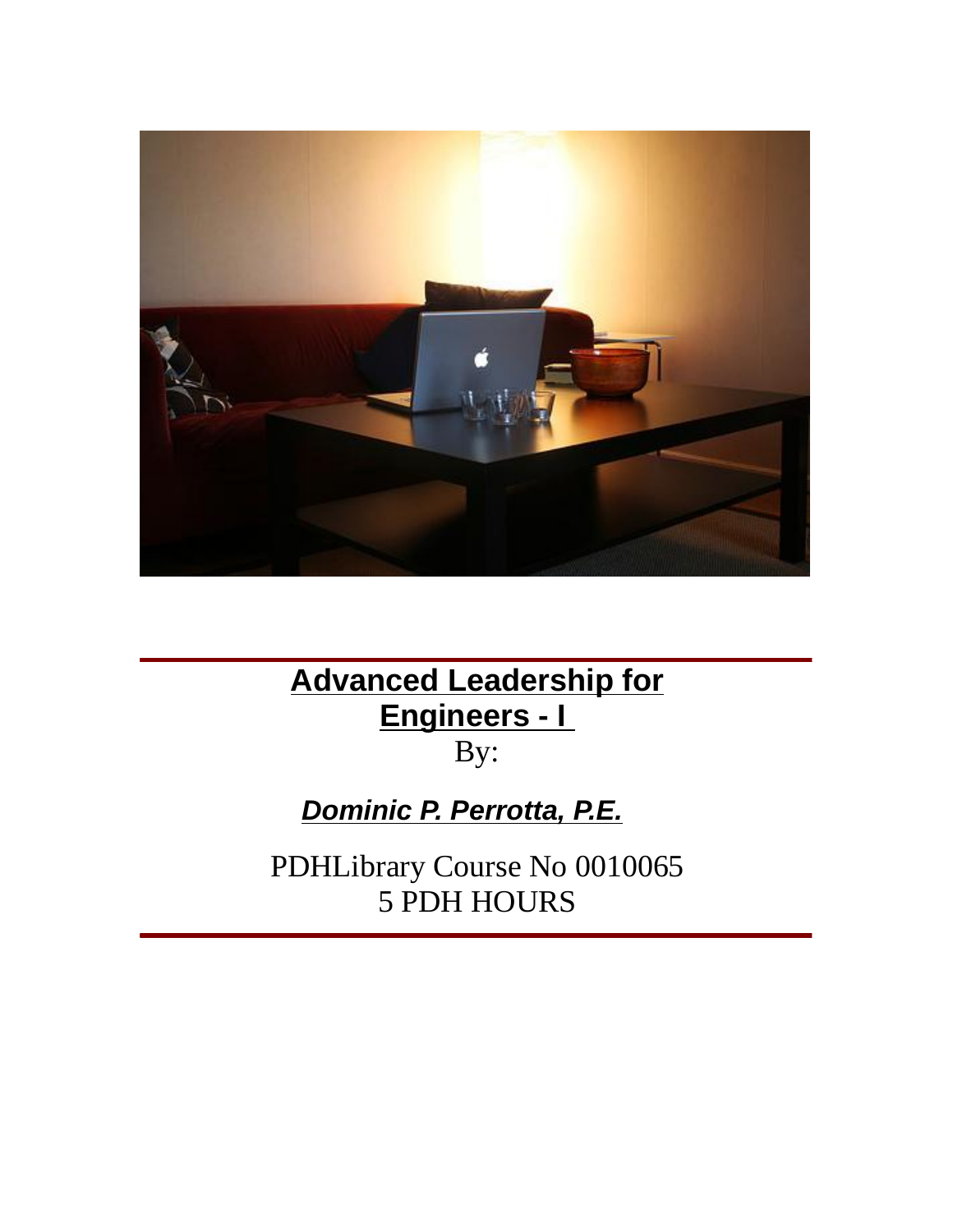# **Leadership for Engineers - <sup>I</sup> Advanced Leadership for Engineers - I**

 **P. Perrotta, P.E. Dominic P. Perrotta, P.E.** 

**2015**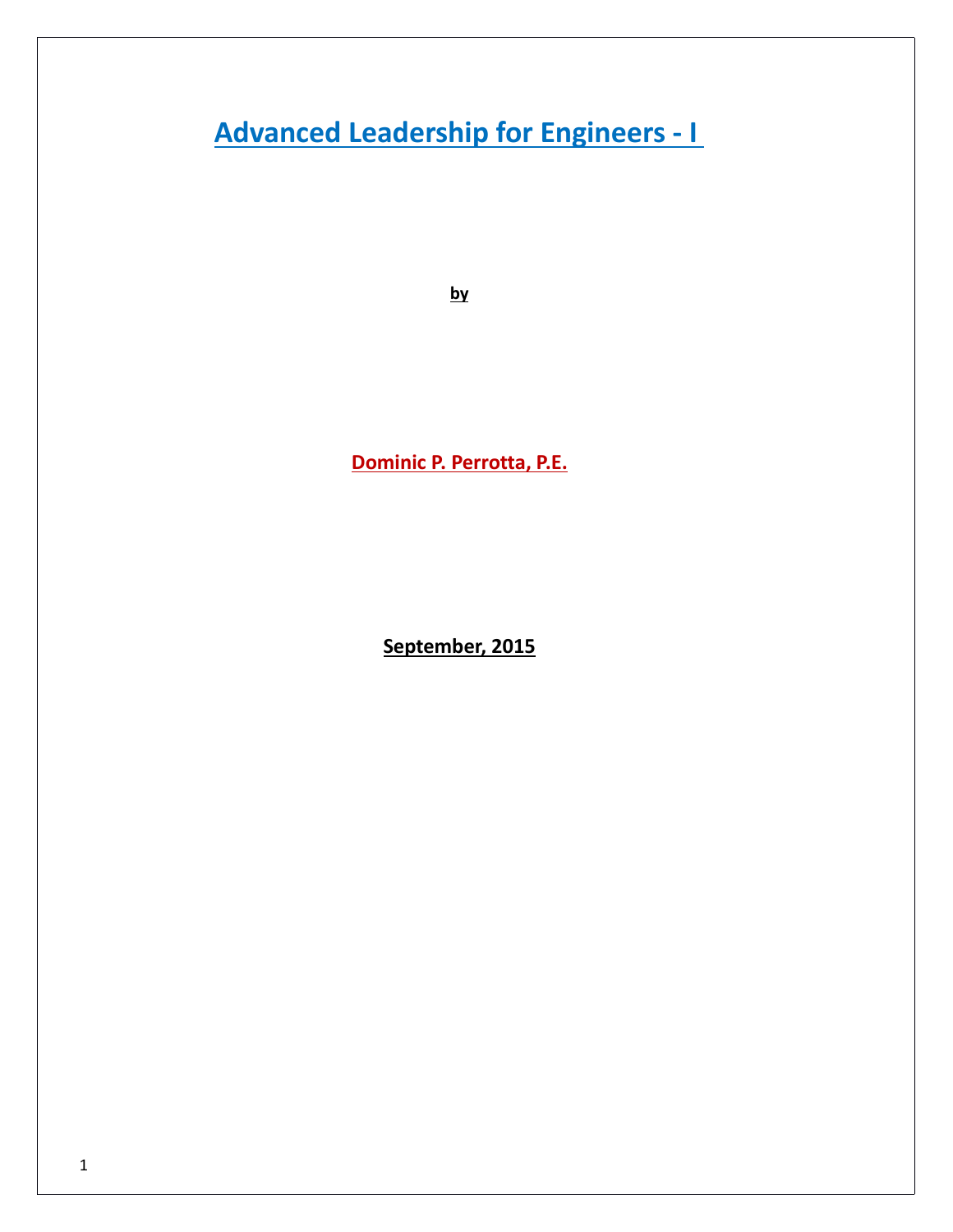# **Leadership for Engineers - <sup>I</sup>** Advanced Leadership for Engineers - I<br>Introduction<br>engineers go throughout their careers with their heads down, seldom looking at the

**Advanced Leadership for Engineers - I**<br>Introduction<br>Introduction<br>or even peering over the fence. Their immediate objectives are to perform the tasks at **Introduction**<br>**Introduction**<br>engineers go throughout their careers with their heads down, seldom looking at the<br>n or even peering over the fence. Their immediate objectives are to perform the tasks at<br>regardless of the si **Introduction**<br>Most engineers go throughout their careers with their heads down, seldom looking at the<br>horizon or even peering over the fence. Their immediate objectives are to perform the tasks at<br>hand, regardless of the ITTITURICONTERT THE ENDEVITED THE ENDEVITED THE ENDEVITED THE USE OF EXTINCT THE THEORY OF EXTINCTION OF EVALUTION OF EVALUTION OF EVALUTION OF ENDEVITED IN the startions that they face or the environments in which they la Most engineers go throughout their careers with their heads down, seldom looking at the engineers go throughout their careers<br>on or even peering over the fence. Their<br>regardless of the situations that they fa<br>noble and most managers could neve<br>eat majority of engineers have well about<br>than what they are curre horizon or even peering over the fence. Their immediate objectives are to perform the tasks at rizon or even peering over the fence. Their immediate objectives are to perform the tasks at<br>nd, regardless of the situations that they face or the environments in which they labor. While<br>s is noble and most managers could hand, regardless of the situations that they face or the environments in which they labor. While ardless of the situations that they face or the environments in which they labor. While<br>ble and most managers could never find fault with this attitude for the short term,<br>majority of engineers have well above average inte this is noble and most managers could never find fault with this attitude for the short term,<br>great majority of engineers have well above average intelligence and are capable of much<br>e than what they are currently doing.<br>iis co the great majority of engineers have well above average intelligence and are capable of much more than what they are currently doing.

brity of engineers have well above average intelligence and are capable of much<br>at they are currently doing.<br>you will learn about the qualities of leadership and the techniques and aptitude<br>evelop these qualities for both In what they are currently doing.<br>
urse you will learn about the qualities of leadership and the techniques and aptitude<br>
to develop these qualities for both the short term and the long term. In addition we<br>
iarize the eng In this course you will learn ab<br>required to develop these qual<br>will familiarize the engineer w<br>management ladder, utilizing t<br>applying them in a marketing a<br>for growth and promotion. ired to develop these qualities for both the short term and the long term. In addition we<br>iamiliarize the engineer with the management skills to rise up through the ranks of the<br>agement ladder, utilizing these skills not o will familiarize the engineer with the management skills to rise up through the ranks of the ize the engineer with the management skills to rise up through the ranks of the<br>ht ladder, utilizing these skills not only within your internal organization, but also<br>em in a marketing and customer environment that will en management ladder, utilizing these skills not only within your internal organization, but also Intertigation, but also<br>
the in a marketing and customer environment that will enhance your opportunities<br>
and promotion.<br>
The strategies of an engineer in the overall business community. The first part describes the steps applying them in a marketing and customer environment that will enhance your opportunities for growth and promotion.

necessary to be considered for a higher leadership role. The second part of this parameters and promotion.<br>
The is divided into two separate parts, each of which is intended to improve the second of an engineer in the over th and promotion.<br>
urse is divided into two separate parts, each of which is intended to improve the<br>
ties of an engineer in the overall business community. The first part describes the steps<br>
ry to become a top quality le The course is divided into two separate parts, each of which is intended to improve the s divided into two separate parts, each of which is intended to improve the<br>f an engineer in the overall business community. The first part describes the steps<br>become a top quality leader, and discusses the principles, str capabilities of an engineer in the overall business community. The first part describes the steps of an engineer in the overall business community. The first part describes the steps<br>to become a top quality leader, and discusses the principles, strategies, and<br>necessary to be considered for a higher leadership role. Th necessary to become a top quality leader, and discusses the principles, strategies, and For an engineer in the overall basiness commanty. The lift part describes the steps<br>to become a top quality leader, and discusses the principles, strategies, and<br>necessary to be considered for a higher leadership role. The reducation necessary to be considered for a high<br>course deals with the actual fundamentals of r<br>department, or even a large organization. The c<br>individual might be considered for a more importar<br>advantage of training and e se deals with the actual fundamentals of managing, whether it's a small team or a<br>intment, or even a large organization. The course describes in detail the ways that an<br>idual might be considered for a more important positi department, or even a large organization. The course describes in detail the ways that an or even a large organization. The course describes in detail the ways that an<br>sht be considered for a more important position, and how an engineer should take<br>training and experience opportunities that become available, wh individual might be considered for a more important position, and how an engineer should take<br>of training and experience opportunities that become available, while maintaining a<br>ous effort toward self-improvement.<br>pe made aware of ho advantage of training and experience opportunities that become available, while maintaining a conscientious effort toward self-improvement.

ie of training and experience opportunities that become available, while maintaining a<br>tious effort toward self-improvement.<br>be made aware of how to develop skills that will enable every member of your<br>tion, large or small cientious effort toward self-improvement.<br>
will be made aware of how to develop skills that will enable every member of your<br>
nization, large or small, to perform at an optimum level. Examples are given of solutions to<br>
le studyingbe made aware of how to develop skills that will enable every member of your<br>ion, large or small, to perform at an optimum level. Examples are given of solutions to<br>is that are encountered as your new assignment unfolds. Y  $\frac{10a}{100}$  will be level. Keep in mind that this course is only a recommendation for what **you** arge or small, to perform at an optimum level. Examples are given of solutions to tare encountered as your new assignment unfolds. You will also  $rac{1}{\sqrt{2}}$ problems that are encountered as your new assignment unfolds. You will also learn how to develop and utilize core principles to recognize problems or difficult situations as well as the skill set to resolve them through tr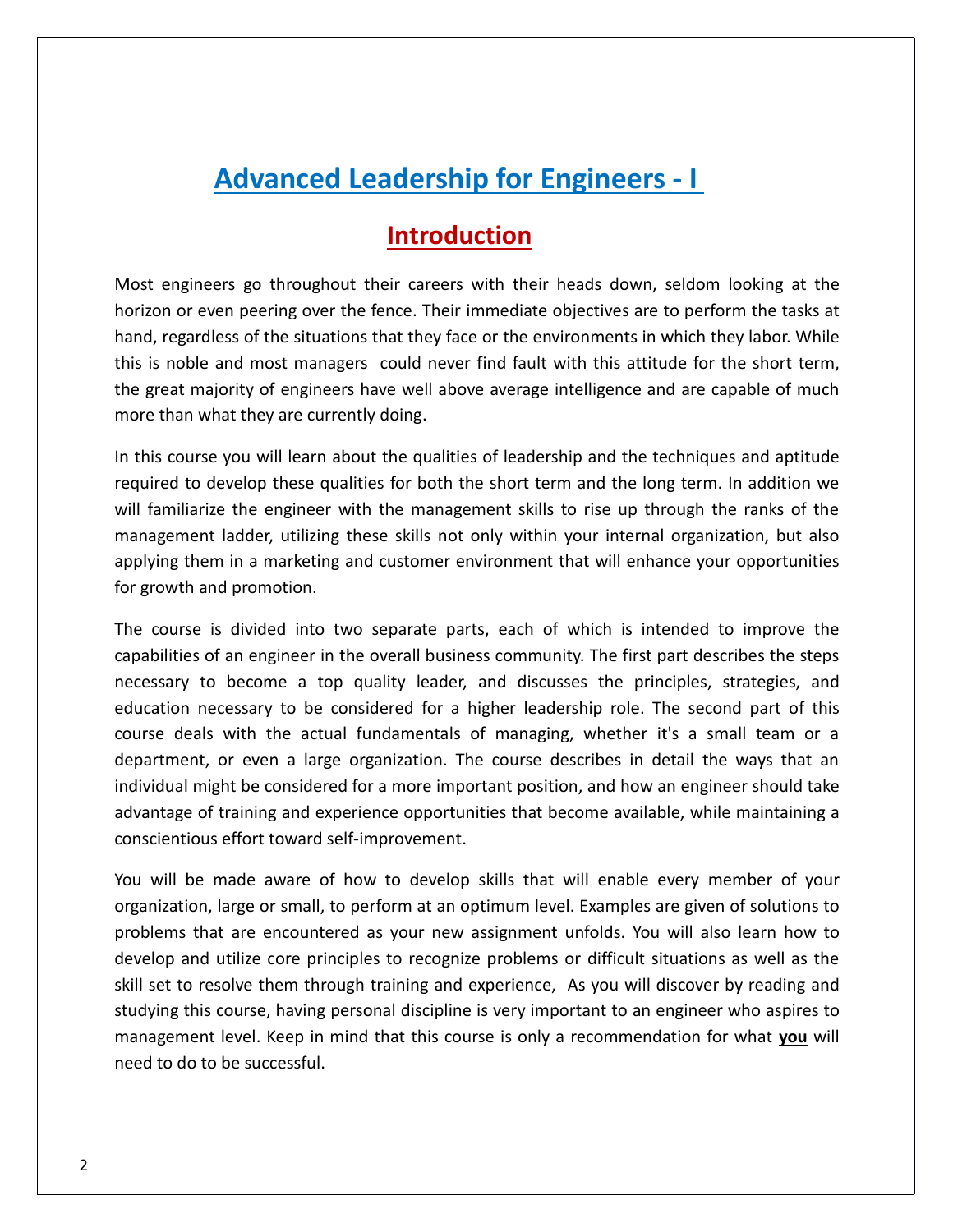# **Outline**

### **Maximizing Leadership Skills Converting Your Capabilities into Abilities Maximizing Leadership Skills** А.

- **Strive Strive Separate Strive Strive Foragoism**<br>The Politics of *Perfection*<br>The Perfection, Achieve Excellence<br>Strive for Perfection, Achieve Excellence **Training Your Capabilities into Abilities<br>
<b>a.** Strive for Perfection, Achieve Excellence<br> **b.** Education (Requirements & Preferences)<br> **b.** Training and Experience
	- **Example 28 Exerces Transformalist Strive for Perfection, Achieve Excellence<br><b>Education (Requirements & Preferences)**<br>**Education (Requirements & Preferences) Leadership**<br> **Leadership**<br> **Leadership a.**
	- **Education (Requirements & Preferences) b.**
	-
- $\overline{2}$ **a.**
- **Significant Inherent Qualities<br>
<b>Acquired Techniques Communications Techniques**<br> **Communications Techniques**<br> **Communications Techniques Significant Inherent Qualities<br>Acquired Techniques<br><b>Nunications Techniques**<br>With Subordinates and Peers **b.**
	- **c.**
- 
- **Example 18 Superior Acquired Techniques<br>
<b>With Subordinates and Peers<br>
With Other Leaders &Supervisors**  $a.$
- **Example 18 Separates Schedule 18 Separates Schement**<br> **EXECUTE: With Other Leaders & Supervisors<br>
<b>C.** With Executive Management **b.** With Other Leaders & Supervisors<br> **c.** With Executive Management<br>
Maximizing Management Skills
	-

### **Maximizing Management Skills<br>1. Understanding Company Responsibi<br>2. Team Building B.**

- **Understanding Company Responsibilities and Goals K. Understanding Company Responsibilities and Goals<br>
<b>K. Team Building**<br> **A. Knowing Your Organization**
- - $a.$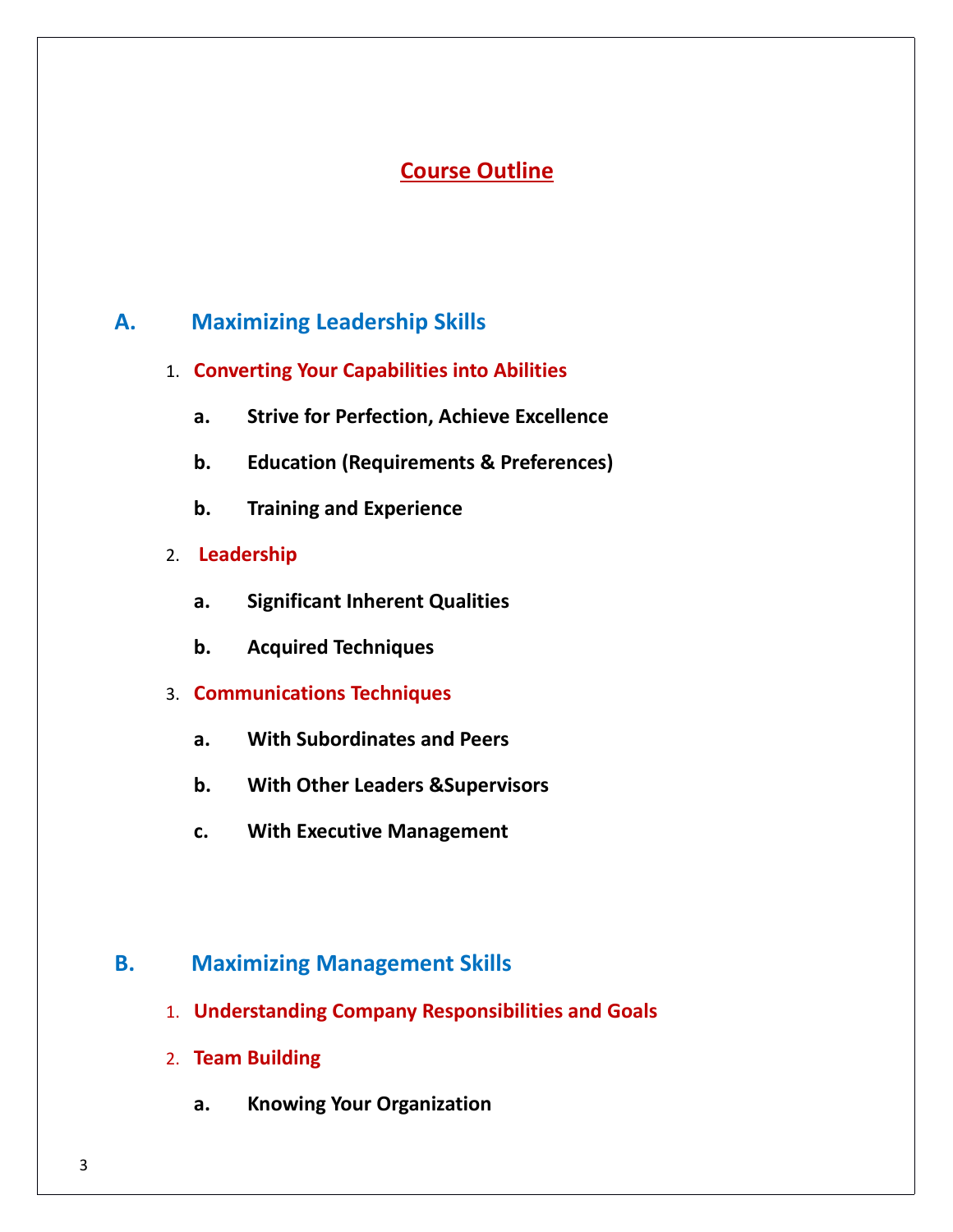- **Making Quality Assignments 6.** Making Quality Assi<br> **c.** Communicating You<br>
Motivational Skills **b.**
- **Communicating Constitutes Communicating Your Objectives and Goals**<br> **Communicating Your Objectives and Goals Making Quality Assignments<br>
Communicating Your Objectives and Goals<br>
vational Skills<br>
Creating Teamwork Communicating Your Objectives and Goals<br>
<b>Resolving Teamwork**<br>
Resolving Organizational & Personal Issues
- 3. Motivational Skills
	-
- **Example 2018 1999 12: Communicating field 20.3 Motivational Skills<br>
<b>A.** Creating Teamwork<br> **B.** Resolving Organizational & Personal Issues<br> **Going Bevond Company Requirements**
- 

## **Maximizing Leadership Skills A. Maximizing Leadership Skills**

 **Converting Your Capabilities into Abilities 1. Converting Your Capabilities into Abilities** 

### a. Strive for Perfection, Achieve Excellence

Five for Perfection, Achieve Excellence<br>has probably never been a perfect engineer, and in spite of all your training and or Perfection, Achieve Excellence<br>robably never been a perfect engineer, and in spite of all your training and<br>vour chances of becoming the first engineer to be perfect or to manage any **Perfection, Achieve Excellence<br>
Supersediance was a perfect engineer, and in spite of all your training and<br>
our chances of becoming the first engineer to be perfect or to manage any<br>
perfectly is very remote. There was a** has probably never been a perfect engineer, and in spite of all your training and<br>ence, your chances of becoming the first engineer to be perfect or to manage any<br>zation perfectly is very remote. There was a great football has probably never been a perfect engineer, and in spite of all your training and<br>ence, your chances of becoming the first engineer to be perfect or to manage any<br>zation perfectly is very remote. There was a great football  $\mathbf{t}$  the set is probably never been a perfect engineer, and in spite of all your training and<br>ce, your chances of becoming the first engineer to be perfect or to manage any<br>tion perfectly is very remote. There was a great football coac  $\frac{1}{2}$ experience, your chances of becoming the first engineer to be perfect or to manage any organization perfectly is very remote. There was a great football coach more than fifty years ago who told his professional team to "..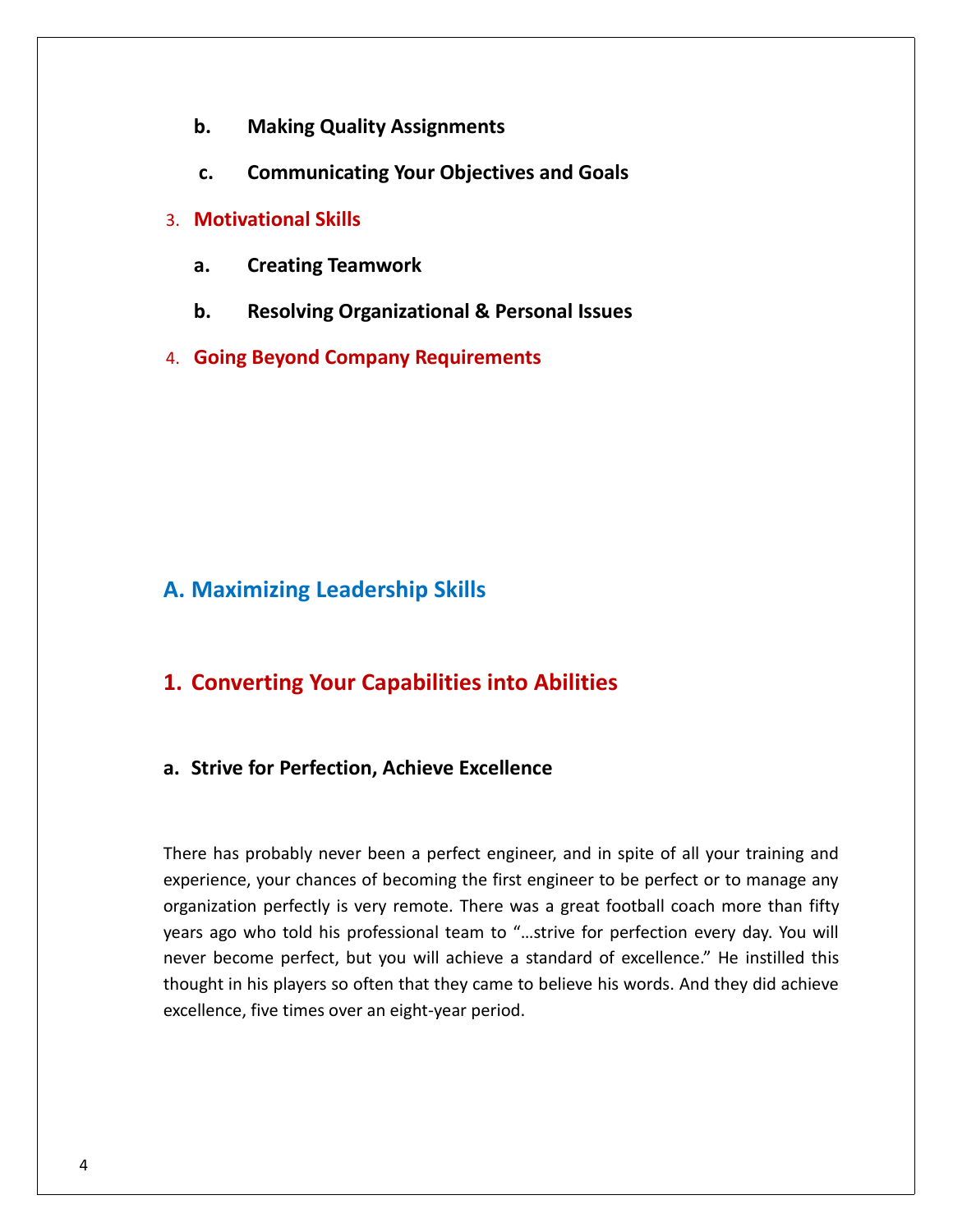case you hadnít heard this story before, the coach was Vince Lombardi and the players he you hadn't heard this story before, the coach was Vince Lombardi and the players<br>he was talking to were the Green Bay Packers of the National Football League. In the you hadn't heard this story before, the coach was Vince Lombardi and the players<br>the was talking to were the Green Bay Packers of the National Football League. In<br>the year before Mr. Lombardi arrived in Green Bay, the se you hadn't heard this story before, the coach was Vince Lombardi and the players<br>he was talking to were the Green Bay Packers of the National Football League. In<br>8, the year before Mr. Lombardi arrived in Green Bay, the ou hadn't heard this story before, the coach was Vince Lombardi and the players<br>was talking to were the Green Bay Packers of the National Football League. In<br>e year before Mr. Lombardi arrived in Green Bay, the Packers had ascase you hadn't heard this story before, the coach was Vince Lombardi and the players<br>at he was talking to were the Green Bay Packers of the National Football League. In<br>58, the year before Mr. Lombardi arrived in Green Ba  $\frac{1}{2}$ Mass talking to were the Green Bay Packers of the National Football League. In<br>e year before Mr. Lombardi arrived in Green Bay, the Packers had won one game<br>lost eleven, and were about to lose their franchise. Mr. Lombardi that he was talking to were the Green Bay Packers of the National Football League. In<br>1958, the year before Mr. Lombardi arrived in Green Bay, the Packers had won one game The year before Mr. Lombardi arrived in Green Bay, the Packers had won one game<br>and lost eleven, and were about to lose their franchise. Mr. Lombardi had come up<br>ugh the ranks, having coached at the high school level, then and had lost eleven, and were about to lose their franchise. Mr. Lombardi had come up that was unprecedented in their previous nearly four decades of team history.<br>
Through the ranks, having coached at the high school level, then spending several years<br>
as a college coach at Army and Fordham when they were at itst circlen, and were dood to itsel their manchine. Mit connoated had come ap<br>gh the ranks, having coached at the high school level, then spending several years<br>ollege coach at Army and Fordham when they were prominent through the ranks, having coached at the high school level, then spending several years<br>as a college coach at Army and Fordham when they were prominent collegiate football a football game which was universally televised for the first time. Mr. Lombardi landed in New York in 1954 as the offensive coordinator for the prk Football Giants. During the next several years the Giants achieved a meas us u he was ready for a new challenge. He had worked hard to become one of the was ready for a new challenge. He had worked hard to become one of the was ready for a new challenge. He had worked hard to become one of the was re New York Football Giants. During the next several years the Giants achieved a measure of and Giants. During the next several years the Giants achieved a measure of<br>and was unprecedented in their previous nearly four decades of team history.<br>In thrilling overtime loss to the Baltimore Colts in the 1958 NFL Cham success that was unprecedented in their previous nearly four decades of team history. become head coach of the Giants, but that position was well represented a measure of<br>their thrilling overtime loss to the Baltimore Colts in the 1958 NFL Championship<br>me, a football game which was universally televised for Mara family (the Owners) were not about to make that kind of offer to Mr. Lombardi. He<br>Mara family all game which was universally televised for the first time, Mr. Lombardi felt<br>that he was ready for a new challenge. He ha nes<br>1 e, a football game which was universally televised for the first time, Mr. Lombardi felt<br>he was ready for a new challenge. He had worked hard to become one of the<br>htest and most ingenious football coaches in the sport. His game, a football game which was universally televised for the first time, Mr. Lombardi felt<br>that he was ready for a new challenge. He had worked hard to become one of the game, a rootsan game which was anversany televised for the mst time, will combain felt<br>that he was ready for a new challenge. He had worked hard to become one of the<br>brightest and most ingenious football coaches in the spo brightest and most ingenious football coaches in the sport. His immediate attention was<br>to become head coach of the Giants, but that position was well represented and the<br>Mara family (the Owners) were not about to make tha was also interested in a head coaching position at one of the major universities such as sted in a head coaching position at one of the major universities such as<br>ut believed that he was being discriminated against because of his Italian-<br>age.<br>the Green Bav Packer franchise offered Mr. Lombardi the head coachi Notre Dame, but believed that he was being discriminated against because of his Italianme, but believed that he was being discriminated against because of his Italian-<br>heritage.<br>Possibly out of desperation, in February of 1959. Although Mr. Lombardi was American heritage.

heritage.<br>
Aless, the Green Bay Packer franchise offered Mr. Lombardi the head coaching<br>
possibly out of desperation, in February of 1959. Although Mr. Lombardi was<br>
at first to go to Green Bay. he accepted the offer as ki theless, the Green Bay Packer franchise offered Mr. Lombardi the head coaching<br>n, possibly out of desperation, in February of 1959. Although Mr. Lombardi was<br>nt at first to go to Green Bay, he accepted the offer as kind of Theless, the Green Bay Packer franchise offered Mr. Lombardi the head coaching<br>an, possibly out of desperation, in February of 1959. Although Mr. Lombardi was<br>ant at first to go to Green Bay, he accepted the offer as kind Nevertheless, the Green Bay Packer franchise offered Mr. Lombardi the head coaching ertheless, the Green Bay Packer franchise offered Mr. Lombardi the head coaching<br>ion, possibly out of desperation, in February of 1959. Although Mr. Lombardi was<br>tant at first to go to Green Bay, he accepted the offer as k  $\ddot{\phantom{1}}$ as sideline coaching and tutoring, named quarterback Lamar McHan as his offensive<br>and at first to go to Green Bay, he accepted the offer as kind of a stepping stone to<br>ar things in the future. In that first year under Head positio<br>. He also was wise enough to make a trade with the New York Giants for Emlen<br>He also was wise enough to make a trade with the New York Cianta Control of a stepping stone to<br>things in the future. In that first year under Head Tunnell<br>T rat mst to go to dicent bay, he accepted the oner as kind of a stepping stone to<br>hings in the future. In that first year under Head Coach and General Manager<br>mbardi, the Packers won seven games while losing only five. Duri  $\sum_{i=1}^{\infty}$ ter timigs in the ratate. In that mst year ander riead edden and denetal manager<br>the Lombardi, the Packers won seven games while losing only five. During that first<br>ar Mr. Lombardi, recognizing that a winning team must hav Vince Lombardi, the Packers won seven games while losing only five. During that first vear Mr. Lombardi, recognizing that a winning team must have on-the-field leadership as the model in a little known at the distribution with the weak-field leadership as<br>sideline coaching and tutoring, named quarterback Lamar McHan as his offensive<br>He also was wise enough to make a trade with the New York Gia  $\sum_{n=1}^{\infty}$ his leadership skills, and inserted him into the starting lineup. Mr. Starr, who had his leadership starting in and tutoring, named quarterback Lamar McHan as his offensive r. He also was wise enough to make a trade with t  $\sum_{i=1}^{n}$ a statume esterming and catomig, named quarterback camer werden as his onensive<br>r. He also was wise enough to make a trade with the New York Giants for Emlen<br>ell, a defensive back who was later inducted into the NFL Hall o leader. He also was wise enough to make a trade with the New York Giants for Emlen ever starting or winning one game. Identication for the Packers to four starts for entired and defensive back who was later inducted into the NFL Hall of Fame, as the leader efense. However, when Mr. McHan was injured in m Tunnell, a defensive back who was later inducted into the NFL Hall of Fame, as the leader<br>of the defense. However, when Mr. McHan was injured in mid-season, Mr. Lombardi of the season. Mr. Starr became the natural leader of the offense for the next and to a little known quarterback named Bart Starr, who had impressed Mr. Lombardi his leadership skills, and inserted him into the starting li turned to a little known quarterback named Bart Starr, who had impressed Mr. Lombardi a little known quarterback named Bart Starr, who had impressed Mr. Lombard leadership skills, and inserted him into the starting lineup. Mr. Starr, who had 7th round draft choice and had been with the Packers for three pre

1958,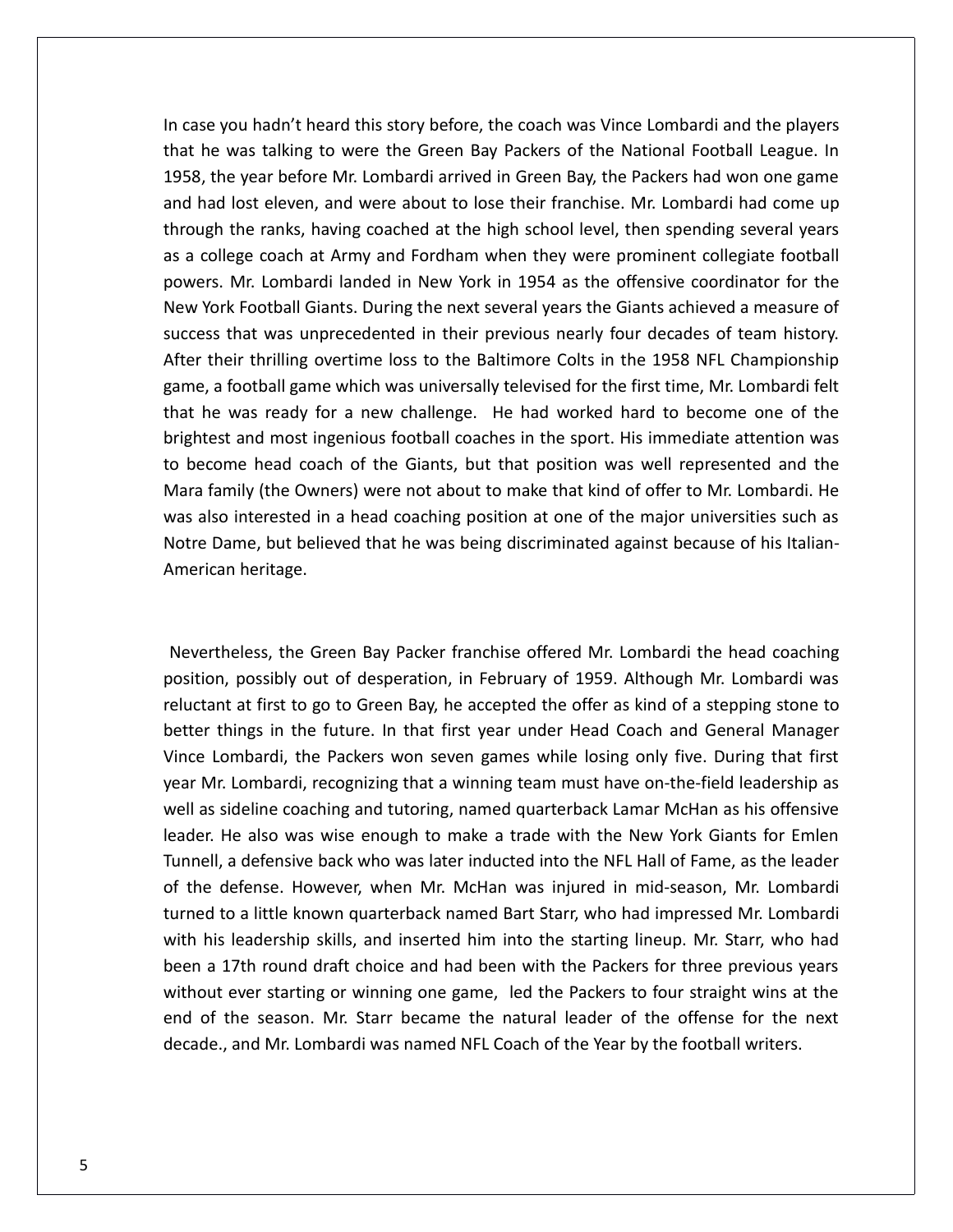following year the Packers were the Western Conference champions and barely lost the Following year the Packers were the Western Conference champions and barely lost<br>the Philadelphia Eagles in the NFL championship game. In 1961 the Packers won the Football League Championship, and then went on to win four more NFL<br>Football League Championship, and then went on to win four more NFL<br>Football League Championship, and then went on to win four more NFL ar the Packers were the Western Conference champions and barely lost<br>hia Eagles in the NFL championship game. In 1961 the Packers won the<br>Il League Championship, and then went on to win four more NFL<br>including the first tw owing year the Packers were the Western Confert<br>
Philadelphia Eagles in the NFL championship gand<br>
I Football League Championship, and then<br>
onships, including the first two Super Bowls, in<br>
the Most Valuable Plaver in Sup h.<br>Thu the Philadelphia Eagles in the NFL championship game. In 1961 the Packers won the Philadelphia Eagles in the NFL championship game. In 1961 the Packers won the ional Football League Championship, and then went on to win fo to the Philadelphia Eagles in the NFL championship game. In 1961 the Packers won the the Philadelphia Eagles in the NFL championship game. In 1961 the Packers won the<br>tional Football League Championship, and then went on to win four more NFL<br>ampionships, including the first two Super Bowls, in the next fiv National Football League Championship, and then went on to win four more NFL Championships, including the first two Super Bowls, in the next five years. Mr. Starr was named the Most Valuable Player in Super Bowls  $I$  and II. Mr. Starr along with several of his teammates from that one-win team from 1958 are now in the NFL Hall of Fame. And is teammates from that one-win team from 1958 are now in the NFL Hall of Fame. And<br>that Mr. Lombardi, who is also in the NFL Hall of Fame, received for accepting a job<br>at he didn't particularly want, was to have the Super all that Mr. Lombardi, who is also in the NFL Hall of Fame, received for accepting a job Inctively the greatest who is also in the NFL Hall of Fame, received for accepting a job<br>idn't particularly want, was to have the Super Bowl trophy named in his honor.<br>alyze the above situation, you might make the case tha

n Conference champions and barely lost<br>hip game. In 1961 the Packers won the<br>then went on to win four more NFL<br>wls, in the next five years. Mr. Starr was<br>I and II. Mr. Starr along with several of<br>58 are now in the NFL Hall that he didn't particularly want, was to have the Super Bowl trophy named in his honor.<br>If you analyze the above situation, you might make the case that Vince Lombardi was<br>arguably the greatest professional football coach the above situation, you might make the case that Vince Lombardi was<br>reatest professional football coach of all time. As a coach he had a love of<br>well as a knowledge of the way that the game should be played that was<br>Altho game, some of his leadership qualities may not have been conventional. He led<br>ame as well as a knowledge of the way that the game should be played that was<br>aralleled. Although he had become a great coach due to his study a If you analyze the above situation, you might make the case that Vince Lombardi was halyze the above situation, you might make the case that Vince Lombardi was<br>the greatest professional football coach of all time. As a coach he had a love of<br>e as well as a knowledge of the way that the game should be play  $\frac{1}{2}$ Figure the disote situation, you might mike the case that vince combatal was<br>ne greatest professional football coach of all time. As a coach he had a love of<br>as well as a knowledge of the way that the game should be played undoubly the well as a knowledge of the way that the game should be played that was<br>Although he had become a great coach due to his study and knowledge of<br>orme of his leadership qualities may not have been conventional. He led<br>edicatio hadIslame as well as a illuminedge of the way that the game should be played that was<br>trailleled. Although he had become a great coach due to his study and knowledge of<br>game, some of his leadership qualities may not have been anparai<br>.. the game of his leadership qualities may not have been conventional. He led<br>his dedication, his knowledge of the game, and possibly through intimidation, a<br>ip characteristic that might not be considered appropriate to some the game, some of his leadership qualities may not have been conventional. He led<br>through his dedication, his knowledge of the game, and possibly through intimidation, a dedication, his knowledge of the game, and possibly through intimidation, a<br>dedication, his knowledge of the game, and possibly through intimidation, a<br>tharacteristic that might not be considered appropriate to some. Howev experting dealer of this submiding of the game, and possibly imody. Intermation, a<br>leadership characteristic that might not be considered appropriate to some. However, he<br>undoubtedly had the wisdom to hire some of the best undoubtedly had the wisdom to hire some of the best assistant coaches of his day, who and the wisdom to hire some of the best assistant coaches of his day, who<br>he dedication and characteristics as Mr. Lombardi. These individuals likely<br>game of professional football and were able to explain to the players th had the same dedication and characteristics as Mr. Lombardi. These individuals likely studied the game of professional football and were able to explain to the players the techniques necessary to be the best that they could be. And he chose players who, in his expert opinion, had the potential to become the leaders as well as the mentors of their t opinion, had the potential to become the leaders as well as the mentors of their<br>mates. By the time that he retired in 1967, Vince Lombardi had done something<br>no football coach before or since has done.<br>correlation betwe teammates. By the time that he retired in 1967, Vince Lombardi had done something By the time that he retired in 1967, Vince Lombardi had done something<br>all coach before or since has done.<br>on between coaching a football game and leading or managing an<br>is similar in many respects. The Owner/General Manag that no football coach before or since has done.

I coach before or since has done.<br>
Ation between coaching a football game and leading or managing an<br>
In is similar in many respects. The Owner/General Manager/Head Coach<br>
the Company/Executive Management/Supervisor that p relation between coaching a football game and leading or managing an<br>ion is similar in many respects. The Owner/General Manager/Head Coach<br>ts the Company/Executive Management/Supervisor that provides you with the<br>and the u relation between coaching a football game and leading or managing an<br>ion is similar in many respects. The Owner/General Manager/Head Coach<br>ts the Company/Executive Management/Supervisor that provides you with the<br>and the u The correlation between coaching a football game and leading or managing an organization is similar in many respects. The Owner/General Manager/Head Coach represents the Company/Executive Management/Supervisor that provide organization is similar in many respects. The Owner, Oeneral Manager, richar organization is similar in many respects. The Owner/General Manager/Head Coach ization is similar in many respects. The Owner/General Manager/Head Coach sents the Company/Executive Management/Supervisor that provides you with the lum and the uniforms to play in, the pads and helmets to protect you, Exactor is similar in many respects. The owner, denoted manager, riead eddent<br>ents the Company/Executive Management/Supervisor that provides you with the<br>m and the uniforms to play in, the pads and helmets to protect you, stadium and the uniforms to play in, the pads and helmets to protect you, and the being and the uniforms to play in, the pads and helmets to protect you, and the nces to see you through to completion of the game and the season. You can become leader, the equivalent of the quarterback, whether you were finances to see you through to completion of the game and the season. You can become given a *increasing to play* in, the pads and inclineds to protect you, and the state is to see you through to completion of the game and the season. You can become der, the equivalent of the quarterback, whether you were the leader, the equivalent of the quarterback, whether you were the 1st or  $17<sup>th</sup>$  round and use you allows (in galaxies of the game and the season). You can become<br>ice. You may not have even been the first choice of the Head Coach to lead the<br>a may have experienced some success or failure at another level, b

National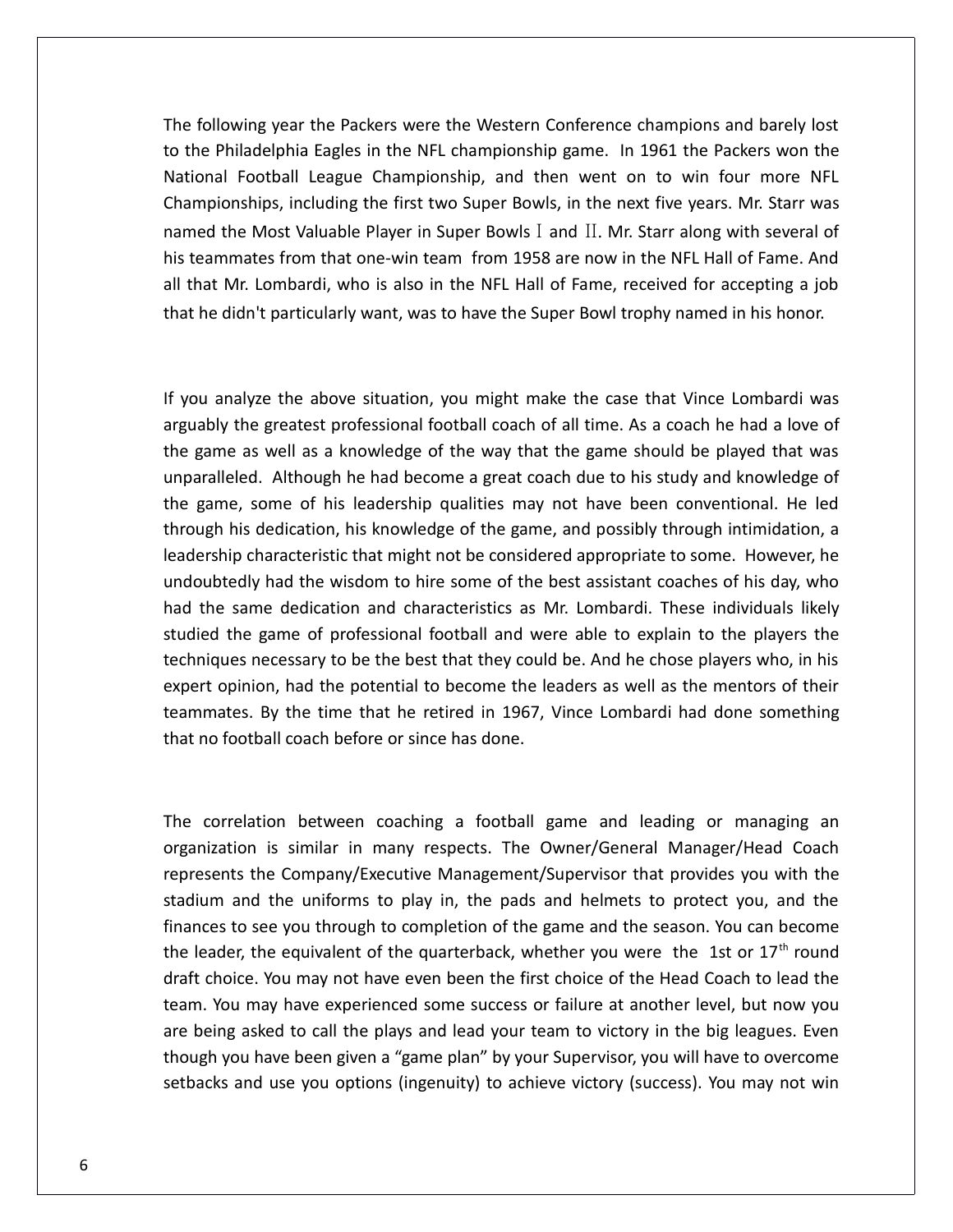Super Bowl, or even every game that you play, but every engineer should have the that you<br>that your even every game that you play, but every engineer should have the<br>that your efforts and the performance of your team will end in a victory. per Bowl, or even every game that you play, but every engineer should have the<br>ence that your efforts and the performance of your team will end in a victory.<br>are multiple lessons that an engineer can derive from the above the Super Bowl, or even every game that you play,<br>confidence that your efforts and the performance of<br>There are multiple lessons that an engineer can de<br>Coach Lombardi was able to achieve excellence:

There are multiple lessons that an engineer can derive from the above ways in which<br>Coach Lombardi was able to achieve excellence:<br>1. The Green Bav Packers were the champions: and the trophies belonged to the team. multiple lessons that an engineer can derive from the above ways in which<br>bardi was able to achieve excellence:<br>een Bay Packers were the champions; and the trophies belonged to the team,<br>Mr. Lombardi received numerous hono Coach Lombardi was able to achieve excellence:

boardi was able to achieve excellence:<br>
en Bay Packers were the champions; and the trophies be<br>
Ar. Lombardi received numerous honors along the<br>
however rested with the overall team performances.  $\overline{1}$ The Green Bay Packers were the champions; and the trophies belonged to the team,<br>hough Mr. Lombardi received numerous honors along the way. The ultimate<br>cellence, however, rested with the overall team performances.<br>Mr. Lom although Mr. Lombardi received numerous honors along the way. The ultimate gh Mr. Lombardi received numerous honors along the way. The ultimate<br>ence, however, rested with the overall team performances.<br>Lombardi seized at the opportunity to become the coach of the Green Bay Packers<br>the offer was m

excellence, however, rested with the overall team performances.<br>2. Mr. Lombardi seized at the opportunity to become the coach of the Green Bay Packers<br>when the offer was made, even though it was not necessarily his first c ence, however, rested with the overall team performances.<br>
Lombardi seized at the opportunity to become the coach of the Green Bay Packers<br>
the offer was made, even though it was not necessarily his first choice. Engineers Lombardi seized at the opportunity to become the coach of the Green Bay Packers<br>the offer was made, even though it was not necessarily his first choice. Engineers<br>always have the opportunity to go where they would prefer o Intertivian and the opportunity to become the coach of the Green Bay Packers<br>The was made, even though it was not necessarily his first choice. Engineers<br>Thave the opportunity to go where they would prefer or to do the exa 2. Mr. Lombardi seized at the opportunity to become the coach of the Green Bay Packers that they believe would benefit them the most. However, they always have the There are rarely any discrimination barriers if you achieve excellence in your job or for<br>There are rarely any discrimination barriers if you achieve excellence in your job or for opportunity to excel in whatever choice they make or in whatever position they are tunity to excel in whatever choice they make or in whatever position they are<br>d.<br>ere are rarely any discrimination barriers if you achieve excellence in your job or for<br>team. If you sense that there are, your first objecti placed. produce

the strongest effort that you can manifest excellence in your job or for<br>team. If you sense that there are, your first objective is to strive to overcome them<br>the strongest effort that you can manifest. When the success of are rarely any discrimination barriers if you achieve excellence in your<br>m. If you sense that there are, your first objective is to strive to overconstrongest effort that you can manifest. When the success of this effort<br>t **b.**here are rarely any discrimination barriers if you achieve<br>
r team. If you sense that there are, your first objective is<br>
i the strongest effort that you can manifest. When the su<br>
duce the expected results, you should the with the strongest effort that you can manifest. When the success of this effort does not produce the expected results, you should then consider looking elsewhere. we stated in the Introduction, the great majority of personnel in the engineering field<br>we stated in the Introduction, the great majority of personnel in the engineering field have

### b. Education (Requirements and Preferences)

ducation (Requirements and Preferences)<br>e stated in the Introduction, the great majority of personnel in the engineering field<br>well above average intelligence and are likely capable of much more than what they Education (Requirements and Preferences)<br>ve stated in the Introduction, the great majority of personnel in the engineering field<br>explaint a college and are likely capable of much more than what they<br>currently producing. Ha **ducation (Requirements and Preferences)**<br>e stated in the Introduction, the great majority of personnel in the engineering field<br>well above average intelligence and are likely capable of much more than what they<br>urrently p Education (Requirements and Preferences)<br>we stated in the Introduction, the great majority of personnel in the engineering field<br>ve well above average intelligence and are likely capable of much more than what they<br>e curre As we stated in the Introduction, the great majority of personnel in the engineering field tated in the Introduction, the great majority of personnel in the engineering field<br>ell above average intelligence and are likely capable of much more than what they<br>rently producing. Having a college degree is certainly b  $\frac{1}{10}$  we see as in the introduction, the great majority of personner in the engineering hera<br>bove average intelligence and are likely capable of much more than what they<br>ly producing. Having a college degree is certainly beneficial to Fract were above average intemgence and are mery capable of materniote than what they<br>are currently producing. Having a college degree is certainly beneficial to enhancing<br>your abilities or to seeking and acquiring a promo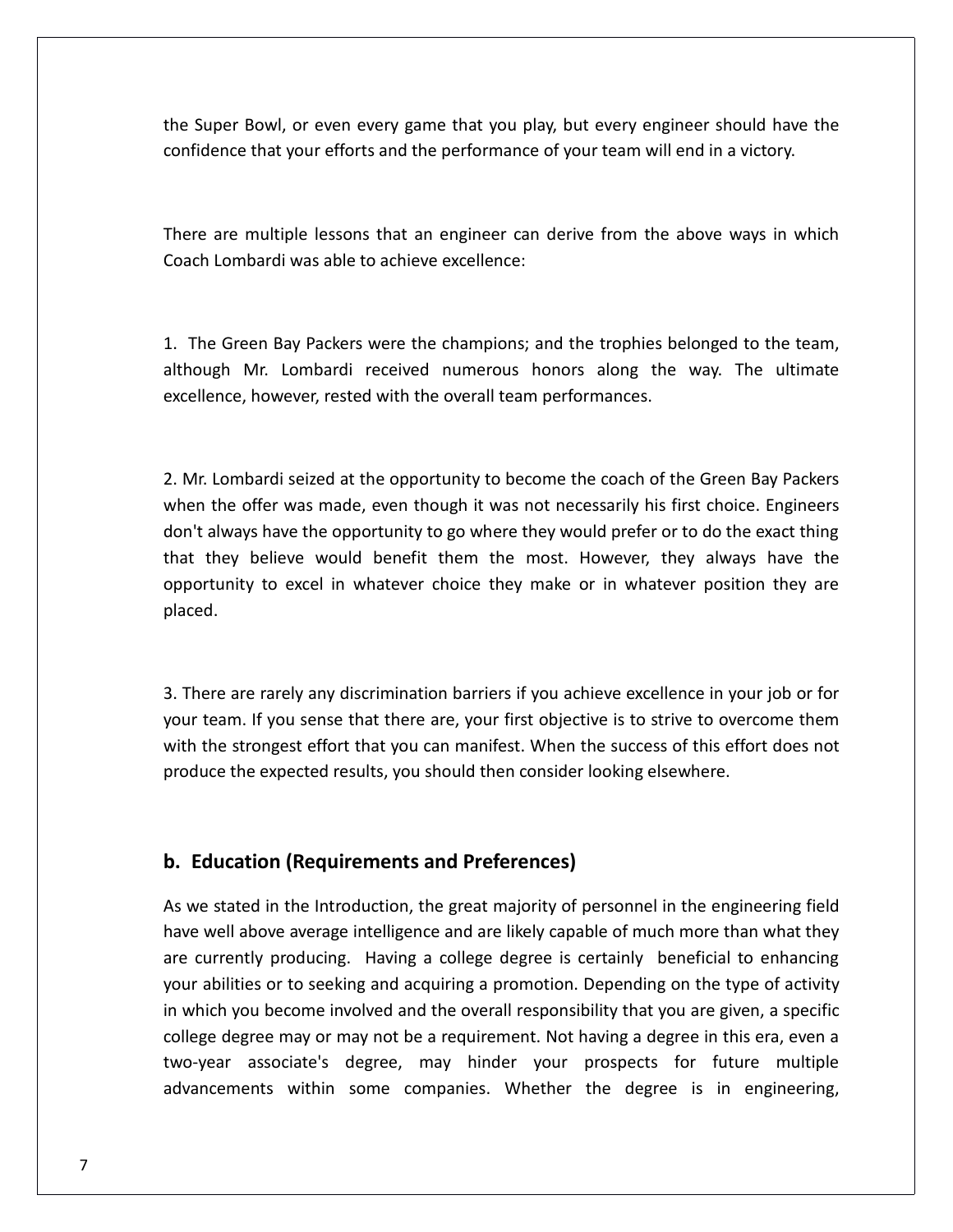technology, one of the sciences, or even <sup>a</sup> non-science degree such as management is not so important. This is particularly true if you are considering<br>management is not so important. This is particularly true if you are considering meering technology, one of the sciences, or even a non-science degree such as<br>hess management is not so important. This is particularly true if you are considering<br>advancement as a primary stepping stone within your compan engineering technology, one of the so<br>business management is not so importa<br>any advancement as a primary stepp<br>potential highlight on your resume. the education of the sciences, or even a non-science degree such as<br>anagement is not so important. This is particularly true if you are considering<br>ement as a primary stepping stone within your company or simply as a<br>ghlig engineeringechnology, one of the sciences, or even a non-science degree such as<br>agement is not so important. This is particularly true if you are considering<br>ment as a primary stepping stone within your company or simply as a<br>light o business management is not so important. This is particularly true if you are considering business management is not so important. This is particularly true if you are considering<br>any advancement as a primary stepping stone within your company or simply as a<br>potential highlight on your resume.<br>Regardless of you potential highlight on your resume.

dvancement as a primary stepping stone within your company or simply as a<br>ial highlight on your resume.<br>Iless of your formal education, bachelor of science or a master's degree or an<br>ering technology certificate or just a Itial highlight on your resume.<br>
calless of your formal education, bachelor of science or a master's degree or an<br>
eering technology certificate or just a high school education with some<br>
enticeship education, you should b Regardless of your formal education, bachelor of science or a master's degree or an Iless of your formal education, bachelor of science or a master's degree or an<br>ering technology certificate or just a high school education with some<br>ticeship education, you should be serious about being the best that you engineering technology certificate or just a high school education with some of your formal education, backeted of science of a master's degree of an<br>engineering technology certificate or just a high school education with some<br>apprenticeship education, you should be serious about being the best tha Solid a might sensor education with some<br>ship education, you should be serious about being the best that you can be.<br>may not be under any serious obligation to master your profession, converting<br>illities, which are your po upprentice<br>...... that an engineer must have one of those major engineering degrees in order may not be under any serious obligation to master your profession, converting ilities, which are your potential achievements, into certain abilitie tobe considered for a higher position in your company, or even to function successfully are capabilities, which are your potential achievements, into certain abilities that will ng you notice is extremely important to your f Four capabilities, which are your potential achievements, the ecreant abilities and will<br>bring you notice is extremely important to your future. This concept is applicable<br>irrespective of which field of endeavor you have c pective of which field of endeavor you have chosen: Civil, Chemical, Mechanical,<br>trical, Computer Science, or something else. Possibly you have come to the<br>clusion that an engineer must have one of those major engineering Electrical, Computer Science, or something else. Possiconclusion that an engineer must have one of those major<br>to be considered for a higher position in your company, or<br>in your chosen field. As you gain in wisdom and matu conclusion that an engineer must have one of those major engineering degrees in order Iusion that an engineer must have one of those major engineering degrees in order<br>e considered for a higher position in your company, or even to function successfully<br>our chosen field. As you gain in wisdom and maturity an to be considered for a higher position in your company, or even to function successfully considered for a higher position in your company, or even to function successfully<br>ir chosen field. As you gain in wisdom and maturity and your experience broadens,<br>hay come to realize that you would prefer to specialize i in your chosen field. As you gain in wisdom and maturity and your experience broadens, en field. As you gain in wisdom and maturity and your experience broadens,<br>
the to realize that you would prefer to specialize in one of the many satellite<br>
the primary domain of your field of study:<br>
piping design under t you may come to realize that you would prefer to specialize in one of the many satellite areas within the primary domain of your field of study:

y come to realize that you would prefer to specialize in one of the many satellite<br>ithin the primary domain of your field of study:<br>tance, piping design under the umbrella of mechanical engineering has become a<br>pecialized I the primary domain of your field of study:<br>
e, piping design under the umbrella of mechanical engineering has become a<br>
lized and distinctive entity which may include such auxiliary fields as<br>
(compressed air, instrument For instance, piping design under the umbrella of mechanical engineering has become a et pring design under the umbrella of mechanical engineering has become a<br>ized and distinctive entity which may include such auxiliary fields as<br>(compressed air, instrument air, etc.), hydraulics (lubricants and synthetic<br> very specialized and distinctive entity which may include such auxiliary fields as specialized and distinctive entity which may include such auxiliary fields as umatics (compressed air, instrument air, etc.), hydraulics (lubricants and synthetic is, pumps, cylinders, drives and the like), and many variat pneumatics (compressed air, instrument air, etc.), hydraulics (lubricants and synthetic are while not becoming indispensible in any given area. The greater will be your specialized compressed air, instrument air, etc.), hydraulics (lubricants and synthetic s, pumps, cylinders, drives and the like), and many v portunities<br>a · · In the system of these two spiritually signified with the server in the server with a system of these two While becoming familiar and very knowledgeable in these areas will aid in your ability to support and guide others i liulus, pe that this expertise will propel you to the next level in the next reason of these contegories. While becoming familiar and very knowledgeable in these areas will alcostablishing your ability to support and guide others in establishing your ability to support and guide others in the future, you obviously run the<br>risk of being too much of an expert in any one of these areas. The more diversified that<br>you are while not becoming indispensible i intering too much of an expert in any one of these areas. The more diversified that<br>while not becoming indispensible in any given area, the greater will be your<br>nity to extend your growth as a supervisor or manager and the you are while not becoming indispensible in any given area, the greater will be your while not becoming indispensible in any given area, the greater will be your<br>ity to extend your growth as a supervisor or manager and the higher the<br>that this expertise will propel you to the next level in your organizatio opportunity to extend your growth as a supervisor or manager and the higher the likelihood that this expertise will propel you to the next level in your organization.

to extend your growth as a supervisor or manager and the higher the<br>hat this expertise will propel you to the next level in your organization.<br>demand field is electrical engineering; electrical engineering can be sub-<br>seve that this expertise will propel you to the next level in your organization.<br>
In-demand field is electrical engineering; electrical engineering can be sub-<br>
to several categories, including power generation, visible and sol Another in-demand field is electrical engineering; electrical engineering can be sub-Another in-demand field is electrical engineering; electrical engineering can be sub-<br>divided into several categories, including power generation, visible and solid-state motor<br>controls, telecommunications, electronics - w that that is electrical engineering, electrical engineering can be sab-<br>everal categories, including power generation, visible and solid-state motor<br>communications, electronics - where microchips operate everything from<br>nd divided into several categories, including power generation, visible and solid-state motor elecommunications, electronics - where microchips operate everything from<br>and satellites to automobiles and airplanes - and especially computer<br>tems that are "state-of-the-art" this year are practically obsolete one year<br>y controls, telecommunications, electronics - where microchips operate everything from<br>televisions and satellites to automobiles and airplanes - and especially computer sciences. Items that are "state-of-the-art" this year are practically obsolete one year later. Today's technology lists wireless and remote control devices of every variety, automobiles that potentially, if not actually, d

any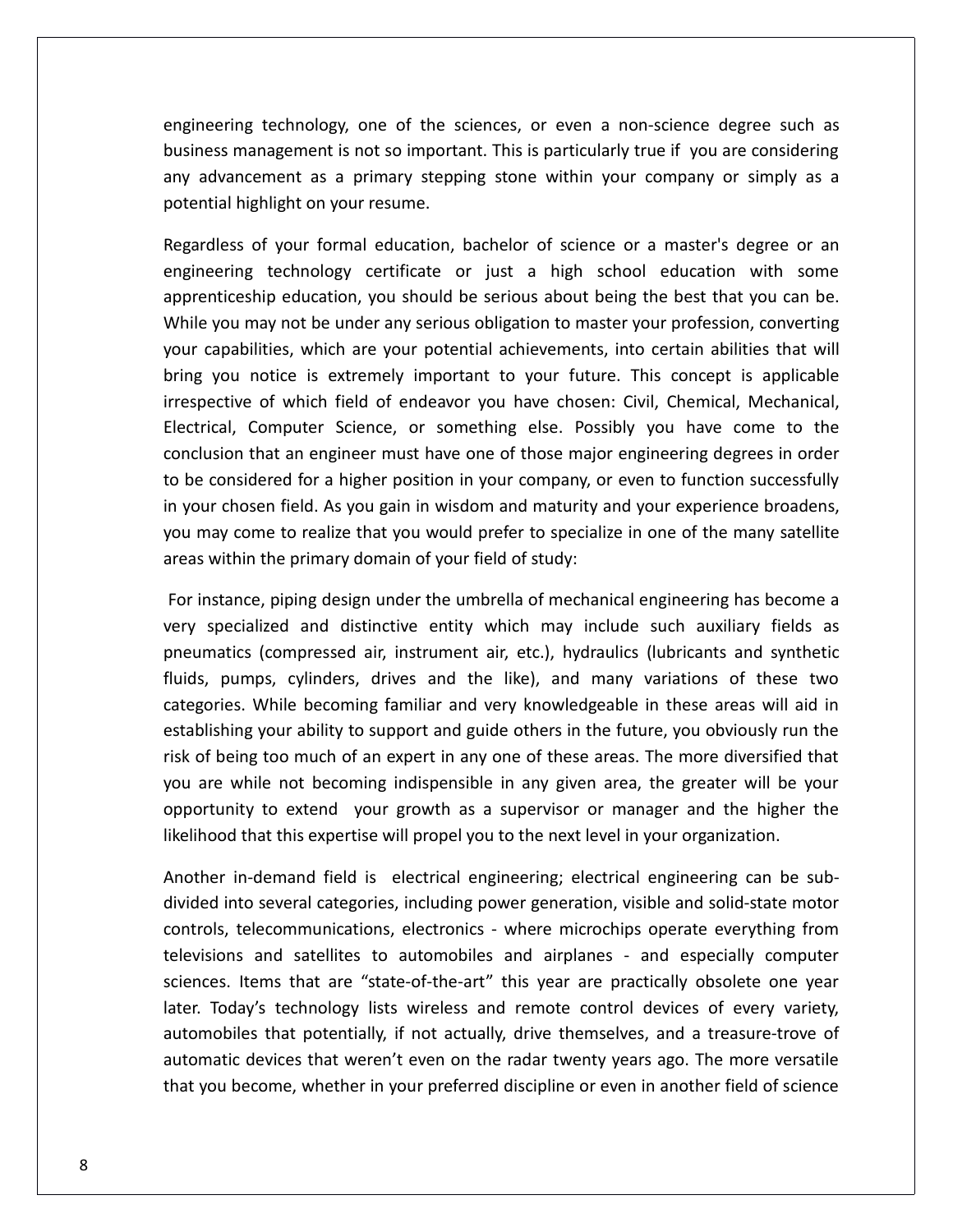the more valuable you are to the company at present. Furthermore, this altogether, the more valuable you are to the company at present. Furthermore, this<br>flexibility will prove to yourself that you are progressing toward a higher position. In the more valuable you are to the company at present. Furthermot<br>in your current organization or even outside your current company.<br>We current company. depether, the more valuable you are to the company at present. Furthermore, this<br>in exibility will prove to yourself that you are progressing toward a higher position,<br>ether in your current organization or even outside you Field, many engineers today acknowledge that a secondary education in<br>the action of the company acknowledge that a secondary.<br>The action in engineering or computer science or some other<br>field, many engineers today acknowle altogether, the more valuable you are to the company at present. Furthermore, this r, the more valuable you are to the company at present. Furthermore, this<br>will prove to yourself that you are progressing toward a higher position,<br>n your current organization or even outside your current company.<br>n to a f flexibility will prove to yourself that you are progressing toward a higher position, whether in your current organization or even outside your current company.

will prove to yourself that you are progressing toward a higher position,<br>your current organization or even outside your current company.<br>to a formal education in engineering or computer science or some other<br>ield, many en is your current organization or even outside your current company.<br>
I to a formal education in engineering or computer science or some other<br>
field, many engineers today acknowledge that a secondary education in<br>
Innd/or f In addition to a formal education in engineering or computer science or some other by the abundantly clear as you process the many cost factors involved with your state of the mand/or finance is equally as important as engineering and technology in a valuable asset to the company. Whether or not you have technical field, many engineers today acknowledge that a secondary education in I field, many engineers today acknowledge that a secondary education in and/or finance is equally as important as engineering and technology in g a valuable asset to the company. Whether or not you have a degree in all man business and/or finance is equally as important as engineering and technology in and/or finance is equally as important as engineering and technology in<br>a valuable asset to the company. Whether or not you have a degree in<br>management or business administration, your value to the company will<br>abundantly becoming a valuable asset to the company. Whether or not you have a degree in This finance is equally as important as engineering and teembody in<br>able asset to the company. Whether or not you have a degree in<br>gement or business administration, your value to the company will<br>ntly clear as you process industrial management or business administration, your value to the company will in a timelastic discusser of the company. Whether of the you have a degree in<br>management or business administration, your value to the company will<br>abundantly clear as you process the many cost factors involved with your<br>o become abundantly clear as you process the many cost factors involved with your maastriar management or basiness dammistration, your variate to the company win<br>become abundantly clear as you process the many cost factors involved with your<br>specific work. Your ability to weigh the costs and expenses ve Fic work. Your ability to weigh the costs and expenses versus the timelines and<br>dar challenges for the work in which you are involved is a significant aspect of your<br>msibilities. This financial understanding will give you calendar challenges for the work in which you are involved is a significant aspect of your allenges for the work in which you are involved is a significant aspect of your<br>ies. This financial understanding will give you the wherewithal to make<br>a timely manner that will enhance your status in the organization, and responsibilities. This financial understanding will give you the wherewithal to make an enancinges for the work in which you are involved is a significant aspect of your<br>sibilities. This financial understanding will give you the wherewithal to make<br>ns in a timely manner that will enhance your status in the decisions in a timely manne<br>decisions in a timely manne<br>likely give you an edge over<br>This additional knowledge<br>supervisors as well as other<br>would appreciate your techi<br>which you are involved. **ISSUME ISSUME ISSUME ISSUME ISSUME ISSUME ISSUE THE VIOLUTE CONSERVIBE AND THE PROPERTY<br>
<b>Training and Experience**<br> **Training and Experience**<br> **Training and Experience** supervisors as well as others such as Project Managers, suppliers, and contractors who isors as well as others such as Project Managers, suppliers, and contractors who<br>appreciate your technical abilities and have become familiar with the activities in<br>you are involved.<br>**ining and Experience**<br>companies today would appreciate your technical abilities and have become familiar with the activities in Inte your technical abilities and have become familiar with the activities in<br> **nvolved.**<br> **nd Experience**<br>
<br> **ies today will** give their engineers and designers, and even their<br>
the opportunity, especially early in their which you are involved.

### c. Training and Experience

are involved.<br> **In and Experience**<br>
panies today will give their engineers and designers, and even their<br>
Ins the opportunity, especially early in their careers, to advance their<br>
You might also be offered the opportunity aining and Experience<br>
companies today will give their engineers and designers, and even their<br>
persons the opportunity, especially early in their careers, to advance their<br>
tion. You might also be offered the opportunity **ng and Experience**<br>
spanies today will give their engineers and designers, and even their<br>
ons the opportunity, especially early in their careers, to advance their<br>
You might also be offered the opportunity to attend spec Many companies today will give their engineers and designers, and even their the people attending these programs are well as the many toes attending these programs the opportunity, especially early in their careers, to advance their cation. You might also be offered the opportunity to attend specif draftspersons the opportunity, especially early in their careers, to advance their and designers, and even their<br>draftspersons the opportunity, especially early in their careers, to advance their<br>education. You might also be offered the opportunity to attend specific training sessions<br>such as seminars, e From might also be offered the opportunity to attend specific training sessions<br>
eminars, expositions, or occasionally even a full-scale program which the<br>
expect s will benefit the employee, and ultimately the employer. T education. You might also be offered the opportunity to attend specific training sessions<br>such as seminars, expositions, or occasionally even a full-scale program which the enginary and the expections, or occasionally even a full-scale program which the<br>expect s will benefit the employee, and ultimately the employer. The diversity<br>eople attending these programs as well as the many types of co company expect s will benefit the employee, and ultimately the employer. The diversity<br>of the people attending these programs as well as the many types of companies,<br>institutions and organizations that they represent can p  $e^{i \pi t}$ the explain how you should manage an organization, there is often a concerted<br>to explain how you should manager-in-training". Furthermore, some<br>le engineering concepts will usually be presented, and every attendee may be<br>t of the people attending these programs as well as the many types of companies, institutions and organizations that they represent can prove to be very beneficial, Freepic attenants these programs as well as the many types of companies,<br>tions and organizations that they represent can prove to be very beneficial,<br>ally if you consider yourself to be a "manager-in-training". Furthermore the company if you consider yourself to be a "manager-in-training". Furthermore, some<br>valuable engineering concepts will usually be presented, and every attendee may be<br>asked to participate in the program discussions. Whil that your growth within the company would provide them with an appreciable<br>that your growth within the program discussions. While there seldom seems to be a major<br>t to explain how you should manage an organization, there i valuable engineering concepts will usually be presented, and every attendee may be asked to participate in the program discussions. While there seldom seems to be a major valuable engineering ed<br>asked to participate in tleffort to explain how y<br>effort to prepare you to<br>the company has proba<br>and that your growth<br>dividend over time. explain how you should manage an organization, there is often a concerted<br>prepare you to manage yourselves in your current positions. Keep in mind that<br>any has probably hired you because it believed that you were an invest effort to prepare you to manage yourselves in your current positions. Keep in mind that o prepare you to manage yourselves in your current positions. Keep in mind that<br>npany has probably hired you because it believed that you were an investment,<br>at your growth within the company would provide them with an app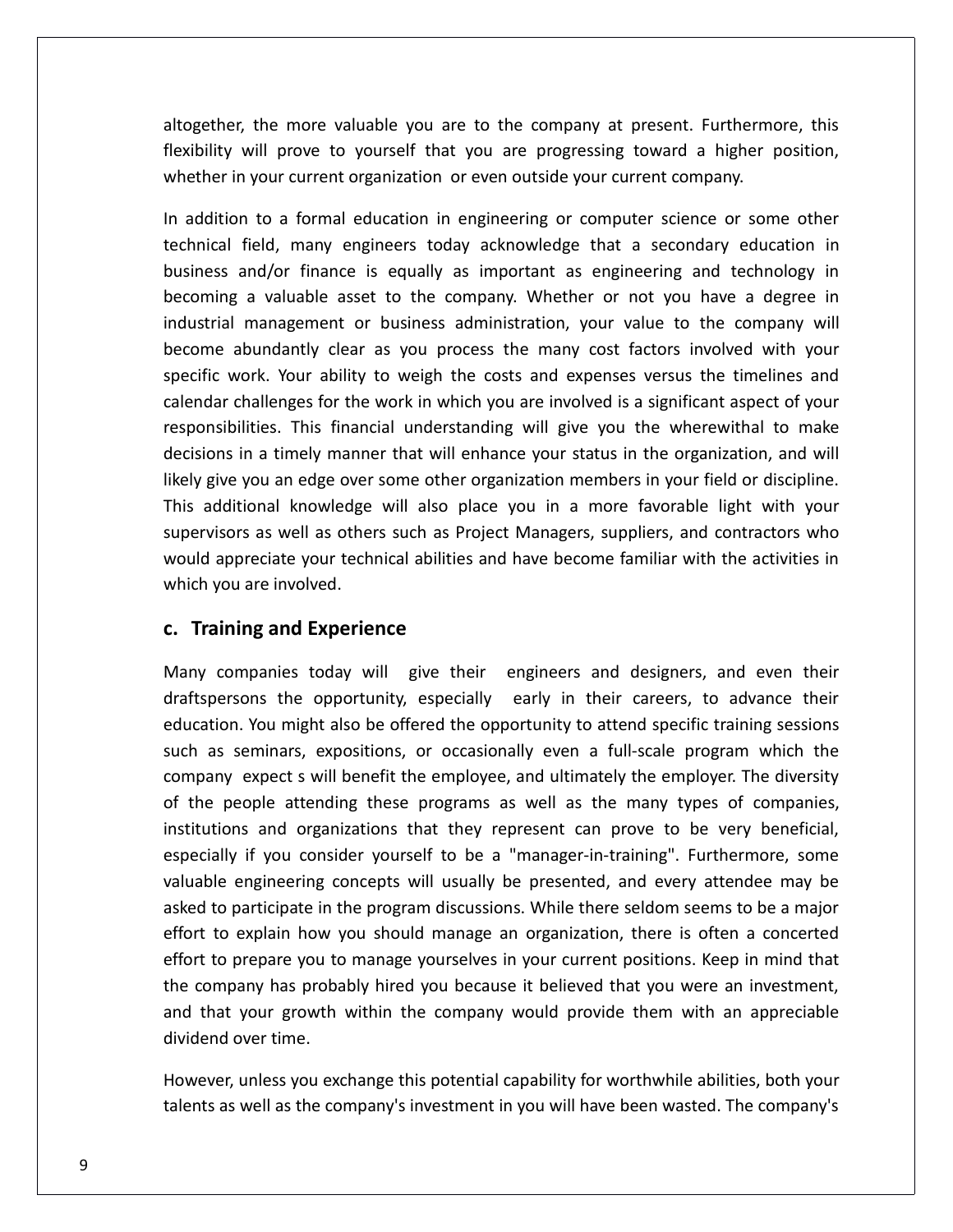is generally that leadership can be taught and learned by intelligent, capable As you and your company will acknowledge, however, these principles and skills<br>As you and your company will acknowledge, however, these principles and skills be is generally that leadership can be taught and learned by intelligent, capable<br>be As you and your company will acknowledge, however, these principles and skills<br>be practiced in order for them to become intrinsic traits tude is generally that leadership can be taught and learned by intelligent, capable<br>ple. As you and your company will acknowledge, however, these principles and skills<br>st be practiced in order for them to become intrinsic de is generally that leadership can be taught and learned by intelligent, capable<br>e. As you and your company will acknowledge, however, these principles and skills<br>be practiced in order for them to become intrinsic traits attitude is generally that leadership can be taught and learned by intelligent, capable attitude is generally that leadership can be taught and learned by intelligent, capable<br>people. As you and your company will acknowledge, however, these principles and skills<br>must be practiced in order for them to become i by meengen, capace sy meengen, capace<br>s you and your company will acknowledge, however, these principles and skills<br>practiced in order for them to become intrinsic traits in a leader. There can be<br>in a potential leader's m people. As you and your company will acknowledge, however, these principles and skills must be practiced in order for them to become intrinsic traits in a leader. There can be be practiced in or<br>ubt in a potentia<br>to the leadership<br>ad simply been<br>ver, you would do<br>vou a leader. no doubt in a potential leader's mind that you will achieve success, whether you have no doubt in a potential leader's mind that you will achieve success, whether you have<br>risen to the leadership position through the acclaim of others by your performance, or if<br>you had simply been appointed to that position risen to the leadership position through the acclaim of others by your performance, or if<br>you had simply been appointed to that position by a supervisor. In the latter case,<br>however, you would do well to remember that just had simply been appointed to that position by a supervisor. In the latter case,<br>ever, you would do well to remember that just being put in charge certainly does not<br>e you a leader.<br>eveloping your learning process and as a make you a leader.

Keep you a leader.<br>
A eveloping your learning process and as a prelude to your gaining v<br>
A cording of the most valuable concepts that a leader and future manager<br>
that will stay with you throughout your career as an engin eveloping your learning process and as a prelude to your gaining value of the most valuable concepts that a leader and future manager<br>that will stay with you throughout your career as an engineer and/or<br>a. Keep accurate da and that will stay with you throughout your career as an engineer and/or a manager are:<br>
a. Keep accurate daily records of your activities and meetings.<br>
b. Maximize use of your time by establishing your daily priorities.

- d.
- of the main principles the main principles that will previous.<br>
Seek formal training take advantage of what is offered<br>
I. Maintain a professional attitude<br>
of the main principles that you will learn, if you haven't disc your
	- Seek formal training take advantage of what is offered<br>Maintain a professional attitude  $c.$
	- d.

Seek formal training - take advantage of what is offered<br>
Maintain a professional attitude<br>
f the main principles that you will learn, if you haven't discovered this fact already, is that<br>
supervisors are not particularly eek formal training - take advantage of what is offered<br>aintain a professional attitude<br>ain principles that you will learn, if you haven't discovered this fact already, is that<br>sors are not particularly interested in your Maintain a professional attitude<br>he main principles that you will learn, if you haven't discovered this fact already, is that<br>pervisors are not particularly interested in your capabilities, but rather in your<br>ance and abil d. Maintain a professional attitude<br>One of the main principles that you will learn, if you haven't discovered this fact already, is that<br>your supervisors are not particularly interested in your capabilities, but rather in Maintain a professiona<br>the main principles that yo<br>ipervisors are not partic<br>ance and abilities. As we<br>should result in a greater<br>me of their common or pre<br>**Daily Records** performance and abilities. As we noted above, you are a human commodity whose realized Function of abilities. As we noted above, you are a human commodity whose realized<br>the should result in a greater payoff to the company; otherwise the company could just buy<br>some of their common or preferred stock and like abilities should result in a greater payoff to the company; otherwise the company could just buy uld result in a greater payoff to the company; otherwise the company could just buy<br>of their common or preferred stock and likely realize a return on their investment.<br>I**y Records**<br>on of keeping accurate daily records is b back some of their common or preferred stock and likely realize a return on their investment.

### **Keep Daily Records**

must be a first form of the same of the same of the same of the same of the same of the same of the same of th<br>Andre same of the same of the same of the same of the same of the same of the same of the same of the same of

me of their common or preferred stock and likely realize a return on their investment.<br> **Daily Records**<br>
unction of keeping accurate daily records is basic to any engineer. There are<br>
ous ways in which you can accomplish t **p Daily Records**<br>function of keeping accurate daily records is basic to any engineer. There are<br>erous ways in which you can accomplish this. For the more detailed engineer, you<br>att consider the use of a Franklin-Covey Day **Keep Daily Records**<br>The function of keeping accurate daily records is basic to any engineer. There are<br>numerous ways in which you can accomplish this. For the more detailed engineer, you<br>might consider the use of a Frankl nction of keeping accurate daily records is basic to any engineer. There are<br>ous ways in which you can accomplish this. For the more detailed engineer, you<br>consider the use of a Franklin-Covey Daytimer or equivalent to rec recallent in the set of the contract of the contract of the contract of the contract of the contract of the contract of the contract of the contract of the contract of the contract of the contract of the contract of the co those activities. Also those notes are usually valid in a Court of Law, should the discussion which you can accomplish this. For the more detailed engineer, you consider the use of a Franklin-Covey Daytimer or equivalent t numerous ways in which you can accomplish this. For the more detailed engineer, you<br>might consider the use of a Franklin-Covey Daytimer or equivalent to record meetings might consider the might consider the might consider the might consider the might of your that will serve<br>these notes will save call those activities<br>eed ever arise. tendees, phone numbers and conversations, and other items of particular interest<br>that will serve as your reminder as to what was said and done on a specific date.<br>notes will save you much time as references and will jog yo to you that will serve as your reminder as to what was said and done on a specific date. If that will serve as your reminder as to what was said and done on a specific date.<br>
In otes will save you much time as references and will jog your memory as you<br>
those activities. Also those notes are usually valid in a These notes will save you much time as references and will jog your memory as you tes will save you much time as references and will jog your memory as you<br>se activities. Also those notes are usually valid in a Court of Law, should the<br>r arise.<br>odern technology and the advent of tablets, smart phones, a recal

those activities. Also those notes are usually valid in a Court of Law, should the<br>ever arise.<br>
I modern technology and the advent of tablets, smart phones, and software and<br>
for every occasion, such things as speaking you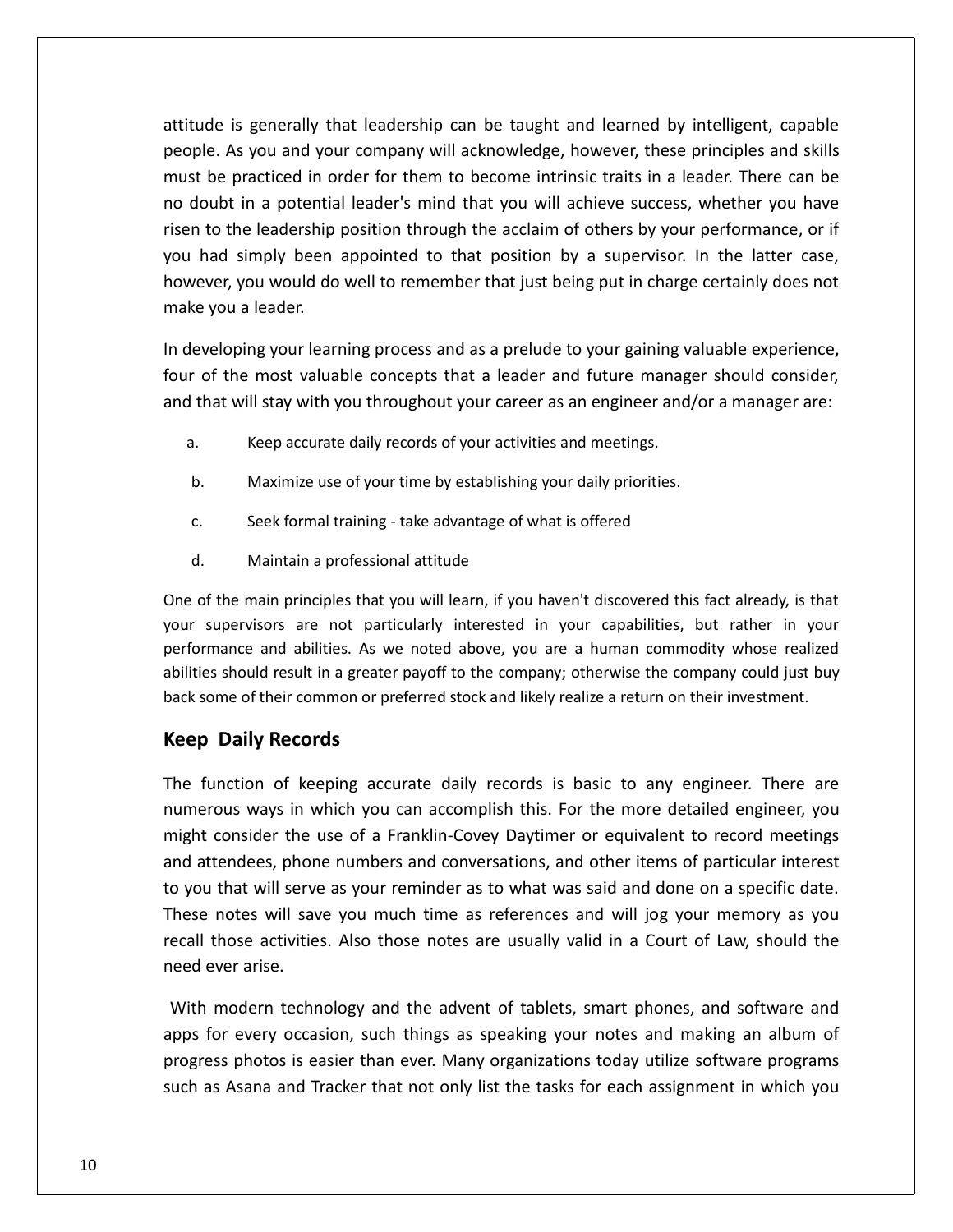be involved, but also recognize which tasks have been determined to have greater INCIDE TREAD TREAD TREAD TREAD TREAD TREAD TREAD TREAD TREAD TREAD TREAD TREAD TREAD TREAD TREAD TREAD TREAD TREAD TREAD TREAD TREAD TREAD TREAD TREAD TREAD TREAD TREAD TREAD TREAD TREAD TREAD TREAD TREAD TREAD TREAD TREAD in meetings is not usually a good practice for many reasons, including the obvious<br>in meetings is not usually a good practice for many reasons, including the obvious<br>in meetings is not usually a good practice for many reas that involved, but also recognize which tasks have been determined to have greater<br>
rities. Incidentally, utilizing a tape recorder or turning your cell phone into a listening<br>
that recording devices may inhibit conversati Involved, but also recognize which tasks have been determined to have greater<br>S. Incidentally, utilizing a tape recorder or turning your cell phone into a listening<br>In meetings is not usually a good practice for many reaso may be involved, but also recognize which tasks have been determined to have greater priorities. Incidentally, utilizing a tape recorder or turning your cell phone into a listening<br>device in meetings is not usually a good practice for many reasons, including the obvious olved, but also reconcidentally, utilizing<br>neetings is not usua<br>cording devices mar<br>vertheless, keeping<br>n associate, is a goo<br>**Priorities** fact that recording devices may inhibit conversations and limit ideas to potential problem is recording devices may inhibit conversations and limit ideas to potential problem<br>is. Nevertheless, keeping concise notes of meetings or other events, whether by<br>by an associate, is a good business practice.<br>**Iish Priori** solving. Nevertheless, keeping concise notes of meetings or other events, whether by ng. Nevertheless, keeping concise notes of meetings or other events, whether by<br>
or by an associate, is a good business practice.<br> **blish Priorities**<br> **blish Priorities**<br> **i**s really an art to establishing priorities in or you or by an associate, is a good business practice.

### **Establish Priorities**

device

metally an associate, is a good business practice.<br> **Sh Priorities**<br>
really an art to establishing priorities in order to maximize use of your time with<br>
ly activities. Let's suppose that hypothetically one of your assignm methically an art to establishing priorities in order to maximize use of your time with<br>
in activities. Let's suppose that hypothetically one of your assignments involves a<br>
iesel generator, and that you have five phone ca **Establish Priorities**<br>There is really an art to establishing priorities in order to maximize use of your time with<br>your daily activities. Let's suppose that hypothetically one of your assignments involves a<br>backup diesel e is really an art to establishing priorities in order to maximize use of your time with<br>daily activities. Let's suppose that hypothetically one of your assignments involves a<br>up diesel generator, and that you have five ph There is really an art to establishing priorities in order to maximize use of your time with vour daily activities. Let's suppose that hypothetically one of your assignments involves a Experience of your antitivities. Let's suppose that hypothetically one of your assignments involves a<br>let generator, and that you have five phone calls to make after a morning<br>eting with one of the project managers. One of backup diesel generator, and that you have five phone calls to make after a morning for a delivery date for the equipment, and a fifth call is to a local utility. Logic and<br>for a delivery date for the project managers. One of these calls is to the State<br>mental Organization that is concerned about some of progress meeting with one of the project managers. One of these calls is to the State eeting with one of the project managers. One of these calls is to the State<br>tal Organization that is concerned about some of your design calculations,<br>se calls is to an equipment supplier, one is to the Head of the Mechani Environmental Organization that is concerned about some of your design calculations, For Mechanical Organization that is concerned about some of your design calculations,<br>f these calls is to an equipment supplier, one is to the Head of the Mechanical<br>eering Department, another is to one of the construction one of these calls is to an equipment supplier, one is to the Head of the Mechanical (4) contractor, and (5) the local utility. While this sequence of calls may be<br>contractors, another is to one of the construction contractors who is<br>or a delivery date for the equipment, and a fifth call is to a local util Engineering Department, another is to one of the construction contractors who is of these cans is to all equipment supplier, one is to the riead of the mechanical<br>eering Department, another is to one of the construction contractors who is<br>ig for a delivery date for the equipment, and a fifth call is to looking for a delivery date for the equipment, and a fifth call is to a local utility. Logic and delivery date for the equipment, and a fifth call is to a local utility. Logic and<br>will tell you that the order of importance of the phone calls has to be: (1)<br>chanical Engineering Department (2) Environmental Agency (3) e powing<br>. even visitations or meetings. Nevertheless, planning vour daily activities is<br>of Mechanical Engineering Department (2) Environmental Agency (3) equipment<br>or (4) contractor, and (5) the local utility. While this sequence of capen<br>.. Fired will ten you that the order of important<br>of Mechanical Engineering Department (2) For (4) contractor, and (5) the local utility. Whis<br>bivious, things don't always go as planned.<br>liate, while others may have a negativ  $\mathsf{S}\mathsf{U}$ pplier (4) contractor, and (5) the local utility. While this sequence of calls may become<br>rly obvious, things don't always go as planned. Some of the responses may not be<br>mediate, while others may have a negative connotati fairly obvious, things don't always go as planned. Some of the responses may not be bvious, things don't always go as planned. Some of the responses may not be<br>ate, while others may have a negative connotation that will require follow up<br>calls, or even visitations or meetings. Nevertheless, planning your immediate, while others may have a negative connotation that will require follow up while others may have a negative connotation that will require follow up<br>i, or even visitations or meetings. Nevertheless, planning your daily activities is<br>nportant as planning your workload.<br>othetical case the Environmen phone calls, or even visitations or meetings. Nevertheless, planning your daily activities is nearly as important as planning your workload.

e calls, or even visitations or meetings. Nevertheless, planning your daily activities is<br>y as important as planning your workload.<br>s hypothetical case the Environmental Department is concerned with the amount of<br>on emissi y as important as planning your workload.<br>
s hypothetical case the Environmental Department is concerned with the amount of<br>
on emissions that are escaping from the diesel generator that is being specified and<br>
hased for t In this hypothetical case the Environmental Department is concerned with the amount of Instructured case the Environmental Department is concerned with the amount of<br>ssions that are escaping from the diesel generator that is being specified and<br>for this particular application. Your first call will be to the emissionsissions that are escaping from the diesel generator that is being specified and<br>for this particular application. Your first call will be to the Mechanical Engineer<br>esponsible for the generator specification, and the Depart  $\frac{1}{2}$ this particular application. Your first call will be to the Mechanical Engineer<br>onsible for the generator specification, and the Department Head assures<br>proper filtration system has been specified to meet environmental<br>ur purchasea<br>. parenasea for this particular application. Four first can will be to the Mechanikear Engineer<br>who was responsible for the generator specification, and the Department Head assures<br>you that the proper filtration system has b responsive for the generator specification, and the Bepartment riead assates<br>the proper filtration system has been specified to meet environmental<br>i. Your next call is to the Environmental Agency with your assurance that t  $\frac{1}{2}$ In the call is to the Environmental Agency with your assurance that the throl system will meet their standards. The third call is to the generator to ensure that the emissions system is an integral part of their generator standards. Your next call is to the Environmental Agency with your assurance that the emissions control system will meet their standards. The third call is to the generator be delivered as required and there will be no extra work involved. Finally, then and the temissions control system will meet their standards. The third call is to the generator manufacturer to ensure that the emissions sys ufacturer to ensure that the emissions system is an integral part of their generator<br>pment package, and that all equipment will be delivered as per the specification,<br>dule and purchase order. You can then call the contract manufacturer to ensure that the emissions system is an integral part of their generator equipment package, and that all equipment will be delivered as per the specification, It package, and that all equipment will be delivered as per the specification,<br>t package, and that all equipment will be delivered as per the specification,<br>not purchase order. You can then call the contractor – or better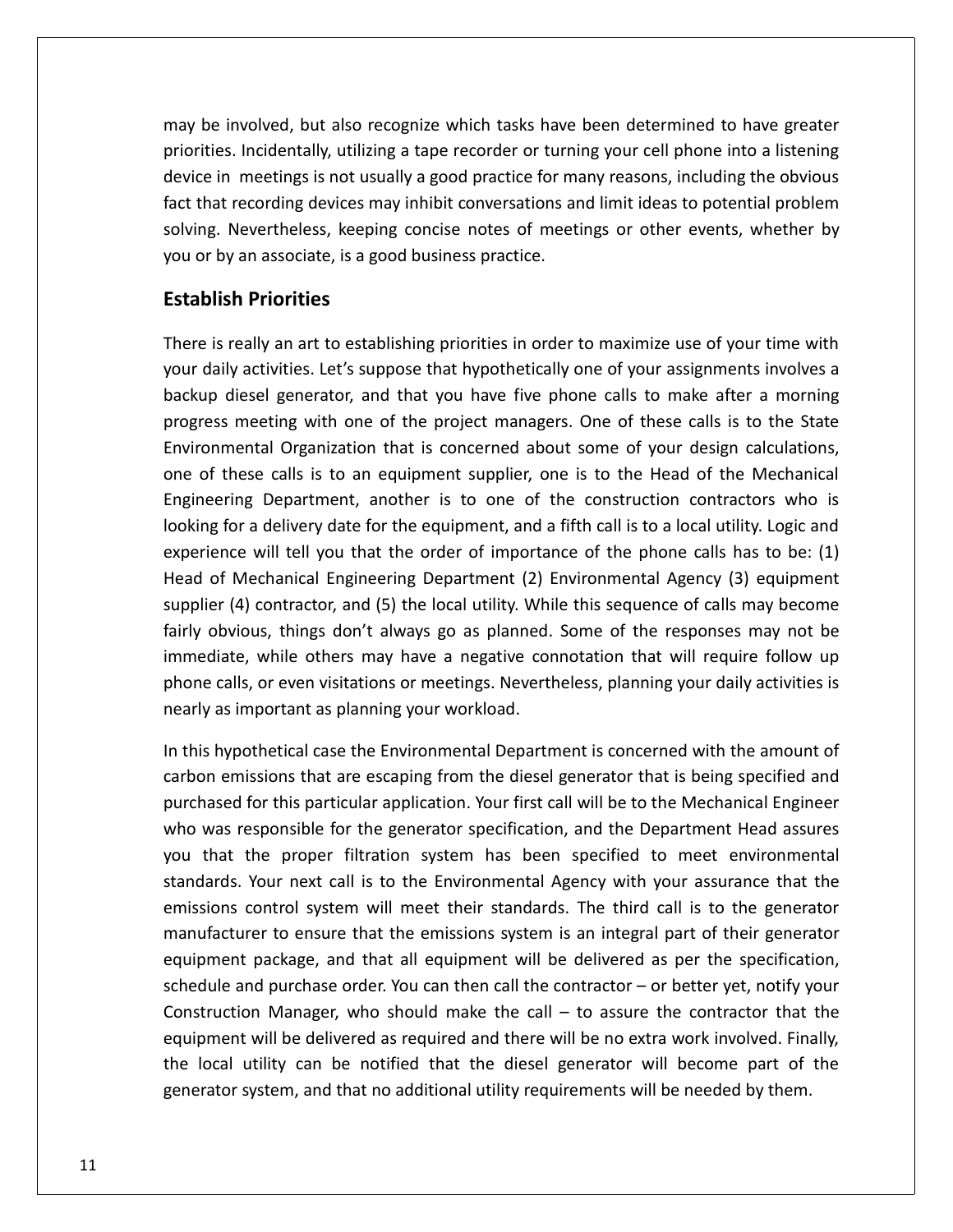## **Formal Training Seek Formal Training**

part of your early training<br>
part of your early training would have been participating in seminars and<br>
part of your early training would have been participating in seminars and **or Fraining**<br>The **Staining**<br>The sent to a college or university with a curriculum for specific<br>The specific mal Training<br>
Training<br>
The formal schooling may have been a two-week program, but pressing<br>
The formal schooling may have been a two-week program, but pressing **Training**<br>in of your early training would have been participating in seminars and<br>in even being sent to a college or university with a curriculum for specific<br>formal schooling may have been a two-week program, but pressin Formal Training<br>ully, part of your early training would have been participating in seminars and<br>ences, or even being sent to a college or university with a curriculum for specific<br>g. The formal schooling may have been a tw Hopefully, part of your early training would have been participating in seminars and Illy, part of your early training would have been participating in seminars and<br>ences, or even being sent to a college or university with a curriculum for specific<br>g. The formal schooling may have been a two-week program, pertually, part of your carry training would have been participating in behinds and conferences, or even being sent to a college or university with a curriculum for specific training. The formal schooling may have been a t training. The formal schooling may have been a two-week program, but pressing Focus, or even sent is a conege or aniversity which didentedating specific specific to the formal schooling may have been a two-week program, but pressing ments in your company might have limited you to be there for only t commitments in your company might have limited you to be there for only the first minitenents in your company might have been a two week program, bat pressing<br>mmitments in your company might have limited you to be there for only the first<br>ek, so cram as much as you can into that first week. Whether you week, so cram as much as you can into that first week. Whether you are attending a in your company might have immed you to be there for only the model week, so cram as much as you can into that first week. Whether you are attending a school or a seminar, you will quickly realize how much you have to lear school or a seminar, you will quickly realize how much you have to learn about managing<br>people as well as how much effort is required to become a top manager. These courses<br>usually focus on what basic tools can be utilized Ily focus on what basic tools can be utilized by you as a practitioner rather than you<br>Ily focus on what basic tools can be utilized by you as a practitioner rather than you<br>in individual leader. They are varied because, a usually focus on what basic tools can be utilized by you as a practitioner rather than you cus on what basic tools can be utilized by you as a practitioner rather than you<br>ividual leader. They are varied because, as you will quickly learn, there are<br>in nearly every business or industry – manufacturing, road buil as an individual leader. They are varied because, as you will quickly learn, there are as an individual leader. They are varied because, as you will quickly learn, there are<br>engineers in nearly every business or industry – manufacturing, road building, banking,<br>healthcare, and even horse racing.<br>And yet ther healthcare, and even horse racing.

ers in nearly every business or industry – manufacturing, road building, banking,<br>care, and even horse racing.<br>t there's no substitute for hands-on experience. Some of the best experiences an<br>er can receive will be the abi re, and even horse racing.<br>
there's no substitute for hands-on experience. Some of the best experiences an<br>
c can receive will be the ability to visit a facility similar to the one for which you<br>
ing to develop, either in arrangement's no substitute for hands-on experience. Some of the best experiences an receive will be the ability to visit a facility similar to the one for which you develop, either in your own company or in that of a competitor's co required,  $\frac{1}{2}$ potential space in the ability to visit a facility similar to the one for which you<br>g to develop, either in your own company or in that of a competitor's company.<br>ting that of a competitor may be a little more intricate an engineer can receive will be the ability to visit a facility similar to the one for which you<br>are helping to develop, either in your own company or in that of a competitor's company. The carriective will be the domity to visit a facility similar to the one for which you<br>helping to develop, either in your own company or in that of a competitor's company.<br>Le visiting that of a competitor may be a little . . . .<br>. . . . be ping to develop, entier in your own company or in that or a competitor's company.<br>
Le visiting that of a competitor may be a little more intricate and involve a certain<br>
unt of diplomacy, the rewards can be great in the the set of the set of the set of the set of the set of the set of the set of the set of the set of the set of the set of the set of the set of the set of the set of the set of the set of the set of the set of the set of th problems and other subtleties associated with their facility. Be willing to make these test and the ngement of the overall facility, the interaction of the adjoining facilities that are aired, potential space limitations, amount of diplomacy, the rewards can be great in the long run. You will see firsthand the arrangement of the overall facility, the interaction of the adjoining facilities that are where the overall facility, the interaction of the adjoining facilities that are<br>gement of the overall facility, the interaction of the adjoining facilities that are<br>red, potential space limitations, and other features tha  $\begin{array}{c} \n\text{or } \mathbf{b} \n\end{array}$ I, potential space limitations, and other features that possibly neither you nor<br>er members of your organization or company had considered. In addition you<br>able to discuss with those personnel that are in charge of the ope icquis is necessary to gather sufficient information and understanding. Often the person of plems and other subtleties associated with their facility. Be willing to make these the others in your organization so that you gain thei any other members of your organization or company had considered. In addition you<br>may be able to discuss with those personnel that are in charge of the operation some of The members of your organization of company had considered. In dudition your bible to discuss with those personnel that are in charge of the operation some of lems and other subtleties associated with their facility. Be wi may be different discussion and other subtleties associated with their facility. Be willing<br>visits with others in your organization so that you gain their perspective<br>benefit you greatly. Sometimes you may determine that v its with others in your organization so that you gain their perspective which should<br>nefit you greatly. Sometimes you may determine that visiting more than one similar<br>ility is necessary to gather sufficient information an ben Fit you greatly. Sometimes you may determine that visiting more than one similar<br>y is necessary to gather sufficient information and understanding. Often the<br>ler of equipment similar to that which your company is planning facility is necessary to gather sufficient information and understanding. Often the<br>f equipment similar to that which your company is planning to purchase will<br>necessary contacts to arrange for a visit of this type to occur.<br>perience supplier of equipment similar to that which your company is planning to purchase will make the necessary contacts to arrange for a visit of this type to occur.

blier of equipment similar to that which your company is planning to purchase will<br>e the necessary contacts to arrange for a visit of this type to occur.<br>our experience level increases, your ability to prioritize the vario in a position as a leader to learn how a one month, or a one week, or even a one<br>in a position as your own daily objectives will improve. In order to fully understand your<br>is, you will have to know the ultimate financial g As your experience level increases, your ability to prioritize the various work functions as<br>well as your own daily objectives will improve. In order to fully understand your<br>priorities, you will have to know the ultimate well as your own daily objectives will improve. In order to fully understand your Fract ever intereases, your asincy to prioritize the various work runctions as<br>
r own daily objectives will improve. In order to fully understand your<br>
u will have to know the ultimate financial goal of any assignment with priorities, you will have to know the ultimate financial goal of any assignment with which effects of slight, or even major, schedule changes in design and/or procurement. In the effects of slight, or even major, schedule changes in design and/or procurement. In the effects of slight, or even major, schedule cha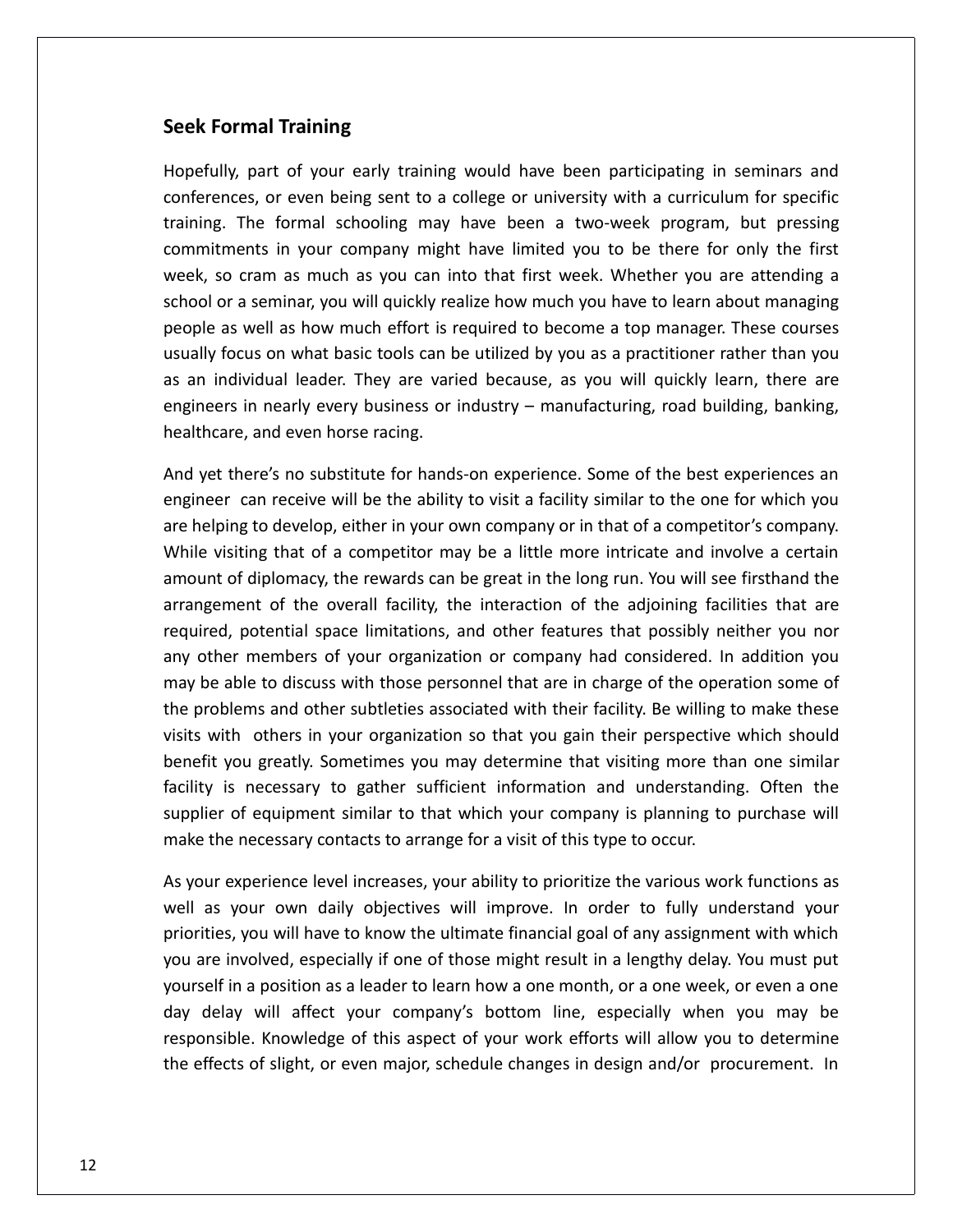you will have the ability, if you are in <sup>a</sup> responsible position, to request either mand<br>addition you will have the ability, if you are in a responsible position,<br>additional manpower or the utilization of prudent overtime hours. **a Professional Attitude**<br>**a Professional Attitude** the will have the ability, if you are in a responsible position, to request either<br>I manpower or the utilization of prudent overtime hours.<br>In a Professional Attitude<br>the life of a engineer can become very strenuous at tim addition you will have the ability, if you are in a responsible position, to request either on you will have the ability, if you are in a responsible position, to request either<br>
shall manpower or the utilization of prudent overtime hours.<br> **Lain a Professional Attitude**<br>
gh the life of a engineer can become very additional manpower or the utilization of prudent overtime hours.

### **Maintain a Professional Attitude**

additional manpower or the utilization of prudent overtime hours.<br> **Maintain a Professional Attitude**<br>
Although the life of a engineer can become very strenuous at times, you are expected by<br>
those around you – peers, supe intain a Professional Attitude<br>ough the life of a engineer can become very strenuous at times, you are expected by<br>e around you – peers, supervisors, contractors, etc. – to maintain a certain mental<br>ure at all times becaus in a Protessional Attitude<br>
the life of a engineer can become very strenuous at times, you are expected by<br>
bund you – peers, supervisors, contractors, etc. – to maintain a certain mental<br>
at all times because you are a <u></u> Although the life of a engineer can become very strenuous at times, you are expected by<br>those around you – peers, supervisors, contractors, etc. – to maintain a certain mental<br>posture at all times because you are a **Profes** strong<br>... decision maker who was probably one of the better engineers in your current probably at all times because you are a **Professional**. Kudos when they come are great, and the better on being verbally rewarded; remind yourself  $\frac{1}{2}$ out don't<br>)erform a<br>his positi<br>trong de<br>ield. lon't count on being verbally rewarded; remind yourself that you are expected to<br>rm at a high level and to produce results. After all, you may have been selected for<br>osition as a promotion, since your reputation was that y perform at a high level and to produce results. After all, you may have been selected for<br>ion as a promotion, since your reputation was that you are a quick thinker and a<br>ecision maker who was probably one of the better engineers this position as a promotion, since your reputation was that you are a quick thinker and a In most cases these characteristics were probably true, although your current<br>In may have even been considered for a higher position or a promotion due to your<br>In most cases these characteristics were probably true, althou strong decision maker who was probably one of the better engineers in your current field.

is decision maker who was probably one of the better engineers in your current<br>may have even been considered for a higher position or a promotion due to your<br>ng abilities to grasp financial conditions that might affect the we even been considered for a higher position or a promotion due to your<br>ities to grasp financial conditions that might affect the company's bottom<br>cases these characteristics were probably true, although your credentials You may have even been considered for a higher position or a promotion due to your<br>growing abilities to grasp financial conditions that might affect the company's bottom<br>line. In most cases these characteristics were proba roa may nave even been to<br>growing abilities to grasp f<br>line. In most cases these ch<br>your specific field may ha<br>background and education<br>make determinations that a<br>schedule interruptions. most cases these characteristics were probably true, although your credentials in<br>pecific field may have been only slightly above average. Nevertheless, your<br>bund and education have enabled you to comprehend complex situat your specific field may have been only slightly above average. Nevertheless, your field may have been only slightly above average. Nevertheless, your<br>and education have enabled you to comprehend complex situations and<br>inations that allowed the workloads to move forward with a minimum of<br>rruptions.<br>nd ev background and education have enabled you to comprehend complex situations and background and education have enabled you to comprehend complex situations and<br>make determinations that allowed the workloads to move forward with a minimum of<br>schedule interruptions.<br>While you and everyone around you migh schedule interruptions.

e determinations that allowed the workloads to move forward with a minimum of<br>dule interruptions.<br>le you and everyone around you might consider that you are a consummate<br>essional, you must always draw the line between your rruptions.<br>
Ind everyone around you might consider that you are a consummate<br>
you must always draw the line between your own self-confidence and your<br>
is to compromise. Often you and your supervisor, or even one of your pe While you and everyone around you might consider that you are a consummate professional, you must always draw the line between your own self-confidence and your ofessional, you must always draw the line between your own self-confidence and your<br>in ingness to compromise. Often you and your supervisor, or even one of your peers,<br>Il have a difference of opinions. Keep in mind that yo unwillingness to compromise. Often you and your supervisor, or even one of your peers, to compromise. Often you and your supervisor, or even one of your peers,<br>a difference of opinions. Keep in mind that you are usually dealing with an<br>on whereby only a few personnel are under your direct authority unless yo will have a difference of opinions. Keep in mind that you are usually dealing with an fference of opinions. Keep in mind that you are usually dealing with an<br>vhereby only a few personnel are under your direct authority unless you<br>Department Head.<br>Id be willing to listen to any team member's opinion or argum organization whereby only a few personnel are under your direct authority unless you are at least a Department Head.

in whereby only a few personnel are under your direct authority unless you<br>
a Department Head.<br>
hould be willing to listen to any team member's opinion or argument and be<br>
o give each of them your point of view on the subj a Department Head.<br>
ould be willing to listen to any team member's opinion or argument and be<br>
b give each of them your point of view on the subject. If your viewpoint is<br>
ry but convincing, it will be accepted. If not, ke A leader should be willing to listen to any team member's opinion or argument and be leader should be willing to listen to any team member's opinion or argument and be<br>epared to give each of them your point of view on the subject. If your viewpoint is<br>intradictory but convincing, it will be accepted. If no prepared to give each of them your point of view on the subject. If your viewpoint is Embrace the challenge that is presented to you, and consider it as a test of your<br>Embrace the challenge that is presented. If not, keep discreet notes of what has<br>d and back off. Remember that no one is born with humility contradictory but convincing, it will be accepted. If not, keep discreet notes of what has prepared to give ead<br>contradictory but contranspired and back<br>developed. Even thou<br>at least one occasion<br>yourself. Embrace the<br>leadership skills. pared to give each of them<br>tradictory but convincing, it<br>spired and back off. Remem<br>eloped. Even though you ma<br>east one occasion during earself. Embrace the challenge<br>dership skills.<br>**Leadership**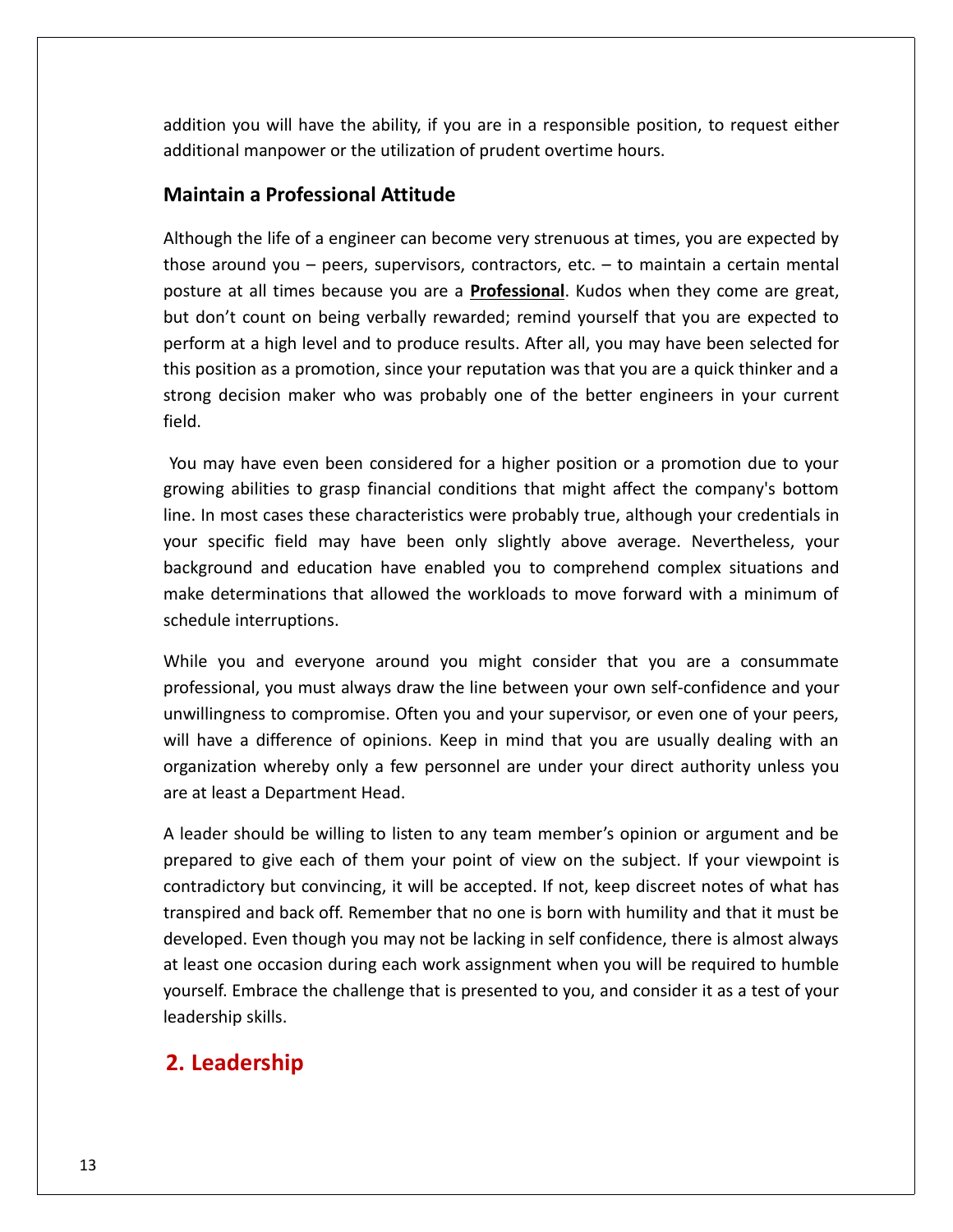**does being <sup>a</sup> LEADER mean?** Very simply, being <sup>a</sup> leader means being principally who can guide other individuals toward a common goal. The two fundamental<br>who can guide other individuals toward a common goal. The two fundamental of leadership are: **1. Income 2. In the Section Star Section Star Section**<br>The two fan guide other individuals toward a common goal. The two fun<br>of leadership are:<br>1. Influencing an individual to help you fulfill a mission someone who can guide other individuals toward a common goal. The two fundamental n guide other individuals toward a common genship are:<br>ership are:<br>Influencing an individual to help you fulfill a n<br>Unlocking the potential of that individual

- 
- $\overline{p}$

1. Influencing an individual to help you fulfill a mission<br>2. Unlocking the potential of that individual<br>must be a fine balance between these two principles. By placing too great an I. Influencing an individual to help you fulfill a mission<br>2. Unlocking the potential of that individual<br>st be a fine balance between these two principles. By placing too great an<br>on the first principle, you may put your r Unlocking the potential of that individual<br>a fine balance between these two principles. By placing too great an<br>e first principle, you may put your role as a leader at risk by being overly<br>Converselv, you cannot have any s be a fine balance between these two principles. By placing too great an<br>the first principle, you may put your role as a leader at risk by being overly<br>ng. Conversely, you cannot have any self-doubt about the importance or<br> must be a fine balance between these two principles. By placing too great an<br>asis on the first principle, you may put your role as a leader at risk by being overly<br>comoting. Conversely, you cannot have any self-doubt about There must be a fine balance between these two principles. By placing too great an a. **Vision**-have a clear understanding of what you want your scheen a chieve. Thus there<br>is to items 1 and 2 above that are necessary in order to establish yourself a<br>a.. **Vision**-have a clear understanding of what you wan **Mission**-provide a definition to your organization of how to achieve it.<br>
A. **Vision**-have a clear understanding of <u>what</u> you want to accomplish.<br>
b. Mission-provide a definition to your organization of how to achieve it leader:

- 
- a.. **Vision**-have a clear understanding of <u>what</u> you want to accomplish.<br>b. **Mission**-provide a definition to your organization of <u>how</u> to achieve it.<br>c. **Values**-illustrate the personal qualities that will allow
- **Istem**: D. <u>Wission</u>-provide a dends: C. <u>Values</u>-illustrate the provide a dends:  $\blacksquare$

### **What Is Your Vision?**

principles in the control of the control of the control of the control of the control of the control of the control of the control of the control of the control of the control of the control of the control of the control o

**and and the Victom of the State State State State State State State State State State State State State State S**<br>Abou can see from the above three statements, just providing guidance will not set **at Is Your Vision?**<br>ou can see from the above three statements, just providing guidance will not set<br>apart from other leaders who might influence individuals to carry out a mission **Is Your Vision?**<br>
can see from the above three statements, just providing guidance will not set<br>
art from other leaders who might influence individuals to carry out a mission<br>
you go much further. True leadership means ha Let a see from the above three statements, just providing guidance will not set<br>part from other leaders who might influence individuals to carry out a mission<br>is you go much further. True leadership means having a clear vi of from the above three statements, just providing guidance will not set<br>in other leaders who might influence individuals to carry out a mission<br>much further. True leadership means having a clear vision of what you or<br>expe As you can see from the above three statements, just providing guidance will not set successful.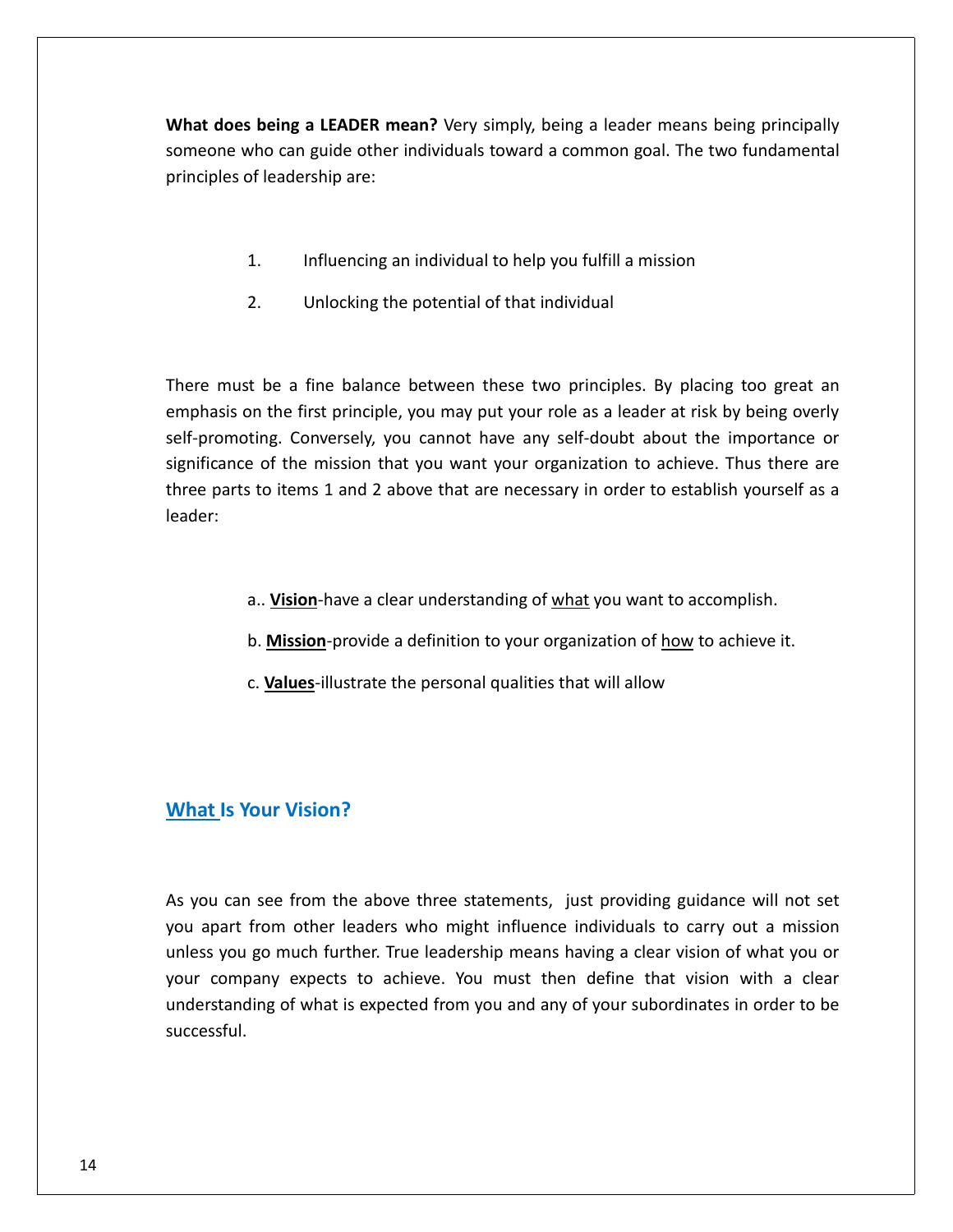vision may have come from one of your supervisors, or even company in which case it also becomes your supervisors, or even company<br>in which case it also becomes your vision in an indirect manner. The vision vision may have come from one of your supervisors, or even company<br>involve an innovative way of measuring performance, or possibly creating a new may have come from one of your supervisors, or even company<br>in which case it also becomes your vision in an indirect manner. The vision<br>an innovative way of measuring performance, or possibly creating a new<br>It could also r may have come from one of your supervisors, or even company<br>in which case it also becomes your vision in an indirect manner. The vision<br>an innovative way of measuring performance, or possibly creating a new<br>it could also r That vision may have come from one of your supervisors, or even company<br>management, in which case it also becomes your vision in an indirect manner. The vision<br>might involve an innovative way of measuring performance, or p rnat vision management, in which case it also becomes your vision in an indirect manner. The vision<br>might involve an innovative way of measuring performance, or possibly creating a new<br>department. It could also relate to a highly visi department. It could also relate to a highly visible customer project, or even to the Iment. It could also relate to a highly visible cus<br>
spment of a new product by your company. Regardle<br>
parameter and image of whether you are the appo<br>
posibility is yours.<br> **Will the Mission Be Accomplished?** 

### How Will the Mission Be Accomplished?

might

of whether the vision is yours and yours alone, or if it has come down from **he Mission Be Accomplished?**<br>If whether the vision is yours and yours alone, or if it has come down from<br>higher up in your company, you as the leader are expected to adopt the **and is the Mission Be Accomplished?**<br>and yours and yours alone, or if it has come down from<br>in the higher up in your company, you as the leader are expected to adopt the<br>and you and your organization will be expected to d for achieving a successful conclusion. At this point your from the and you and your company, you as the leader are expected to adopt the and you and your organization will be expected to develop the specific for achieving dless of whether the vision is yours and yours alone, or if it has come down from<br>where higher up in your company, you as the leader are expected to adopt the<br>rio, and you and your organization will be expected to develop  $\overline{a}$ or whether the vision is yours and yours alone, or if it has come down from<br>higher up in your company, you as the leader are expected to adopt the<br>nd you and your organization will be expected to develop the specific<br>cachi  $\ddot{\ }$ dewhere higher up in your company, you as thario, and you and your company, you as thario, and you and your organization will b hods for achieving a successful conclusion. At the to go into high gear as you influence the r have to go into high gear as you influence those around you. You may have one to go into high gear as you influence those around you. You may have one<br>entice, or you may have a squad of personnel who are eager to rely on a leader who<br>lefine the best ways to achieve their goal.<br>team is looking to you apprentice, or you may have a squad of personnel who are eager to rely on a leader who entice, or you may have a squad of personnel who are eager to rely on a leader who<br>efine the best ways to achieve their goal.<br>team is looking to you for unity of purpose and someone who is moving them in the<br>direction, but will define the best ways to achieve their goal.

I define the best ways to achieve their goal.<br>
Universed and some one who is moving them in the<br>
Interaction, but they do not expect you to tell them every key to punch or every line<br>
Interaction, but they do not expect yo team is looking to you for unity of purpose and someone who is moving them in the<br>direction, but they do not expect you to tell them every key to punch or every line<br>aw or every telephone call to make. Your team will do we Your team is looking to you for unity of purpose and someone who is moving them in the right direction, but they do not expect you to tell them every key to punch or every line to draw or every telephone call to make. Your rection, but they do not expe<br> **Are** or every telephone call to r<br> **Are** Your Values?

 $\frac{1}{2}$  Are Your Values?<br>the values that you portray and that you instill in your team members will **What Are Your Values?**<br>Thus the values that you portray and that you instill in your team members will<br>determine the decisions that will be made and the process that your team will follow. **Are Your Values?**<br>The values that you portray and that you instill in your team members will<br>the the decisions that will be made and the process that your team will follow.<br>The remember that you as the team leader are sha the values that you portray and that you instill in your team members will<br>mine the decisions that will be made and the process that your team will follow.<br>ys remember that you as the team leader are shaping and nurturing values that you portray and that you instill in your team members will<br>the decisions that will be made and the process that your team will follow.<br>nember that you as the team leader are shaping and nurturing the lives of<br>m Thus the values that you portray and that you instill in your team members will the values that you portray and that you instill in your team members will<br>mine the decisions that will be made and the process that your team will follow.<br>s remember that you as the team leader are shaping and nurturing t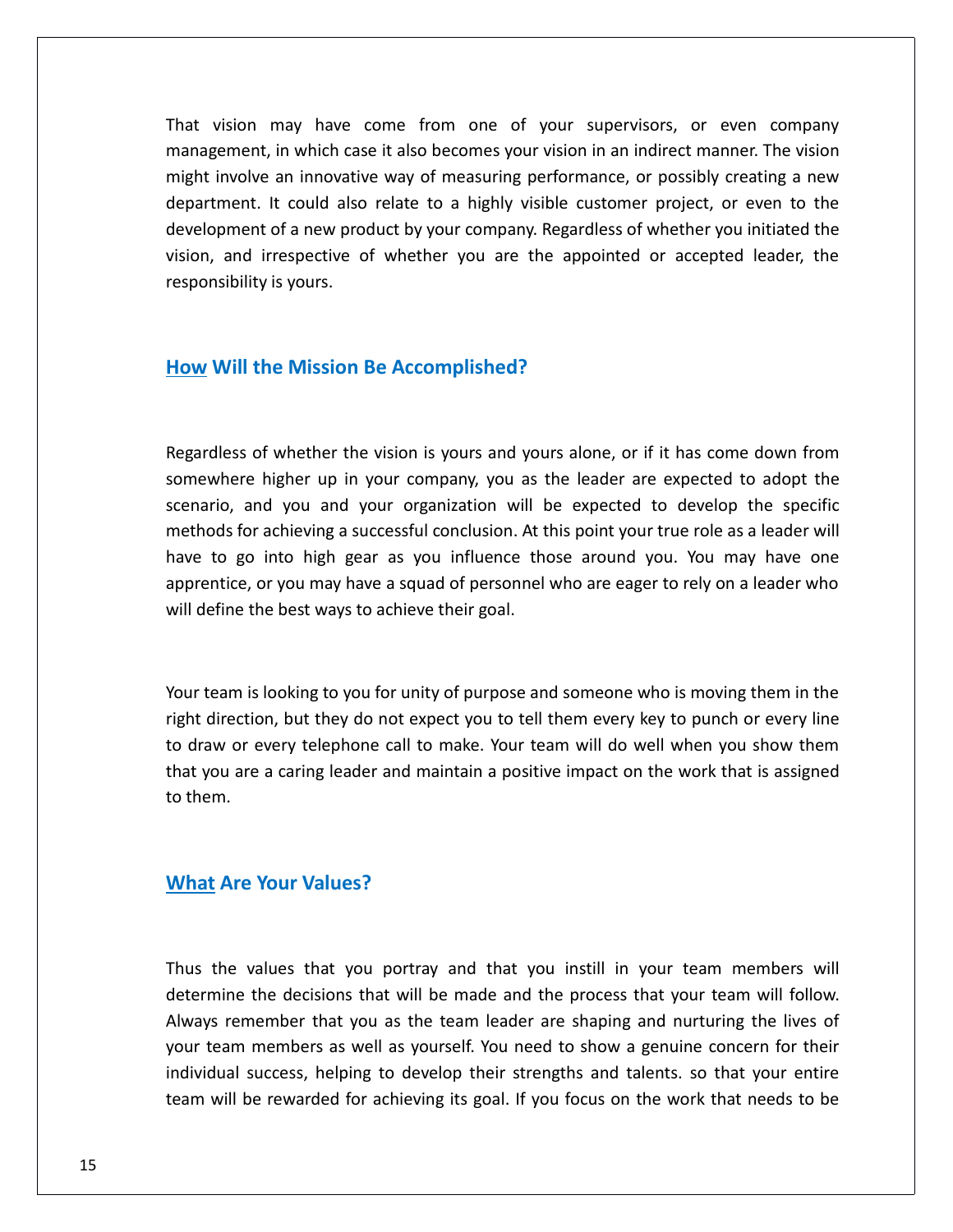rather than having strong relationships with those who are doing the work, then e rather than having strong relationships with those who are doing the work, then<br>are simply not investing your time and leadership skills wisely. Some leaders look at philosophy of lifting and encouraging others on their team with some leaders look at<br>thilosophy of lifting and encouraging others on their team with some degree of than having strong relationships with those who are doing the work, then<br>ply not investing your time and leadership skills wisely. Some leaders look at<br>phy of lifting and encouraging others on their team with some degree o you are simply not investing your time and leadership skills wisely. Some leaders look at are simply not investing your time and leadership skills wisely. Some leaders look at<br>philosophy of lifting and encouraging others on their team with some degree of<br>ticism, thinking that they may never receive the credit f this philosophy of lifting and encouraging others on their team with some degree of philosophy of lifting and encouraging others on their team with some degree of<br>ticism, thinking that they may never receive the credit for which they are deserving.<br>may be offered a higher position in your squad or organiz skepticism, thinking that they may never receive the credit for which they are deserving. recognized

pricism, thinking that they may never receive the credit for which they are deserving.<br>
may be offered a higher position in your squad or organization or department, but<br>
t doesn't necessarily make you a leader. You may ha by offered a higher position in your squad or organization or department, but<br>t necessarily make you a leader. You may have earned the higher position due<br>inversion from your potential or capabilities to actual abilities t may be offered a higher position in your squad or organization or department, but<br>doesn't necessarily make you a leader. You may have earned the higher position due<br>pur conversion from your potential or capabilities to act where may be offered a higher position in your squad or organization or department, but<br>doesn't necessarily make you a leader. You may have earned the higher position due<br>pur conversion from your potential or capabilities to act tou<br>... May be onered a migher position in your sided or origanization or department, but<br>doesn't necessarily make you a leader. You may have earned the higher position due<br>bur conversion from your potential or capabilities to act chac aoc Franceessamy make you a leader. Touting have cannot the ingher position due<br>conversion from your potential or capabilities to actual abilities that are<br>ed by your peers as well as your supervisors. Nevertheless, this new a  $\frac{1}{2}$ by your peers as well as your supervisors. Nevertheless, this new assignment<br>es a commitment on your part to develop relationships with those personnel<br>consider you as a leader. You must take any new assignment and determi recognized by your peers as<br>now requires a commitment<br>who would consider you as<br>that your mission will be to<br>contact. A leader who ope<br>advantage over others who<br>clearly defined mission. **Contact.** A leader who operates wit advantage over others who cannot and clearly defined mission.<br>Clearly defined mission.<br>**Notable 20th Centurv Leaders** 

### Notable 20th Century Leaders

this

Notable 20th Century Leaders<br>When discussing leaders of the twentieth century, several names might come to mind. **Churchill Century Leaders<br>Churchill led the United Kingdom through a difficult period, influencing and<br>Churchill led the United Kingdom through a difficult period, influencing and** Final Contury Leaders<br>The resolve of the twentieth century, several names might come to mind.<br>Thill led the United Kingdom through a difficult period, influencing and<br>the resolve of the people of his nations against the Ge discussing leaders of the twentieth century, several names might come to mind.<br>In Churchill led the United Kingdom through a difficult period, influencing and<br>hening the resolve of the people of his nations against the Ger The British army. Following World War I he held numerous political and cabinet the British army. Following World War I he held numerous political and cabinet<br>the British army. Following World War I he held numerous politic When discussing leaders of the twentieth century, several names might come to mind. ussing leaders of the twentieth century, several names might come to mind.<br>hurchill led the United Kingdom through a difficult period, influencing and<br>ing the resolve of the people of his nations against the German invasio Winston Churchill led the United Kingdom through a difficult period, influencing and the sound the United Kingdom through a difficult period, influencing and<br>ting the resolve of the people of his nations against the German invasion<br>id War II. Churchill was born of an aristocratic and political family, yet strengthening the resolve of the people of his nations against the German invasion the resolve of the people of his nations against the German invasion<br>War II. Churchill was born of an aristocratic and political family, yet served<br>army. Following World War I he held numerous political and cabinet<br>was nea became<br>Districts Prime Minister. His steadfast refusal to consider surrender to the Nazis helped to<br>Pritish army. Following World War I he held numerous political and cabinet<br>s, but was nearly completely out of politics in the 1930's. Neve uunn<sub>b</sub><br>. . . . British army. Following World War I he held numerous political and cabinet<br>Is, but was nearly completely out of politics in the 1930's. Nevertheless, he<br>ed to sound the alarm about Nazi Germany and campaigned hard for Brit in the British army. Following World War I he held numerous political and cabinet positions, but was nearly completely out of politics in the 1930's. Nevertheless, he m the British anny. Tollowing World War The Held Hallierous political and cablice<br>positions, but was nearly completely out of politics in the 1930's. Nevertheless, he<br>continued to sound the alarm about Nazi Germany and cam in the 1998 3. Nevertheress, he<br>ad to sound the alarm about Nazi Germany and campaigned hard for British<br>nent. When Neville Chamberlain abruptly resigned in May of 1940, Churchill<br>Prime Minister. His steadfast refusal to c Frearmament. When Neville Chamberlain a<br>became Prime Minister. His steadfast refusa<br>inspire British resistance, especially during<br>States became involved. Churchill spoke elo<br>further inspiring the British with his orate<br>vic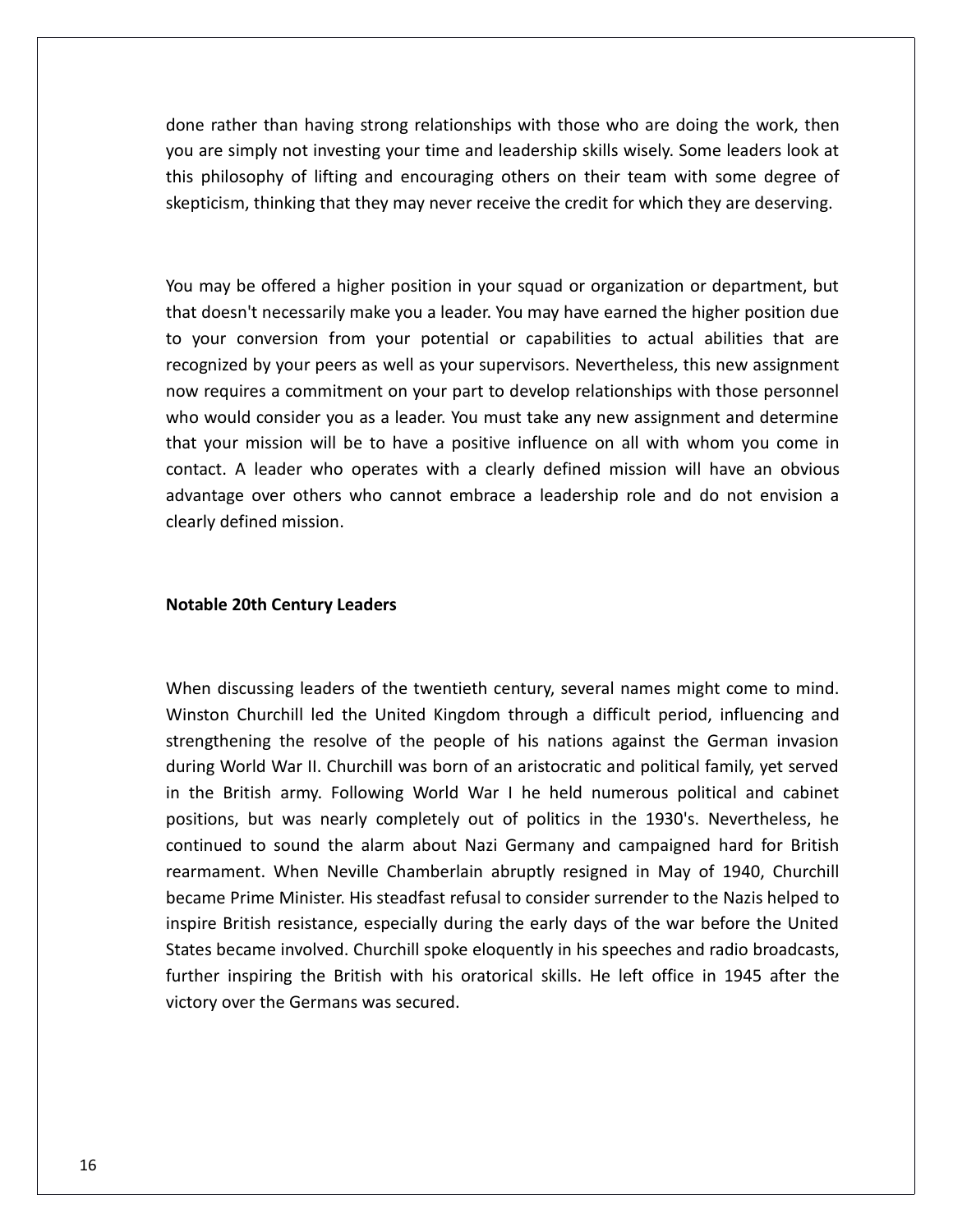Reagan led the United States out of <sup>a</sup> deep recession and into peacetime through his policies of strength and resolve. Born of a poor family in Northern<br>through his policies of strength and resolve. Born of a poor family in Northern Reagan led the United States out of a deep recession and into peacetime<br>ity through his policies of strength and resolve. Born of a poor family in Northern<br>he managed to graduate from Eureka College and worked initially as Meta the United States out of a deep recession and into peacetime<br>hrough his policies of strength and resolve. Born of a poor family in Northern<br>nanaged to graduate from Eureka College and worked initially as a sports<br>He l Reagan led the United States out of a deep recession and into peacetime<br>rity through his policies of strength and resolve. Born of a poor family in Northern<br>he managed to graduate from Eureka College and worked initially a severalReagan led the United States out of a deep recession and into peacetime<br>ity through his policies of strength and resolve. Born of a poor family in Northern<br>he managed to graduate from Eureka College and worked initially as nonai Firsty through his policies of strength and resolve. Born of a poor family in Northern<br>i, he managed to graduate from Eureka College and worked initially as a sports<br>incer. He later moved to Hollywood, and appeared in seve prosperno<br>.... of the state of california. In 1980, following four years of high inflation and several major and minor<br>oductions. He transferred into television and was a motivational speaker at<br>eneral Electric factories across the Unite Illinois, he managed to graduate from Eureka College and worked initially as a sports announcer. He later moved to Hollywood, and appeared in several major and minor hostage crisis, he defeated Jimmy Carter to become President of the United Protational Speaker at General Electric factories across the United States. He began his political career e was elected president of the Screen Act movie productions. He transferred into television and was a motivational speaker at Bis economic list in the transferred into television and was a motivational speaker at<br>General Electric factories across the United States. He began his political career<br>e was elected president of the Screen Actors Guild, inovic pi ieneral Electric factories across the United States. He began his political career<br>was elected president of the Screen Actors Guild, and was twice elected<br>of the state of California. In 1980, following four years of high i when he was elected president of the Screen Actors Guild, and was twice elected Fran Scherar Erective factories across the Onited States. The Segarmis political career<br>In he was elected president of the Screen Actors Guild, and was twice elected<br>Ternor of the state of California. In 1980, following fo merrie was elected president of the sereen Accors Gand, and was twice elected<br>governor of the state of California. In 1980, following four years of high inflation and the<br>Iranian hostage crisis, he defeated Jimmy Carter to Iranian hostage crisis, he defeated Jimm<br>States. His economic policies, dubbed "<br>inflation under control. His increases in<br>the Russians could not win, thus ending<br>Curtain. President Reagan was a gifted :<br>during his eight v inflation under control. His increases in military strength resulted in an "arms race" that I under control. His increases in military strength resulted in an "arms race" that<br>sians could not win, thus ending the "Cold War" and bringing down the Iron<br>President Reagan was a gifted speaker and made several inspirat the Russians could not win, thus ending the "Cold War" and bringing down the Iron isians could not win, thus ending the "Cold War" and bringing down the Iron<br>I. President Reagan was a gifted speaker and made several inspirational speeches<br>his eight years as President.<br>Hitler was also a gifted speaker wh Curtain. President Reagan was a gifted speaker and made several inspirational speeches

Curtain. President Reagan was a gifted speaker and made several inspirational speeches<br>during his eight years as President.<br>Adolph Hitler was also a gifted speaker who, following Germany's denigrating defeat in<br>World War I his eight years as President.<br>
had a hatred speaker who, following Germany's denigrating defeat in<br>
War I, had a vision that Germany could be restored to its rightful place in the<br>
Hitler was on a mission, but more precise Adolph Hitler was also a gifted speaker who, following Germany's denigrating defeat in<br>World War I, had a vision that Germany could be restored to its rightful place in the<br>world. Hitler was on a mission, but more precisel blph Hitler was also a gifted speaker who, following Germany's denigrating defeat in<br>rld War I, had a vision that Germany could be restored to its rightful place in the<br>rld. Hitler was on a mission, but more precisely, his Adolph Hitler was also a gifted speaker who, following Germany's denigrating defeat in<br>World War I, had a vision that Germany could be restored to its rightful place in the not the latter was also a girect speaker who, following definantly stemsthing acted in<br>
rid War I, had a vision that Germany could be restored to its rightful place in the<br>
ld. Hitler was on a mission, but more precisely, world. Hitler was on a mission, but more precisely, his mission was actually a "cause". lead the German people into a murderous battle against mankind, especially a "cause".<br>Fighter was on a mission, but more precisely, his mission was actually a "cause".<br>Fighter was on a mission, but more precisely, his miss Hitler had a hatred for the Jews and felt that they were the principal reason for the had a hatred for the Jews and felt that they were the principal reason for the<br>e of Germany in the 1920's. Although he had a relatively small national following,<br>claim was widespread due to his enthusiasm and oratorical sk decline of Germany in the 1920's. Although he had a relatively small national following, many in the 1920's. Although he had a relatively small national following,<br>cclaim was widespread due to his enthusiasm and oratorical skills. Nevertheless, he<br>not exhibit the leadership qualities as defined by the two prin this acclaim was widespread due to his enthusiasm and or<br>did not exhibit the leadership qualities as defined by the<br>did lead the German people into a murderous battle a<br>Jews, he failed the German population completely and did lead the German people into a murderous battle against mankind, especially the Iead the German people into a murdero<br>
Significant of hardship before the countr<br>
Significant **Inherent Qualities** 

### a. Significant Inherent Qualities

Illinois,

**Significant Inherent Qualities**<br>a leader you must take the time to assure that all team members are aligned with the **prificant Inherent Qualities<br>Pader you must take the time to assure that all team members are aligned with the<br>mission-critical details. In addition being a quality leader also means that you must Significant Inherent Qualities**<br>a leader you must take the time to assure that all team members are aligned with the<br>ne mission-critical details. In addition being a quality leader also means that you must<br>able to unlock same mission-critical details. In addition being a quality leader also means that you must<br>be able to unlock the capabilities and potential of those in your group to realize the<br>mission. Remember, you have been thrust into der you must take the time to assure that all team members are aligned with the<br>ission-critical details. In addition being a quality leader also means that you must<br>to unlock the capabilities and potential of those in your As a leader you must take the time to assure that all team members are aligned with the having convinced those around you that you now have the technical abilities to lead<br>others. That still does not qualify you as a leader unless you can also display a level of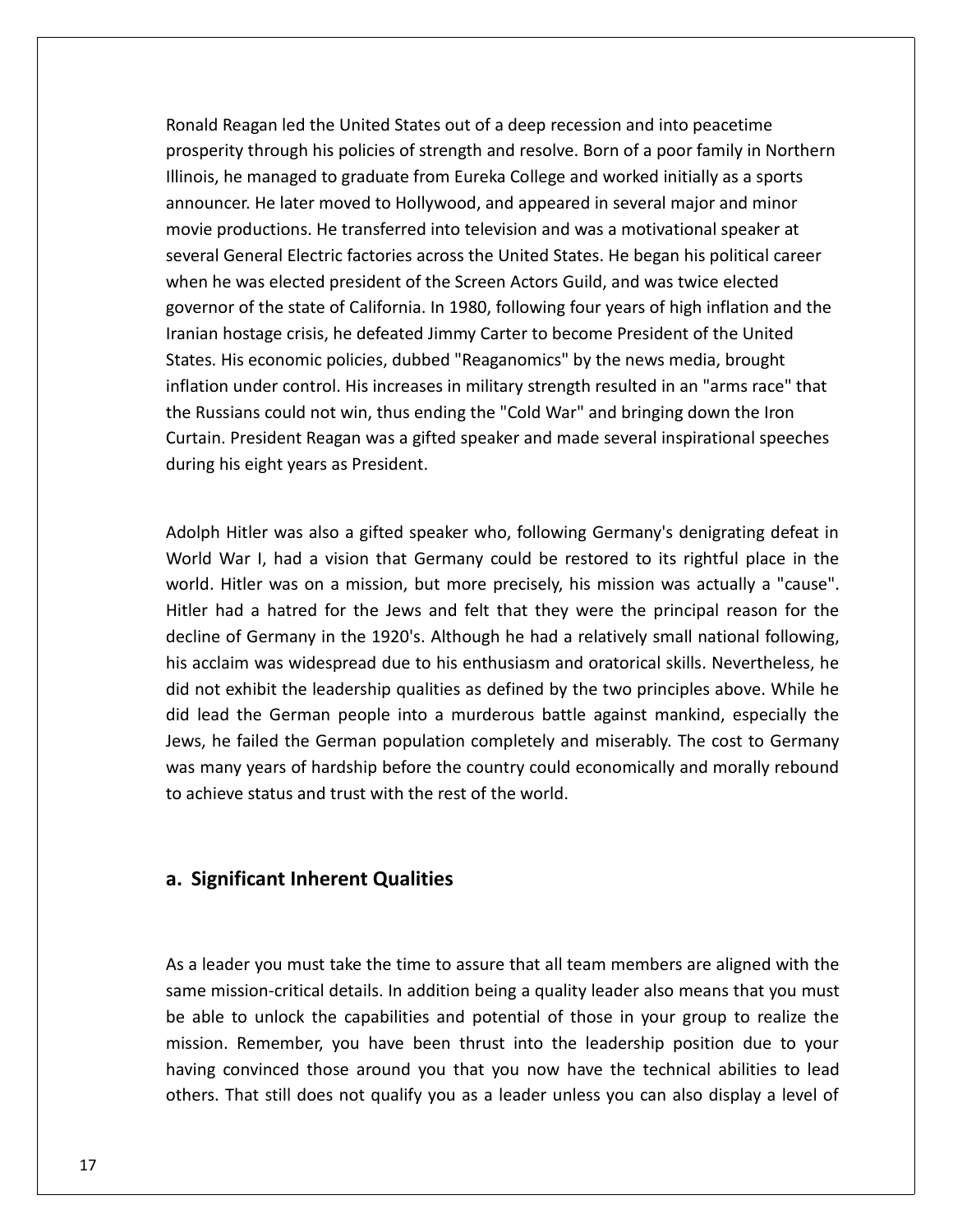that will convince your supervisors that you are prepared for <sup>a</sup> greater role in **ordana**<br>Unity that will corner<br>The corresponse or the corner of the corner of the corner of the corner of the corner of the corner of the cor<br>Disponsion of the corner of the corner of the corner of the corner of the corne Are in that will convince your supervisors that you are prepared for a greater role in<br>ization.<br>They are not born, but they are developed. Hopefully, you grew up in an environment maturity that will convince your supervisors that you are prepared for a greater role in inty that will convince your supervisors that you are prepared for a greater role in<br>organization.<br>ers are not born, but they are developed. Hopefully, you grew up in an environment<br>allowed you and the others around you to the organization. teacher

matured.<br>The matured matured matured matured matured matured with same window and the others around you to be instilled with Godly principles. As you<br>and matured, you may have had a father or grandmother or even a seventh are not born, but they are developed. Hopefully, you grew up in an environment<br>wed you and the others around you to be instilled with Godly principles. As you<br>d matured, you may have had a father or grandmother or even a s ers are not born, but they are developed. Hopefully, you grew up in an environment<br>allowed you and the others around you to be instilled with Godly principles. As you<br>and matured, you may have had a father or grandmother o Leaders are not born, but they are developed. Hopefully, you grew up in an environment rs are not born, but they are developed. Hopefully, you grew up in an environment<br>Ilowed you and the others around you to be instilled with Godly principles. As you<br>and matured, you may have had a father or grandmother or  $\overline{\phantom{a}}$ ers are not born, but they are accelepted. Hoperany, you<br>allowed you and the others around you to be instilled wive<br>and matured, you may have had a father or grandmothe<br>her who made you realize that you were special, but t that allow may be special too, but maybe in different. Regardless of the environment that helped to<br>
I your values, you must now embrace the qualities and characteristics of leadership<br>
maturity that are described in the following sectio mold your values, you must now embrace the qualities and characteristics of leadership I your values, you must now embrace the qualities and characteristics of leadership<br>maturity that are described in the following sections.<br>**grity**<br>performance as a person of character, accepting the responsibility of your and maturity that are described in the following sections.

### Integrity

If that are described in the following sections.<br>
Thance as a person of character, accepting the responsibility of your position<br>
If any backstabbing will gain you respect and reward you with loyalty<br>
If your organization. mance as a person of character, accepting the responsibility of your position<br>a any backstabbing will gain you respect and reward you with loyalty<br>your organization. Regardless of your situation as a squad leader or a<br>head planned as a person of character, accepting the responsibility of your position<br>avoiding any backstabbing will gain you respect and reward you with loyalty<br>ughout your organization. Regardless of your situation as a squad  $\mathbf{t}$ is performance as a person of character, accepting the responsibility of your position<br>avoiding any backstabbing will gain you respect and reward you with loyalty<br>ughout your organization. Regardless of your situation as a  $\frac{1}{1000}$  perform any backstabbing will gain you respect and reward you with loyalty<br>our organization. Regardless of your situation as a squad leader or a<br>ead, there will likely be occasions when situations will occur which you had<br>ootentia ana avo any backstabbing win gain you respect and reward you with loyary<br>at your organization. Regardless of your situation as a squad leader or a<br>nt head, there will likely be occasions when situations will occur which you had<br>ed controlled in the controlled in the controlled in the controlled in the controlled in the controlled in the co<br>Controlled in the controlled in the controlled in the controlled in the controlled in the controlled in the co and the blame others. While some of this may be institution as a square reader of a<br>lead, there will likely be occasions when situations will occur which you had<br>hed, potentially costing your personal efforts both time and department head, there will likely be occasions when situations will occur which you had<br>not planned, potentially costing your personal efforts both time and effort. There is even<br>the likelihood that your customer, whether otentially costing your personal efforts both time and effort. There is even<br>that your customer, whether it is an immediate supervisor or another<br>as become aware of the situation and is critical of your performance. The<br>pa nocpr<br>... extrainty examples and enotes sour and enote. There is even<br>elihood that your customer, whether it is an immediate supervisor or another<br>ment, has become aware of the situation and is critical of your performance. The<br>pon ric<br>. membod and your castomer, whether it is an immediate supervisor or another<br>rtment, has become aware of the situation and is critical of your performance. The<br>mon approach by a consternated engineer might be to offer excuse common approach by a consternated engineer might be to offer excuses and to voice criticism and to blame others. While some of this may be justified, you risk losing your icism and to blame others. While some of this may be justified, you risk losing your<br>anization's confidence in you if the situation is not properly recognized by those<br>we you. Rather than offering excuses and playing the " organization's confidence in you if the situation is not properly recognized by those inization's confidence in you if the situation is not properly recognized by those<br>ve you. Rather than offering excuses and playing the "blame game", step into your<br>as a professional and deliver what was required of you; t above you. Rather than offering excuses and playing the "blame game", step into your you. Rather than offering excuses and playing the "blame game", step into your<br>a professional and deliver what was required of you; the truth will eventually<br>out and your reputation will be considerably enhanced.<br>is recomm role as a professional and deliver what was required of you; the truth will eventually come out and your reputation will be considerably enhanced.

essional and deliver what was required of you; the truth will eventually<br>your reputation will be considerably enhanced.<br>mmending that you should just "suck it up" or "grin and bear it" when you<br>d by a negative occurrence t and your reputation will be considerably enhanced.<br>
recommending that you should just "suck it up" or "grin and bear it" when you<br>
onted by a negative occurrence through no fault of your own. Your course of<br>
a situation of No one is recommending that you should just "suck it up" or "grin and bear it" when you me is recommending that you should just "suck it up" or "grin and bear it" when you<br>onfronted by a negative occurrence through no fault of your own. Your course of<br>n in a situation of this type is to determine the **<u>root c**</u> resolving is The problem. Should other individuals prove to have been the cause of the problem.<br>
Shown the problem, accept lility, apologize to your respective management, and assure all parties that the will not occur again. That will  $\frac{1}{2}$  component or by a negative occurrence through no fault of your ownther course of<br>tuation of this type is to determine the **<u>root cause</u>** of the problem, accept<br>a pologize to your respective management, and assure all parties that th  $arcc$ The distance of this type is to determine the **<u>root clase</u>** of the prosiem, accept<br>nsibility, apologize to your respective management, and assure all parties that the<br>ion will not occur again. That will be a good beginnin  $\ddot{\phantom{a}}$ beishing, applying to your respective management, and assate an parties that the<br>tion will not occur again. That will be a good beginning to restoring the confidence<br>was placed in you, but the conclusion will be your follo situation will not occur again. That will be a good beginning to restoring the confidence<br>that was placed in you, but the conclusion will be your follow up actions in quickly placed in you, but the conclusion will be your follow up actions if the problem. Should other individuals prove to have been the cau<br>ce, or if a miscommunication has occurred, then you must initiate pr<br>versations with thos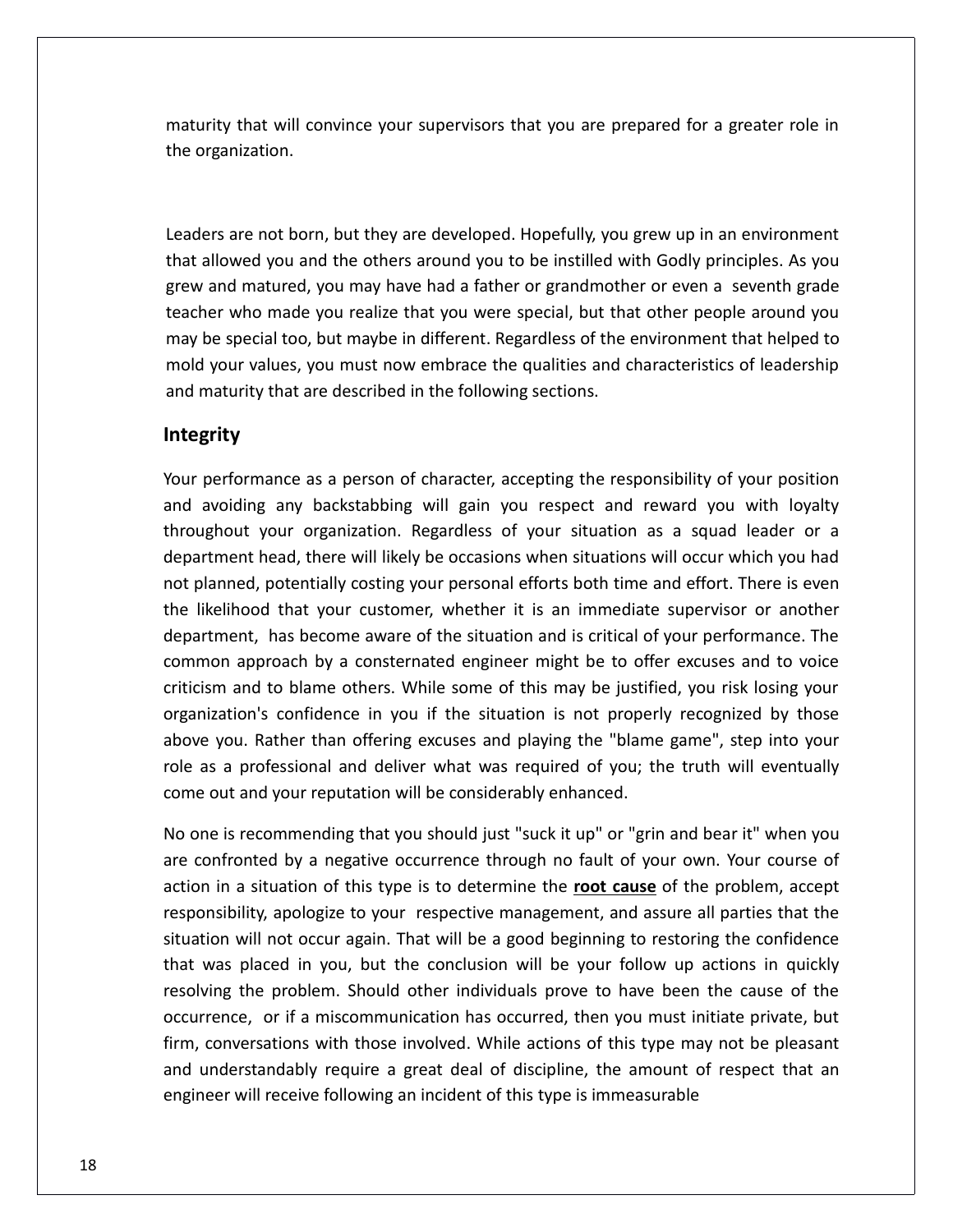as your capabilities and expertise move you toward a leadership role, you have<br>as your capabilities and expertise move you toward a leadership role, you have responsibilities and expertise move you toward a leadership role, you have<br>The sponsibilities as well as specific character traits that you must routinely exhibit. leadership role and the state of the deadership role, you haven, as your capabilities and expertise move you toward a leadership role, you have<br>Interponsibilities as well as specific character traits that you must routinel our capabilities and expert<br>sibilities as well as specific<br>ip role qualities which you<br>Enthusiasm ne your capabilities an<br>ponsibilities as well and<br>ership role qualities<br>a. Enthusiasm<br>b. Sinceritv certain responsibilities as well as specific character traits that you must routinely exhibit. Some leadership role qualities which you should expect yourself to develop are: :<br>
a. Enthusiasm<br>
b. Sincerity<br>
c. Initiative

- Enthusiasm<br>Sincerity<br>Initiative<br>Flexibilitv
- 
- 
- 
- Sincerity<br>Initiative<br>Flexibility<br>Empathy by showing concern for others Initiative<br>Flexibility<br>Empathy by showing concern for c<br>Interest in other's opinions Flexibility<br>Empathy by showing co<br>Interest in other's opini<br>A teachable spirit Empathy by showing concern for others<br>Interest in other's opinions<br>A teachable spirit<br>Willingness to sacrifice your ego
- 
- 
- 

### Humility meetings

mility<br>was stated earlier one character trait that a true Leader must develop, because I<br>is born with it, is humility. In the course of proving your engineering abilities and<br>is born with it, is humility. In the course of proving your engineering abilities and Exated earlier one character trait that a true Leader must develop, because<br>born with it, is humility. In the course of proving your engineering abilities and<br>you will be called upon by Project Managers or Department Heads ated earlier one character trait that a true Leader must develop, because<br>born with it, is humility. In the course of proving your engineering abilities and<br>you will be called upon by Project Managers or Department Heads f The dearlier one character trait that a true Leader must develop, because<br>orn with it, is <u>humility</u>. In the course of proving your engineering abilities and<br>bu will be called upon by Project Managers or Department Heads f As was stated earlier one character trait that a true Leader must develop, because was stated earlier one character trait that a true Leader must develop, because<br>ody is born with it, is <u>humility</u>. In the course of proving your engineering abilities and<br>urity, you will be called upon by Project Managers nobody is born with it, is humility. In the course of proving your engineering abilities and y is born with it, is <u>humility</u>. In the course of proving your engineering abilities and<br>ity, you will be called upon by Project Managers or Department Heads for many<br>ngs and will plan to attend all of those meetings to w maturity, you will be called upon by Project Managers or Department Heads for many your engineering abilities and<br>u will be called upon by Project Managers or Department Heads for many<br>nd will plan to attend all of those meetings to which you are invited or<br>A good example of humility is being on time for meetings and will plan to attend all of those meetings to which you are invited or As and will plan to attend all of those meetings to which you are invited or<br>ed. A good example of humility is being on time for every meeting in which you<br>ticipating, thus establishing a pattern that your time is no more requested. A good example of humility is being on time for every meeting in which you An even better approach is to be early for these meetings to which you are invited of the position. A good example of humility is being on time for every meeting in which you ipating, thus establishing a pattern that your icque Exaint good example of namme, is being on time for every inceding in which year.<br>
Itcipating, thus establishing a pattern that your time is no more valuable than<br>
alling for the meeting or those others in attendance. This  $\frac{c}{c}$  participation there we was also more valuate that<br>a proper value of the meeting or those others in attendance. This attitude will resonate<br>ar organization and will establish a path for others in your organization to<br>been said many times unu<br>.. a high degree of importance, and that you value the significance of participating a high degree of importance, and that you value the significance of participation of participation is to be early for these meetings, especi modghod you organization and will establish a path for others in your organization to<br>follow. As has been said many times and in many ways, "your attitude determines you<br>altitude." An even better approach is to be early fo altitude." An even better approach is to be early for these meetings, especially those in which you are expected to participate. Being even a little early to a meeting communicates to others, especially your supervisors an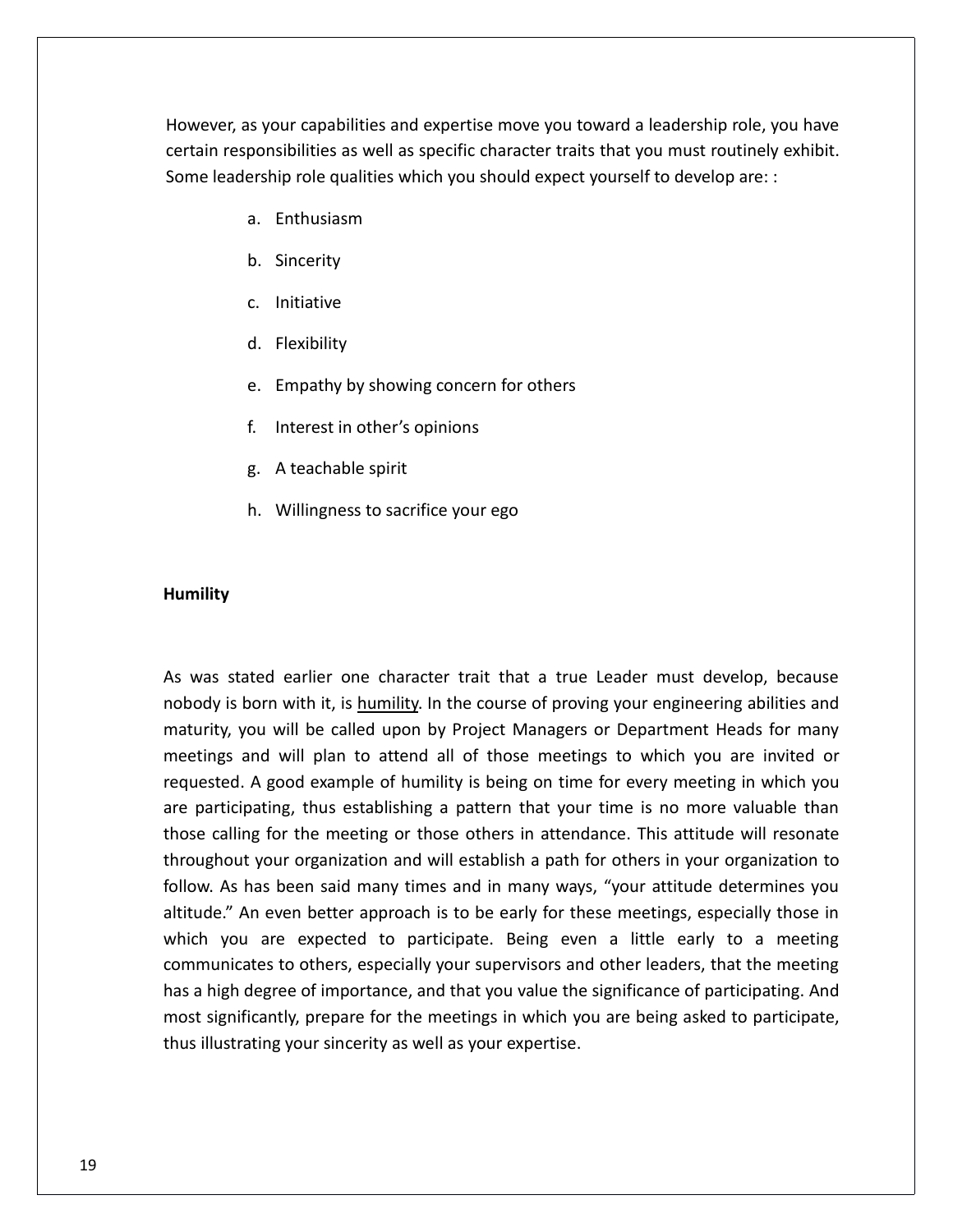above is just one example of humility. Some others include offering assistance being asked and the example of humility. Some others include offering assistance<br>being asked, not harboring resentment should someone in your organization Nove is just one example of humility. Some others include offering assistance<br>in the better idea, and demonstrating sincerity when seeking a solution to any<br>up with a better idea, and demonstrating sincerity when seeking a The above is just one example of humility. Some others include offering assistance without being asked, not harboring resentment should someone in your organization come up with a better idea, and demonstrating sincerity w above is just one example of hun<br> **Acquired** is just one tharboring row with a better idea, and dem<br> **Acquired Techniques** 

### b. Acquired Techniques

come de la come<br>come de la come de la come<br>come de la come de la come de la come de la come de la come de la come de la come de

every quality or value that a true leader displays in everyday life is necessarily the every quality or value that a true leader displays in everyday life is necessarily the opti<mark>red Techniques</mark><br>Jery quality or value that a true leader displays in everyday life is necessarily the<br>The background or environment. What is important is what you do with the rest of **life, incondigum**<br>life, beginning to value that a true leader displays in everyday life is necessarily the<br>t of background or environment. What is important is what you do with the rest of<br>life, beginning today. Don't foo very quality or value that a true leader displays in everyday life is necessarily the<br>of background or environment. What is important is what you do with the rest of<br>ife, beginning today. Don't fool yourself into thinking every quality or value that a true leader displays in everyday life is necessarily the<br>It of background or environment. What is important is what you do with the rest of<br>Iffe, beginning today. Don't fool yourself into thin Not every quality or value that a true leader displays in everyday life is necessarily the<br>result of background or environment. What is important is what you do with the rest of<br>your life, beginning today. Don't fool yours  $\frac{1}{100}$ ery quanty or value that a true leader alsphays in everyday life is necessainly the<br>of background or environment. What is important is what you do with the rest of<br>ie, beginning today. Don't fool yourself into thinking tha .com Fife, beginning today. Don't fool yourself into thinking that you may be too young, or<br>too old, or too late, or any other excuse that you may cling to that might prevent<br>from achieving a leadership position. And always rem  $\frac{1}{2}$ d, or too late, or any other excuse that you may cling to that might prevent<br>chieving a leadership position. And always remember that your success as a<br>often result in a proliferation of leadership in others by the efforts even too old, or too late, or any other excuse that you may cling to that might prevent<br>you from achieving a leadership position. And always remember that your success as a From achieving a leadership position. And always remember that your success as a<br>er will often result in a proliferation of leadership in others by the efforts that you<br>e, meaning that as a strong leader you will be watche leader will often result in a proliferation of leadership in others by the efforts that you continuum of other strong leaders that you may not realize immediately, and you may<br>not ever become aware of the ultimate leadership impact that you had on your<br>organization.<br>The following values are important qualities th acceleration and the unit in their limit original in the tollowing values are important qualities that a great majority of learting on the following values are important qualities that a great majority of learting acquired

### Discipline required

pline<br>very important character trait that must be developed by a quality engineer who has ine<br>The spirations for a leadership or management role is discipline. Engineer who has<br>The discipline of a leadership or management role is discipline. Engineers who may **ine**<br>ery important character trait that must be developed by a quality engineer who has<br>r aspirations for a leadership or management role is <u>discipline</u>. Engineers who may<br>been placed into positions of leadership quite o important character trait that must be developed by a quality engineer who has<br>pirations for a leadership or management role is <u>discipline</u>. Engineers who may<br>in placed into positions of leadership quite often will find t mportant character trait that must be developed by a quality engineer who has<br>irations for a leadership or management role is <u>discipline</u>. Engineers who may<br>i placed into positions of leadership quite often will find that  $\overline{a}$ is described as *Matrix* arrangements. Under these guidelines, certain individuals in described as *Matrix* arrangements, Under these guidelines, certain individuals in the described as *Matrix* arrangements. Under these g  $\sum_{i=1}^{n}$ r aspirations for a leadership or management role is <u>discipline</u>. Engineers who may<br>been placed into positions of leadership quite often will find that they may be<br>red to utilize their expertise outside their current orga higher aspirations for a leadership or management role is discipline. Engineers who may<br>have been placed into positions of leadership quite often will find that they may be been placed into positions of leadership quite often will find that they may be<br>ed to utilize their expertise outside their current organization and across a broader<br>um due to the fact that many companies organize their en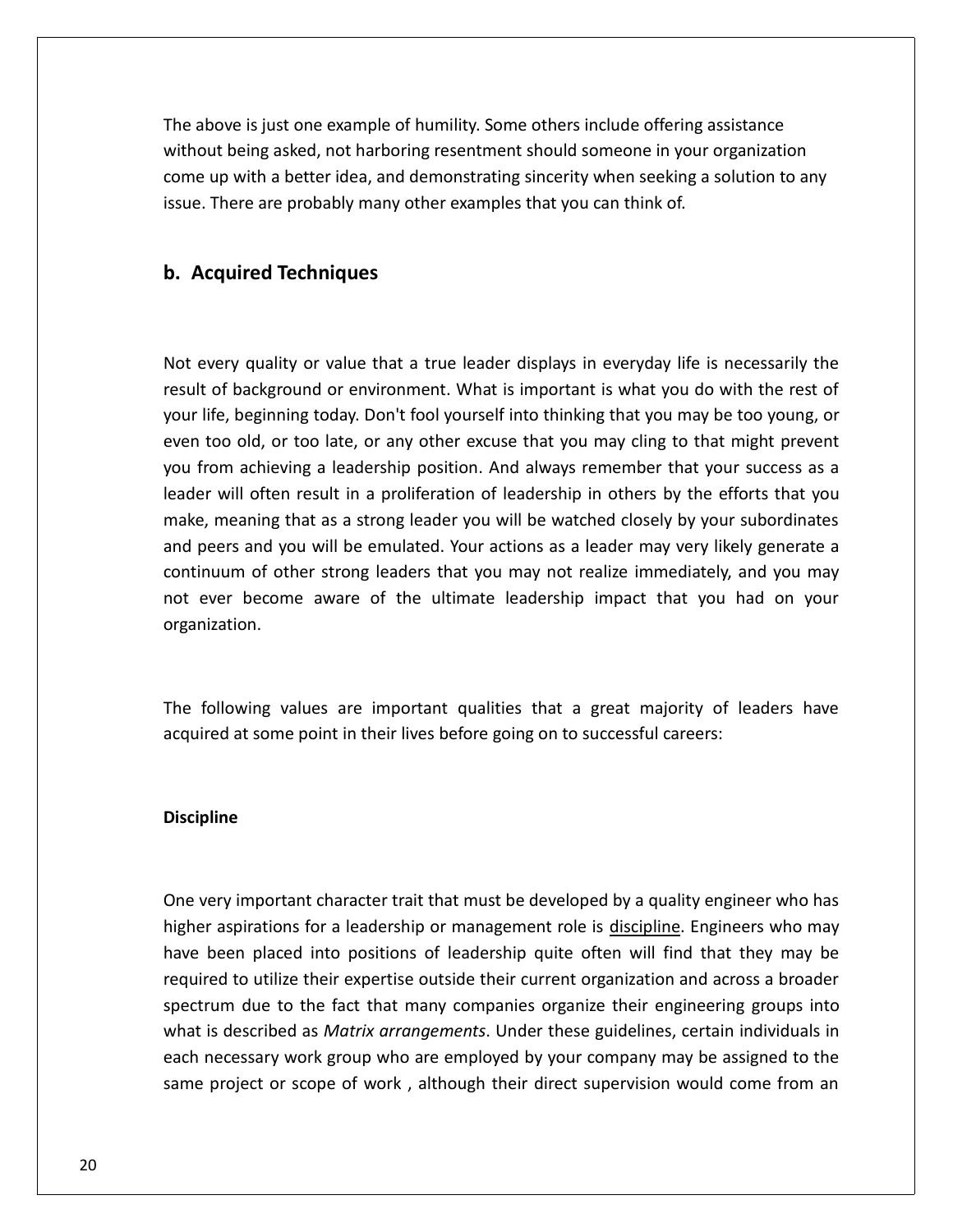Manager or Department Head of that particular company group. In addition those with you to implement a specific assignment might well be working on two or<br>with you to implement a specific assignment might well be working on two or Manager or Department Head of that particular company group. In addition those<br>ated with you to implement a specific assignment might well be working on two or<br>other projects or work assignments. In this scenario the compa Manager or Department Head of that particular company group. In addition those<br>iated with you to implement a specific assignment might well be working on two or<br>other projects or work assignments. In this scenario the comp Area Manager or Department Head of that particular company group. In addition those<br>associated with you to implement a specific assignment might well be working on two or<br>three other projects or work assignments. In this s Manager or Department Head of that particular company group. In addition those<br>ciated with you to implement a specific assignment might well be working on two or<br>e other projects or work assignments. In this scenario the c Area Manager or Department Head of that particular company group. In addition those<br>associated with you to implement a specific assignment might well be working on two or manger or bepariment riead or that particular company group. In dualitien those<br>lated with you to implement a specific assignment might well be working on two or<br>other projects or work assignments. In this scenario the com three other projects or work assignments. In this scenario the company management being performed by all groups are consistent with the mission defined.<br>
being performed to employ additional personnel, but would rather p<br>
dual with a particular skill-set on numerous common work assignments or p<br>
hay be  $\sqrt{2}$ may be faced with the situation whereby you will need most of the skills that you<br>acquired and developed as a leader in order to ensure that the requirements of the<br>being performed by all groups are consistent with the mis have acquired and developed as a leader in order to ensure that the requirements of the<br>work being performed by all groups are consistent with the missions defined.<br>This particular scenario may present a communications dil work being performed by all groups are consistent with the missions defined.

meral peers who all groups are consistent with the missions defined.<br>
For scenario may present a communications dilemma unless you are willing<br>
I the mission of the managers involved as well as your viewpoint to your<br>
and articular scenario may present a communications dilemma unless you are willing<br>derstand the mission of the managers involved as well as your viewpoint to your<br>dinates and peers who are doing the actual work. Furthermore, y s particular scenario may present a communications dilemma unless you are willing<br>understand the mission of the managers involved as well as your viewpoint to your<br>ordinates and peers who are doing the actual work. Further  $\mathbf{w}$  . rticular scenario may present a communications dilemma unless you are willing<br>erstand the mission of the managers involved as well as your viewpoint to your<br>inates and peers who are doing the actual work. Furthermore, you acrossdepartment lines, however, requires good judgment as well as your viewpoint to your inates and peers who are doing the actual work. Furthermore, you must also in agreement with each individual's supervisor. This type of ac to understand the mission of the managers involved as well as your viewpoint to your subordinates and peers who are doing the actual work. Furthermore, you must also reach an agreement with each individual's supervisor. This type of action may not always be necessary for every situation, but being consider be necessary for every situation, but being considerate with other organizations with engineering leader. manner in which you acknowledge othersí ideas, whether you always agree with them

### Unity

the control of the control of the control of the control of the control of the control of the control of the c<br>The control of the control of the control of the control of the control of the control of the control of the c

or an<br>inference of the very important of the way that you head way agree with your subordinates<br>or not, is also very important. The way that you interact with your subordinates  $\mathbf y$ <br>manner in which you acknowledge others' ideas, whether you always agree with<br>or not, is also very important. The way that you interact with your subordinates<br>peers as well as your immediate supervisors and other ma **nity**<br>le manner in which you acknowledge others' ideas, whether you always agree with<br>lem or not, is also very important. The way that you interact with your subordinates<br>long way toward determining their attitude toward **phenomeanation**<br>
phanner in which you acknowledge others' ideas, whether you always agree with<br>
i or not, is also very important. The way that you interact with your subordinates<br>
peers as well as your immediate supervis The manner in which you acknowledge others' ideas, whether you always agree with The manner in which you acknowledge others' ideas, whether you always agree with<br>them or not, is also very important. The way that you interact with your subordinates<br>and peers as well as your immediate supervisors and oth of in which you acknowledge others facas, whether you always agree with<br>ot, is also very important. The way that you interact with your subordinates<br>as well as your immediate supervisors and other management members goes<br>t www. activities by how well you and they well as your immediate supervisors and other management members goes<br>way toward determining their attitude toward you. You may not be looking at the<br>icture", feeling that your current sc a long way toward determining their attitude toward you. You may not be looking at the to the smallest detail is as important to you and the overall work as years went as year immediate supervisors and other management members goes<br>re", feeling that your current scope of work is much more important than that "big picture", feeling that your current scope of work is much more important than that as it is to the others in your group, but you. To they not be looking at the dure", feeling that your current scope of work is much more important than that is or, alternatively, that your current activities are insignific of others or, alternatively, that your current activities are insignificant and without merit. if you and your current activities are insignificant and without merit.<br>
you and your teammates can often determine the success or failure of the<br>
vities by how well you and they perform your individual tasks. Thus, paying concerts or, and your teammates can often determine the success or failure of the<br>work activities by how well you and they perform your individual tasks. Thus, paying<br>attention to the smallest detail is as important to you mometer, you and your deanninates<br>work activities by how well you and<br>attention to the smallest detail is as i<br>project as it is to the others in your g<br>activities if you really wish to achieve<br>concerned, there is no insign tion to the smallest detail is as important to you and the overall work assignment or<br>ct as it is to the others in your group, but you need to look beyond your day-to-day<br>ties if you really wish to achieve a higher goal. A project as it is to the others in your group, but you need to look beyond your day-to-day t as it is to the others in your group, but you need to look beyond your day-to-day<br>ies if you really wish to achieve a higher goal. As far as your present activities are<br>rned, there is no insignificant task, and this is b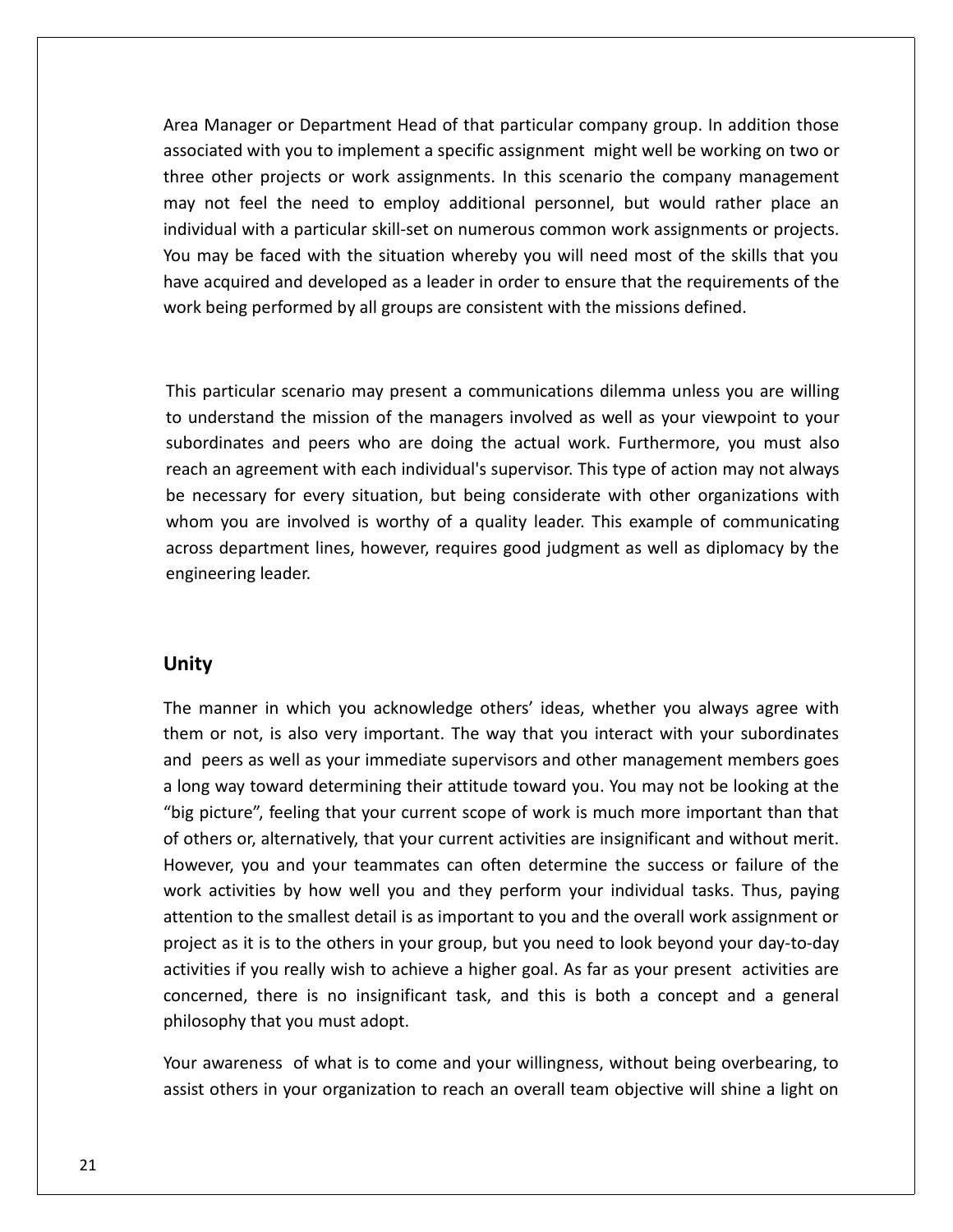and your accomplishments. As was previously implied, leaders are often required to team members that will accomplish interim objectives and achieve a final goal. As<br>team members that will accomplish interim objectives and achieve a final goal. As in that position our accomplishments. As was previously implied, leaders are often required to<br>in members that will accomplish interim objectives and achieve a final goal. As<br>in that position of leadership, give careful th and your accomplishments. As was previously implied, leaders are often required to<br>t team members that will accomplish interim objectives and achieve a final goal. As<br>eone in that position of leadership, give careful thoug and your accomplishments. As was previously implied<br>at team members that will accomplish interim objectiv<br>one in that position of leadership, give careful thou<br>you would select. Would you select someone that is<br>and every o yo I and your accomplishments. As was previously implied, leaders are often required to<br>ect team members that will accomplish interim objectives and achieve a final goal. As<br>neone in that position of leadership, give careful select team members that will accomplish interim objectives and achieve a final goal. As nembers that will accomplish interim objectives and achieve a final goal. As<br>hat position of leadership, give careful thought to the types of personnel<br>id select. Would you select someone that is argumentative and question someone in that position of leadership, give careful thought to the types of personnel e in that position of leadership, give careful thought to the types of personnel<br>i would select. Would you select someone that is argumentative and questions<br>d every one of your directives? Probably not!<br>ting capable, qual that you would select. Would you select someone that is argumentative and questions each and every one of your directives? Probably not!

would select. Would you select someone that is argumentative and questions<br>devery one of your directives? Probably not!<br>ting capable, quality people with positive attitudes is a good beginning to any<br>tion. There may be a s immediate work is completed. This may require you to be a coach, moving people with positive attitudes is a good beginning to any inization. There may be a sense of unity in the early stages, but any organization is ect to intoelecting capable, quality people with positive attitudes is a good beginning to any<br>nization. There may be a sense of unity in the early stages, but any organization is<br>ect to fragmentation over time, particularly if there Ĭ The values of the reacher, and the same of unity in the early stages, but any organization is<br>thight to fragmentation over time, particularly if there are recurring problems. Your<br>timary responsibility as the leader is to  $\ddot{\phantom{0}}$ given to fragmentation over time, particularly if there are recurring problems. Your mary responsibility as the leader is to retain this unity in your organization even after immediate work is completed. This may require y sabject to<br>. magnemeation over time, particularly in there are recenting problems, roan<br>ponsibility as the leader is to retain this unity in your organization even after<br>ate work is completed. This may require you to be a coach, moving pmna<br>.. individuals to reach the common goal. Being a true leader of a unified organization even ance in mediate work is completed. This may require you to be a coach, moving people her, utilizing your abilities and expertise in a into the right position to get the<br>a teacher, utilizing your abilitie<br>to get the most out of their<br>empathize with individual pro<br>those individuals to reach the<br>requires a constant effort. a teacher, utilizing your abilities and expertise in a non-offensive way to assist your group<br>to get the most out of their efforts. This may require you to be a mentor who can empathize with individual problems, whether work-related or personal, in order to help hize with individual problems, whether work-related or personal, in order to help<br>ndividuals to reach the common goal. Being a true leader of a unified organization<br>es a constant effort.<br>**e Attitude**<br>who find themselves in those individuals to reach the common goal. Being a true leader of a unified organization ose individuals to reach the common goal. Being a true leader of a unified organization<br>quires a constant effort.<br>sitive Attitude<br>ose who find themselves in a position as the leader of the team, whether designated<br>writing requires a constant effort. danger

### **Positive Attitude**

someone

ires a constant effort.<br> **Exercity**<br>
ive **Attitude**<br>
is who find themselves in a position as the leader of the team, whether designated<br>
riting by the Supervisor or just assumed from common practice, must remain strong<br>
ex Attitude<br>who find themselves in a position as the leader of the team, whether designated<br>ing by the Supervisor or just assumed from common practice, must remain strong<br>ibit an air of confidence at all times. A negative, or e Attitude<br>who find themselves in a position as the leader of the team, whether designated<br>ing by the Supervisor or just assumed from common practice, must remain strong<br>hibit an air of confidence at all times. A negative,  $\mathbb{R}$ In the Supervisor or just assumed from common practice, must remain strong<br>
is by the Supervisor or just assumed from common practice, must remain strong<br>
in the supervisor or just assumed from common practice, must remain In writing by the Supervisor or just assumed from common practice, must remain strong<br>and exhibit an air of confidence at all times. A negative, or defeatist, attitude is not only a<br>danger to your position as a leader, but and exhibit an air of confidence at all times. A negative, or defeatist, attitude is not only a is by the baper visor or just assumed from common practice, mast remain strong<br>ibit an air of confidence at all times. A negative, or defeatist, attitude is not only a<br>to your position as a leader, but also becomes a burde danger to your position as a leader, but also becomes a burden to your everyday well Figure and an extended and unity. The same of statement of your everyday well<br>i. Those defeatist attitudes that you must try to avoid as a leader include harboring<br>usy or resentment, giving in to discouragement, engaging i being. Those defeatist attitudes that you must try to avoid as a leader include harboring per to your position as a reader, sut also seconces a station to your everyday went.<br>I. Those defeatist attitudes that you must try to avoid as a leader include harboring<br>usy or resentment, giving in to discouragement, eng jealousy or resentment, giving in to discouragement, engaging in self pity, or even being undertaken and the objectives of your supervisors. With this understanding your resentment, giving in to discouragement, engaging in self pity, or even gaging in self rejection. Remember that you have become the "go engaging in self rejection. Remember that you have become the "go to" person for many be alert to any variations or difficulties that your organization may be alert to any variations or difficulties that you are not to micro-manage peers, but rather as an acknowledged leader you must understand the mission حب<br>ح the in your organization, and your attitude will reflect their feelings toward achieving<br>the in your organization, and your attitude will reflect their feelings toward achieving<br>r peers, but rather as an acknowledged leade pcopii<br>. people in your organization, and your as<br>your immediate and ultimate objectives<br>is being undertaken and the objectives<br>can be alert to any variations or difficu<br>are thus prepared to offer a course corr<br>steam or begin to ch eers, but rather as an acknowledged leader you must understand the miss<br>g undertaken and the objectives of your supervisors. With this understand<br>e alert to any variations or difficulties that your organization may encoun<br> alert to any variations or difficulties that you<br>s prepared to offer a course correction should<br>or begin to change direction.<br>hings that will aide your situation in this regard<br>a. Communicate on an individual basis are thus prepared to offer a course correction should the intended scope of work lose its repared to offer a course correction should the intende<br>egin to change direction.<br>Is that will aide your situation in this regard include the<br>Communicate on an individual basis<br>Answer any questions as concisely as possible

- 
-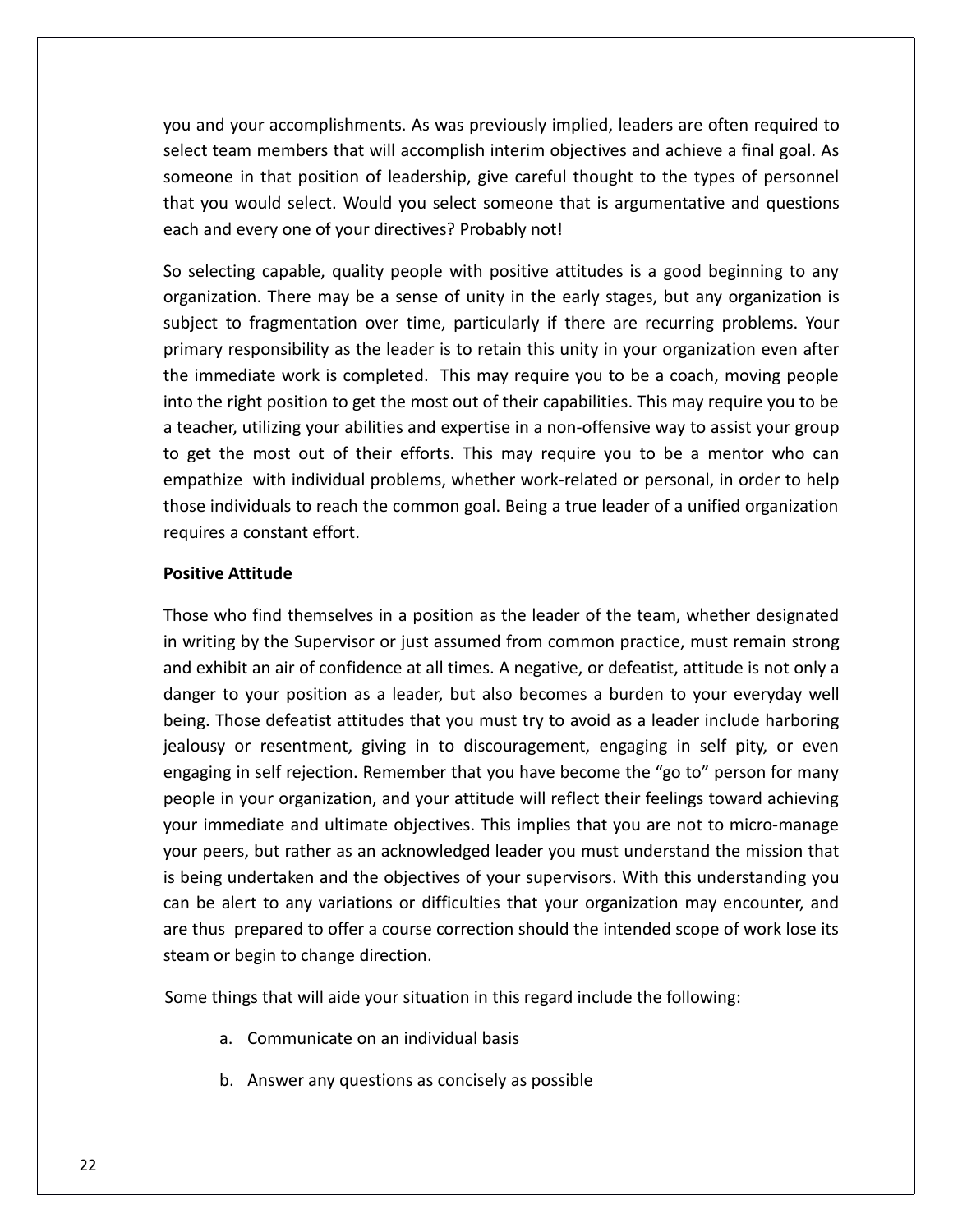- Promise to get the answer if you donít have it readily available c. Promise to get the answer if you don't have it readily available<br>d. Be willing to look at options and alternatives Promise to get the answer if you don't have it readily available<br>Be willing to look at options and alternatives<br>Be prepared to give a workload update as you know it Promise to get the answer if you don't have it readily available<br>Be willing to look at options and alternatives<br>Be prepared to give a workload update as you know it<br>Keep any meetings with your subordinates short and to the
- 
- 
- Be willing to look at options and alternatives<br>Be prepared to give a workload update as you know it<br>Keep any meetings with your subordinates short and to the point<br>Show an interest, no matter how large or how trivial the t Be prepared to give a workload update as you know it<br>Keep any meetings with your subordinates short and to the point<br>Show an interest, no matter how large or how trivial the topic<br>Avoid minor controversies and be prepared Keep any meetings with your subordinates short and to the point<br>Show an interest, no matter how large or how trivial the topic<br>Avoid minor controversies and be prepared to make decisions<br>Be upbeat about the work: never be
- 
- 
- g. Show an interest, no matter how large or how trivial the topic<br>
h. Avoid minor controversies and be prepared to make decisions<br>
i. Be upbeat about the work; never be critical of supervision or the company<br>
all of these

g. Show an interest, no matter now large or now trivial the topic<br>
h. Avoid minor controversies and be prepared to make decisions<br>
i. Be upbeat about the work; never be critical of supervision or the company<br>
ly all of the h. Avoid minor controversies and be prepared to make decisions<br>i. Be upbeat about the work; never be critical of supervision or the company<br>ly all of these fall into the category of maintaining a good line of communication Be upbeat about the work; never be critical of supervision of these fall into the category of maintaining a good lively verified; from Upper Management down to the land help. Never assume understanding something that hand early all of these fall into the category of maintaining a good line of communications<br>ith all involved parties, from Upper Management down to the last draftsman, designer<br>ind clerical help. Never assume understanding some Nearly all of these fall into the category of maintaining a good line of communications arly all of these fall into the category of maintaining a good line of communications<br>th all involved parties, from Upper Management down to the last draftsman, designer<br>d clerical help. Never assume understanding somethin with all involved parties, from Upper Management down to the last draftsman, designer<br>clerical help. Never assume understanding something that has not been explicitly<br>ained and verified; **and never take anything for granted!**<br>b and clerical help. Never assume understanding something that has not been explicitly explained and verified; and never take anything for granted!

rical help. Never assume understanding something that has not been explicitly<br>ed and verified; **and never take anything for granted!**<br>that illustrates this principle involved Arnold Palmer, one of my favorite people of<br>e a ained and verified; **and never take anything for granted!**<br>
bry that illustrates this principle involved Arnold Palmer, one of my favorite people of<br>
me and, I might add, one of the greatest golfers of all time. You might caddiethat illustrates this principle involved Arnold Palmer, one of my favorite people of<br>
e and, I might add, one of the greatest golfers of all time. You might wonder what<br>
s to do with being an engineering leader and becomin rigue direction along the way and show you which hole is next and help you to choose<br>direction along the with being an engineering leader and becoming a future manager. The<br>e truth is that golf is an individual sport; there is n  $\frac{1}{\sqrt{2}}$ an time and, i might dad, one of the greatest goners of an time. Toa might wonder what<br>golf has to do with being an engineering leader and becoming a future manager. The<br>simple truth is that golf is an individual sport; th simple truth is that golf is an individual sport; there is no teammate to bail you out or set<br>you up for the winning play. The same is true for engineering. While you may not have a<br>caddie to carry your bag (or computer), or the winning play. The same is true for engineering. While you may not have a<br>
carry your bag (or computer), there may be someone who will point you in the<br>
ection along the way and show you which hole is next and help y caddi to carry your bag (or computer), there may be someone who will point you in the<br>irection along the way and show you which hole is next and help you to choose<br>ht club to use. However, just like a golfer, the execution is yo right direction along the way and show you which hole is next and help you to choose right direction along the way and show you which hole is next and help you to choose<br>the right club to use. However, just like a golfer, the execution is yours and yours alone,<br>and the results will be there for all to see.

the right club to use. However, just like a golfer, the execution is yours and yours alone,<br>and the results will be there for all to see.<br>Anyway I digress. Mr. Palmer, who was widely considered at that time to be the great the results will be there for all to see.<br>
way I digress. Mr. Palmer, who was widely considered at that time to be the greatest<br>
er on the planet, was playing in the 1966 United States Open Championship at<br>
mpic Park Golf Mr.way I digress. Mr. Palmer, who was widely considered at that time to be the greatest<br>er on the planet, was playing in the 1966 United States Open Championship at<br>npic Park Golf Course in San Francisco . The field that week  $\frac{1}{2}$ golfer on the planet, was playing in the 1966 United States Open Championship at Olympic Park Golf Course in San Francisco. The field that week included some of the allin Park Golf Course in San Francisco . The field that week included some of the all-<br>eat golfers of that day such as Ben Hogan, Sam Snead, Jack Nicklaus, Tony Lema,<br>vino, Johnny Miller and several others. The first three d time great golfers of that day such as Ben Hogan, Sam Snead, Jack Nicklaus, Tony Lema, me great golfers of that day such as Ben Hogan, Sam Snead, Jack Nicklaus, Tony Lema,<br>ee Trevino, Johnny Miller and several others. The first three days of the tournament saw<br>Ir. Palmer play well enough that he was three st Lee Trevino, Johnny Miller and several others. The first three days of the tournament saw Trevino, Johnny Miller and several others. The first three days of the tournament saw<br>Palmer play well enough that he was three strokes clear of Billy Casper, a well-known<br>er of that day, but not really considered to be th Mr. Palmer play well enough that he was three strokes clear of Billy Casper, a well-known golfer of that day, but not really considered to be the caliber of Mr. Palmer.

Palmer play well enough that he was three strokes clear of Billy Casper, a well-known<br>r of that day, but not really considered to be the caliber of Mr. Palmer.<br>ng in the last twosome starting on the final day of the tourna day, but not really considered to be the caliber of Mr. Palmer.<br>
I last twosome starting on the final day of the tournament, Mr. Palmer shot<br>
I con the front nine, while Mr. Casper was one over par. Thus Mr. Palmer now<br>
st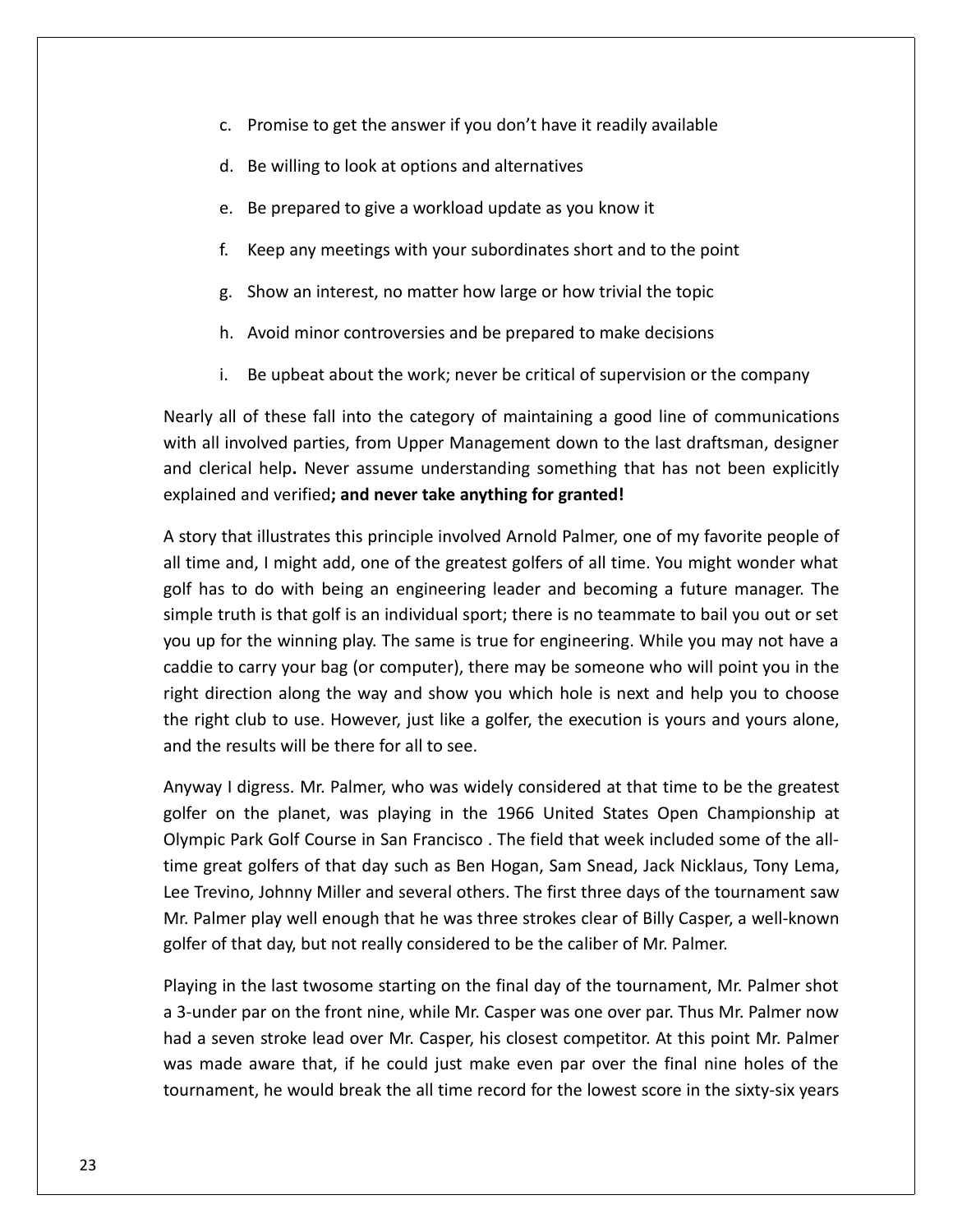the U.S. Open had been held. Whether it was this thought that went through his or W.S. Open had been held. Whether it was this thought that went through his<br>The Washing Mr. Palmer was just over confident and was **taking his victory for** U.S. Open had been held. Whether it was this thought that went through his<br>
whether Mr. Palmer was just over confident and was **taking his victory for**<br>
was never made clear. Starting on the tenth hole on the back nine. Mr that the U.S. Open had been held. Whether it was this thought that went through<br>mind, or whether Mr. Palmer was just over confident and was **taking his victory**<br>**granted** was never made clear. Starting on the tenth hole on the U.S. Open had been held. Whether it was this thought that went through his<br>I, or whether Mr. Palmer was just over confident and was **taking his victory for<br>ted** was never made clear. Starting on the tenth hole on the b that the U.S. Open had been held. Whether it was this thought that went through his e U.S. Open had been held. Whether it was this thought that went through his<br>or whether Mr. Palmer was just over confident and was **taking his victory for**<br>**d** was never made clear. Starting on the tenth hole on the back n mind, or whether Mr. Palmer was just over confident and was taking his victory for mind, or whether Mr. Palmer was just over confident and was **taking his victory for**<br>**granted** was never made clear. Starting on the tenth hole on the back nine, Mr. Casper<br>had a birdie while Mr. Palmer had a bogey, thus r had a birdie while Mr. Palmer had a bogey, thus reducing his stroke margin to five.

was never made clear. Starting on the tenth hole on the back nine, Mr. Casper<br>rdie while Mr. Palmer had a bogey, thus reducing his stroke margin to five.<br>mer continued to maintain his five-stroke margin until the 15th hole had a birdie while Mr. Palmer had a bogey, thus reducing his stroke margin to five.<br>
Mr. Palmer continued to maintain his five-stroke margin until the 15th hole, a par-3<br>
which Mr. Casper birdied and Mr. Palmer bogeyed. A Mr. Palmer continued to maintain his five-stroke margin until the 15th hole, a par-3<br>which Mr. Casper birdied and Mr. Palmer bogeyed. A similar scenario occurred on the<br>par-5 16th hole, which then reduced Mr. Palmer's lead asper birdied and Mr. Palmer bogeyed. A similar scenario occurred on the<br>nole, which then reduced Mr. Palmer's lead to just one stroke. When Mr.<br>yed the 17th hole, the match was even, and the golfers closed out the 18th<br>rs which Mr. Casper birdied and Mr. Palmer bogeyed. A similar scenario occurred on the par-5 16th hole, which then reduced Mr. Palmer's lead to just one stroke. When Mr. n<br>Dolr er's third U.S. Open playoff since 1962. Once again Mr. Casper prevailed,<br>coming an early lead by Mr. Palmer and going on to win the tournament by four<br>ces.<br>question remains: did Mr. Palmer take his presumed victory for gr overcoming an early lead by Mr. Palmer and going on to win the tournament by four<br>strokes.<br>The question remains: did Mr. Palmer take his presumed victory for granted, or did he<br>simply lose his concentration to win the tour

the ses.<br>the set of the record? In either the set of the best of the presumed victory for granted, or did he<br>tournament record? In either case, Mr. Casper collected the prize money and took The question remains: did Mr. Palmer take his presumed victory for granted, or did he<br>simply lose his concentration to win the tournament when he decided to try for the all-<br>time tournament record? In either case, Mr. Casp uestion remains: did Mr. Palmer take his presumed victory for granted, or did he<br>
y lose his concentration to win the tournament when he decided to try for the all-<br>
cournament record? In either case, Mr. Casper collected The question remains: did Mr. Palmer take his presumed victory for granted, or did he question remains: did N<br>ly lose his concentration<br>tournament record? In<br>e the trophy. Neverthe<br>i on to win other tourn<br>of the sport of golf. home the trophy. Nevertheless, Mr. Palmer, although totally dejected by the results, went on to win other tournaments, and is today recognized worldwide as the modern Ine the trophy. Nevertheless<br>ht on to win other tourname<br>**Communications** 

**granted**

## **With Subordinates and Peers** a. With Subordinates and Peers

**th Subordinates and Peers**<br>engineers as well as the vast majority of individuals who are destined for **ubordinates and Peers**<br>neers as well as the vast majority of individuals who are destined for<br>roles can generally communicate with other personnel at their level. Usually Fith Subordinates and Peers<br>
engineers as well as the vast majority of individuals who are destined for<br>
rship roles can generally communicate with other personnel at their level. Usually<br>
subordinates will look up to you engineers as well as the vast majority of individuals who are destined for<br>hip roles can generally communicate with other personnel at their level. Usually<br>ubordinates will look up to you and respect you, particularly if y gineers as well as the vast majority of individuals who are destined for<br>p roles can generally communicate with other personnel at their level. Usually<br>ordinates will look up to you and respect you, particularly if you hav Most engineers as well as the vast majority of individuals who are destined for leadership roles can generally communicate with other personnel at their level. Usually your subordinates will look up to you and respect you, particularly if you have some innate as well as overt qualities and have been p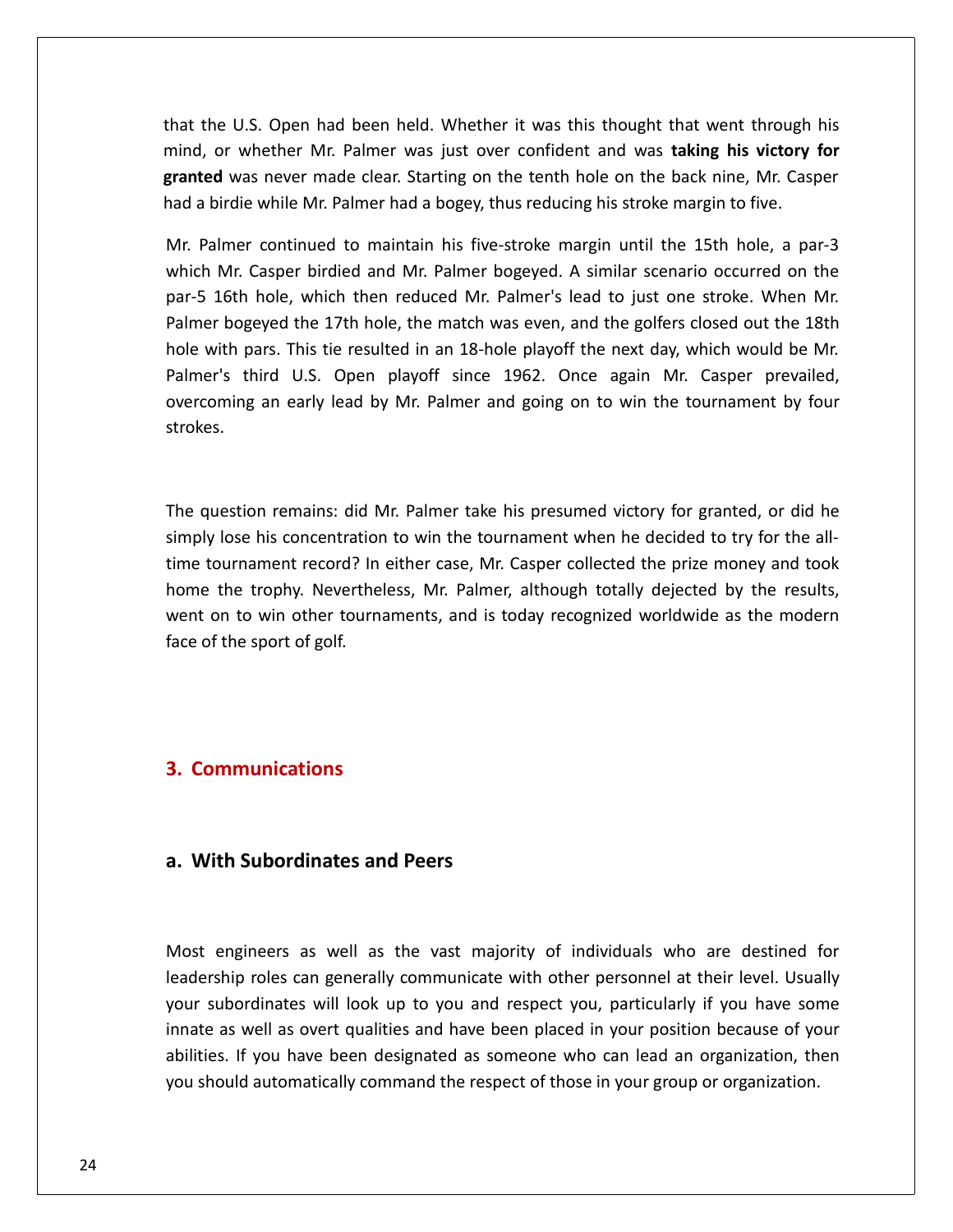you must offer mutual respect to those same personnel in your organization offering them truth and candor. In addition, you can never put your organization<br>Them truth and candor. In addition, you can never put yourself into a position sely, you must offer mutual respect to those same personnel in your organization<br>
ring them truth and candor. In addition, you can never put yourself into a position<br>
you are humiliating one of your co-workers, irrespectiv where whist offer mutual respect to those same personnel in your organization<br>and the truth and candor. In addition, you can never put yourself into a position<br>any type of controversy. Instead, utilize your leadership qual I must offer mutual respect to those same personnel in your organization<br>m truth and candor. In addition, you can never put yourself into a position<br>humiliating one of your co-workers, irrespective of the circumstances<br>typ Conversely, you<br>by offering them<br>where you are<br>involving any ty<br>understanding o<br>vou second. where you are humiliating one of your co-workers, irrespective of the circumstances involving any type of controversy. Instead, utilize your leadership qualities and your ing any type of controversy. Instead, utilize your leadership qualities and your<br>standing of people to determine a solution that will benefit the company first and<br>econd.<br>into self-training programs such as the following, understanding of people to determine a sol<br>you second.<br>Enter into self-training programs such as the<br>others may seem a little more abstract:

Enter into self-training programs such as the following, some of which are obvious while others may seem a little more abstract:

### **Engage in Dialogue and Conversation** subjects

where

ge in Dialogue and Conversation<br>don't have to be the office iester, nor do you have to spend the day at the water in Dialogue and Conversation<br>n't have to be the office jester, nor do you have to spend the day at the water<br>or coffee pot spinning tales. You can engage in meaningful conversation in your in Dialogue and Conversation<br>
n't have to be the office jester, nor do you have to spend the day at the water<br>
or coffee pot spinning tales. You can engage in meaningful conversation in your<br>
in their office, or even in th t have to be the office jester, nor do you have to spend the day at the water<br>  $\cdot$  coffee pot spinning tales. You can engage in meaningful conversation in your<br>
their office, or even in the hallway, so long as you are po don't have to be the office jester, nor do you have to spend the day at the water<br>or or coffee pot spinning tales. You can engage in meaningful conversation in your<br>e, in their office, or even in the hallway, so long as yo You don't have to be the office jester, nor do you have to spend the day at the water on't have to be the office jester, nor do you have to spend the day at the water<br>or coffee pot spinning tales. You can engage in meaningful conversation in your<br>in their office, or even in the hallway, so long as you are p cooler or coffee pot spinning tales. You can engage in meaningful conversation in your more make to be the ontee jester, not as you have to spend the day at the water<br>if or coffee pot spinning tales. You can engage in meaningful conversation in your<br>i, in their office, or even in the hallway, so long as you office, in their office, or ever<br>subjects are of interest to yo<br>look a person in the eyes, w<br>every opportunity. You will a<br>have more meaning. In addit<br>management candidate. every opportunity. You will command the other person's respect, and your words will extry opportunity. You will command the other person's respect, and your words will<br>willing to answer the question being asked of you, and show an interest in the person<br>willing to answer the question being asked of you, a have more meaning. In addition this is a character trait that will define you as a potential is more meaning. In addition this is a character trait that will define you as a potential<br>agement candidate.<br>illing to answer the question being asked of you, and show an interest in the person<br>is engaging you. Use levity management candidate. different

First candidate.<br>Avoid political discussions; if you can't, try to spin the conversation to a<br>Avoid political discussions; if you can't, try to spin the conversation to a Be willing to answer the question being asked of you, and show an interest in the person<br>who is engaging you. Use levity in your conversation without being critical of anyone or<br>anything. Avoid political discussions; if yo Be willing to answer the question being asked of you, and show an interest in the person who is engaging you. Use levity in your conversation without being critical of anyone or anything. Avoid political discussions; if you can't, try to spin the conversation to a thing. Avoid political discussions; if you can't, try to spin the conversation to a<br>erent topic such as sports. Golf and football are nearly year-round sports of interest,<br>every engineer or designer or draftsperson has a f different topic such as sports. Golf and football are nearly year-round sports of interest, opic such as sports. Golf and football are nearly year-round sports of interest,<br>engineer or designer or draftsperson has a favorite player or team.<br>your company was necessarily looking to hire a college debater when the<br>h and every engineer or designer or draftsperson has a favorite player or team. management

In yengineer or designer or draftsperson has a favorite player or team.<br>
in your company was necessarily looking to hire a college debater when the<br>
in your company was necessarily looking for an individual who would fit t In the same of the company was necessarily looking to hire a college debater when the<br>d you; rather they were looking for an individual who would fit their<br>with the anticipation that you would hopefully grow and develop in your company was necessarily looking to hire a college debater when the<br>hired you; rather they were looking for an individual who would fit their<br>reds, with the anticipation that you would hopefully grow and develop into a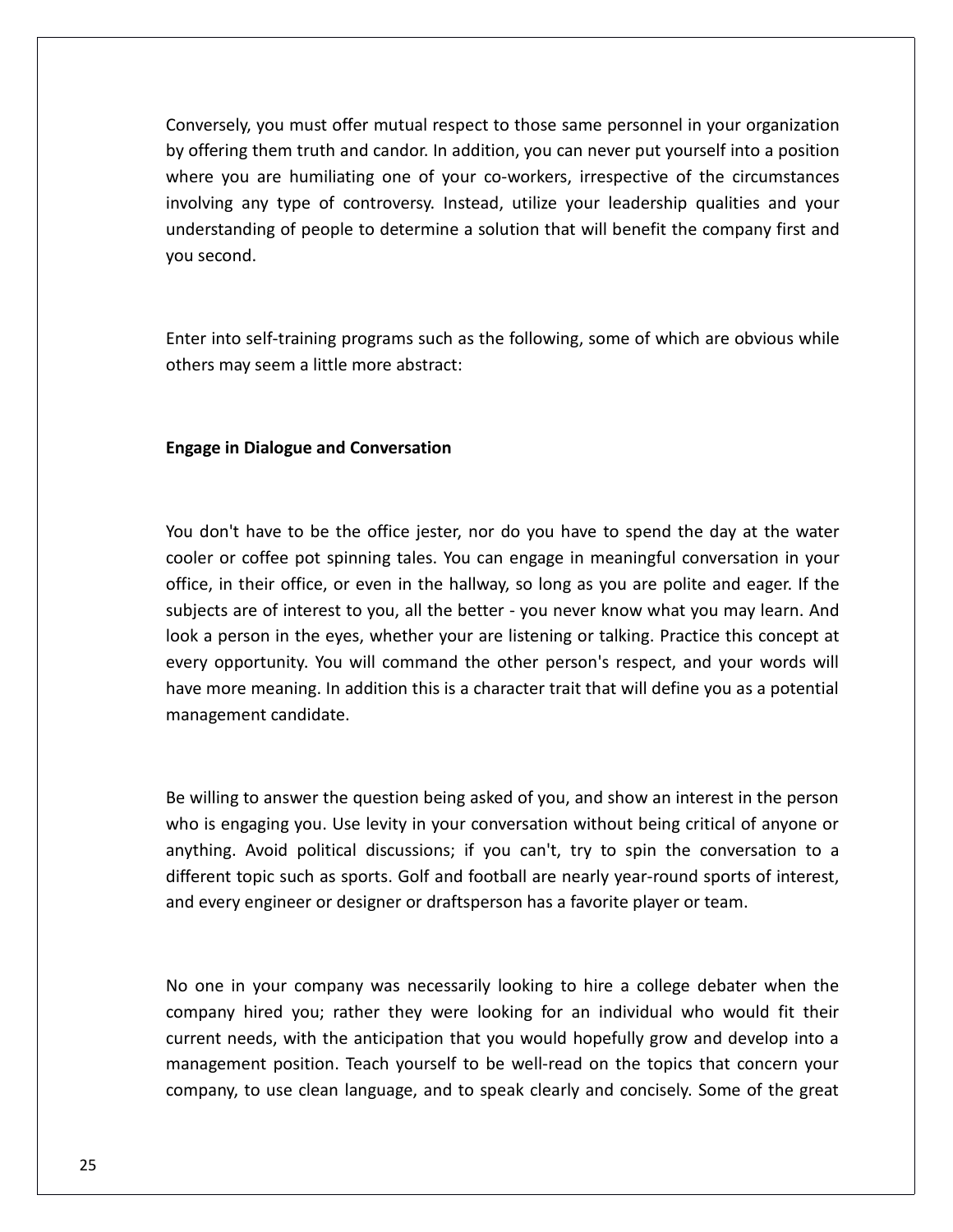in our country in the past <sup>150</sup> years were ordinary people, regardless of race or our country in the past 150 years were ordinary people, regardless of race or<br>or gender, who were well-spoken. Some were great orators, while others just I our country in the past 150 years were ordinary people, regardless of race or<br>or gender, who were well-spoken. Some were great orators, while others just<br>in their situations or missions and spoke from the heart. Being a is nour country in the past 150 years were ordinary people, regardless of race or<br>or gender, who were well-spoken. Some were great orators, while others just<br>in their situations or missions and spoke from the heart. Being leaders in our country in the past 150 years were ordinary people, regardless of race or ethnicity or gender, who were well-spoken. Some were great orators, while others just believed in their situations or missions and sp **Learnan** *Believed* in their situations or mis<br>
speaker isn't necessarily a sure tic<br>
will improve greatly.<br>
Learn to Be a Good Listener

### Learn to Be a Good Listener

believed

In to Be a Good Listener<br>to listen and absorb what a person is asking or telling you so that you can either Be a Good Listener<br>a firm and absorb what a person is asking or telling you so that you can either<br>a firm and responsible answer, ask a follow up question, or else respond at a date a Good Listener<br>death and absorb what a person is asking or telling you so that you can either<br>date when the timing may be more appropriate. If a certain issue is related that o listen and absorb what a person is asking or telling you so that you can either<br>ide a firm and responsible answer, ask a follow up question, or else respond at a<br>date when the timing may be more appropriate. If a certain Try to listen and absorb what a person is asking or telling you so that you can either provide a firm and responsible answer, ask a follow up question, or else respond at a later date when the timing may be more appropriat later date when the timing may be more appropriate. If a certain issue is related that te when the timing may be more appropriate. If a certain issue is related that<br>olve more than one member of your organization, give every assurance that you<br>the situation your undivided attention.<br>the person who may confro may involve more than one member of your organization, give every assurance that you may involve more than one member of your organization, give every assurance that you<br>will give the situation your undivided attention.<br>Usually the person who may confront you is just looking for your opinion, which you can expected

ituation your undivided attention.<br>The some who may confront you is just looking for your opinion, which you can<br>give in a completely objective manner, while avoiding any criticism.<br>Someone will confront you with a questio to have agreement with that individual. Be very careful not to fall into a trap<br>that in a completely objective manner, while avoiding any criticism.<br>Illy, someone will confront you with a question or an issue in which you the person who may confront you is just looking for your opinion, which you can<br>nould give in a completely objective manner, while avoiding any criticism.<br>noully, someone will confront you with a question or an issue in wh Usually the person who may confront you is just looking for your opinion, vand should give in a completely objective manner, while avoiding a Occasionally, someone will confront you with a question or an issue in vexpected expected to have agreement with that individual. Be very careful not to fall into a trap pected to have agreement with that individual. Be very careful not to fall into a trap<br>nere your response could intuitively lead to future complications that could result in<br>her problems, and could even place your leadersh where your response could intuitively lead to future complications that could result in our response could intuitively lead to future complications that could result in<br>toblems, and could even place your leadership role in jeopardy.<br>Case take a deep breath, ask the person to repeat the question, and then ask other problems, and could even place your leadership role in jeopardy.

er problems, and could even place your leadership role in jeopardy.<br>
Nat case take a deep breath, ask the person to repeat the question, and then ask that<br>
on to explain to you why the question is being asked. The great ma range take a deep breath, ask the person to repeat the question, and then ask that<br>i to explain to you why the question is being asked. The great majority of the time<br>thy" part of your response will cause that individual t at case take a deep breath, ask the person to repeat the question, and then ask that<br>on to explain to you why the question is being asked. The great majority of the time<br>'why" part of your response will cause that individu In that case take a deep breath, ask the person to repeat the question, and then ask that take a deep breath, ask the person to repeat the question, and then ask that<br>xplain to you why the question is being asked. The great majority of the time<br>part of your response will cause that individual to rethink a quest person to explain to you why the question is being asked. The great majority of the time the "why" part of your response will cause that individual to rethink a question which<br>might have resulted in a preconceived or even negative answer by you. Asking "why" will<br>buy you some time to grasp the situation, as we buy you some time to grasp the situati<br>
reasoning or motive, and will allow you<br>
more precise manner.<br> **Give Credit Where Credit is Due**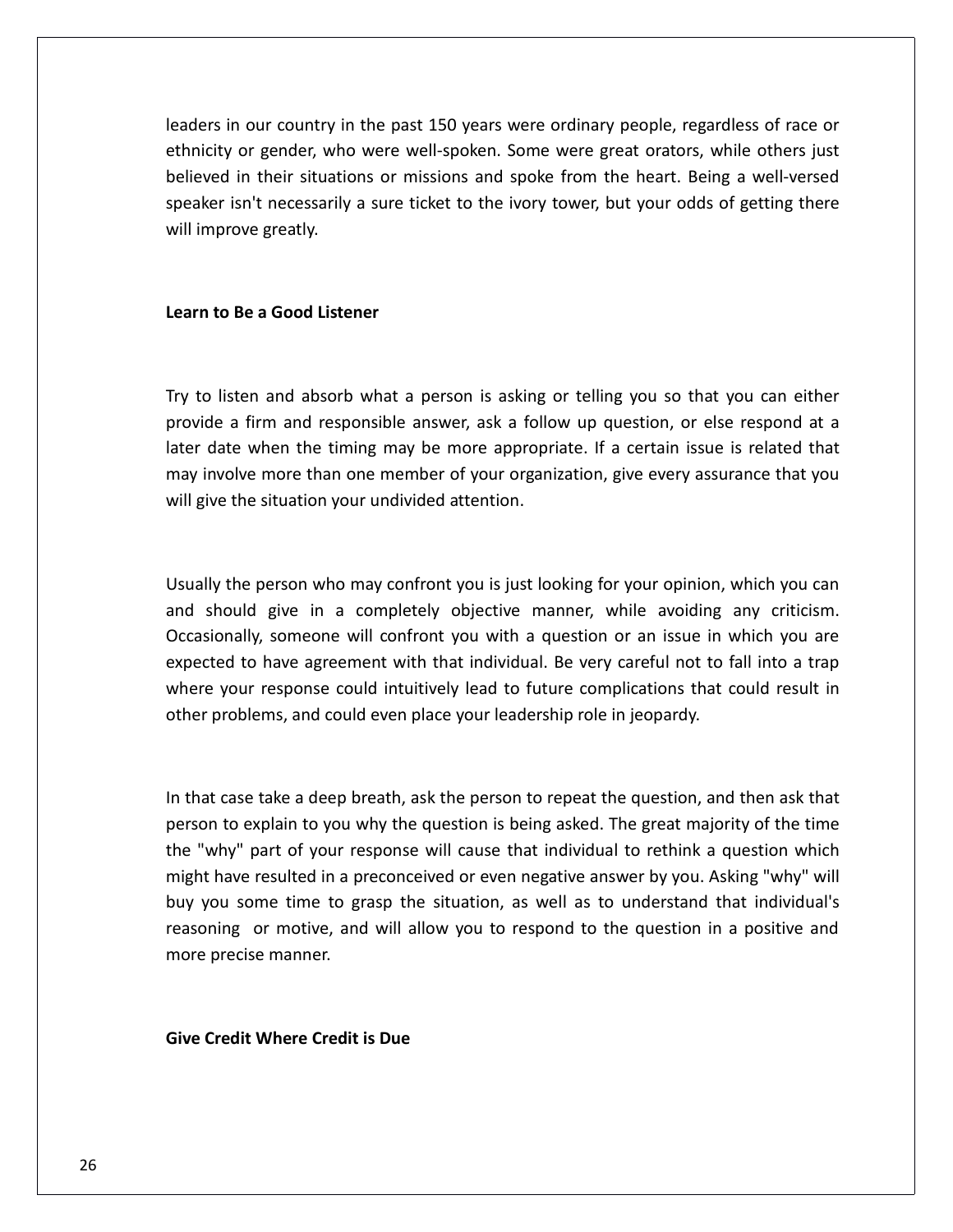is absolutely no excuse for ever borrowing someone else's idea or concept and claiming it as yours. If you have been in the engineering arena long enough and you is absolutely no excuse for ever borrowing someone else's idea or concept and<br>developed your expertise and capabilities to the extent that you are highly in youthably the excuse for ever borrowing someone else's idea or concept and<br>ting it as yours. If you have been in the engineering arena long enough and you<br>eloped your expertise and capabilities to the extent that you ar bsolutely no excuse for ever borrowing someone else's idea or concept and<br>ing it as yours. If you have been in the engineering arena long enough and you<br>eloped your expertise and capabilities to the extent that you are hig There is absolutely no excuse for ever borrowing someone else's idea or concept and is absolutely no excuse for ever borrowing someone else's idea or concept and<br>iming it as yours. If you have been in the engineering arena long enough and you<br>eveloped your expertise and capabilities to the extent that you then claiming it as yours. If you have been in the engineering arena long enough and you probably resulted in long-lasting resentment toward that individual. As you<br>probably resulted in long-lasting resentment toward who might have taken advantage of you in this regard, particularly if that<br>is done it more tha have developed your expertise and capabilities to the extent that you are highly developed your expertise and capabilities to the extent that you are highly<br>ed in your field, then this has probably happened to you. Your feeling toward<br>me who might have taken advantage of you in this regard, particularl regarded in your field, then this has probably happened to you. Your feeling toward more frequently. However, they should never be even remotely considered by your field, then this has probably happened to you. Your feeling toward who might have taken advantage of you in this regard, particularly if that someone who might have taken advantage of you in this regard, particularly if that because they would have taken advantage of you in this regard, particularly if that<br>on has done it more than once or in a setting that would puff up an ego at your<br>nse, probably resulted in long-lasting resentment toward t berson has done it mometers in person has done it mometers<br>expense, probably resumove up the ladder to<br>somewhat more frequenty woul leadership abilities. somewhat more frequently. However, they should never be even remotely considered by<br>you because they would demonstrate a serious flaw in your character as well as your<br>leadership abilities.<br>Similarly, your subordinates and you because they would demonstrate a serious flaw in your character as well as your ecause they would demonstrate a serious flaw in your character as well as your<br>rship abilities.<br>In their thoughts that might make you wish that you had thought about that. They<br>or their thoughts that might make you wish th leadership abilities. character.

hip abilities.<br>Iy, your subordinates and peers may tell you or show you some things about their<br>In their thoughts that might make you wish that you had thought about that. They<br>have done this because they probably had grea our subordinates and peers may tell you or show you some things about their<br>eir thoughts that might make you wish that you had thought about that. They<br>a done this because they probably had great trust in you as a leader w be a their thoughts and peers may tell you or show you some things about their<br>their thoughts that might make you wish that you had thought about that. They<br>ave done this because they probably had great trust in you as a l Similarly, your subordinates and peers may tell you or show you some things about their our subordinates and peers may tell you or show you some things about their<br>eir thoughts that might make you wish that you had thought about that. They<br>e done this because they probably had great trust in you as a leader w work or their thoughts that might make you wish that you had thought about that. They of resentments and peers may ten you or show you some timigs about then<br>thoughts that might make you wish that you had thought about that. They<br>done this because they probably had great trust in you as a leader with<br>tribut inThe future including the future was the future of a valuation and the same that they get that they get the aracter. No leader should ignore the source of a valuable statement or action that build be attributable to one of character. No leader should ignore the source of a valuable statement or action that might have done this because they probably had great that if you as a reader with<br>character. No leader should ignore the source of a valuable statement or action that<br>should be attributable to one of your subordinates or p If the attributable to one of your subordinates or peers. By doing so, you are ing their confidence in your leadership. Furthermore, you might create an phere of resentment within your organization that may prove costly to should be attributable to one of your subordinates or peers. By doing so, you are betraying their confidence in your leadership. Furthermore, you might create an atmosphere of resentment within your organization that may p giving their confidence in your leadership. Furthermore, you might create an sphere of resentment within your organization that may prove costly to your career e future. You would certainly not enjoy sitting across the tab betaying their connuence in your icaded<br>atmosphere of resentment within your orgain<br>the future. You would certainly not enjo<br>repeats almost verbatim the very words tl<br>while that individual, with your knowledge<br>isn't just a while that individual, with your knowledge, takes full credit for what is being said. This that individual, with your knowledge, takes full credit for what is being said. This<br>ust a serious flaw in character and leadership, but also a serious breach of trust<br>hat person's feelings toward you.<br>Dungy, formerly a ve isn't just a serious flaw in character and leadership, but also a serious breach of trust Prious flaw in character and leadership, but also a serious breach of trust<br>
son's feelings toward you.<br>
formerly a very successful coach of the Tamp Bay Buccaneers and the<br>
Colts of the National Football League, relates a with that person's feelings toward you.

leader-mentors. Mr. Dungy, formerly a very successful coach of the Tamp Bay Buccaneers and the<br>Apolis Colts of the National Football League, relates a story in his latest book<br>Leader-mentors. Mr. Dungy began his profession The Pungy, formerly a very successful coach of the Tamp Bay Buccaneers and the<br>anapolis Colts of the National Football League, relates a story in his latest book<br>ut leader-mentors. Mr. Dungy began his professional career a shy Dungy, formerly a very successful coach of the Tamp Bay Buccaneers and the<br>dianapolis Colts of the National Football League, relates a story in his latest book<br>pout leader-mentors. Mr. Dungy began his professional care Tony Dungy, formerly a very successful coach of the Tamp Bay Buccaneers and the The Valley, formerly a very successful coach of the Tamp Bay Buccaneers and the<br>anapolis Colts of the National Football League, relates a story in his latest book<br>ut leader-mentors. Mr. Dungy began his professional career because **bu** blis Colts of the National Football League, relates a story in his latest book<br>der-mentors. Mr. Dungy began his professional career as a defensive back in<br>s for the Pittsburgh Steelers, who were coached by the late Chuck N about leader-mentors. Mr. Dungy began his professional career as a defensive back in that Mr. Noll had all of those great players, tend of whom are now in the NFL<br>that Mr. Dungy began his professional career as a defensive back in<br>'s for the Pittsburgh Steelers, who were coached by the late Chuck Noll. Dur the 1970's for the<br>a six-year period<br>Mr. Noll was neve<br>because, after all,<br>believed that Mr<br>Hall of Fame.

have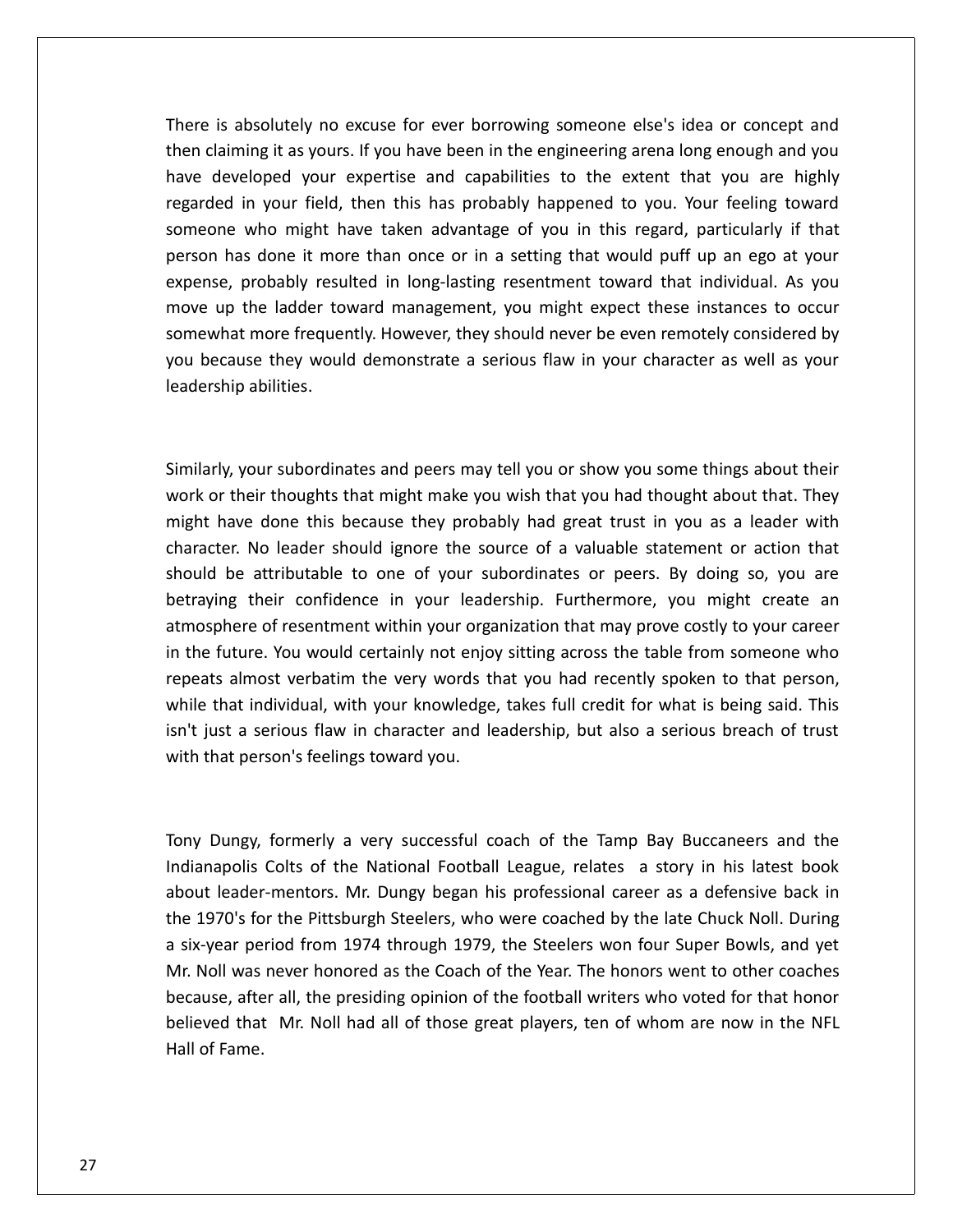to Mr. Dungy what many of the sporting news media failed to realize at that was that Mr. Dungy what many of the sporting news media failed to realize at that<br>was that Mr. Noll nurtured and encouraged those players and held them to very rding to Mr. Dungy what many of the sporting news media failed to realize at that<br>was that Mr. Noll nurtured and encouraged those players and held them to very<br>standards, thus assuring that those Pittsburgh Steelers would According to Mr. Dungy what many of the sporting news media failed to realize at that<br>time was that Mr. Noll nurtured and encouraged those players and held them to very<br>high standards, thus assuring that those Pittsburgh S to Mr. Dungy what many of the sporting news media failed to realize at that<br>that Mr. Noll nurtured and encouraged those players and held them to very<br>dards, thus assuring that those Pittsburgh Steelers would become one of According to Mr. Dungy what many of the sporting news media failed to realize at that ording to Mr. Dungy what many of the sporting news media failed to realize at the was that Mr. Noll nurtured and encouraged those players and held them to ve standards, thus assuring that those Pittsburgh Steelers would be high standards, thus assuring that those Pittsburgh Steelers would become one of the In standards, thus assuring that those Pittsburgh St<br>st successful teams in the past eighty years. But don<br>
hough he might have failed at self-advancement of<br>
Leaders and Supervisors

### **b. With Other Leaders and Supervisors**

### Always Use Good Judgment.

high

Always Use Good Judgment.<br>Pou probably don't like to be interrupted when you are in the middle of a work effort. Good Judgment.<br>interprese of the interpretion of the middle of a work effort,<br>if that effort is challenging and requires your undivided attention. By the the Good Judgment.<br>The deliberative when you are in the middle of a work effort,<br>The deliberative when attempting to engage with other leaders<br>The deliberative when attempting to engage with other leaders probably don't like to be interrupted when you are in the middle of a work effort,<br>cularly if that effort is challenging and requires your undivided attention. By the<br>e token you should be deliberative when attempting to e probably don't like to be interrupted when you are in the middle of a work effort,<br>cularly if that effort is challenging and requires your undivided attention. By the<br>expection of the deliberative when attempting to engage You probably don't like to be interrupted when you are in the middle of a work effort, particularly if that effort is challenging and requires your undivided attention. By the same token you should be deliberative when attempting to engage with other leaders and supervisors, and avoid being compulsive or even demanding. Your willingness to supervisors, and avoid being compulsive or even demanding. Your willingness to<br>your turn is a significant sign of respect as well as humility that will be appreciated<br>nonored by your peers and other leaders as well as your wait your turn is a significant sign of respect as well as humility that will be appreciated In turn is a significant sign of respect as well as humility that will be appreciated<br>ored by your peers and other leaders as well as your supervisors.<br>With your subordinates and peers, learn to be a good listener. If you and honored by your peers and other leaders as well as your supervisors.

and honored by your peers and other leaders as well as your supervisors.<br>
Uust as with your subordinates and peers, learn to be a good listener. If you have a<br>
specific question for one of the other leaders, listen intentl th your subordinates and peers, learn to be a good listener. If you have a<br>intertion for one of the other leaders, listen intently to the answer, even taking<br>tunity to write down any pertinent information. Try to keep your as with your subordinates and peers, learn to be a good listener. If you have a<br>ific question for one of the other leaders, listen intently to the answer, even taking<br>ppportunity to write down any pertinent information. Tr isst as with your subordinates and peers, learn to be a good listener. If you have a<br>ecific question for one of the other leaders, listen intently to the answer, even taking<br>e opportunity to write down any pertinent informat su. specific question for o<br>the opportunity to write<br>especially if they are if<br>take the time to ask a<br>is either common know<br>by that individual. portunity to write<br>ally if they are imp<br>ne time to ask a per<br>er common knowle<br>t individual.<br>**Small Talk** is e ther common knowledge around the office or else has been privately related to you<br>hat individual.<br>**id Small Talk**<br>will have sufficient time and ample opportunity during the course of any given day by that individual.

### **Avoid Small Talk**

that individual.<br> **oid Small Talk**<br>
u will have sufficient time and ample opportunity during the course of any given day<br>
discuss sports or politics or television shows. Try to keep your conversations with your I have sufficient time and ample opportunity during the course of any given day<br>I have sufficient time and ample opportunity during the course of any given day<br>Is sports or politics or television shows. Try to keep your co Sufficient time and ample opportunity during the course of any given day<br>ts or politics or television shows. Try to keep your conversations with your<br>and supervisors in context and on a professional plane. Begin your<br>by th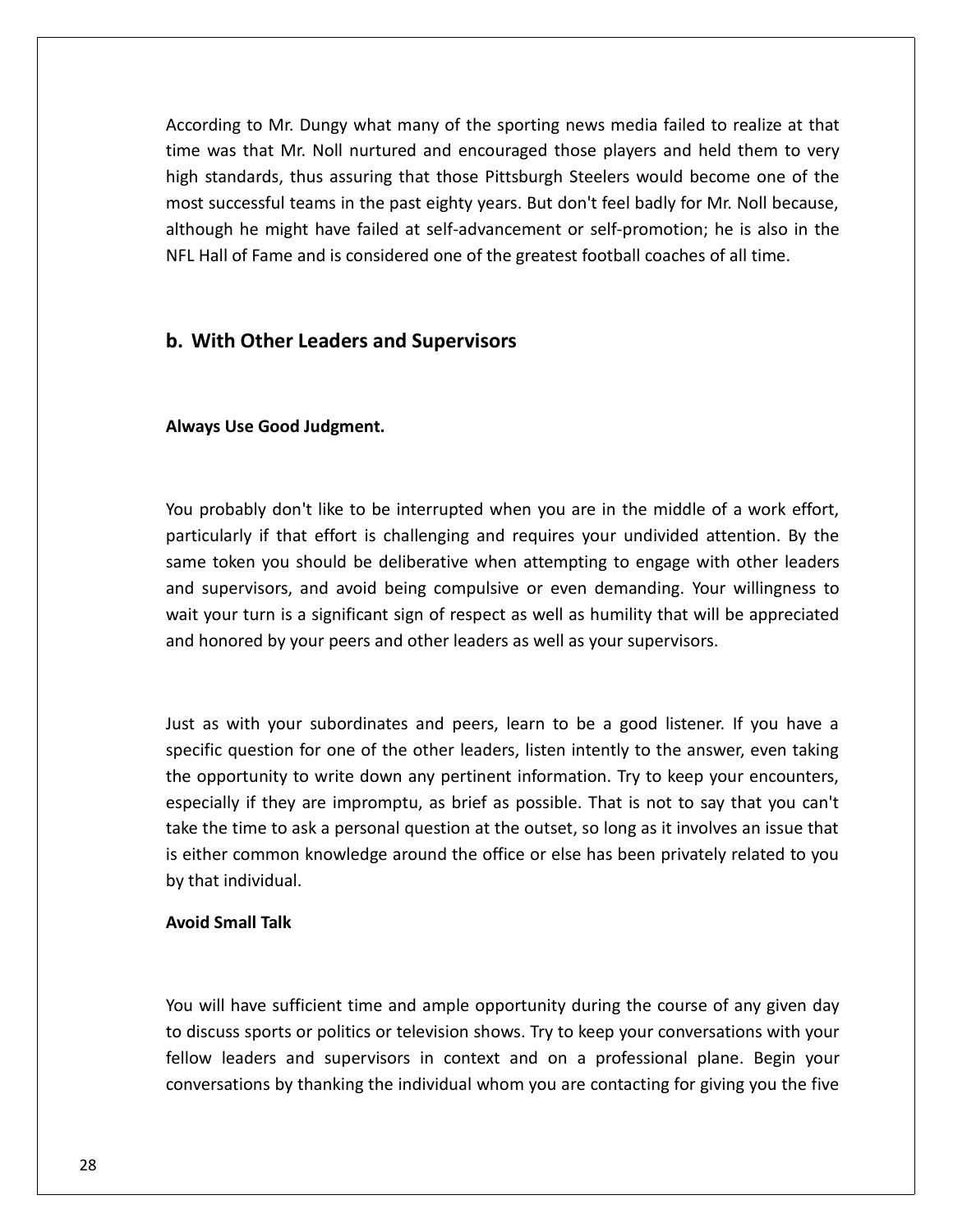six minutes of time to help you. Never critique any leader or supervisor for taking the minutes of time to help you. Never critique any leader or supervisor for taking the<br>to answer you, since your questions should not be considered frivolous, and thus The best answers available to allow you and your workforce to achieve your states answer you, since your questions should not be considered frivolous, and thus the best answers available to allow you and your workforce to The sof time to<br>Alter you, since<br>Lest answer:<br>Experience and goals. time to answer you, since your questions should not be considered frivolous, and thus to answer you, since your questions should not be considered frivolous, and thus<br>ire the best answers available to allow you and your workforce to achieve your<br>ctives and goals.<br>make a mental note, then write down (after t require the best answers available to allow you and your workforce to achieve your ire the best answers available to allow you and your workforce to achieve your<br>ctives and goals.<br>make a mental note, then write down (after the conversation has ended, and you<br>back in your office) any pertinent or importan objectives and goals. phone

and goals.<br>
Let a mental note, then write down (after the conversation has ended, and you<br>
in your office) any pertinent or important information that may have been<br>
and discussed. There is also not a thing wrong with carr ake a mental note, then write down (after the conversation has ended, and you<br>ck in your office) any pertinent or important information that may have been<br>d and discussed. There is also not a thing wrong with carrying a no ake a mental note, then write down (after the conversation has ended, and you<br>ck in your office) any pertinent or important information that may have been<br>ed and discussed. There is also not a thing wrong with carrying a n devicein a mental note, then write down (after the conversation has ended, and you<br>ik in your office) any pertinent or important information that may have been<br>d and discussed. There is also not a thing wrong with carrying a not  $\sum_{i=1}^{n}$ conversation in a meeting. There is also not a thing wrong with carrying a note pad or cell<br>and discussed. There is also not a thing wrong with carrying a note pad or cell<br>or some similar recording device when you are out the back in your once, any perament or important information that may have<br>revealed and discussed. There is also not a thing wrong with carrying a note pad o<br>phone or some similar recording device when you are out and abou some of your own specific thoughts. However, bringing out any type of monitoring **Example 18 Sydne Sydne Sydne Sydne Sydne Sydne Sydne Sydne Sydne Sydne Sydne Sydne Sydne Sydne Sydne Sydne Sydne Sydne Sydne Sydne Sydne Sydne Sydne Sydne Sydne Sydne Sydne Sydne Sydne Sydne Sydne Sydne Sydne Sydne Sydne** candid conversations by others. And if the information is important enough for you to nearly every work assignment or project with which you become involved, you should<br>nearly every work assignment or project with which you become involved, you should take it further up the line to management, you must get that person's approval.

### c. With Executive Management

require

Francher up the line to management, you must get that person's approval.<br> **Vith Executive Management**<br>
Becarly every work assignment or project with which you become involved, you should<br>
at least one person who will becom **With Executive Management**<br>
mearly every work assignment or project with which you become involved, you should<br>
e at least one person who will become your Lead Manager. These individuals may be<br>
positions of upper managem Exactive Management<br>
Management or project with which you become involved, you should<br>
So the person who will become your Lead Manager. These individuals may be<br>
So the upper management, may be persons who have gained valu Executive Management<br>every work assignment or project with which you become involved, you should<br>ast one person who will become your Lead Manager. These individuals may be<br>ns of upper management, may be persons who have ga On nearly every work assignment or project with which you become involved, you should On nearly every work assignment or project with which you become involved, you should<br>have at least one person who will become your Lead Manager. These individuals may be<br>in positions of upper management, may be persons wh functioning as a leader, however, does not permit you seem inverted, you should at least one person who will become your Lead Manager. These individuals may be sitions of upper management, may be persons who have gained va in positions of upper management, may be persons who have gained valuable<br>experience working with the company and/or its clients, and may have even been<br>successful department or plant managers. You as the leader of your or experience working with the company and/or its clients, and may have even been<br>successful department or plant managers. You as the leader of your organization should<br>regularly communicate with these individuals and welcome department or plant managers. You as the leader of your organization should<br>ommunicate with these individuals and welcome the supervision they provide.<br>ioning as a leader, however, does not permit you to circumvent your<br>su regularly communicate with these individuals and welcome the supervision they provide. ommunicate with these individuals and welcome the supervision they provide.<br>
tioning as a leader, however, does not permit you to circumvent your<br>
supervisor. Consider this to be a fundamental obligation of good leadership Your functioning as a leader, however, does not permit you to circumvent your immediate supervisor. Consider this to be a fundamental obligation of good leadership.

unctioning as a leader, however, does not permit you to circumvent your<br>liate supervisor. Consider this to be a fundamental obligation of good leadership.<br>are many ways to accomplish this obligation in today's age of media immediate supervisor. Consider this to be a fundamental obligation of good leadership.<br>There are many ways to accomplish this obligation in today's age of media coverage.<br>Telephone calls are a quick and easy method of comm There are many ways to accomplish this obligation in today's age of media coverage.<br>Telephone calls are a quick and easy method of communicating, although your list of call<br>recipients should always be approved by your imme the truth is a lot easier than remembering a half-truth or an outright<br>the truth is a lot easier than remembering, although your list of call<br>all from someone high in the organization, take any message and clear<br>with your Telephone calls are a quick and easy method of communicating, although your list of call recipients should always be approved by your immediate supervisor. Even if you receive a and always be approved by your immediate supervisor. Even if you receive a call from someone high in the organization, take any message and clear<br>explane to with your supervisor. If your supervisor is not immediately avail direct phone call from someone high in<br>your response with your supervisor. If<br>return the call as soon as possible, prepa<br>Remembering the truth is a lot easier<br>fabrication. Once you have reached<br>temporarily bypassing him or response with your supervisor. If your supervisor is not immediately available,<br>rn the call as soon as possible, preparing your response in a totally truthful manner.<br>embering the truth is a lot easier than remembering a h return the call as soon as possible, preparing your response in a totally truthful manner. I the call as soon as possible, preparing your response in a totally truthful manner.<br>
mbering the truth is a lot easier than remembering a half-truth or an outright<br>
ation. Once you have reached your supervisor, explain y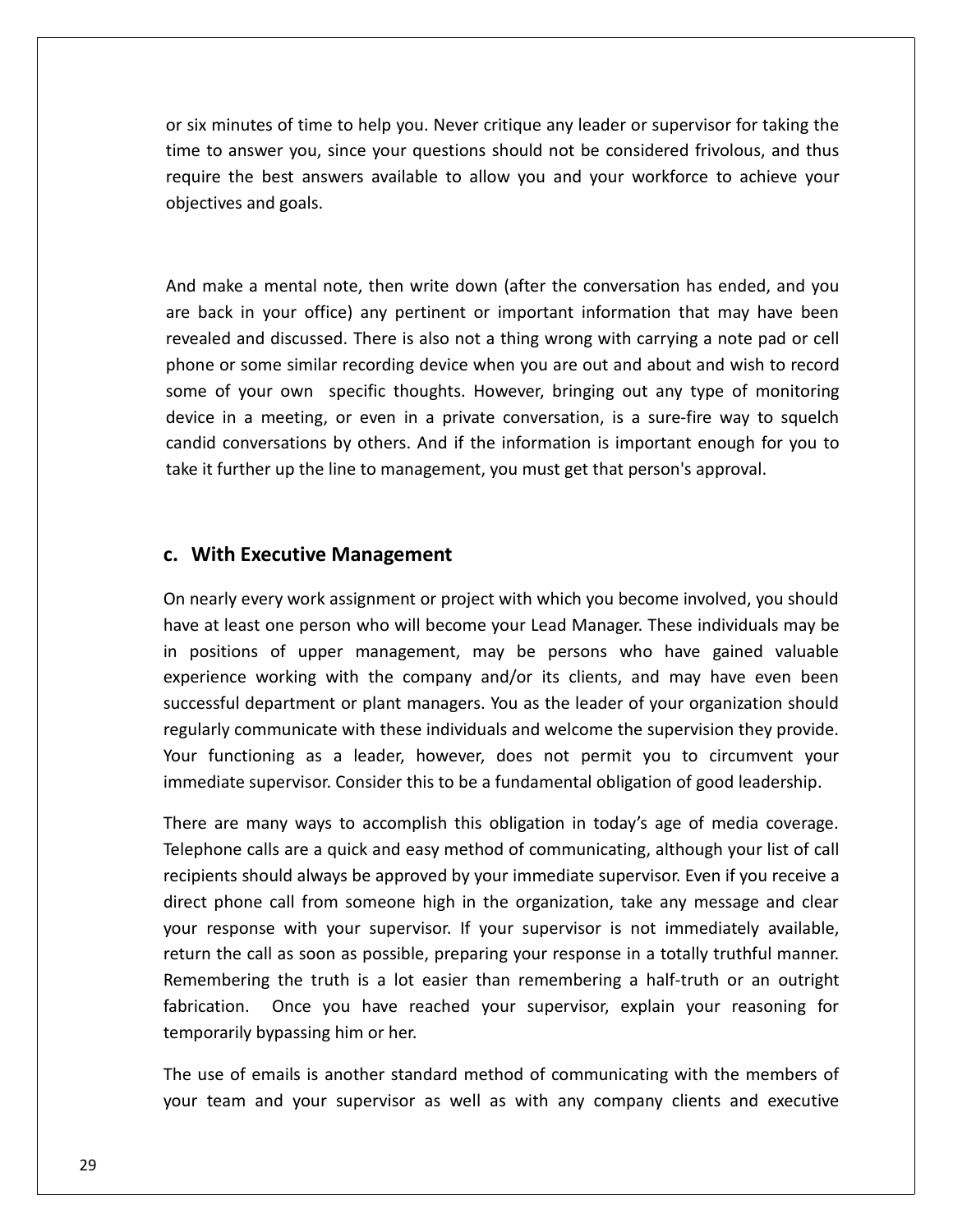that has your supervisor's approval. In this case the same rule applies; even anagement that has your supervisor's approval. In this case the same rule applies; even<br>you receive a direct email from someone high in the organization, clear your response Supervisor of the supervisors approval. In this case the same rule applies; even<br>i receive a direct email from someone high in the organization, clear your response<br>your Supervisor. If the supervisor is not available, retu ment that has your supervisor's approval. In this case the same rule applies; even<br>eceive a direct email from someone high in the organization, clear your response<br>ur Supervisor. If the supervisor is not available, return nt that has your supervisor's approval. In this case the same rule applies; even<br>ve a direct email from someone high in the organization, clear your response<br>Supervisor. If the supervisor is not available, return your emai management that has your supervisor's approval. In this case the same rule applies; even management that has your supervisor's approval. In this case the same rule applies; even<br>if you receive a direct email from someone high in the organization, clear your response<br>with your Supervisor. If the supervisor is n most emails will last forever, so take the time to delete any offensive or university of the supervisor. If the supervisor is not available, return your email response as kly as possible, preparing your response in a total  $\frac{1}{2}$ ge a ancet email nom-someone mgn in the organization, etcar your response<br>upervisor. If the supervisor is not available, return your email response as<br>ossible, preparing your response in a totally truthful manner, copying  $\ddot{\mathbf{v}}$ what your supervisor. It are supervisor is not available, a<br>quickly as possible, preparing your response in a totally<br>Supervisor or any other manager for that particular cor<br>responses short and to the point, always remembe **y** other mar<br>and to the **p**<br>will last fore<br>as in verbal<br>ence and dipl<br>**Skills** and most emails will last forever, so take the time to delete any offensive or unjustified<br>statements. Just as in verbal communication, think about what you want to say first, and<br>use your intelligence and diplomacy in you statements. Just as in verbal communication, think about what you want to say first, and ments. Just as in verbal communication, think about what you want to say first, and<br>your intelligence and diplomacy in your response.<br>**munication Skills**<br>versely, many leaders and potentially future managers seldom underst use your intelligence and diplomacy in your response. reasons

### **Communication Skills**

with the control of the control of the control of the control of the control of the control of the control of <br>with the control of the control of the control of the control of the control of the control of the control of

Figure intelligence and diplomacy in your response.<br> **Example:**<br>
Figure company leaders and potentially future managers seldom understand what skills<br>
recessary to communicate properly with those who have attained higher l ication Skills<br>ely, many leaders and potentially future managers seldom understand what skills<br>essary to communicate properly with those who have attained higher levels in<br>mpany or in another company that they might be con in unication Skills<br>
ecessary to communicate properly with those who have attained higher levels in<br>
company or in another company that they might be considering. One of the<br>
in company or in another company that they migh  $\overline{a}$ rersely, many leaders and potentially future managers seldom understand what skills<br>necessary to communicate properly with those who have attained higher levels in<br>company or in another company that they might be consideri situationthat communicate properly with those who have attained higher levels in<br>pany or in another company that they might be considering. One of the<br>pr maintaining a daily journal may become apparent when you are scheduled to<br>i a are necessary to communicate properly with those who have attained higher levels in their company or in another company that they might be considering. One of the said and prepare you for the meeting. Most managers, as you may have already in the meeting of the meeting a daily journal may become apparent when you are scheduled to twith an upper management member. Look at your notes  $\frac{1}{2}$ maintaining a daily journal may become apparent when you are scheduled to<br>n upper management member. Look at your notes pertaining to the last time<br>t, or even the last time that particular member of management addressed a<br> Furthermore, they appreciate and have a certain sense of satisfaction whenever<br>saying to the last time that particular member of management addressed a<br>situation that concerned you. Reviewing those daily notes will help yo that you met, or even the last time that particula<br>situation that concerned you. Reviewing those was said and prepare you for the meeting. Mo<br>discovered, like to know that their subordinates<br>saying. Furthermore, they appre discovered, like to know that their subordinates are paying attention to what they are by the to know that their subordinates are paying attention to what they are<br>in Furthermore, they appreciate and have a certain sense of satisfaction whenever<br>in words and requests are acknowledged.<br>following are some basi saying. Furthermore, they appreciate and have a certain sense of satisfaction whenever

their words and requests are acknowledged.<br>The following are some basic rules of engage<br>of upper management: e following are some basic rules of engagement when communicating with a member<br>upper management:<br>Avoid discussing anything in a group setting that might be controversial. Wait until you The following are some basic rules of engagement when communicating with a member following are some basic rules of engagement when communicating with a mer<br>pper management:<br>void discussing anything in a group setting that might be controversial. Wait until<br>one-on-one with someone that is trustworthy an

Avoid discussing anything in a group setting that might be controversial. Wait until you<br>one-on-one with someone that is trustworthy and whose opinion you value.<br>Most quality leaders think through what they are about to sa 1. Avoid discussing anything in a group setting that might be controversial. Wait until you<br>are one-on-one with someone that is trustworthy and whose opinion you value.<br>2. Most quality leaders think through what they are a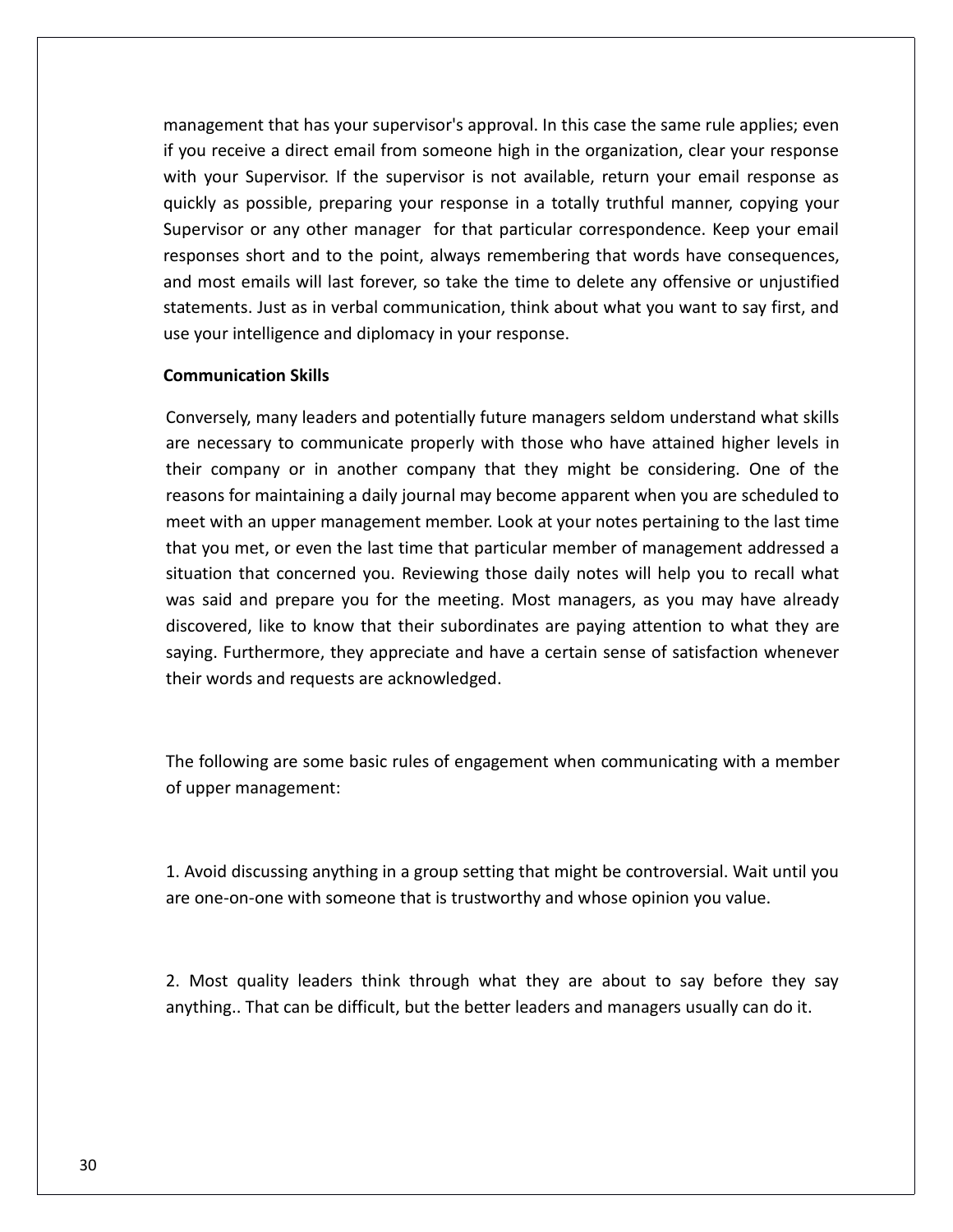Practice your diction in all environments. Nobody is expecting you to take speech but being a good speaker is usually one of the stepping stones to the top.<br>But being a good speaker is usually one of the stepping stones to the top. ice your diction in all environments. Nobody is expecting you to take speech<br>but being a good speaker is usually one of the stepping stones to the top.<br>saving the term "...you know..." in every sentence. It is an obnoxious 2 Dractie e your diction in all environments. Nobody is expecting you to take speech<br>ut being a good speaker is usually one of the stepping stones to the top.<br>aying the term "...you know..." in every sentence. It is an obnoxious ter classes, but being a good speaker is usually one of the stepping stones to the top.

but being a good speaker is usually one of the stepping stones to the top laying the term "...you know..." in every sentence. It is an obnoxious that is a certain lack of confidence. You don't write it in your letters or e  $\overline{1}$ woid saying the term "...you know..." in every sentence. It is an obnoxious term that<br>licates a certain lack of confidence. You don't write it in your letters or emails, so why<br>buld you say it when you are verbally communi indicates a certain lack of confidence. You don't write it in your letters or emails, so why I certain lack of confidence. You don't write it in your letters or emails, so why<br>
I say it when you are verbally communicating with someone?<br>
The primary reasons that you were able to<br>
The primary reasons that you were a

should you say it when you are ver<br>5. Persevere but don't pester .A<br>strongest qualities, which may be<br>assume a leadership position. 5. Persevere but don't pester . After all perseverance may have become one of your Persevere but don't pester .After all perseverance may have become one of your<br>ongest qualities, which may be one of the primary reasons that you were able to<br>ume a leadership position.<br>now you have probably come to realiz strongest qualities, which may be one of the primary reasons that you were able to largest qualities, which may be one of the primary reasons that you were able to<br>ume a leadership position.<br>now you have probably come to realize that your opportunity for advancement will<br>largely dependent upon your relat assume a leadership position.

The a leadership position.<br>Furthermore, you have probably come to realize that your opportunity for advancement will<br>treely dependent upon your relationships with those around you and those above<br>Furthermore, you have prob By now you have probably come to realize that your opportunity for advancement will<br>be largely dependent upon your relationships with those around you and those above<br>you. Furthermore, you have probably also determined tha be largely dependent upon your relationships with those around you and those above Maximizing Management Skills<br>
Maximizing Management Skills<br>
Maximizing Management Skills

### **Understanding Company Responsibilities and Goals D** <u>become</u>

### **Maximizing Management Skills<br>Jnderstanding Company Responsibilities and Goals<br>have studied and learned the necessary significant qualities of leadership required to** 1. Understanding Company Responsibilities and Goals

**Existed in a manager in a new or existing organization.**<br>a manager in a new or existing organization, and are deemed worthy and **anding Company Responsibilities and Goals**<br>And and learned the necessary significant qualities of leadership required to<br>anager in a new or existing organization, and are deemed worthy and<br>throughout your company. You hav **Inding Company Responsibilities and Goals**<br>
ied and learned the necessary significant qualities of leadership required to<br>
inager in a new or existing organization, and are deemed worthy and<br>
inroughout your company. You **tanding Company Responsibilities and Goals**<br>udied and learned the necessary significant qualities of leadership required to<br>manager in a new or existing organization, and are deemed worthy and<br>throughout your company. You You have studied and learned the necessary significant qualities of leadership required to u have studied and learned the necessary significant qualities of leadership required to<br>come a manager in a new or existing organization, and are deemed worthy and<br>omotable throughout your company. You have gained the con become a manager in a new or existing organization, and are deemed worthy and<br>promotable throughout your company. You have gained the confidence of your<br>subordinates and peers through both your abilities and the techniques  $\frac{1}{2}$ manager in a new of existing organization, and are deemed worthy and<br>e throughout your company. You have gained the confidence of your<br>es and peers through both your abilities and the techniques that you have<br>and you truly promotable throughout your company. You have gained the confidence of your subordinates and peers through both your abilities and the techniques that you have and your company. The matter gamed the commented of your subordinates and peers through both your abilities and the techniques that you have developed, and you truly believe that you were ready for advancement to the next eloped, and you truly believe that you were ready for advancement to the next level<br>bur company. You have earned the respect of those with whom you come in contact<br>a nearly daily basis, and your Supervisor/Manager has chos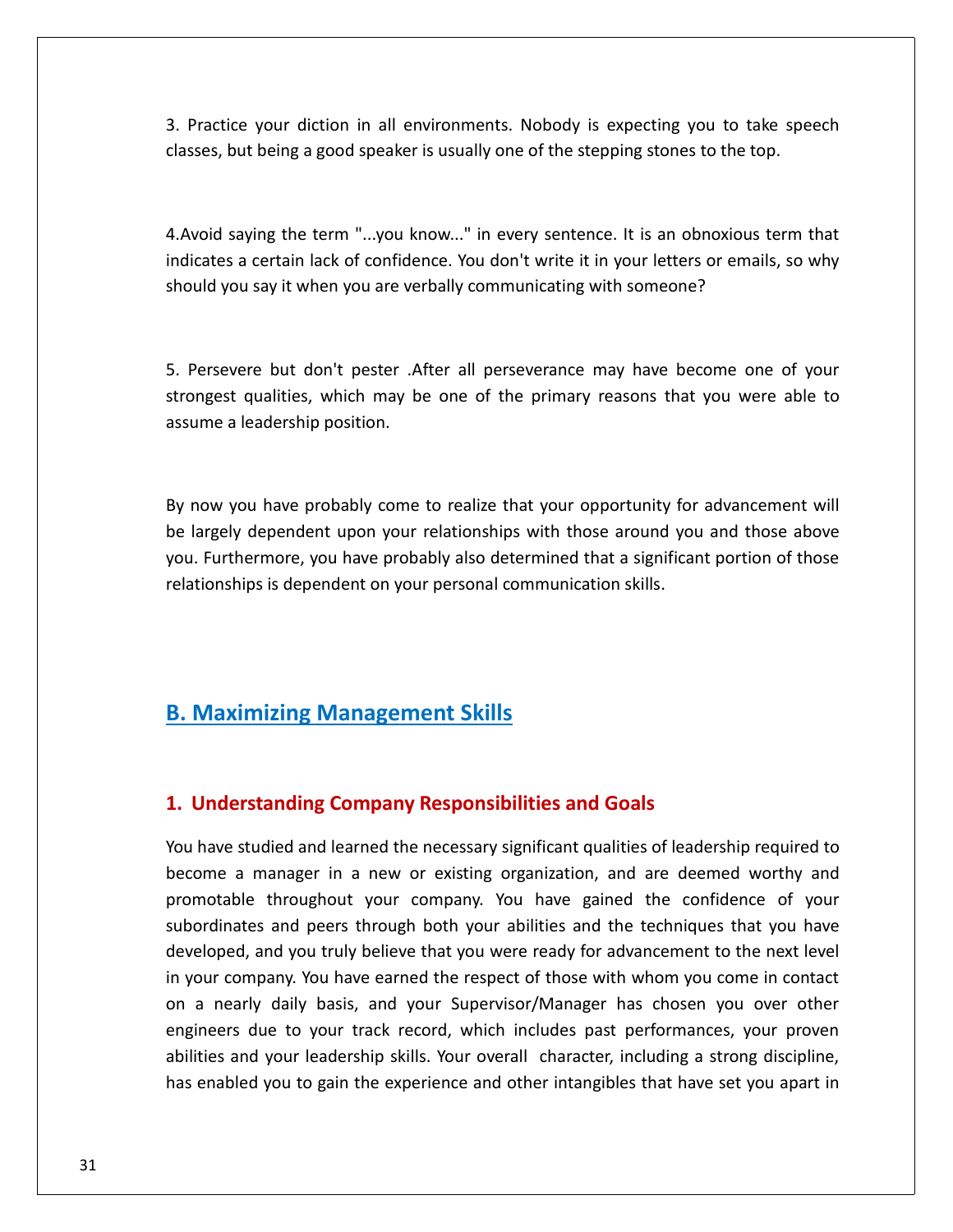department and seemed to make you most suitable for <sup>a</sup> higher position. You have partment and seemed to make you most suitable for a higher position. You have<br>yourself worthy of the company's confidence and large investment in you for the your department and seemed to make you most suitable<br>proven yourself worthy of the company's confidence and<br>future, and you feel that you are management-ready. department and seemed to make you most suitable for a higher position. You have<br>n yourself worthy of the company's confidence and large investment in you for the<br>e, and you feel that you are management-ready.<br>that you are familiarize your most suitable for a higher position. You have where the company's confidence and large investment in you for the you feel that you are management-ready.<br>You are in your new assignment, one of your first or yc In the partment and seemed to make you most suitable for a higher position. You have<br>a yourself worthy of the company's confidence and large investment in you for the<br>ure, and you feel that you are management-ready.<br>We tha proven yourself worthy of the company's confidence and large investment in you for the future, and you feel that you are management-ready.

urself worthy of the company's confidence and large investment in you for the<br>d you feel that you are management-ready.<br>you are in your new assignment, one of your first orders of business is to<br>y familiarize yourself with you feel that you are management-ready.<br>
you are in your new assignment, one of your first orders of business is to<br>
familiarize yourself with your company's goals: their ideals such as their code<br>
nd their profit motivati Now that you are in your new assignment, one of your first orders of business is to that you are in your new assignment, one of your first orders of business is to<br>bughly familiarize yourself with your company's goals: their ideals such as their code<br>hics and their profit motivation. In addition you will thoroughly familiarize yourself with your company's goals: their ideals such as their code of familiarize yourself with your company's goals: their ideals such as their code<br>and their profit motivation. In addition you will now become exposed to the<br>policies regarding their methods for managing personnel and the of ethics and their profit motivation. In addition you will now become exposed to the and their profit motivation. In addition you will now become exposed to the repolicies regarding their methods for managing personnel and the workload of als within your new organization. Hopefully you will discover what q company policies regarding their methods for managing personnel and the workload of Thes and then profit motivation. In dadition you will now seconce exposed to the<br>Dany policies regarding their methods for managing personnel and the workload of<br>iduals within your new organization. Hopefully you will disc individuals within your new organization. Hopefully you will discover what qualities they of supervision we mean as it is mainted individuals within your new organization. Hopefully saw in you that set you apart as a leader and fudbserving others with aspirations who might have solunder of a very large and very I you that set you apart as a leader and future manager, so that you will be<br>ving others with aspirations who might have similar qualities. James E. Casey, the<br>er of a very large and very profitable company (more about him obser ing others with aspirations who might have similar qualities. James E. Casey, the<br>r of a very large and very profitable company (more about him later) once said<br>. a person's worth to an organization can be pretty accuratel founder of a very large and very profitable company (more about him later) once said very large and very profitable company (more about him later) once said<br>rson's worth to an organization can be pretty accurately measured by the<br>pervision that person requires."<br>we become familiar with the intricacies of m that "...  $\overline{\phantom{a}}$ amount of supervision that person requires."

person's worth to an organization can be pretty accurately measured by the<br>f supervision that person requires."<br>have become familiar with the intricacies of managing an organization for<br>u have total responsibility, your fi amount of supervision that person requires."<br>After you have become familiar with the intricacies of managing an organization for<br>which you have total responsibility, your first personal objective is to meet with your<br>prosp In the metal responsibility, your first personal objective is to meet with your ive new supervisor and/or manager and their closest aides to determine what they hope to accomplish with your advancement. Perhaps they have a  $\sum_{i=1}^{n}$ Maybe you have been selected to manager and their closest aides to determine<br>what they hope to accomplish with your advancement. Perhaps they have a<br>b description or a preliminary outline of the work in which you will be i prospective new supervisor and/or manager and their closest aides to determine and they hope to accomplish with your advancement. Perhaps they have a escription or a preliminary outline of the work in which you will be involved.<br>Anave been selected to work with a specific project manager at a differe precisely what they hope to accomplish with your advancement. Perhaps they have a prospective new supervisor and/or manager and their closest aldes to determine<br>precisely what they hope to accomplish with your advancement. Perhaps they have a<br>written job description or a preliminary outline of the work what they hope to accomplish with your advancement. Termips they have a<br>ob description or a preliminary outline of the work in which you will be involved.<br>you have been selected to work with a specific project manager at a Possibly you have been selected to worker and based by you have been selected to worker of the mew project or department, and have received a comm<br>be in charge of the new project or depending your company has been award<br>yo location. Maybe you have been selected to manage a new project or even a new<br>department, and have received a commitment from executive management that you will<br>be in charge of the new project or department with minimum out int, and have received a commitment from executive management that you will<br>irge of the new project or department with minimum outside interference.<br>your company has been awarded a new contract which might fit very well in be in charge of the new project or department with minimum outside interference. of the new project or department with minimum outside interference.<br>
company has been awarded a new contract which might fit very well into<br>
expertise and abilities.<br>
nuch advance information as possible at an early stage Perhaps your company has been awarded a new contract which might fit very well into your area of expertise and abilities.

your company has been awarded a new contract which might fit very well into<br>a of expertise and abilities.<br>as much advance information as possible at an early stage of any situation,<br>it is internal or the result of the comp r area of expertise and abilities.<br>
ing as much advance information as possible at an early stage of any situation,<br>
ther it is internal or the result of the company being contracted by an outside<br>
poration, is extremely i Gaining as much advance information as possible at an early stage of any situation, much advance information as possible at an early stage of any situation,<br>s internal or the result of the company being contracted by an outside<br>is extremely important to your understanding of the long-term goal. Your<br>exper soming as mach advance information<br>whether it is internal or the result of<br>corporation, is extremely important to<br>abilities and experience in interrogatic<br>will illustrate to the other leaders and m<br>assignment. Your effecti poration, is extremely important to your understanding of the long-term goal. Your<br>lities and experience in interrogation, discussion of options, and precise note-taking<br>lillustrate to the other leaders and managers that y abilities and experience in interrogation, discussion of options, and precise note-taking ies and experience in interrogation, discussion of options, and precise note-t<br>Ilustrate to the other leaders and managers that you are well prepared for your<br>inment. Your effective actions will be highly regarded and valu 1. Its usuance will increase as a result will be highly regarded and valued, and your personal<br>idence will increase as a result.<br>In any initial discussions or formal meetings you should learn several peripheral thing<br>It wi confidence will increase as a result.

At any initial discussions or formal meetings you should learn several peripheral things<br>that will have an indirect consequence on the success of your new assignment:<br>1. A general description of the assignment as determine

 $1.$ 

future,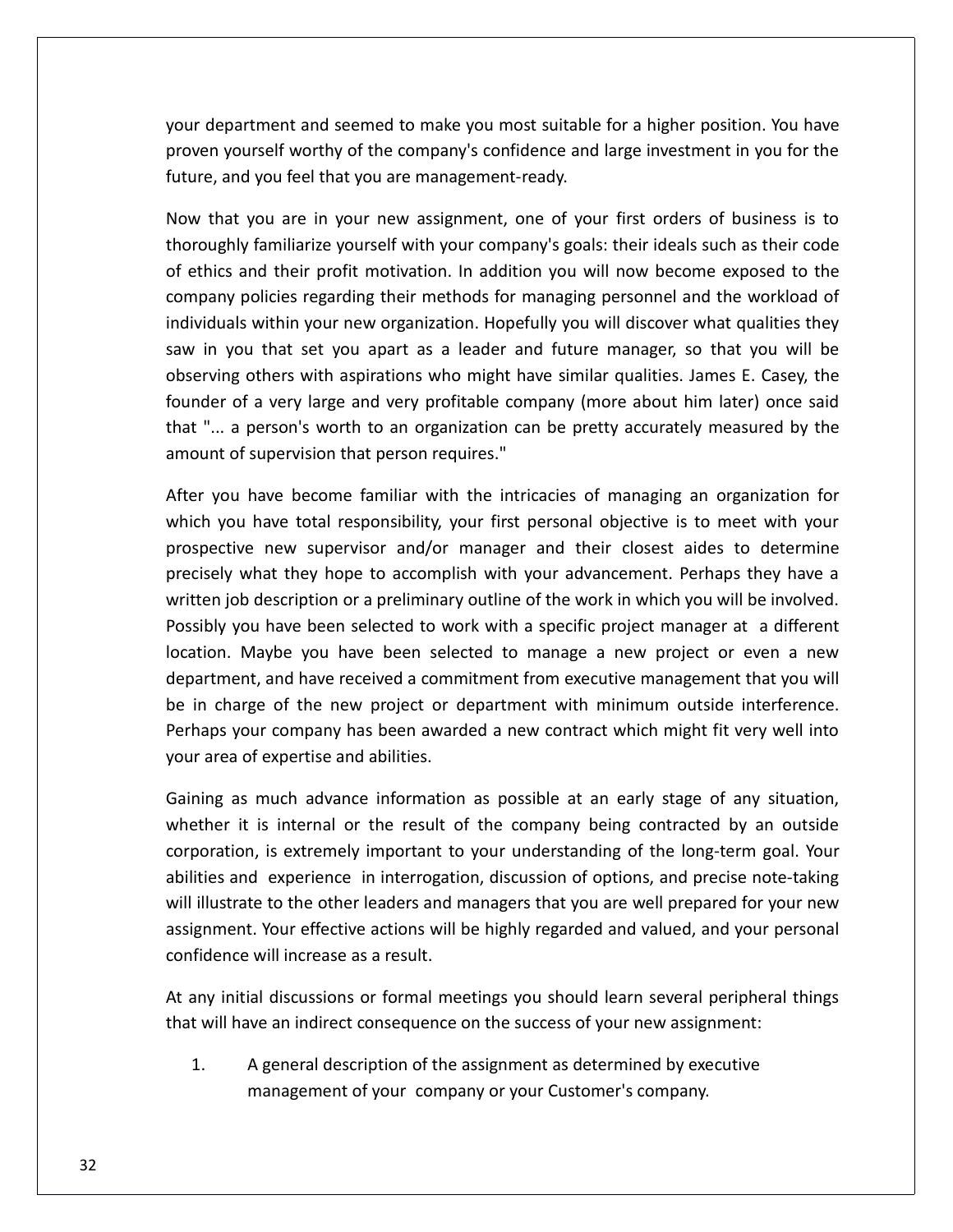- The company's expectations of your organization when the assignment is 2. The company's  $\epsilon$  completed. The company's expectations of your organization when the assignment is<br>completed.<br>The person to whom you will report directly, and your personal lines of The company's expectations of your organization when the assignment is<br>
completed.<br>
3. The person to whom you will report directly, and your personal lines of<br>
communication with other management members such as department
- The company's expectations of your organization when the assignment is<br>
completed.<br>
3. The person to whom you will report directly, and your personal lines of<br>
communication with other management members such as department The person to whom you will report directly, and your personal lines of<br>
communication with other management members such as department hea<br>
4. The frequency and agenda of meetings to update executive management.<br>
5. The c The person to whom you will report directly, and your personal lines of<br>
communication with other management members such as department heads.<br>
The frequency and agenda of meetings to update executive management.<br>
The cont communication with other management members such as department heads.
- 
- 
- The frequency and agenda of meetings to update executive management.<br>The context and frequency of progress reports from your organization.<br>Relationships that another company has had (especially if it is a long-time<br>Custome ine context and rrequency or progress reports from your organization.<br>
S. Relationships that another company has had (especially if it is a long-time<br>
Customer or a Client) with your company in the past.<br>
Very special atte  $6.$ Relationships that another company has had (especially if it is a long-time<br>Customer or a Client) with your company in the past.<br>The past of the very influence relation of fortifying these relationships by<br>or department, a

Customer or a Client) with your company in the past.<br>
pery special attention to this latter item because you, as the leader or manager of a<br>
performance of your organization. Conversely, you risk creating unnecessary Formal attention to this latter item because you, as the leader or manager of a<br>epartment, are in the very unique position of fortifying these relationships by<br>the proparties of your organization. Conversely, you risk crea relationship. This is a the very the seam of the leader or manager of a<br>or department, are in the very unique position of fortifying these relationships by<br>erformance of your organization. Conversely, you risk creating unn Pay very special attention to this latter item because you, as the leader or manager of a<br>group or department, are in the very unique position of fortifying these relationships by<br>the performance of your organization. Conv i u group or department, are in the very unique position of fortifying these relationships by the performance of your organization. Conversely, you risk creating unnecessary different experiences, and even some key personnel contacts, that will provide you<br>different experiment of a grelationship. Not only are you obligated to have a close and honest relationship<br>the designated Customer Represe problems for your company and its management by ignoring the development of a ems for your organization. Conversery, you has creating annecessary<br>ems for your company and its management by ignoring the development of a<br>g relationship. Not only are you obligated to have a close and honest relationshi strong relationship. Not only are you obligated to have a close and honest relationship g relationship. Not only are you obligated to have a close and honest relationship<br>the designated Customer Representatives, whether internal or external, but you will<br>ell served to develop similar relationships with any po with the designated Customer Representatives, whether internal or external, but you will the designated Customer Representatives, whether internal or external, but you will<br>rell served to develop similar relationships with any potential customers. They may<br>different experiences, and even some key personnel con what the designated edstomer heprese<br>be well served to develop similar relat<br>have different experiences, and even s<br>with worthwhile guidance as you grov<br>that you will not have any options to<br>only to prepare you further to only to prepare you further to justify any of the options where your management might **The Strate CoupEy to prepare you further to the a particularly strong inter<br><b>Team Building** 

### 2. Team Building

**Factors are involved in team building.**<br>Many factors are involved in team building, which is a serious, but worthwhile process. exam Building<br>
Experience and understanding of your personnel should give you the confidence Figures are involved in team building, which is a serious, but worthwhile process.<br>
Superience and understanding of your personnel should give you the confidence<br>
you will be largely successful with this part of your new r In a management position, y factors are involved in team building, which is a serious, but worthwhile process.<br>
The experience and understanding of your personnel should give you the confidence<br>
you will be largely success factors are involved in team building, which is a serious, but worthwhile process.<br>experience and understanding of your personnel should give you the confidence<br>rou will be largely successful with this part of your new res Many factors are involved in team building, which is a serious, but worthwhile process.<br>Your experience and understanding of your personnel should give you the confidence<br>that you will be largely successful with this part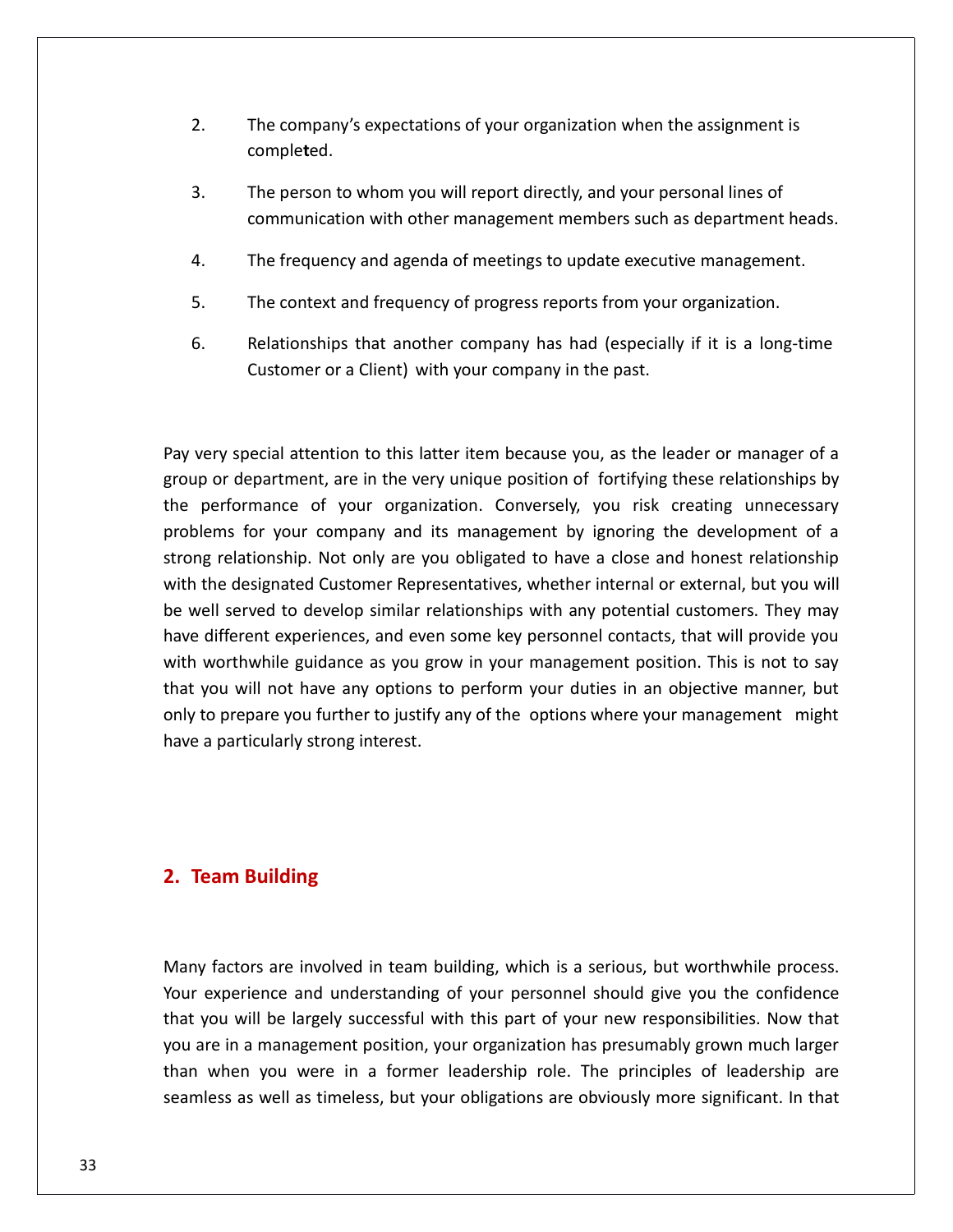wou must now do many things differently, while maintaining the same values that<br>Nou must now do many things differently, while maintaining the same values that regard you must now do many things differently, while maintaining the same values that set you apart from others in your company. **Example 18 And you must now do many things differently you apart from others in your company.<br><b>Knowing Your Organization** 

lowing Your Organization<br>logically you will have many obligations in your new assignment once you have **a. Knowing Your Organization**<br>Quite logically you will have many obligations in your new assignment once you have<br>become aware of vour new responsibilities and duties. As described in the above section. **Showing Your Organization**<br>The logically you will have many obligations in your new assignment once you have<br>the aware of your new responsibilities and duties. As described in the above section,<br>should have come to realiz Quite logically you will have many obligations in your new assignment once you have<br>become aware of your new responsibilities and duties. As described in the above section,<br>you should have come to realize that your first n that basic introduction as a new mangeriant once you have ware of your new responsibilities and duties. As described in the above section, a have come to realize that your first new order of business is to completely is th Quite logically you will have many obligations in your new assignment once you have ogically you will have many obligations in your new assignment once you have<br>e aware of your new responsibilities and duties. As described in the above section,<br>puld have come to realize that your first new order of busine become aware of your new responsibilities and duties. As described in the above section, For success. This is called **BUILDING YOUR TEAM**, but it no way should be process. This is called **BUILDING YOUR TEAM**, but it no way should be you should have come to realize that your first new order of business is to completely Ware of your hew responsibilities and dates. The described in the doore section,<br>d have come to realize that your first new order of business is to completely<br>d the requirements and nuances of the company that provides you understand the requirements and nuances of the company that provides your paycheck. and the requirements and nuances of the company that provides your paycheck.<br>
In the requirements and nuances of the company that provides your paycheck.<br>
In the set embers of your team who will provide your organization w Following that basic introduction as a new manager, your next responsibility is to select Following that basic introduction as a new manager, your next responsibility is to select<br>those members of your team who will provide your organization with the best<br>opportunities for success. This is called **BUILDING YOUR** are members of your team who will provide your organization with the best ortunities for success. This is called **BUILDING YOUR TEAM**, but it no way should be used with **TEAM BIILDING.** Very simply in the former case you a those members of your team who will provide your organization with the best opportunities for success. This is called **BUILDING YOUR TEAM**, but it no way should be ortunities for success. This is called **BUILDING YOUR TEAM**, but it no way should be<br>used with **TEAM BIILDING.** Very simply in the former case you are in a selection<br>ess whereby you either choose each of your new team memb confused with TEAM BIILDING. Very simply in the former case you are in a selection annices for saccess. This is eaned DOIDDING TOON TERM, back the way should be<br>ed with **TEAM BIILDING.** Very simply in the former case you are in a selection<br>is whereby you either choose each of your new team members, or el process whereby you either choose each of your new team members, or else the you must apply your leadership skills to provide assurances to your new team as well as apply your leadership skills to provide assurances to your new team as well as<br>
inagement that your organization will function with excellence and achieve<br>
you had much input into the personnel who are making up your team, upper management that your organization will function with excellence and achieve management that your organization will function with excellence and achieve<br>s.<br>ally you had much input into the personnel who are making up your team, even<br>of the members who may have been assigned to you by other managers success.

some of you had much input into the personnel who are making up your team, even<br>the members who may have been assigned to you by other managers. In<br>some of your team members may have been recommended to you by other ou had much input into the personnel who are making up your team, even<br>e members who may have been assigned to you by other managers. In<br>me of your team members may have been recommended to you by other<br>in your new organiz Illy you had much input into the personnel who are making up your team, even<br>of the members who may have been assigned to you by other managers. In<br>n some of your team members may have been recommended to you by other<br>uals otherully you had much input into the personnel who are making up your team, even<br>of the members who may have been assigned to you by other managers. In<br>on some of your team members may have been recommended to you by other<br>lua ivp. of the memb<br>ion some of you<br>iduals in your r<br>r ways to choo<br>team member<br>Supervisor. better ways to choose, so long as it will help to unify your team. Quite possibly some of to choose, so long as it will help to unify your team. Quite possibly some<br>members may be serving a probationary period at the discretion of you or<br>visor.<br>of how they got there or what their status is, your function is  $\delta$ thor to m members may be serving a probationary period at the discretion of you or<br>ervisor.<br>So of how they got there or what their status is, your function is to become<br>with each individual in your organization, including their ab your Supervisor.

your Supervisor.<br>
Regardless of how they got there or what their status is, your function is to become<br>
familiar with each individual in your organization, including their abilities and<br>
capabilities. as well as their work rdless of how they got there or what their status is, your function is to become<br>liar with each individual in your organization, including their abilities and<br>bilities, as well as their work habits, personal habits, and ev Regardless of how they got there or what their status is, your function is to become familiar with each individual in your organization, including their abilities and capabilities, as well as their work habits, personal ha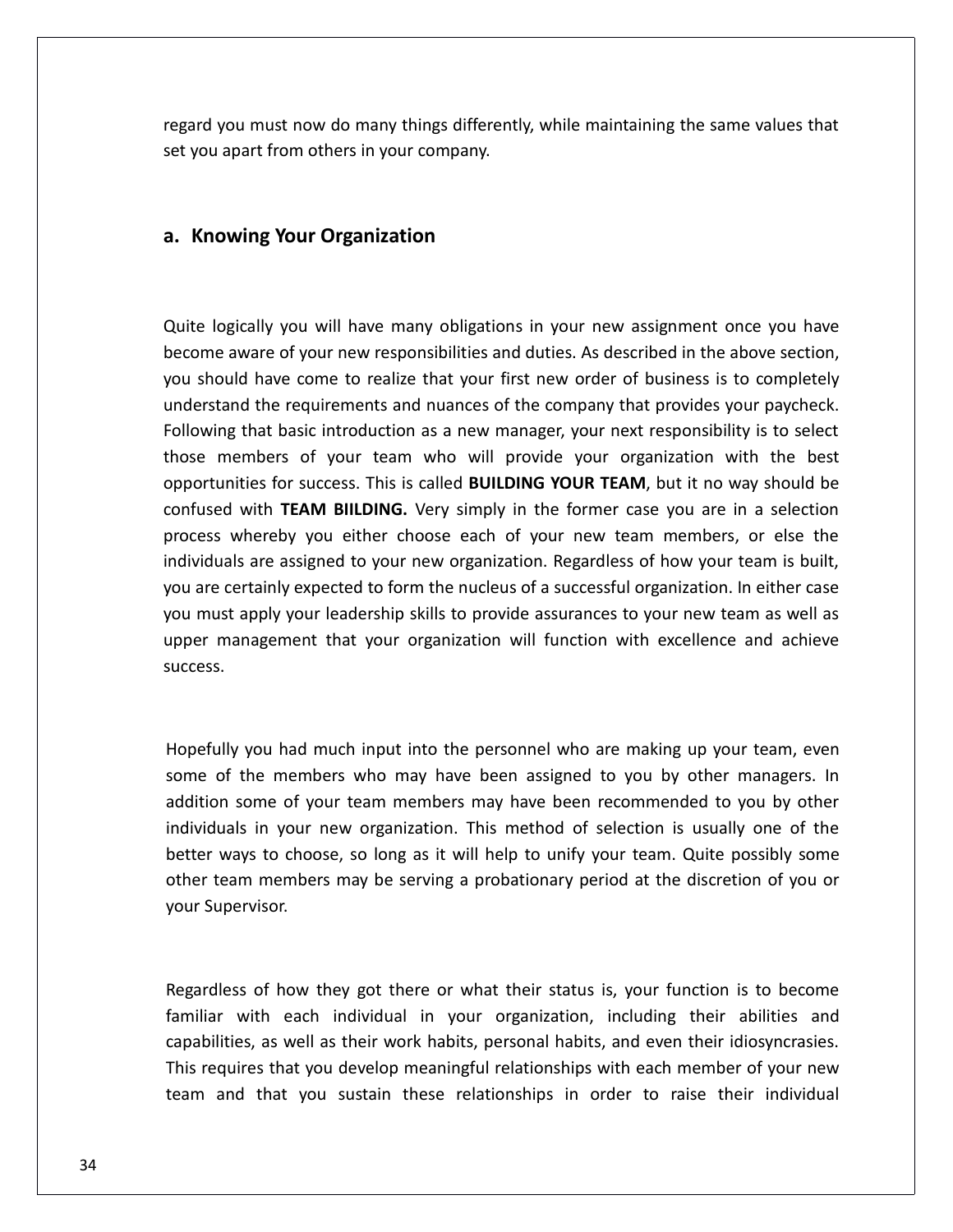In that sense you are investing your time in what should matter the most you - achieving that sense you are investing your time in what should matter the most<br>you - achieving the result that your company expects. However, the situation is now es. In that sense you are investing your time in what should matter the most<br>ieving the result that your company expects. However, the situation is now<br>different than before, because your organization now may have many personnel and there are investing your time in what should matter the most<br>thieving the result that your company expects. However, the situation is now<br>different than before, because your organization now may have many<br>per rmances. In that sense you are investing you<br>u - achieving the result that your company e<br>what different than before, because your<br>ent personnel and there are still only twer<br>to follow two verv distinctive guidelines: somewhat different than before, because your organization now may have many t different than before, because<br>personnel and there are still onl<br>llow two very distinctive guideline<br>Focus on what is significant er personnel and there are still only twenty-fillow two very distinctive guidelines:<br>Ilow two very distinctive guidelines:<br>Focus on what is significant<br>Spend quality time v. quantity time

somewhat

 $2<sub>1</sub>$ 

Focus on what is significant<br>Spend quality time v. quantity time<br>two fundamental principles, along with a positive influence on your part, will help 2. Spend quality time v. quantity time<br>
assure two fundamental principles, along with a positive influence on your part, will help<br>
assure that those members of your organization will be encouraged and placed in a Spend quality time v. quantity time<br>of fundamental principles, along with a positive influence on your part, will help<br>of that those members of your organization will be encouraged and placed in a<br>to flourish. So long as y the two fundamental principles, along with a positive influence on your part, will help<br>ssure that those members of your organization will be encouraged and placed in a<br>tion to flourish. So long as you lift up and help oth These two fundamental principles, along with a positive influence on your part, will help to assure that those members of your organization will be encouraged and placed in a position to flourish. So long as you lift up and help other members of your new team to ion to flourish. So long as you lift up and help other members of your new team to<br>he best that they can be, your opportunities for personal advancement and<br>notion will also increase<br>company is usually required by law to m be the best that they can be, your opportunities for personal advancement and St that they can be, your opportunities for personal advancement and<br>
will also increase<br>
Although you would be well served to maintain a similar file on each team promotion will also increase whether the contract of the contract of the contract of the contract of the contract of the contract of the contract of the contract of the contract of the contract of the contract of the contract of the contract of the co

m will also increase<br>
your is usually required by law to maintain a personnel file on each and every<br>
Although you would be well served to maintain a similar file on each team<br>
your files on them may be somewhat different pany is usually required by law to maintain a personnel file on each and every<br>e. Although you would be well served to maintain a similar file on each team<br>your files on them may be somewhat different in nature. Your inter company is usually required by law to maintain a personnel file on each and every<br>byee. Although you would be well served to maintain a similar file on each team<br>per, your files on them may be somewhat different in nature. Your company is usually required by law to maintain a personnel file on each and every pany is usually required by law to maintain a personnel file on each and every<br>i. Although you would be well served to maintain a similar file on each team<br>your files on them may be somewhat different in nature. Your inter employee. Although you would be well served to maintain a similar file on each team The entire team being in synch and doing their best to win. Your record and every<br>ployee. Although you would be well served to maintain a similar file on each team<br>mber, your files on them may be somewhat different in natu improyee: Anthough you would be well be view of maintain a binnial life on each team<br>member, your files on them may be somewhat different in nature. Your interest is in<br>whether those individuals understood the work involve rnembe<br>.... whether those individuals understood the work involved, did or did not complete their work assignments, or maybe needed additional supervision to finish the work. Just like a manager in baseball, your reputation and the su manager in baseball, your reputation and the success of your organization is dependent Netarry in baseball, your reputation and the the entire team being in synch and doir vidual team members will help you to do<br>Widual team members will help you to do<br>Able and which ones might need more supe individual team members will help you to determine which of your team members is might have noticed that nowhere in the six items above under **Understanding**<br>
Making Quality Assignments<br>
Might have noticed that nowhere in the six items above under **Understanding** reliable and which ones might need more supervision in order to reach their potential.

### b. Making Quality Assignments

**Responsibilities and Goals** is there any mention of Scope of Work. That is<br>**Responsibilities and Goals** is there any mention of Scope of Work. That is **Example 20 yields in the SET and South Theory in the set of the explaining to you what they want you to allow the explaining to you what they want you to the explaining to you what they want you to Quality Assignments**<br>have noticed that nowhere in the six items above under **Understanding**<br>exponsibilities and Goals is there any mention of Scope of Work. That is<br>ality management should be explaining to you what they w Quality Assignments<br>we noticed that nowhere in the six items above under <u>Understanding</u><br>sponsibilities and Goals</u> is there any mention of Scope of Work. That is<br>ity management should be explaining to you what they want yo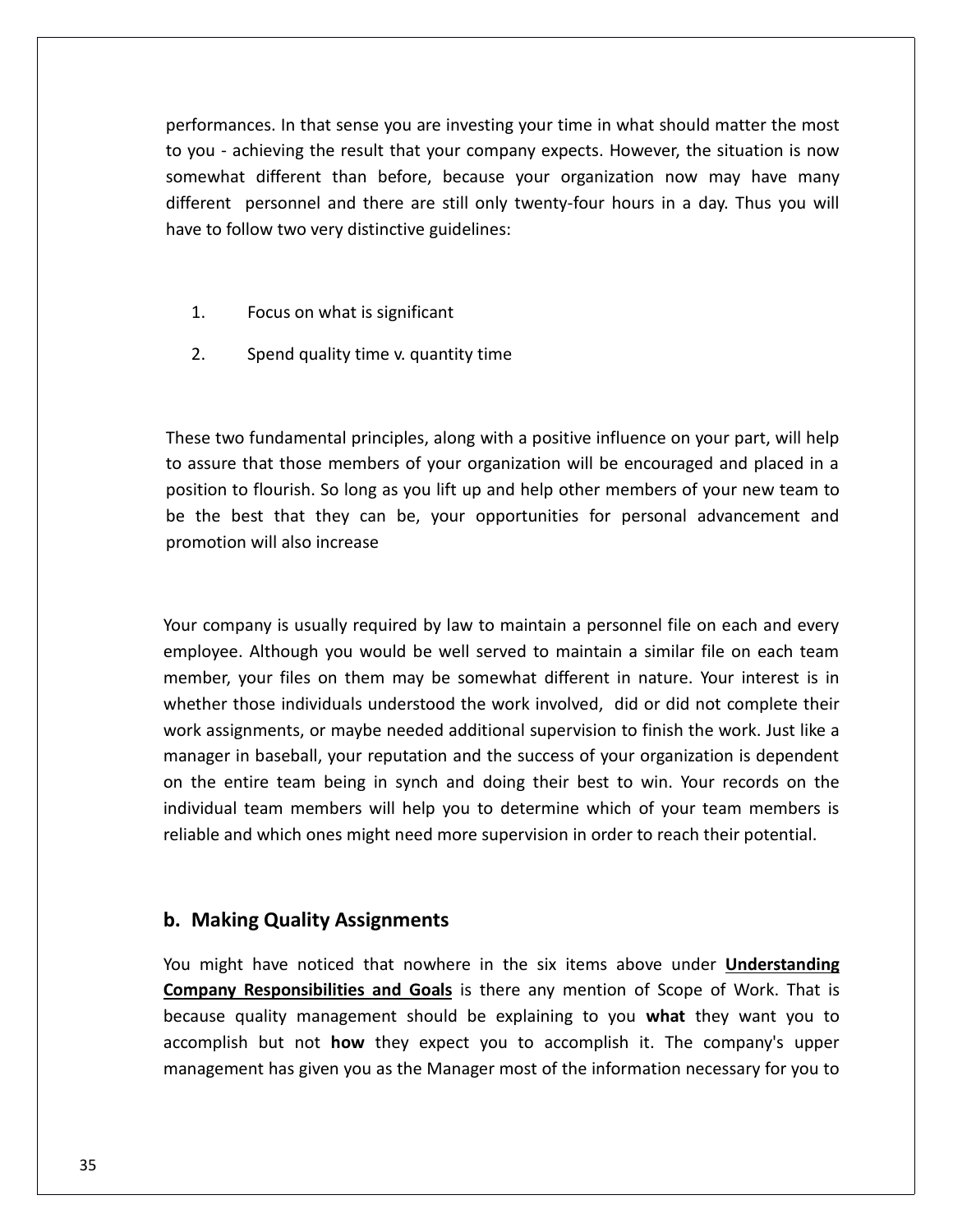the scope and target date of the required workload, and thus your responsibility<br>The scope and target date of the required workload, and thus your responsibility to meet those and target date of the scope and target date of the scope and target date of the meet those requirements. on the size and target date of the required workload, and thus your responsibility<br>those requirements.<br>on the size and complexity of the workload, and even though you may have the scope and target date of the required workload, and thus your responsibility<br>et those requirements.<br>ing on the size and complexity of the workload, and even though you may have<br>familiarity with the scope of the work to de is to meet those requirements.

elop the scope and target date of the required workload, and thus your responsibility<br>meet those requirements.<br>ending on the size and complexity of the workload, and even though you may have<br>ugh familiarity with the scope elop the scope and target date of the required workload, and thus your responsibility<br>o meet those requirements.<br>Jending on the size and complexity of the workload, and even though you may have<br>ugh familiarity with the sco e requirements.<br>the size and complexity of the workload, and even though you may have<br>rity with the scope of the work to form an outline of the requirements for<br>rganization, this is usually a major task and will require su Depending on the size and complexity of the workload, and even though you may have on the size and complexity of the workload, and even though you may have<br>miliarity with the scope of the work to form an outline of the requirements for<br>ur organization, this is usually a major task and will require suppor enough familiarity with the scope of the work to form an outline of the requirements for Experially of the size and complexity of the workload, and evert thought you may have<br>enough familiarity with the scope of the work to form an outline of the requirements for<br>you and your organization, this is usually a ma marity with the stope of the work to form an oatline of the requirements for<br>ur organization, this is usually a major task and will require support and input<br>Thus your next objective, and arguably your most important other by others. Thus your next objective, and arguably your most important other than<br>understanding what your Supervisors expect to accomplish, is the selection of specific<br>personnel who can best assist you in achieving your or  $\sim$ y erstanding what your hext objective, and algaday your most important other than<br>erstanding what your Supervisors expect to accomplish, is the selection of specific<br>onnel who can best assist you in achieving your organizati understanding what your Supervisors expect to accomplish, is the selection of specific<br>personnel who can best assist you in achieving your organization's ultimate goal. Each of your suppressive of the secomplish, is the selection of<br>the who can best assist you in achieving your organization's ultimate got<br>on, irrespective of whether that individual was selected by you or offered<br>sents a candid person, irrespective of whether that individual was selected by you or offered to you, rson, irrespective of whether that individual was selected by you or offered to you,<br>presents a candidate for an assistant's position who can help you to determine success<br>failure of your work assignments. While this phase represents a ca ndidate for an assistant's position who can help you to determine success<br>ir work assignments. While this phase of building the team is critical, it<br>ie subjective, and will be that way until either you have familiarity wit or failu e of your work assignments. While this phase of building the team is critical, it<br>be quite subjective, and will be that way until either you have familiarity with<br>your team members, or else one particular team member stand can also be quite subjective, and will be that way until either you have familiarity with each of your team members, or else one particular team member stands out.

so be quite subjective, and will be that way until either you have familiarity with<br>of your team members, or else one particular team member stands out.<br>Iding your team, you should be looking for those personnel that have your team members, or else one particular team member stands out.<br>
ing your team, you should be looking for those personnel that have the same<br>
eristics, but not necessarily the same personality, as you. While you may be<br> opportunityour team, you should be looking for those personnel that have the same<br>cs, but not necessarily the same personality, as you. While you may be<br>am member that is determined and dedicated as well as competent, you<br>need any ".  $\frac{1}{1}$ characteristics, but not necessarily the same personality, as you. While you may be seeking a team member that is determined and dedicated as well as competent, you m member that is determined and dedicated as well as competent, you<br>eed any "...yes men or women". Conversely, your team members must be<br>bt set in their ways or argumentative. Team members should be given the<br>y you as the really don't need any "...yes men or women". Conversely, your team members must be y don't need any "...yes men or women". Conversely, your team members must be<br>ble and not set in their ways or argumentative. Team members should be given the<br>brtunity by you as the Manager to express their alternative vie flexible and not set in their ways or argumentative. Team members should be given the ot set in their ways or argumentative. Team members should be given the<br>by you as the Manager to express their alternative viewpoints, which you<br>eptive to hearing.<br>every team member must understand that there must be <u>deci</u> opportunity by you as the Manager to express their alternative viewpoints, which you should be receptive to hearing.

Frequently vou as the Manager to express their alternative viewpoints, which you<br>eceptive to hearing.<br>s, every team member must understand that there must be <u>decision makers</u><br>some other manager above you might have the fi receptive to hearing.<br>
ess, every team member must understand that there must be <u>decision makers</u><br>
or some other manager above you might have the final word regarding any<br>
sy. At a very early stage in your new assignment Neve<br>and<br>contr<br>challe<br>conce theless, every team member must understand that there must be <u>decision makers</u><br>ou or some other manager above you might have the final word regarding any<br>oversy. At a very early stage in your new assignment you can expect revertifiers, every team incrinser mast anderstand that<br>and you or some other manager above you might have<br>controversy. At a very early stage in your new assig<br>challenged frequently, and you will have to develop dis<br>concep roversy. At a very early stage in your new assignment you can expect to be<br>lenged frequently, and you will have to develop discernment for whose ideas and<br>cepts you are willing to accept with a minimum of convincing. Never challenged frequently, and you will have to develop discernment for whose ideas and d frequently, and you will have to develop discernment for whose ideas and<br>you are willing to accept with a minimum of convincing. Nevertheless, you<br>it to place yourself in a position of humiliating any of your team member concepts you are willing to accept with a minimum of convincing. Nevertheless, you iepts you are willing to accept with a minimum of convincing. Nevertheless, you<br>t want to place yourself in a position of humiliating any of your team members by<br>ting their ideas without a reasonable discussion.<br>cannot exp don't want to place yourself in a position of humiliating any of your team members by rejecting their ideas without a reasonable discussion.

ant to place yourself in a position of humiliating any of your team members by<br>g their ideas without a reasonable discussion.<br>not expect to micromanage any aspect of your new assignment, even if you have<br>d a rather small t ecting their ideas without a reasonable discussion.<br>
I cannot expect to micromanage any aspect of your new assignment, even if you have<br>
erited a rather small team, so you must quickly determine which team members you<br>
I i You cannot expect to micromanage any aspect of your new assignment, even if you have that you could not be a quality leader by assuming the role of a dictator, the and that you countermand you or go against you licitly trust and which of them will try to countermand you or go against your when they can. Al inherited a rather small team, so you must quickly determine which team members you philosophy will hold true when you become a manager. There are a few basic rules<br>philosophy will hold true when you become a manager of the members you<br>we a non-performer or a troublemaker replaced. Conversely, just as you can implicitly trust and which of them will try to countermand you or go against your implicitly trust and which of them will<br>implicitly trust and which of them will<br>as when they can. Always be prepare<br>ave a non-performer or a troublem<br>led that you could not be a quality lephilosophy will hold true when you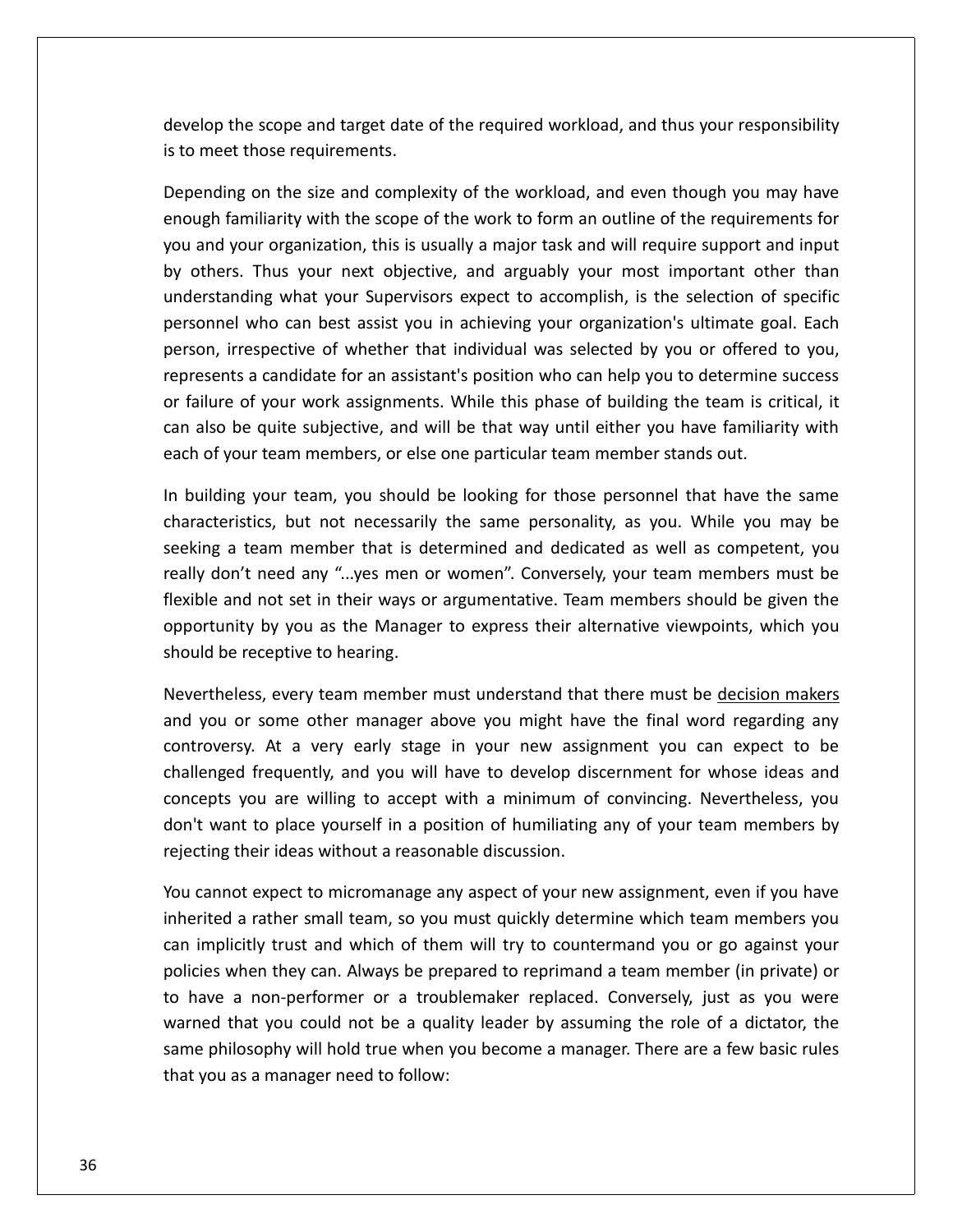with each of your team members as an individual in an impartial manner, show that with each of your team members as an individual in an impartial manner, that person that mutual respect is one of the primary reasons that an interestion that mutual respect is one of the primary reasons that an of the successful. In addition, you as the manager must try to successful. In addition, you as the manager must try to the successful. In addition, you as the manager must try to each of your team members as an individual in an impartial manner,<br>at person that mutual respect is one of the primary reasons that an<br>in will be successful. In addition, you as the manager must try to<br>what each person on 1. Deal with each of your team memb<br>showing that person that mutual res<br>organization will be successful. In a<br>determine what each person on the<br>progress can be evaluated by you. Deal with each of your team members as an individual in an impartial manner,<br>showing that person that mutual respect is one of the primary reasons that an<br>organization will be successful. In addition, you as the manager mu showing that person that mutual respect is one of the primary reasons that an showing that person that mutual respect is one of the primary reasons that an<br>organization will be successful. In addition, you as the manager must try to<br>determine what each person on the team is capable of doing so that exation will be successful. In addition, you as the manager must try to<br>nine what each person on the team is capable of doing so that person's<br>ss can be evaluated by you.<br><u>t be afraid to give your team members the opportun</u> determine what each person on the team is capable of doing so that person's

<u>organization</u>

- progress can be evaluated by you.<br>
2. Do not be afraid to give your team members the opportunity to succeed and the<br>
responsibility to produce results. Team members will feel a sense of importance,<br>
which will become a dri Do not be afraid to give your team members the opportunity to succeed and the<br>responsibility to produce results. Team members will feel a sense of importance,<br>which will become a driving force toward that individual's succ not be afraid to give your team members the opportunity to succeed and the<br>onsibility to produce results. Team members will feel a sense of importance,<br>h will become a driving force toward that individual's success as well responsibility to produce results. Team members will feel a sense of importance, In is is in the section of the section is sibility to produce results. Team members will feel a sense of importance,<br>will become a driving force toward that individual's success as well as that of<br>rganization.<br>In writing w which will become a driving force toward that individual's success as well as that of
- 3. Define in writh<br>This can be in<br>guide for you<br>achieve.. Define in writing what result each team member has the responsibility to provide.<br>This can be in the form of a job description, or simply a short memo. This becomes a<br>guide for you as well as your team members toward the s Define <u>ir</u> writing what result each team member has the responsibility to provide.<br>De in the form of a job description, or simply a short memo. This becomes a<br>you as well as your team members toward the success that you expect to<br>e l This can be in the form of a job description, or simply a short memo. This becomes a ah be in the form of a job description, or simply a short memo. This becomes a<br>for you as well as your team members toward the success that you expect to<br>re..<br>the lookout for your successor. Someone in your organization, p guide for you as well as your team members toward the success that you expect to achieve..
- for you as well as your team members toward the success that you expect to<br>the lookout for your successor. Someone in your organization, possibly an<br>ant manager or an individual in a similar organization or department will achieve..<br>4. <u>Be on the lookout for your successor</u>. Someone in your organization, passistant manager or an individual in a similar organization or department<br>stand above the rest and be in line to take over your managemen ie on the lookout for your successor. Someone in your organization, possibly an<br>ssistant manager or an individual in a similar organization or department will usually<br>tand above the rest and be in line to take over your ma assistant manager or an individual in a similar organization or department will usually ant manager or an individual in a similar organization or department will usually<br>above the rest and be in line to take over your management position. This is a<br>thing, because Upper Management will not have to look very fa stand stand above the rest and be in line to take over your management position. This is a<br>good thing, because Upper Management will not have to look very far to find a<br>replacement for you when you are being considered for a pro replacement for you when you are being considered for a promotion.

good thing, because Upper Management will not have to look very far to find a<br>replacement for you when you are being considered for a promotion.<br>aforementioned James E. Casey first dropped out of school at the age of eleve cement for you when you are being considered for a promotion.<br>
rementioned James E. Casey first dropped out of school at the age of eleven<br>
of family hardship. He was able to land a job, working on commission, for<br>
in Dist The aforementioned James E. Casey first dropped out of school at the age of eleven ementioned James E. Casey first dropped out of school at the age of eleven<br>of family hardship. He was able to land a job, working on commission, for<br>District Telegraph as a messenger, where he earned more than \$14 per mont The discendential sames E. edsey first dropped out of school at the dge of elevent<br>because of family hardship. He was able to land a job, working on commission, for<br>American District Telegraph as a messenger, where he earn  $\sum_{i=1}^{n}$ graduation of harm, matelian as a messenger, where he earned more than \$14 per month.<br>Father died soon after James left school due to a lingering illness, leaving his widowed<br>ther with four young children, of which James w This father died soon after James left school due to a lingering illness, leaving his widowed<br>mother with four young children, of which James was the oldest. When his younger<br>brothers ages nine and ten were able to find pa mother with four young children, of which James was the oldest. When his younger brothers ages nine and ten were able to find part-time work, his frugal mother managed rs ages nine and ten were able to find part-time work, his frugal mother managed<br>all their resources, thus enabling James to go back to school. He had his sights set<br>duating from high school and enrolling in Harvard. Unfor to pool all their resources, thus enabling James to go back to school. He had his sights set to pool all their resources, thus enabling James to go back to school. He had his sights set<br>on graduating from high school and enrolling in Harvard. Unfortunately, he only finished<br>the first half of his first year in high luating from high school and enrolling in Harvard. Unfortunately, he only finished<br>t half of his first year in high school before he was finally forced to leave school<br>nently.<br>continued on as a messenger for several more y the first half of his first year in high school before he was finally forced to leave school permanently.

f of his first year in high school before he was finally forced to leave school<br>y.<br>inued on as a messenger for several more years, including a brief period in<br>ing his hand as a messenger in the gold rich community of Goldf ntinued on as a messenger for several more years, including a brief period in<br>rying his hand as a messenger in the gold rich community of Goldfield, Nevada.<br>at opportunity did not work out as he had planned, he returned to James continued on as a messenger for several<br>Nevada, trying his hand as a messenger in the gol<br>When that opportunity did not work out as<br>hometown of Seattle, and opened a messenger<br>partners, and his initial investment in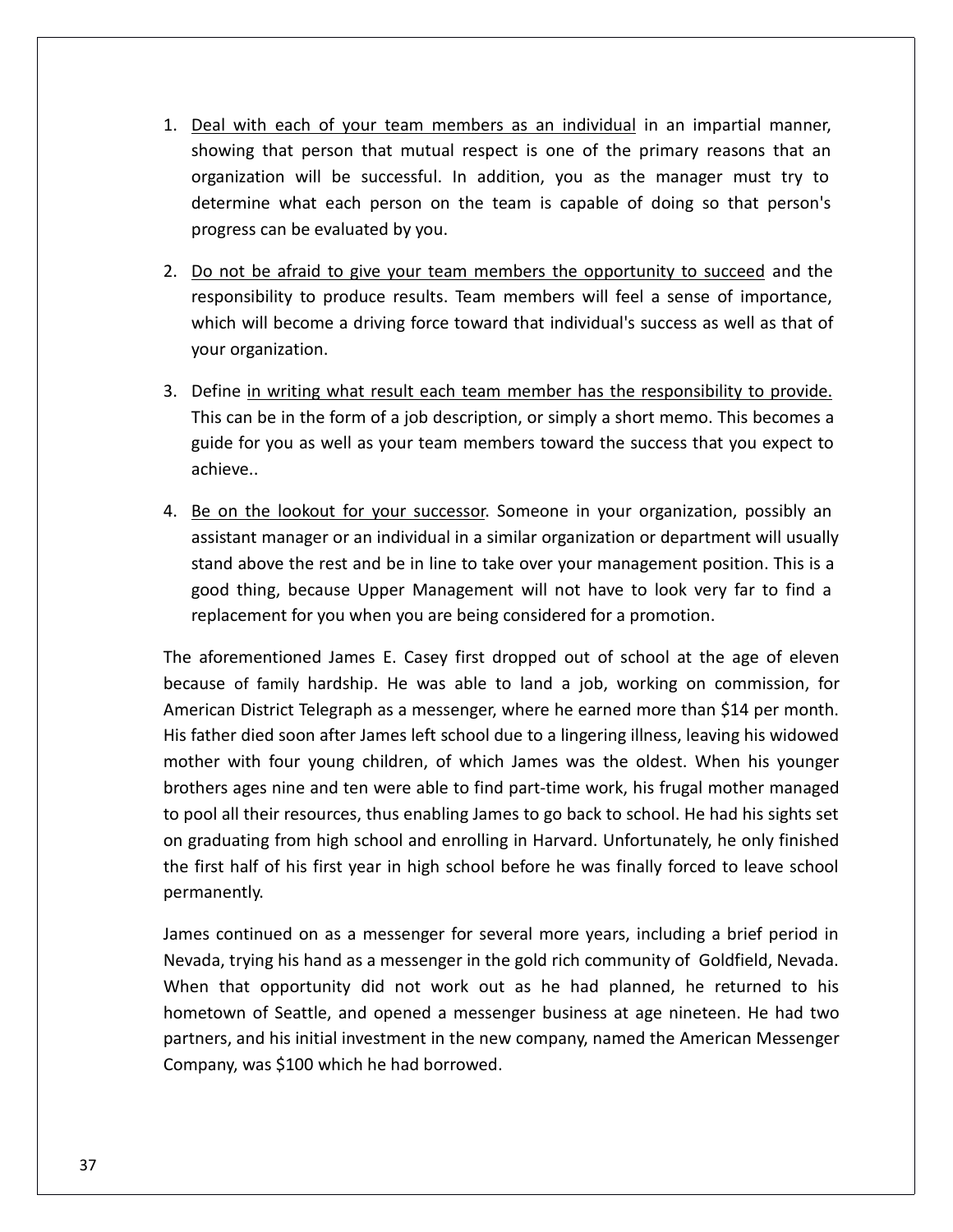fortunate occurrences had happened just prior to the opening of AMC, and and his partners took advantages of them. The telephone had been invented just and his partners took advantages of them. The telephone had been invented just Several fortunate occurrences had happened just prior to the opening of AMC, and<br>James and his partners took advantages of them. The telephone had been invented just<br>thirty vears prior and was becoming a common commodity, ral fortunate occurrences had happened just prior to the opening of AMC, and<br>and his partners took advantages of them. The telephone had been invented just<br>y years prior and was becoming a common commodity, especially for unate occurrences had happened just prior to the opening of AMC, and<br>is partners took advantages of them. The telephone had been invented just<br>prior and was becoming a common commodity, especially for businesses.<br>bbile was heavier-than-aire occurrences had happened just prior to the opening of AMC, and<br>inters took advantages of them. The telephone had been invented just<br>in and was becoming a common commodity, especially for businesses.<br>was gaining some trac severa<br>. Interactive securicies had hisperical just prior to the opening of zince, and<br>and his partners took advantages of them. The telephone had been invented just<br>vears prior and was becoming a common commodity, especially for b James and his partners took advantages of them. The telephone had been invented just thirty years prior and was becoming a common commodity, especially for businesses. comparison and the partners cook davantages of them. The telephone had been invented just<br>thirty years prior and was becoming a common commodity, especially for businesses.<br>The automobile was gaining some traction as a sou began use of the telephone on their first day, thus placing them in the forefront of the telephone on their first day, thus placing them in the forefront of began use of the telephone on their first day, thus placing them The automobile was gaining some traction as a source for moving products more expediently than running or riding a bicycle. And finally, the Wright Brothers had flown a messing was gaining some matted as a source for moving procates more<br>ently than running or riding a bicycle. And finally, the Wright Brothers had flown a<br>r-than-air machine at a place called Kitty Hawk, North Carolina, jus expediently chan raming of riding a steyet. This main, the wright slockters had nown a<br>heavier-than-air machine at a place called Kitty Hawk, North Carolina, just a few years<br>before James and his partners had begun their n before James and his partners had begun their new messenger service. While Jim Casey's<br>new company could not immediately take advantage of all three of these new inventions,<br>they began use of the telephone on their first d plant was to utilize modern technology extensively as tools in their new investings and the section of the telephone on their first day, thus placing them in the forefron other messenger services in their area. Even though r began use of the telephone on their first day, thus placing them in the forefront of<br>er messenger services in their area. Even though they utilized bicycles as their<br>nary means of transportation in their first six years other messenger services in their area. Even though they utilized bicycles as their enger services in their area. Even though they utilized bicycles as their<br>ans of transportation in their first six years of operation, their motorized fleet<br>an as early as 1913 when they purchased a brand new Model T Ford. primary means of transportation in their first six years of operation, their motorized fleet means of transportation in their first six years of operation, their motorized fleet<br>began as early as 1913 when they purchased a brand new Model T Ford. Their<br>to utilize modern technology extensively as tools in their new actually began as early as 1913 when they purchased a brand new Model T Ford. Their plan was to utilize modern technology extensively as tools in their new business.

began as early as 1913 when they purchased a brand new Model T Ford. Their<br>s to utilize modern technology extensively as tools in their new business.<br>s after their founding and having incorporated, they changed their name plan was to utilize modern technology extensively as tools in their new business.<br>Six years after their founding and having incorporated, they changed their name to<br>Merchants Parcel Delivery, which they believed more nearl rears after their founding and having incorporated, they changed their name to<br>chants Parcel Delivery, which they believed more nearly described the type of<br>ness in which they were principally engaged. In 1919 and after th SIX years arect their foaming and having incorporated,<br>Merchants Parcel Delivery, which they believed more f<br>business in which they were principally engaged. In 1919 a<br>several other cities in the United States, the company business in which they were principally engaged. In 1919 and after they had expanded to<br>several other cities in the United States, the company changed its name again to the<br>United Parcel Service. Today UPS has nearly 400,0 I other cities in the United States, the company changed its name again to the<br>
I Parcel Service. Today UPS has nearly 400,000 employees in every state in the USA,<br>
rrvices more than 220 countries around the world. Their h United Parcel Service. Today UPS has nearly 400,000 employees in every state in the USA, ed Parcel Service. Today UPS has nearly 400,000 employees in every state in the USA,<br>services more than 220 countries around the world. Their headquarters are now<br>ed in Sandy Springs, Georgia, a suburb of Atlanta.<br>may wond and services more than 220 countries around the world. Their headquarters are now located in Sandy Springs, Georgia, a suburb of Atlanta.

rvices more than 220 countries around the world. Their headquarters are now<br>in Sandy Springs, Georgia, a suburb of Atlanta.<br>ay wonder why this brief biography of J. E. Casey was injected into this course,<br>s, after all, pri d in Sandy Springs, Georgia, a suburb of Atlanta.<br>ay wonder why this brief biography of J. E. Casey was injected into this course,<br>is, after all, primarily directed toward engineers and technical graduates. Mr. Casey<br>ot an You may wonder why this brief biography of J. E. Casey was injected into this course<br>which is, after all, primarily directed toward engineers and technical graduates. Mr. Casey<br>was not an engineer, nor was he even a colleg is, after all, primarily directed toward engineers and technical graduates. Mr. Casey<br>ot an engineer, nor was he even a college graduate, having dropped out of high<br>in the ninth grade. The simple truth is that most of the was not an engineer, nor was he even a college graduate, having dropped out of high It is not an engineer, nor was he even a college graduate, having dropped out of high<br>hool in the ninth grade. The simple truth is that most of the four basic rules described<br>ove were a significant part of the management g school in the ninth grade. The simple truth is that most of the four basic rules described inth grade. The simple truth is that most of the four basic rules described<br>significant part of the management guidelines that UPS followed on its way<br>ne of the world's most successful companies in the twentieth century.<br>p above were a significant part of the management guidelines that UPS followed on its way to becoming one of the world's most successful companies in the twentieth century.

is were a significant part of the management guidelines that UPS followed on its way<br>ecoming one of the world's most successful companies in the twentieth century.<br>y of these principles were implemented by Mr. Casey as the coming one of the world's most successful companies in the twentieth century.<br>
In of these principles were implemented by Mr. Casey as the result of his early years<br>
The messenger business when he worked on a commission ba Many of these principles were implemented by Mr. Casey as the result of his early years these principles were implemented by Mr. Casey as the result of his early years<br>essenger business when he worked on a commission basis. He realized that the<br>pility for achieving success would be his alone under those circu in the messenger business when he worked on a commission basis. He realized that the exprinciples were implemented by thit eddy ds the result of ms early years<br>enger business when he worked on a commission basis. He realized that the<br>y for achieving success would be his alone under those circumstances, and responsibility for achieving success would be his alone under those circumstances, and le messenger stastness when he worked on a commission stasts. He realized that the<br>lonsibility for achieving success would be his alone under those circumstances, and<br>individuals needed to be given this responsibility alon personnelWere defined to be given this responsibility along with the authority that goes<br>are fact that UPS used the most modern technology in their development was<br>actor in their rapid growth. UPS was one of the first companies to  $\frac{1}{100}$ with it. The fact that UPS used the most modern technology in their development was another factor in their rapid growth. UPS was one of the first companies to use telephones, cars, and airplanes - technology that we now t

thirty<br>Thirty States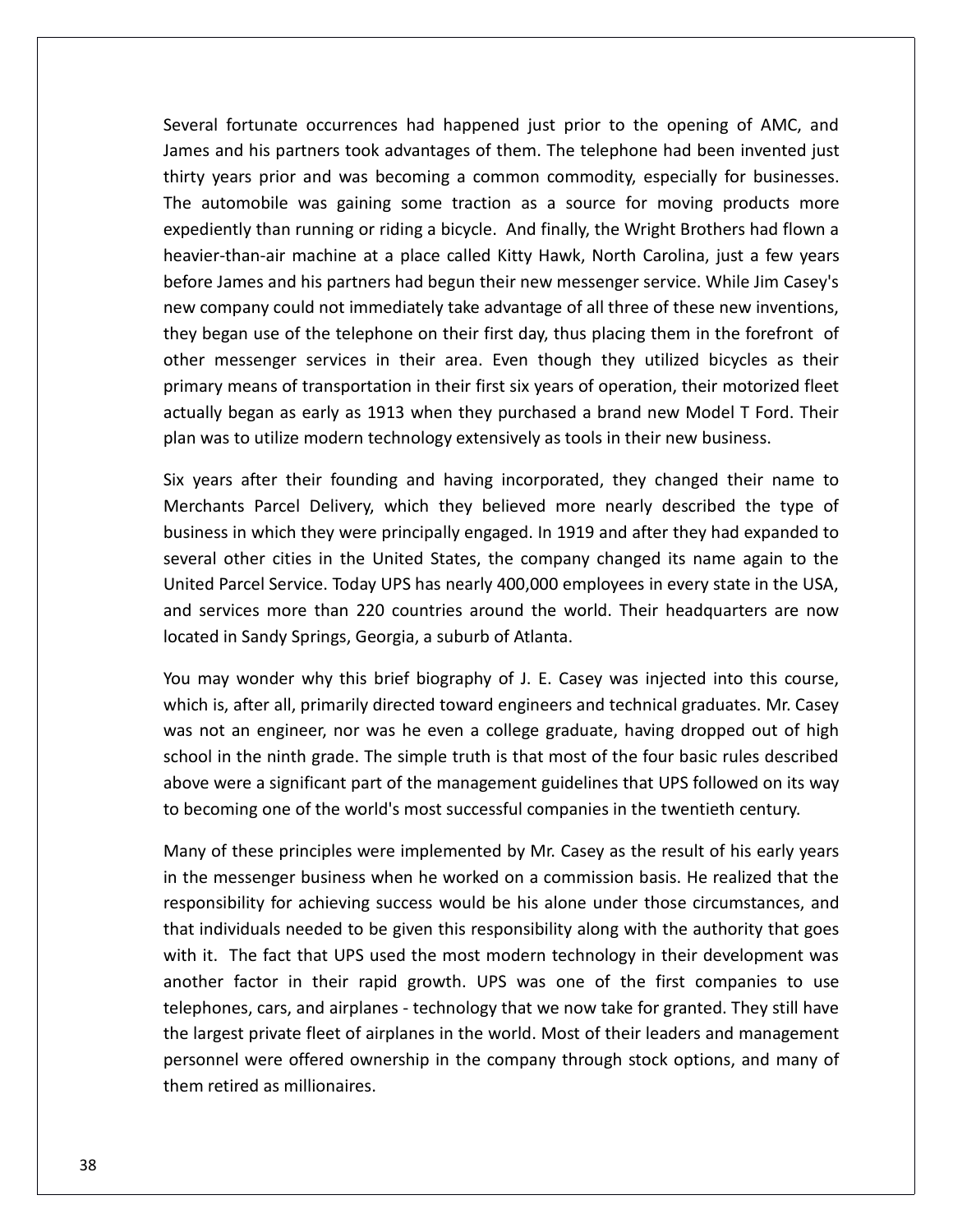# **Communicating Your Objectives and Goals**

ommunicating Your Objectives and Goals<br>that you have been promoted to a management position, you will begin to develop ommunicating Your Objectives and Goals<br>
Solid Solid Solid Solid Solid Solid Solid Solid Solid Solid Solid Solid Solid Solid Solid Solid Solid Solid S<br>
Solid Solid Solid Solid Solid Solid Solid Solid Solid Solid Solid Solid **Communicating Your Objectives and Goals**<br>That you have been promoted to a management position, you will begin to develop<br>Loutlines for your new organization. These should include the following objectives<br>goals that will f **c. Communicating Your Objectives and Goals**<br>Now that you have been promoted to a management<br>basic outlines for your new organization. These shou<br>and goals that will fit your policies as well as those of<br>the company in gen you have been promoted to a m<br>ines for your new organization.<br>that will fit your policies as well<br>any in general:<br>Quality of work is essential 2. Problems should be brought to your attention first<br>2. Problems should be brought to your supervicompany in general:<br>2. Problems should be brought to your attention first and goals that will fit your policies as well as those of your supervisors in particular, and That will fit your policies as well as those of your supervisors in particular, an<br>any in general:<br>Quality of work is essential<br>Problems should be brought to your attention first<br>Each team member should cooperative with th

- 
- $2.$
- Quality of work is essential<br>Problems should be brought to your attention first<br>Each team member should cooperative with the other team<br>There is always room for constructive criticism Problems should be brought to your attention first<br>
Each team member should cooperative with the other team members<br>
There is always room for constructive criticism<br>
Team members must act professional around other managers Each team member should cooperative with the other team mem<br>There is always room for constructive criticism<br>Team members must act professional around other managers and<br>Each team member will have a voice in the organizatio  $\mathbf{3}$ .
- $4.$
- There is always room for constructive criticism<br>Team members must act professional around other managers and customers<br>Each team member will have a voice in the organization<br>Your management policies will prevail unless the Team members must act professional around other managers and customers<br>Each team member will have a voice in the organization<br>Your management policies will prevail unless they are mutually changed<br>or not a Manager has an o  $5<sub>1</sub>$
- $6.$
- $7<sub>1</sub>$

is responsible for the assignment of responsibilities. This implies that the<br>is responsible for the assignment of responsibilities. This implies that the<br>is responsible for the assignment of responsibilities. This implies Each team member will have a voice in the organization<br>Your management policies will prevail unless they are mutually changed<br>or not a Manager has an official team within his/her direct supervision, the<br>is responsible for Your management policies will prevail unless they are mutually changed<br>
r not a Manager has an official team within his/her direct supervision, the<br>
is responsible for the assignment of responsibilities. This implies that Your management policies will prevail unless they are mutually changed<br>or not a Manager has an official team within his/her direct supervision, the<br>is responsible for the assignment of responsibilities. This implies that t assignment;not a Manager has an official team within his/her direct supervision, the<br>responsible for the assignment of responsibilities. This implies that the<br>I determine which groups within the organization, as well as which<br>II be r manager is responsible for the assignment of responsibilities. This implies that the is responsible for the assignment of responsibilities. This implies that the<br>will determine which groups within the organization, as well as which<br>al, will be responsible for each phase of the workload. For instance a Proj manager is responsive for the dissignment or responsibilities.<br>
manager will determine which groups within the organizatio<br>
individual, will be responsible for each phase of the workload. F<br>
Manager or another Supervisor m individual, will be responsible for each phase of the workload. For instance a Project dividual, will be responsible for each phase of the workload. For instance a Project<br>anager or another Supervisor might determine the method for carrying out the overall<br>signment; whether to use in-house engineering servic Manager or another Supervisor might determine the method for carrying out the overall ager or another Supervisor might determine the method for carrying out the overall<br>nment; whether to use in-house engineering services, if available, or outside<br>ces if not. In some cases, depending on the time constraints assignment; whether to use in-house engineering services, if available, or outside the same sense of awareness as you, and must also be sensitive to the overall the same sense of awareness as you, and must also be sensitive to the overall the same sense of awareness as you, and must also be sensitive to sources if not. In some cases, depending on the time constraints and or the budget available, a combination of the two resources may be justified.

not. In some cases, depending on the time constraints and or the budget<br>  $\alpha$  combination of the two resources may be justified.<br>  $\beta$ , as the manager of your group, you are responsible for the **quality** of work<br>
duced by must be preplanned by the Manager to the extent that each responsible member In any case, as the manager of your group, you are responsible for the **quality** of w<br>that is produced by any of your team members. All members of your organization m<br>have the same sense of awareness as you, and must also objectives of any Clients or Customers. Essentially every step of the workload or scope of s of any Clients or Customers. Essentially every step of the workload or scope of<br>st be preplanned by the Manager to the extent that each responsible member<br>ganization has a clear understanding of the duties and timeline r work must be preplanned by the Manager to the extent that each responsible member work must be preplanned by the Manager to the extent that each responsible member<br>of the organization has a clear understanding of the duties and timeline required.<br>Because you are treating each member of your organization

they anization has a clear understanding of the duties and timeline required.<br>
you are treating each member of your organization as an individual, you will<br>
that each member will have a different level of **problems** for yo ause you are treating each member of your organization as an individual, you will<br>cover that each member will have a different level of **problems** for you to manage,<br>ether they are work-related or personal. As a lower leve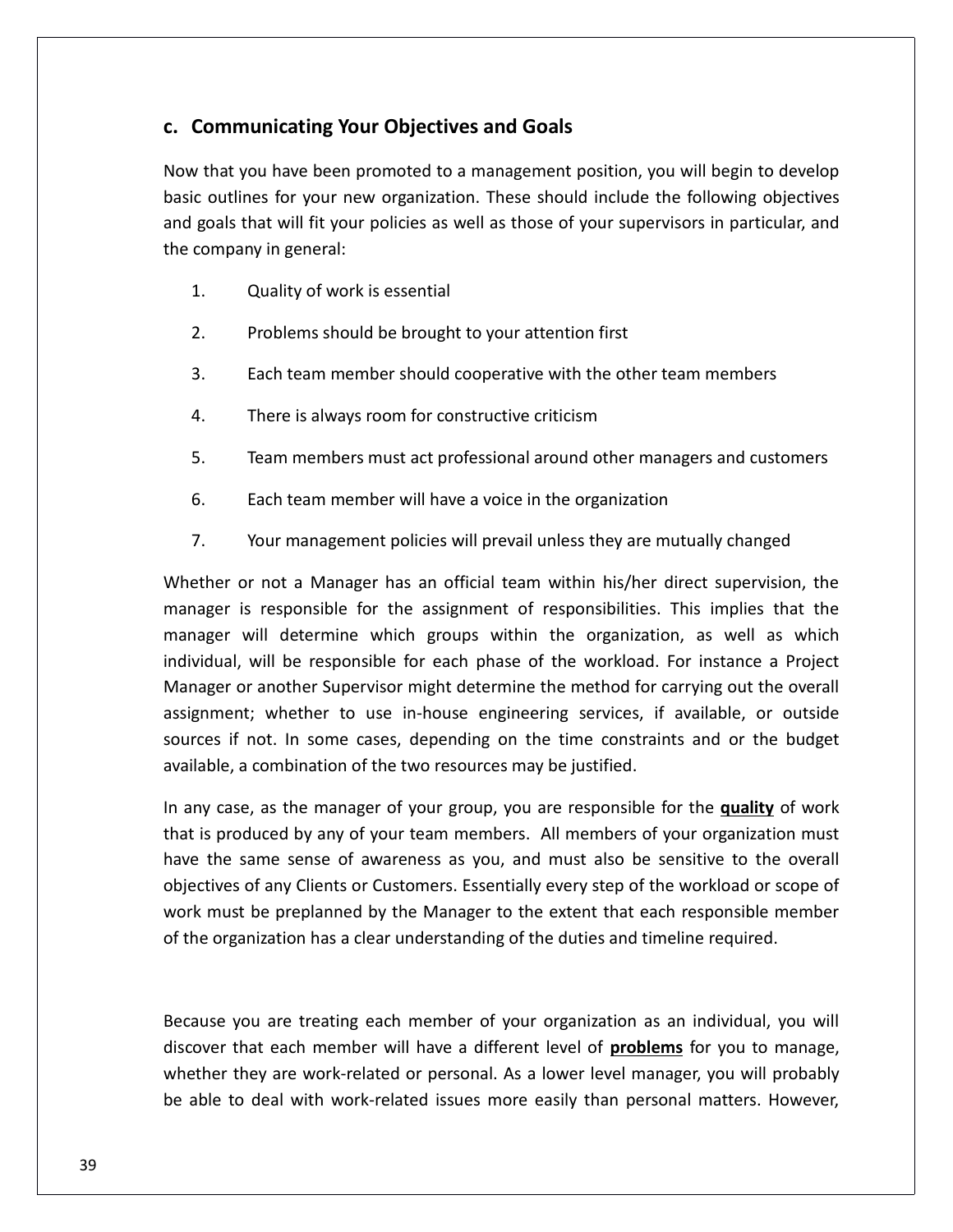learning curve will necessarily rise regarding personal matters by becoming <sup>a</sup> good In learning curve will necessarily rise regarding personal matters by becoming a good<br>The new manager of an organization, you have an obligation to be **cooperative** with all your learning curve will necessarily rise regarding personal matters by becoming a good in learning curve will necessarily rise regarding personal matters by becoming a good<br>ener.<br>the new manager of an organization, you have an obligation to be **cooperative** with all<br>your team members. This fact does not prec listener.

and manager of an organization, you have an obligation to be **cooperative** with all<br>and members. This fact does not preclude you, however, from analyzing the<br>and making an arbitrary decision. Always remember that you are t primary responsibility for the quality and obligation to be **cooperative** with all<br>in team members. This fact does not preclude you, however, from analyzing the<br>ion and making an arbitrary decision. Always remember that yo As the new manager of an organization, you have an obligation to be **cooperative** with all of your team members. This fact does not preclude you, however, from analyzing the situation and making an arbitrary decision. Alwa situation and making an arbitrary decision. Always remember that you are the person n and making an arbitrary decision. Always remember that you are the person<br>
imary responsibility for the quality and deliverables that your organization<br>
is - the buck (literally and figuratively) stops with you.<br>
no one with primary responsibility for the quality and deliverables that your organization with primary responsibility for the quality and deliverables that your organization<br>produces - the buck (literally and figuratively) stops with you.<br>Almost no one is above *criticism* when such is due; however, such critic

a new manager. The buck (literally and figuratively) stops with you.<br>
A nost no one is above **criticism** when such is due; however, such criticism should be<br>
structive dialogue, whether it is directed at you or coming from ost no one is above **criticism** when such is due; however, such criticism should be<br>tructive dialogue, whether it is directed at you or coming from you as the manager.<br>new manager, or as the manager of a relatively new org In the one is above **criticism** when such is due; however, such criticism should be tructive dialogue, whether it is directed at you or coming from you as the manager.<br>The manager, or as the manager of a relatively new org As a new manager, or as the manager of a relatively new organization, you may find that **professional is usually a lot easier than actively and set of easiers of than action** is verbal, always eep breath before responding; if it is in writing, wait a full day before replying.<br>Pep breath before responding; if you or your team members are being unfairly targeted. If the criticism is verbal, always or your team members are being unfairly targeted. If the criticism is verbal, always<br>
i a deep breath before responding; if it is in writing, wait a full day before replying.<br>
King professional is usually a lot easier than take a deep breath before responding; if it is in writing, wait a full day before replying.

deep breath before responding; if it is in writing, wait a full day before replying.<br>
Suit. Being a professional is usually a lot easier than acting in a professional manner. Looking<br>
Suit. Being a professional requires be **Ending a** is usually a lot easier than acting in a professional manner. Looking<br>
in the prequires a clean shirt or blouse, nice looking shoes with pressed slacks or a<br>
Being a professional requires being patient and follo Looking **professional** is usually a lot easier than acting in a professional manner. Looking the part only requires a clean shirt or blouse, nice looking shoes with pressed slacks or a pants suit. Being a professional requires being patient and following all the guidelines of suit. Being a professional requires being patient and following all the guidelines of<br>ship. Being a decisive decision maker without being prideful will take a manager a<br>vay toward being a professional.<br>each team member in leadership. Being a decisive decision maker without being prideful will take a manager a management principles is that each individual will take a manager a<br>way toward being a professional.<br>each team member in your organization is being treated as an individual, one of<br>management principles is that each indivi long way toward being a professional.

ong way toward being a professional.<br>
Since each team member in your organization is being treated as an individual, one of<br>
your management principles is that each individual will have a voice in the overall<br>
operation of exact team member in your organization is being treated as an individual, one of<br>management principles is that each individual will have a voice in the overall<br>ation of your organization or department. This can be accompli I team member in your organization is being treated as an individual, one of agement principles is that each individual will have a voice in the overall of your organization or department. This can be accomplished on a one Since each team member in your organization is being treated as an individual, one of Since each team member in your organization is beir<br>your management principles is that each individual<br>operation of your organization or department. This c<br>one discussion with you, or this can be handled in<br>meetings being hanagement principles is that each individual will have a voice in the overall<br>ion of your organization or department. This can be accomplished on a one-on-<br>scussion with you, or this can be handled in semi-monthly or mont operation of your organization or department. This can be accomplished on a one-onion of your organization or department. This can be accomplished on a one-on-<br>iscussion with you, or this can be handled in semi-monthly or monthly formal<br>ngs being chaired by you. Listen carefully and take notes, and don' or e discussion with you, or this can be handled in semi-monthly or monthly formal<br>etings being chaired by you. Listen carefully and take notes, and don't forget to give<br>ners the credit if worthwhile changes are made.<br>ver for meetings being chaired by you. Listen carefully and take notes, and don't forget to give others the credit if worthwhile changes are made.

tings being chaired by you. Listen carefully and take notes, and don't forget to give<br>rs the credit if worthwhile changes are made.<br>Proforget that you are the manager of the organization and that your **policies** and<br>e of y is the credit if worthwhile changes are made.<br>
In forget that you are the manager of the organization and that your **policies** and<br>
of your company should be paramount to your integrity. There is no need for you<br>
In promis Never forget that you are the mat<br>those of your company should be<br>to compromise any of your princip<br>one of your policies is proving to hat<br>then should you consider making<br>company in a positive manner.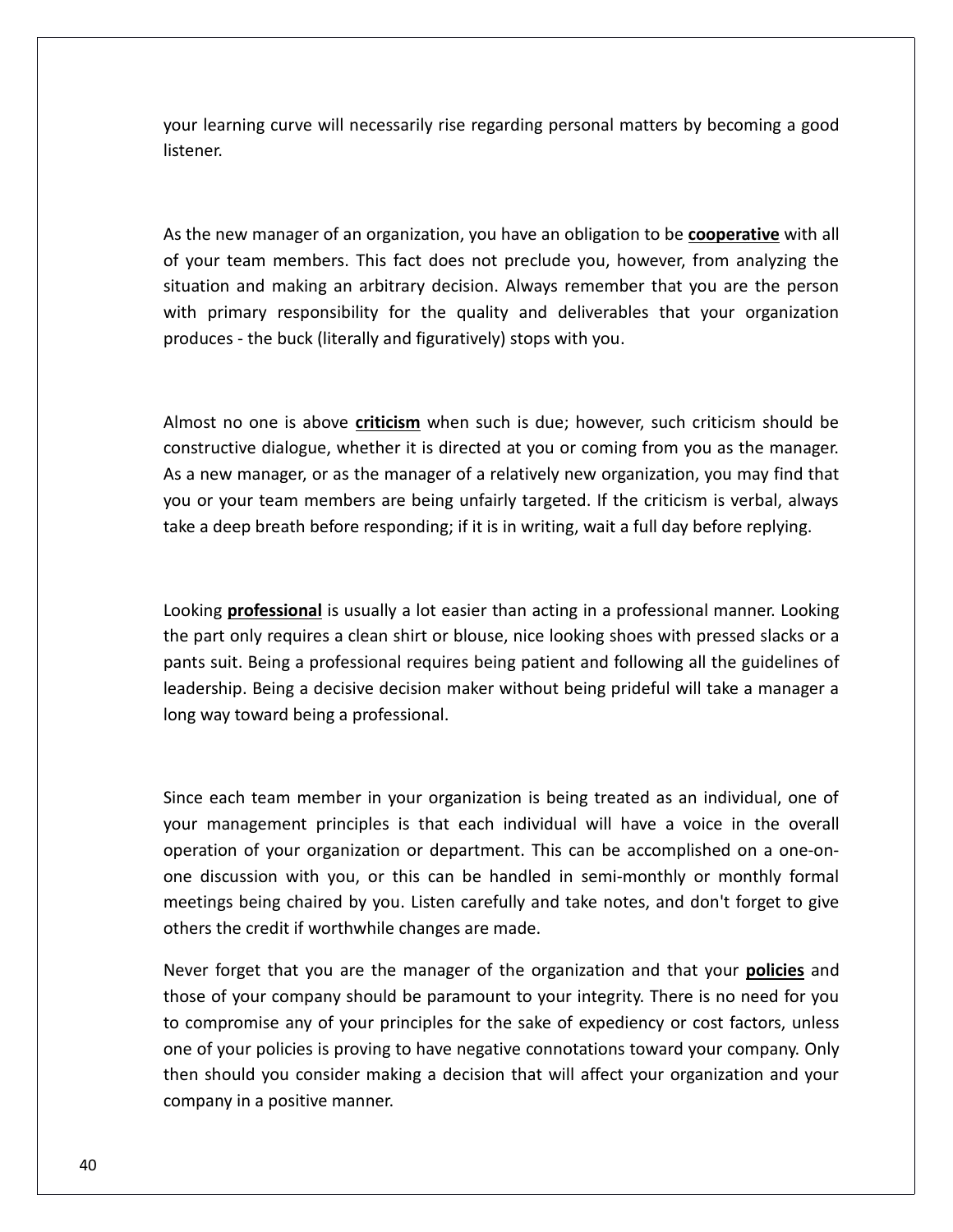## **Motivational Skills 3. Motivational Skills**

**3.**

**ational Skills**<br>
vou are an experienced or new manager, and irrespective of your affiliation **Iotivational Skills**<br>ther you are an experienced or new manager, and irrespective of your affiliation<br>the various department supervisors, project groups and other personnel who may **Motivational Skills**<br>ether you are an experienced or new manager, and irrespective of your affiliation<br>h the various department supervisors, project groups and other personnel who may<br>assisting with your work assignments, the supervisors in volution of the supervisors in the supervisors in the supervisors involved. In general, this means that the manager must stay<br>the supervisors involved. In general, this means that the manager must stay<br>t Whether you are an experienced or new manager, and irrespective of your affiliation<br>with the various department supervisors, project groups and other personnel who may<br>be assisting with your work assignments, you must be a external values are an experienced or new manager, and irrespective of your affiliation<br>the various department supervisors, project groups and other personnel who may<br>ssisting with your work assignments, you must be able t Whether you are an experienced or new manager, and irrespective of your affiliation with the various department supervisors, project groups and other personnel who may whether you are an experienced of new manager, and inceptedne of your annuation<br>with the various department supervisors, project groups and other personnel who may<br>be assisting with your work assignments, you must be able an the various department supervisors, project groups and other personner who may<br>assisting with your work assignments, you must be able to motivate the individuals<br>d/or the supervisors involved. In general, this means tha be assisting with your work assignments, you must be able to motivate the individuals and/or the supervisors involved. In general, this means that the manager must stay might include such incidents as browbeating, entering into short-tempered arguments, t include such incidents as browbeating, entering into short-tempered arguments,<br>vorst case – telling on someone or calling that person out in front of peers and/or<br>visors.<br>of the quickest way to lose the respect and contr or  $-$  worst case  $-$  telling on someone or calling that person out in front of peers and/or case – telling on someone or calling that person out in front of peers and/or<br>
i.<br>
e quickest way to lose the respect and control of your organization and<br>
your Customer. is to perform in an immature manner. Should you hav supervisors. get

uickest way to lose the respect and control of your organization and<br>In Customer, is to perform in an immature manner. Should you have a<br>With an individual over a performance failure that is egregious enough to of the quickest way to lose the respect and control of your organization and<br>mately your Customer, is to perform in an immature manner. Should you have a<br>greement with an individual over a performance failure that is egreg of the quickest way to lose the respect and control of your organization and<br>ately your Customer, is to perform in an immature manner. Should you have a<br>greement with an individual over a performance failure that is egregi One of the quickest way to lose the respect and control of your organization and of the quickest way to lose the respect and control of your organization and<br>ately your Customer, is to perform in an immature manner. Should you have a<br>greement with an individual over a performance failure that is egregi ultimately your Customer, is to perform in an immature manner. Should you have a of the quickest way to lose the respect and control of your organization and<br>anately your Customer, is to perform in an immature manner. Should you have a<br>greement with an individual over a performance failure that is egre disagreement with an individual over a<br>get your attention, plan to meet with that<br>that the situation involves an individual<br>plan a private meeting with that person,<br>the two of you cannot work out your dif<br>cordial, and main plan a private meeting with that person, only inviting that individual's direct supervisor if<br>the two of you cannot work out your differences. Keep these meetings confidential and<br>cordial, and maintain an open mind.<br>You ma the two of you cannot work out your differences. Keep these meetings confidential and mot work out your differences. Keep these meetings confidential and<br>individual of maintain an open mind.<br>determine that your concern was misplaced or, conversely, that there was a<br>misunderstanding by the individual of your cordial, and maintain an open mind.

The methands and maintain an open mind.<br>
The may determine that your concern was misplaced or, conversely, that there was a<br>
understanding any ill will or rancor. Should your concerns be serious<br>
The meeting without creati If determine that your concern was misplaced or, conversely, that there was a<br>in emisunderstanding by the individual of your intentions. Try to resolve the issue<br>in your opinion to jeopardize the work that has been assigne may determine that your concern was misplaced or, conversely, that there was a<br>blete misunderstanding by the individual of your intentions. Try to resolve the issue<br>e meeting without creating any ill will or rancor. Should You may determine that your concern was misplaced or, conversely, that there was a<br>complete misunderstanding by the individual of your intentions. Try to resolve the issue<br>at the meeting without creating any ill will or ra  $\frac{1}{2}$ complete misunderstanding by the individual of your intentions. Try to resolve the issue<br>at the meeting without creating any ill will or rancor. Should your concerns be serious<br>enough in your opinion to jeopardize the work at the meeting without creating any ill will or rancor. Should your concerns be serious<br>enough in your opinion to jeopardize the work that has been assigned or the schedule<br>that has been established, further steps and opti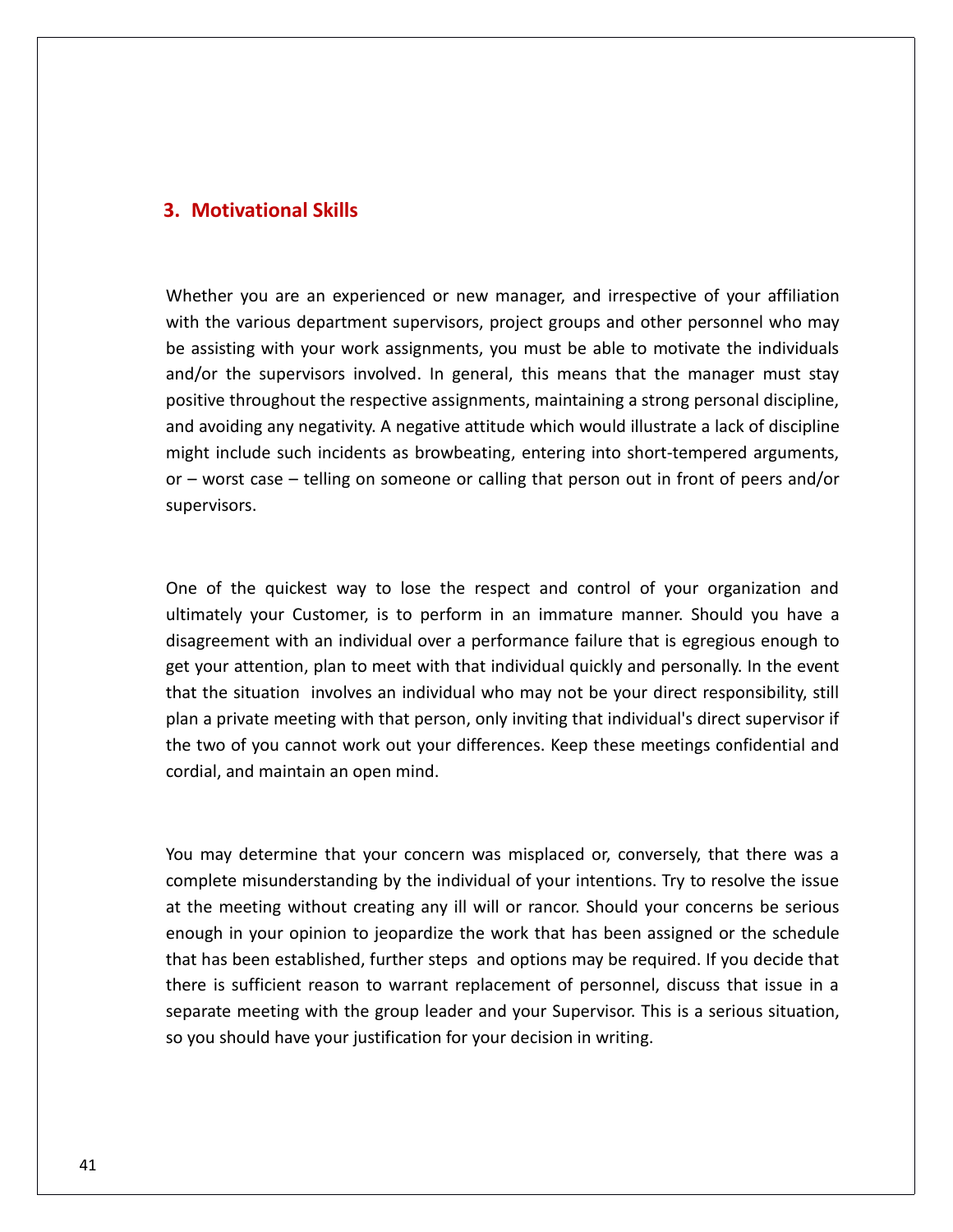## **Creating Teamwork** a. Creating Teamwork

 <sup>a</sup> teamwork atmosphere is quite different from simply creating or organizing <sup>a</sup> **Eating Teamwork<br>In atting there case you may become the different from simply creating or organizing atting the either case you may become the beneficiary of a successful organization, albeit Creating Teamwork**<br>ating a teamwork atmosphere is quite different from simply creating or organizing a<br>m. In either case you may become the beneficiary of a successful organization, albeit<br>entirely different reasons. When ting a teamwork atmosphere is quite different from simply creating or organizing a<br>in the either case you may become the beneficiary of a successful organization, albeit<br>entirely different reasons. When building a team, th members a teamwork atmosphere is quite different from simply creating or organizing a<br>In either case you may become the beneficiary of a successful organization, albeit<br>tirely different reasons. When building a team, the p Creating a teamwork atmosphere is quite different from simply creating or organizing a It are the section simply creating or organizing and the rease you may become the beneficiary of a successful organization, albeit rely different reasons. When building a team, the primary reason for success is in ection p team. In either case you may become the beneficiary of a successful organization, albeit I. In either case you may become the beneficiary of a successful organization, albeit<br>ntirely different reasons. When building a team, the primary reason for success is in<br>selection process based on your knowledge of the p for entirely different reasons. When building a team, the primary reason for success is in The individual member, can share in the succession of the state in process based on your knowledge of the previous performances of the sthat you have selected. After you have selected your team members, the rou as a manage the selection process based on your know team members that you have selected. Af burden is on you as a manager to cast yo you expect from them. You must crea organization, not just the individual meteram's common objective you expect from them. You must create an environment of teamwork so that the<br>organization, not just the individual member, can share in the success of the entire<br>team's common objectives and goals.<br>One way to do this is to organization, not just the individual member, can share in the success of the entire in that success of the entire<br>
in that success of the entire<br>
team's common objectives and goals.<br>
One way to do this is to place the person in a position to succeed and to illustrate your<br>
confidence in that person's abil

by this is to place the person in a position to succeed and to illustrate your<br>that person's abilities. Another method is to encourage creativity,<br>by responsibility, with each of your team members. You may have to One way to do this is to place the person in a position to succeed and to illustrate your<br>confidence in that person's abilities. Another method is to encourage creativity,<br>accompanied by responsibility, with each of your t One way to do this is to place the person in a position to succeed and to illustrate your<br>confidence in that person's abilities. Another method is to encourage creativity,<br>accompanied by responsibility, with each of your t by to do this is to place the person in a position to succeed and to illustrate your lence in that person's abilities. Another method is to encourage creativity, panied by responsibility, with each of your team members. Yo One way to do this is to place the person in a position to succeed and to illustrate your of success which has been acknowledged by you as well as by those managers in that person's abilities. Another method is to encourage creativity, mpanied by responsibility, with each of your team members. You may have to d confidence in that person's abilities. Another method is to encourage creativity, accompanied by responsibility, with each of your team members. You may have to pompanied by responsibility, with each of your team members. You may<br>ind the team members from time to time that your vision has to become the<br>you will probably have to approach each individual team member in a differ<br>e th Once the team members are made aware that their accomplishments have achieved a Following is another example of what can be accomplishments have achieved a<br>in of success which has been acknowledged by you as well as by those managers in<br>company that are above you, you have created a teamwork atmospher level of success which has been acknowledged by you as well as by those managers in<br>the company that are above you, you have created a teamwork atmosphere.<br>The following is another example of what can be accomplished by on the company that are above you, you have created a teamwork atmosphere.

company that are above you, you have created a teamwork atmosphere.<br>
following is another example of what can be accomplished by one person who had a<br>
re to serve his family, his customers and his employees by using his le lowing is another example of what can be accomplished by one person who had a<br>to serve his family, his customers and his employees by using his leadership skills<br>is management philosophies, some of which he developed start ring is another example of what can be accomplished by one person who had a<br>serve his family, his customers and his employees by using his leadership skills<br>anagement philosophies, some of which he developed starting at an The following is another example of what can be accomplished by one person who had a ollowing is another example of what can be accomplished by one person who had a<br>e to serve his family, his customers and his employees by using his leadership skills<br>iis management philosophies, some of which he developed desire to serve his family, his customers and his employees by using his leadership skills and his management philosophies, some of which he developed starting at an early age

to serve his family, his customers and his employees by using his leadership skills<br>i management philosophies, some of which he developed starting at an early age<br>was born in the very small town of Eatonton, Georgia, a com anagement philosophies, some of which he developed starting at an early age<br>
is born in the very small town of Eatonton, Georgia, a community of only a few<br>
people located south of I-20 about 75 miles east of Atlanta. When ConstitutionIm the very small town of Eatonton, Georgia, a community of only a few<br>pple located south of I-20 about 75 miles east of Atlanta. When Truett was<br>d, the family moved from that sylvan setting near the Oconee National<br>e city  $\frac{1}{2}$ thousand people located south of I-20 about 75 miles east of Atlanta. When Truett was<br>four years old, the family moved from that sylvan setting near the Oconee National<br>Forest into the city of Atlanta. When the Great Depre four years old, the family moved from that sylvan setting near the Oconee National maintain people focated south of 1 20 ubout 75 miles east<br>
r years old, the family moved from that sylvan setting<br>
est into the city of Atlanta. When the Great Depression b<br>
erent small ventures, including running a paper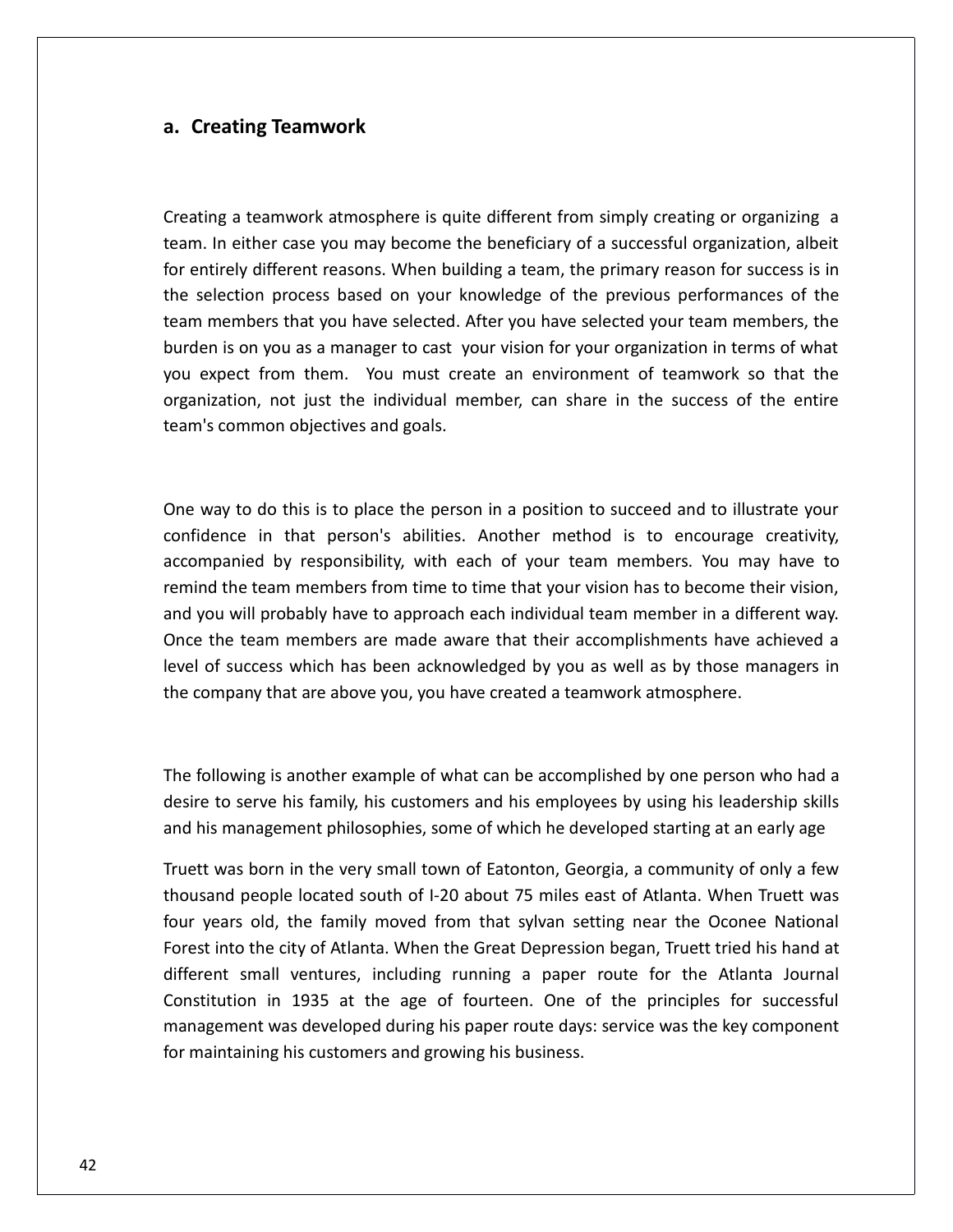though his family was impoverished and could not even afford to live at Techmoor, which the same of the same of the same of the same of the same of the same of the same of the same of the same of the same of the same of th was the first public housing project in the entire country. Pruett was able to<br>was the first public housing project in the entire country. Pruett was able to From Boys High his family was impoverished and could not even afford to live at Techmoor,<br>In the first public housing project in the entire country, Pruett was able to<br>The Boys High, now known as Grady High School. Followi II, though his family was impoverished and could not even afford to live at Techmoor,<br>In was the first public housing project in the entire country, Pruett was able to<br>II. in 1946 Truett and his brother had saved up some m hough his family was impoverished and could not even afford to live at Techmoor,<br>was the first public housing project in the entire country, Pruett was able to<br>ate from Boys High, now known as Grady High School. Following Even though his family was impoverished and could not even afford to live at Techmoor, ugh his family was impoverished and could not even afford to live at Techmoor,<br>as the first public housing project in the entire country, Pruett was able to<br>from Boys High, now known as Grady High School. Following the end which was the first public housing project in the entire country, Pruett was able to restaurant which prospered and grew, and was known throughout the Atlanta area<br>efform Boys High, now known as Grady High School. Following the end of World<br>II, in 1946 Truett and his brother had saved up some money and wer graduate from Boys High, now known as Grady High School. Following the end of World Fract Was the Hist paked<br>Aduate from Boys High<br>Fight House. The Disness sense and a street restaurant which protective the Dwarf House. business sense and a strong work ethic, Truett and his brother were successful with their siness sense and a strong work ethic, Truett and his brother were successful with their<br>it restaurant which prospered and grew, and was known throughout the Atlanta area<br>the Dwarf House.<br>1961 a second Dwarf House was built first restaurant which prospered and grew, and was known throughout the Atlanta area restaurant which prospered and grew, and was known throughout the Atlanta area<br>e Dwarf House.<br>161 a second Dwarf House was built in the south Atlanta suburb of Forest Park. In<br>same vear Truett invented (his term) the bonel as the Dwarf House.

on the Dwarf House.<br>
1961 a second Dwarf House was built in the south Atlanta suburb of Forest Park. In<br>
1961 a second Dwarf House was built in the south Atlanta suburb of Forest Park. In<br>
1961 a chick-fil-A. Over a four-y second Dwarf House was built in the south Atlanta suburb of Forest Park. In<br>year Truett invented (his term) the boneless chicken breast sandwich, which<br>a Chick-fil-A. Over a four-year period Truett and his team perfected t econd Dwarf House was built in the south Atlanta suburb of Forest Park. In<br>year Truett invented (his term) the boneless chicken breast sandwich, which<br>a Chick-fil-A. Over a four-year period Truett and his team perfected th in 1961 a second Dwarf House was built in the south Atlanta suburb of Forest Park. In a second Dwarf House was built in the south Atlanta suburb of Forest Park. In<br>ne year Truett invented (his term) the boneless chicken breast sandwich, which<br>d a Chick-fil-A. Over a four-year period Truett and his team perf restaurantyear Truett invented (his term) the boneless chicken breast sandwich, which<br>a Chick-fil-A. Over a four-year period Truett and his team perfected the<br>and highly flavored chicken sandwich and opened their first Chick-fil-A<br>i riur<br>. alled a Chick-fil-A. Over a four-year period Truett and his team perfected the<br>less and highly flavored chicken sandwich and opened their first Chick-fil-A<br>urant in the Greenbrier Mall in Atlanta. The mall did not really w he called a Chick-fil-A. Over a four-year period Truett and his team perfected the boneless and highly flavored chicken sandwich and opened their first Chick-fil-A Truett History: Over a Your year period indett and His team perfected the<br>
Ind highly flavored chicken sandwich and opened their first Chick-fil-A<br>
in the Greenbrier Mall in Atlanta. The mall did not really want Chick-filrestaurant in the Greenbrier Mall in Atlanta. The mall did not really want Chick-fil-A any matter sanament and opened them instrument in the Greenbrier Mall in Atlanta. The mall did not really want Chick-fil-A<br>lly as a tenant because Truett, a devout Southern Baptist, refused to open his<br>urant on Sundays. Th westaurant in the sheemsher with in Adama. The man ald not reany want emek in A<br>initially as a tenant because Truett, a devout Southern Baptist, refused to open his<br>restaurant on Sundays. The great majority of shopping mal restaurant on Sundays. The great majority of shopping malls rely on daily sales to cover and other fees and expenses, and they usually do their biggest business on the ends. Truett's claim was that his restaurant would have as high a sales figure in six as any of the other fast-food restaurants would have in s restaurant on sandays. The<br>rent and other fees and e<br>weekends. Truett's claim w<br>days as any of the other fa<br>were soon borne out, and<br>and airport food court, I<br>restaurants are closed. were soon borne out, and today you will see a Chick-fil-A in nearly every shopping mall 1986 when the first free-standing Chick-fil-A in nearly every shopping mall<br>
1986 when the first free-standing Chick-fil-A restaurant was opened in the Druid<br>
1986 when the first free-standing Chick-fil-A restaurant was op and airport food court, but on Sundays their restaurant lights are out and their airport food court, but on Sundays their restaurant lights are out and their<br>urants are closed.<br>1986 when the first free-standing Chick-fil-A restaurant was opened in the Druid<br>section of Atlanta. Truett Cathy and his Chic restaurants are closed.

rants are closed.<br>1986 when the first free-standing Chick-fil-A restaurant was opened in the Druid<br>ection of Atlanta, Truett Cathy and his Chick-fil-A team have opened more than<br>restaurants and food court facilities in at When the first free-standing Chick-fil-A restaurant was opened in the Druid<br>Those restaurants and food court facilities in at least 40 states and the District of<br>Those restaurants today have the highest annual same-store s 1986 when the first free-standing Chick-fil-A restaurant was opened in the Druid<br>ection of Atlanta, Truett Cathy and his Chick-fil-A team have opened more than<br>restaurants and food court facilities in at least 40 states an Since 1986 when the first free-standing Chick-fil-A restaurant was opened in the Druid 1986 when the first free-standing Chick-fil-A restaurant was opened in the Druid<br>ection of Atlanta, Truett Cathy and his Chick-fil-A team have opened more than<br>restaurants and food court facilities in at least 40 states an Hills section of Atlanta, Truett Cathy and his Chick-fil-A team have opened more than For when the first free standing efficient in A residentific was opened in the Brand<br>ion of Atlanta, Truett Cathy and his Chick-fil-A team have opened more than<br>taurants and food court facilities in at least 40 states and 1800 restaurants and food court facilities in at least 40 states and the District of for all of its restaurants and food court facilities in at least 40 states and the District of<br>a. Those restaurants today have the highest annual same-store sales, and sales<br>creased every year since Chick-fil-A was founded Columbia. Those restaurants today have the highest annual same-store sales, and sales had his and hood court had his and hood count in the highes<br>increased every year since Chick-fil-A was for<br>things right and followed several leadership<br>ed his company to achieve success. Chick-fil-<br>is for all of its restau enabled his company to achieve success. Chick-fil-A prided itself and attributed its bled his company to achientless for all of its restaurants<br>Always be courteous<br>Always be courteous

graduate de la provincia.<br>Graduate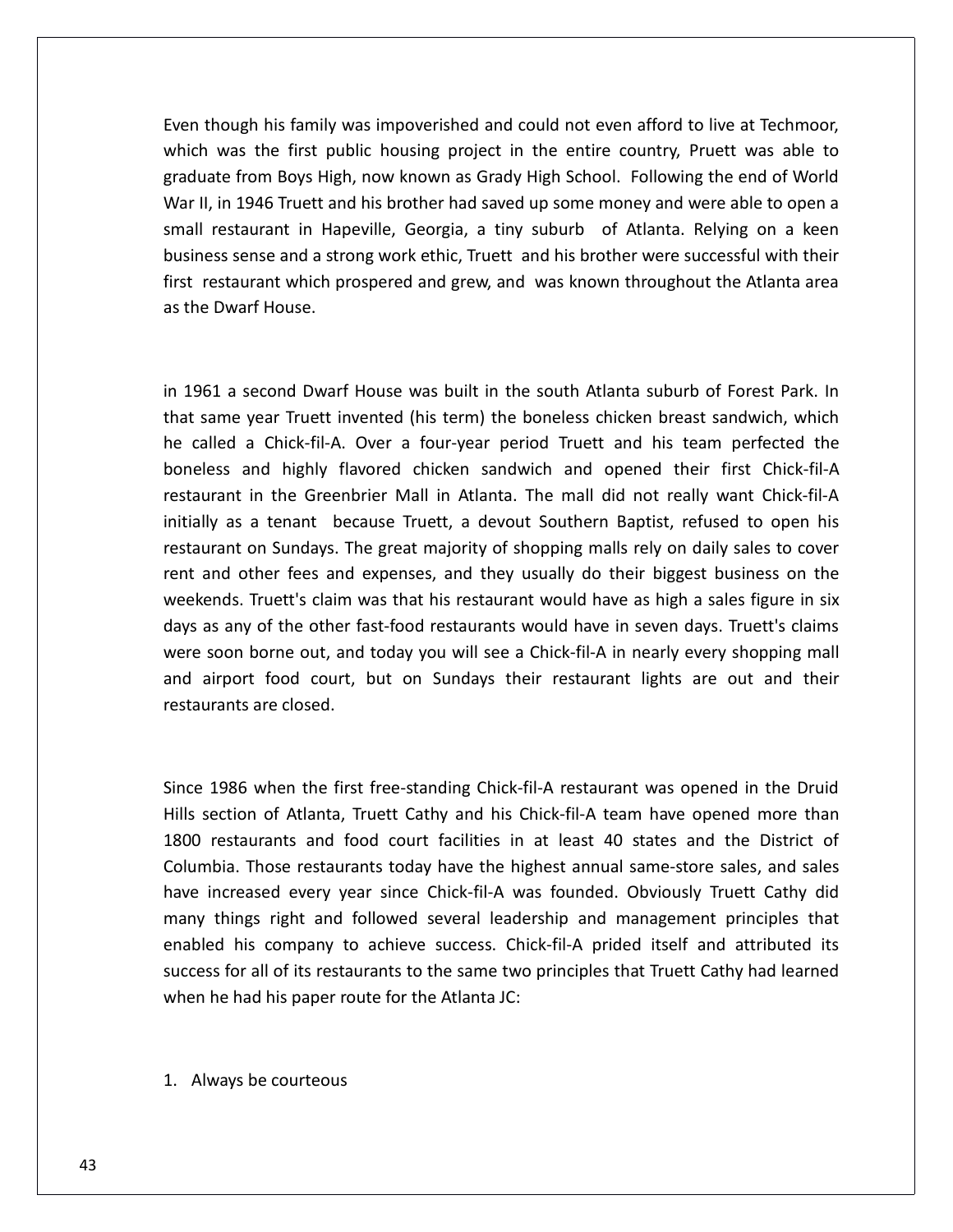Offer the best service available 2. Offer the best service available

2. Offer the best service available<br>But what about the several thousands of people who worked for Chick-fil-A in the past, Fer the best service available<br>
at about the several thousands of people who worked for Chick-fil-A in the past,<br>
of whom are still employed by the company today. Most of the employees are is the best service available<br>that about the several thousands of people who worked for Chick-fil-A in the past,<br>f whom are still employed by the company today. Most of the employees are<br>scholarship money for continuing th about the several thousands of people who worked for Chick-fil-A in the past,<br>whom are still employed by the company today. Most of the employees are<br>cholarship money for continuing their education. Many have shown leaders holarship money for continuing their education. Many have shown leadership<br>and have moved up in the organization to become store owners and franchise<br>some of the qualities that Mr. Cathy imparted on his management team offered scholarship money for continuing their education. Many have shown leadership and have moved up in the organization to become store owners and franchise<br>some of the qualities that Mr. Cathy imparted on his management team<br>and many store owners. The following is one of the hallmarks of Mr. Cathy: qualities and have moved up in the organization to become store owners and franchise holders.

**a c some** of the qual<br>**Pa** and many store ow<br>**a Lovalty Effect** 

### Create a Loyalty Effect

Pate a Loyalty Effect<br>2014 a Chick-fil-A store owner in Texas notified his fifty employees that he would be Loyalty Effect<br>Loyalty Effect<br>down his restaurant in early 2015 for a five-month renovation. When the relay to the close of the test of the thick-fil-A store owner in Texas notified his fifty employees that he would be<br>thick-fil-A store owner in Texas notified his fifty employees that he would be<br>closed for remodeling in M thick-fil-A store owner in Texas notified his fifty employees that he would be<br>won his restaurant in early 2015 for a five-month renovation. When the<br>closed for remodeling in March of 2015, the owner notified the fifty<br>tha IMM a Chick-fil-A store owner in Texas notified his fifty employees that he would be<br>ting down his restaurant in early 2015 for a five-month renovation. When the<br>laurant closed for remodeling in March of 2015, the owner no  $\ddot{\phantom{a}}$ 014 a Chick-fil-A store owner in Texas notified his fifty employees that he would be<br>tting down his restaurant in early 2015 for a five-month renovation. When the<br>aurant closed for remodeling in March of 2015, the owner no shutting down his restaurant in early 2015 for a five-month renovation. When the Example of the believed that each member was part of a great team and, in completed, because he believed that each member was part of a great team and, in completed, because he believed that each member was part of a grea facturing down instructuation. The carry 2013 for a five month removation: When the<br>restaurant closed for remodeling in March of 2015, the owner notified the fifty<br>employees that he would continue to pay them for the five icae employees that he would continue to pay them for the five months that the restaurant was idle. He had been so pleased with his personnel and their teamwork attitude that he did not want to lose one team member. He asked th was completed, because he believed that each member was part of a great team and, in mpleted, because he believed that each member was part of a great team and, in<br>fered each of them a raise. When the restaurant reopened five months later, all<br>ployees returned.<br>Cathy was credited with creating a strong lov fact, offered each of them a raise. When the restaurant reopened five months later, all fifty employees returned. restaurant

Truett Cathy was credited with creating a strong loyalty effect even before he began expanding his Chick-fil-A stores and franchises throughout the United States in 1986. As mployees returned.<br>
Cathy was credited with creating a strong loyalty effect even before he began<br>
ding his Chick-fil-A stores and franchises throughout the United States in 1986. As<br>
as 1973 he established a Team Member S in was credited with creating a strong loyalty effect even before he began<br>his Chick-fil-A stores and franchises throughout the United States in 1986. As<br>973 he established a Team Member Scholarship program to encourage<br>em Cathy was credited with creating a strong loyalty effect<br>ding his Chick-fil-A stores and franchises throughout the L<br>as 1973 he established a Team Member Scholarship<br>rant employees to further their education. Today more th early as 1973 he established a Team Member Scholarship program to encourage 973 he established a Team Member Scholarship program to encourage<br>employees to further their education. Today more than 20,000 students have<br>ntage of the Chick-fil-A scholarship opportunities.<br>as a manager at a lower level restaurant employees to further their education. Today more than 20,000 students have<br>taken advantage of the Chick-fil-A scholarship opportunities.<br>Obviously, as a manager at a lower level, you can't necessarily speak for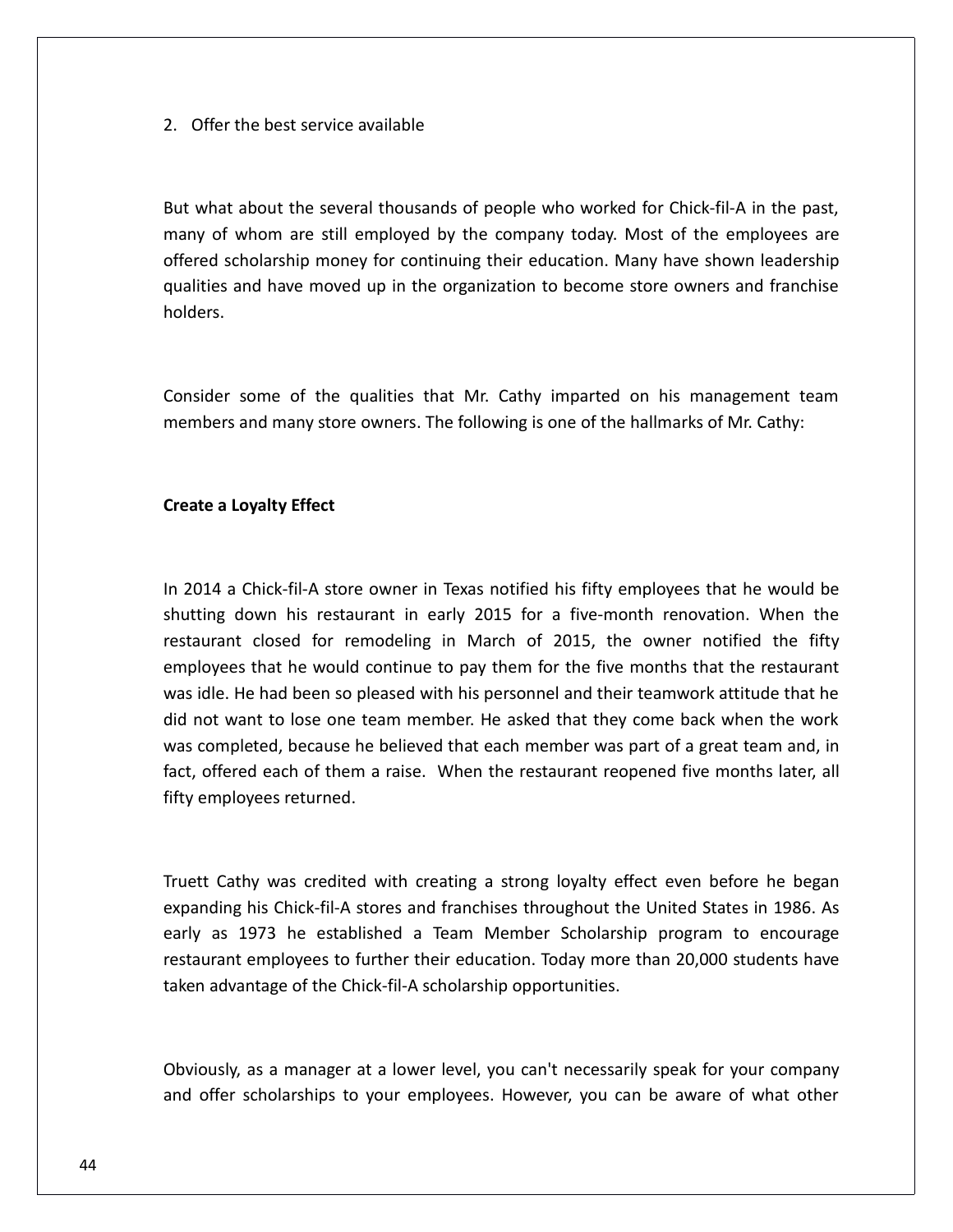are offering their employees as incentives to become better employees. At point in the future you may have the opportunity to recommend a feature that<br>that in the future you may have the opportunity to recommend a feature that panies are offering their employees as incentives to become better employees. At<br>i point in the future you may have the opportunity to recommend a feature that<br>company can offer to its team members, so your knowledge and a nies are offering their employees as incentives to become better employees. At<br>boint in the future you may have the opportunity to recommend a feature that<br>be gratifying to your employees as a method for improving your com your company can offer to its team members, so your knowledge and awareness of what In the meanty can offer to its team members, so your knowledge and awareness of what<br>sht be gratifying to your employees as a method for improving your company is<br>bortant.<br>the meantime you are obligated to create your own might be gratifying to your employees as a method for improving your company is tifying to your employees as a method for improving your company is<br>
Just as you are obligated to create your own Loyalty Effect within your<br>
Just as you are commanding loyalty from your subordinates, they are also important. scholarships

antime you are obligated to create your own Loyalty Effect within your<br>n. Just as you are commanding loyalty from your subordinates, they are also<br>a strong sense of loyalty from you toward them. This may not mean for the team, but this does require your own Loyalty Effect within your<br>Just as you are commanding loyalty from your subordinates, they are also<br>strong sense of loyalty from you toward them. This may not mean<br>for the team, the meantime you are obligated to create your own Loyalty Effect within your anization. Just as you are commanding loyalty from your subordinates, they are also ecting a strong sense of loyalty from you toward them. This m In the meantime you are obligated to create your own Loyalty Effect within your meantime you are obligated to create your own Loyalty Effect within your zation. Just as you are commanding loyalty from your subordinates, they are also ting a strong sense of loyalty from you toward them. This may not me m<sub>u</sub>m includion. Just as you are commanding loyalty from your subordinates, they are also<br>ing a strong sense of loyalty from you toward them. This may not mean<br>ships for the team, but this does require you to provide understandi or<sub>b</sub>annza The individual a truthful response if you know. If you don't know that individual a truthful response if you know. If you don't know, don't know that individual a truthful response if you know. If you don't know, don't kno expecting a strong sense of loyalty from you toward them. This may not mean scholarships for the team, but this does require you to provide understanding, gratitude This is a strong sense of loyary from you toward them. This hay not mean<br>rships for the team, but this does require you to provide understanding, gratitude<br>bb well done, and constant encouragement whether on a professional for a job well done, and constant encouragement whether on a professional or personal level. Often a subordinate or team member will request an answer to a question that might involve the direction that your organization, or even the entire company, is heading. You owe that individual a truthful response if might involve the direction that your organization, or even the entire company, is At involve the direction that your organization, or eve<br>ding. You owe that individual a truthful response if you know<br>is up something that you can't back up, especially if yo<br>dow on the company. Provide a truthful answer o

### b. Resolving Organizational & Personal Issues

your product of the same of the same of the same of the same of the same of the same of the same of the same o<br>Same of the same of the same of the same of the same of the same of the same of the same of the same of the sa

Resolving Organizational & Personal Issues<br>an engineer you should always remember that you are not working in a vacuum, and **Exalving Organizational & Personal Issues**<br>
engineer you should always remember that you are not working in a vacuum, and<br>
those around you as well as those above you to whom you have certain **Organizational & Personal Issues**<br>you should always remember that you are not working in a vacuum, and<br>und you as well as those above you to whom you have certain<br>are scrutinizing your performance iust as you are evaluati feel that you should always remember that you are not working in a vacuum, and<br>those around you as well as those above you to whom you have certain<br>posibilities are scrutinizing your performance just as you are evaluating gineer you should always remember that you are not working in a vacuum, and<br>see around you as well as those above you to whom you have certain<br>bilities are scrutinizing your performance just as you are evaluating theirs. Y As an engineer you should alway<br>that those around you as we<br>responsibilities are scrutinizing y<br>may feel that you are not in a po<br>actually do your part in that reg<br>with your own organization. may feel that you are not in a position to resolve your company's problems, but you can t you are not in a position to resolve your company's problems, but you can<br>our part in that regard by taking care of the issues or problems associated<br>in organization.<br>however, a division will develop in your organization actually do your part in that regard by taking care of the issues or problems associated to avoir part in that regard by taking care of the issues or problems associated<br>ur own organization.<br>mes, however, a division will develop in your organization despite your best<br>to avoid one. Differences of opinion are no with your own organization.

ur own organization.<br>
mes, however, a division will develop in your organization despite your best<br>
to avoid one. Differences of opinion are not uncommon in any organization, but<br>
be resolved among the team members. Even i times, however, a division will develop in your organization despite your best<br>is to avoid one. Differences of opinion are not uncommon in any organization, but<br>d be resolved among the team members. Even if the issue canno to the team members. Your prediction despite your best<br>to the team members. Even if the issue cannot be worked out by<br>to the team members. The issue cannot be worked out by<br>to the team members. Your role as a leader, which Sometimes, however, a division will develop in your organization despite your best however, a division will develop in your organization despite your best<br>bid one. Differences of opinion are not uncommon in any organization, but<br>solved among the team members. Even if the issue cannot be worked out by<br>nd efforts to avoid one. Differences of opinion are not uncommon in any organization, but should be resolved among the team members. Even if the issue cannot be worked out by your team and may require a decision by you, your resolution of the dispute should be satisfactory to the team members. Your role as a le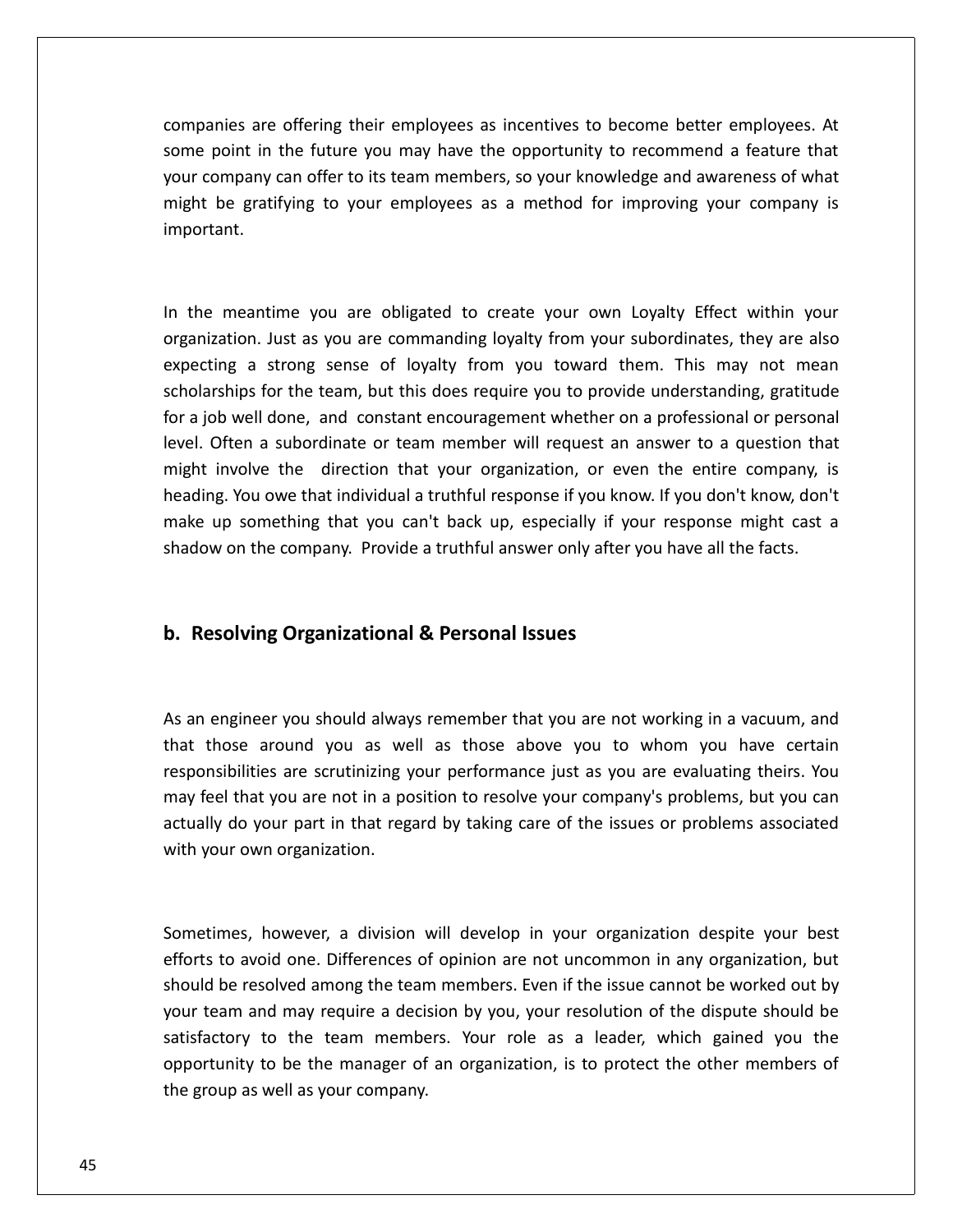is a great difference between a dissenter and dissension. If an air of disagreement is a great difference between a dissenter and dissension. If an air of disagreement<br>which may affect an individual member's attitude and performance, then a great difference between a dissenter and dissension. If an air of disagreement<br>And may affect an individual member's attitude and performance, then a<br>And private meeting between you and that individual must ensue. During t a great difference between a dissenter and dissension. If an air of disagreement<br>hich may affect an individual member's attitude and performance, then a<br>and private meeting between you and that individual must ensue. Durin individual that there is no place for division in vour organization. If an air of disagreement<br>ts which may affect an individual member's attitude and performance, then a<br>arate and private meeting between you and that indi There is a great difference between a dissenter and dissension. If an air of disagreement is a great difference between a dissenter and dissension. If an air of disagreement<br>which may affect an individual member's attitude and performance, then a<br>ate and private meeting between you and that individual must ensu exists which may affect an individual member's attitude and performance, then a which may affect an individual member's attitude and performance, then a<br>ate and private meeting between you and that individual must ensue. During this<br>ing you will have the option to accept that team member's position, o  $\ddot{\phantom{1}}$ that alternate approach is not accept that that individual must ensue. During this eeting you will have the option to accept that team member's position, or to convince e individual that there is no place for division in y scpu meeting you will have the option to accept that team member's position, or to convince<br>the individual that there is no place for division in your organization. As someone on your<br>team who seemingly has an alternate approac work that is assigned by you, this dissenter should be allowed to voice those alternatives. hat is assigned by you, this <u>dissenter</u> should be allowed to voice those alternatives.<br>
alternate approach is not acceptable to you, your explanation should suffice and<br>
bu and the individual should move forward.<br>
is alwa If that alternate approach is not acceptable to you, your explanation should suffice and ernate approach is not acceptable to you, your explanation should suffice and<br>and the individual should move forward.<br>Iways the possibility, especially if you are a relatively new manager, that your<br>may be unacceptable to both you and the individual should move forward. individuals

I and the individual should move forward.<br>
always the possibility, especially if you are a relatively new manager, that your<br>
s may be unacceptable to some individuals. Those individuals may try to go<br>
you by discussing th vays the possibility, especially if you are a relatively new manager, that your<br>hay be unacceptable to some individuals. Those individuals may try to go<br>by discussing the situation with another manager at a higher level. T e is always the possibility, especially if you are a relatively new manager, that your<br>sions may be unacceptable to some individuals. Those individuals may try to go<br>nd you by discussing the situation with another manager  $\mathbf{r}$ is always the possibility, especially if you are a relatively new manager, that your<br>ons may be unacceptable to some individuals. Those individuals may try to go<br>d you by discussing the situation with another manager at a hascaused ways the possibility, espectally if you are a relatively flew manager, that your decisions may be unacceptable to some individuals. Those individuals may try to go around you by discussing the situation with another of the toughest decisions of any manager is determining whether an individual has<br>iduals may take another action by trying to convince some other team members<br>your approach may not be in the best interests of the organizat  $\begin{array}{ccc} 0 & 0 & \text{and} & \text{and} \\ 0 & 0 & \text{and} & \text{and} \end{array}$ the teamwork concept of the organization as well as your trust in members<br>approach may not be in the best interests of the organization. You now have a<br>of <u>dissension</u>, You will then have to decide whether that team member mandadd, m that your approach may not be in the best interests of the organization. You now have a clear case of <u>dissension</u>, You will then have to decide whether that team member who has caused dissension is salvageable and can sti **d** dissension is salve<br>
be toughest decisic<br>
the teamwork co<br>
ded, transferred, o<br> **on Ice** 

on the greatest examples of teambuilding occurred at the 1980 Winter Olympics in **Miracle on Ice**<br>One of the greatest examples of teambuilding occurred at the 1980 Winter Olympics in<br>Lake Placid. New York. A team of collegiate ice hockey players from the United States. on Ice<br>here greatest examples of teambuilding occurred at the 1980 Winter Olympics in<br>id, New York. A team of collegiate ice hockey players from the United States,<br>by Herb Brooks, began the Olympic tournament with no expec f the greatest examples of teambuilding occurred at the 1980 Winter Olympics in<br>Placid, New York. A team of collegiate ice hockey players from the United States,<br>ed by Herb Brooks, began the Olympic tournament with no expe greatest examples of teambuilding occurred at the 1980 Winter Olympics in<br>
, New York. A team of collegiate ice hockey players from the United States,<br>
Herb Brooks, began the Olympic tournament with no expectations and wer  $\mathbf{L} = \mathbf{L} \mathbf{U}$ greatest examples of teambuilding occurred at the 1980 Winter Olympics in<br>, New York. A team of collegiate ice hockey players from the United States,<br>Herb Brooks, began the Olympic tournament with no expectations and were<br>  $\sum_{i=1}^{n}$ Placid, New York. A team of collegiate ice hockey players from the United States,<br>hed by Herb Brooks, began the Olympic tournament with no expectations and were<br>n no chance for a medal. The team consisted of a large group Lake Placid, New York. A team of collegiate ice hockey players from the United States, coached by Herb Brooks, began the Olympic tournament with no expectations and were season there was much friction and negativity, but Coach Brooks managed the values was much friction and were hance for a medal. The team consisted of a large group of players from the of Minnesota as well as several playe given no chance for a medal. The team consisted of a large group of players from the and y rich brooks, segar the orympic team and the no chance for a medal. The team consisted of a large rsity of Minnesota as well as several players from the rity. Only one of the players had any Olympic experier von a med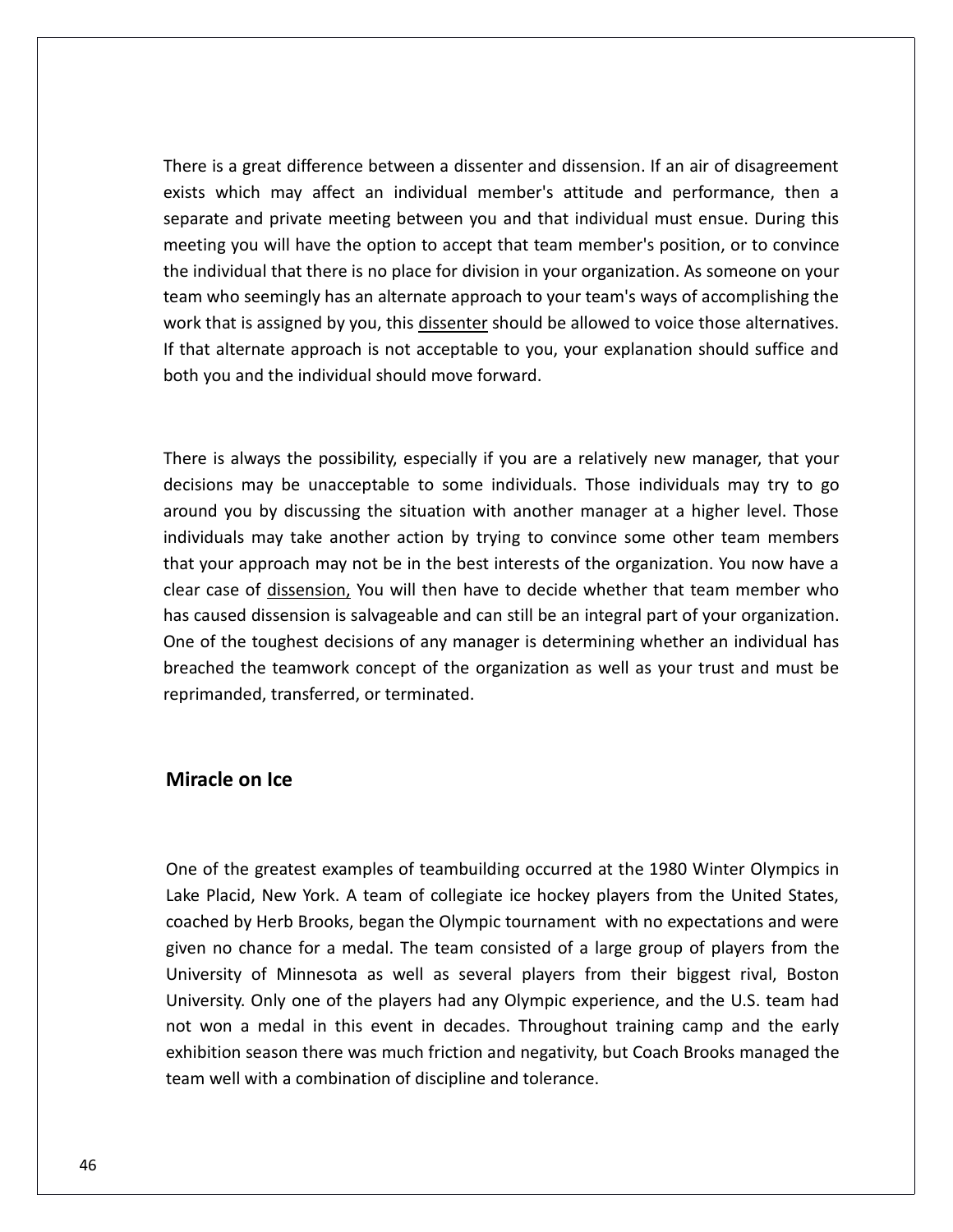Soviet Union hockey team, made up of experienced players who were well-paid had won six gold medals in the seven previous olympics whous<br>thad won six gold medals in the seven previous Olympics, and were heavily iet Union hockey team, made up of experienced players who were well-paid<br>Ins", had won six gold medals in the seven previous Olympics, and were heavily<br>to win the gold medal in 1980. To make matters worse. President Jimmy Soviet Union hockey team, made up of experienced players who were well-paid<br>ateurs", had won six gold medals in the seven previous Olympics, and were heavily<br>red to win the gold medal in 1980. To make matters worse, Presid year, booking the Soviet Union hockey team, made up of experienced players who were well-paid<br>teurs", had won six gold medals in the seven previous Olympics, and were heavily<br>ed to win the gold medal in 1980. To make matte The Soviet Union hockey team, made up of experienced players who were well-paid Jnion hockey team, made up of experienced players who were well-paid<br>had won six gold medals in the seven previous Olympics, and were heavily<br>vin the gold medal in 1980. To make matters worse, President Jimmy Carter<br>ned to "amateurs", had won six gold medals in the seven previous Olympics, and were heavily favored to win the gold medal in 1980. To make matters worse, President Jimmy Carter had threatened to boycott the Summer Olympics, which were to be held in Moscow later that year, because the Soviets had invaded Afghanist that year, because the Soviets had invaded Afghanistan. That threat, which did year, because the Soviets had invaded Afghanistan. That threat, which did<br>erialize, angered the Soviets immensely, and gave them added incentive if the two<br>is were to meet.<br>U.S. team began to show some semblance of teamwor materialize, angered the Soviets immensely, and gave them added incentive if the two materialize, angered the Soviets immensely, and gave them added incentive if the two<br>teams were to meet.<br>The U.S. team began to show some semblance of teamwork during the long, sixty-one<br>games exhibition period leading up

Musik were to meet.<br>
U.S. team began to show some semblance of teamwork during the long, sixty-one<br>
es exhibition period leading up to the Olympics. When the preliminary round began,<br>
American team opened play against Swed Solution the U.S. team began to show some semblance of teamwork during the long, sixty-one<br>exhibition period leading up to the Olympics. When the preliminary round began,<br>erican team opened play against Sweden, one of the team began to show some semblance of teamwork during the long, sixty-one<br>
chibition period leading up to the Olympics. When the preliminary round began,<br>
rican team opened play against Sweden, one of the teams favored to w The U.S. team began to show some semblance of teamwork during the long, sixty-one The U.S. team began to show some semblance of teamwork during the long, sixty-one<br>games exhibition period leading up to the Olympics. When the preliminary round began,<br>the American team opened play against Sweden, one of t into the medal round the Americans under the direction of Coach Brooks had<br>into the medal round the Americans under the medal round to win a<br>The U.S. team was able to gain a 2-2 tie by managing to score a goal with only 27 games exhibition period leading up to the Olympics. When the preliminary round began, long priod redding up to the Stympies. When the premining round segant,<br>can team opened play against Sweden, one of the teams favored to win a<br>i. U.S. team was able to gain a 2-2 tie by managing to score a goal with only 2 the American team opened play against Sweden, one of the teams favored to win a I. The U.S. team was able to gainst sweaten, one of the teams favored to while<br>I. The U.S. team was able to gain a 2-2 tie by managing to score a goal with only 27<br>Ids left in the game. They then went on to win four more g medal. The U.S. team was able to gain a 2-2 tie by managing to score a goal with only 27 seconds left in the game. They then went on to win four more games, including a 7-3 the distribution of the game is the medal round of the Olympicsis expectively interesting a 7-3 victory over a heavily favored Czechoslovakia team, to advance to the medal round.<br>Going into the medal round the Americans un drew the same: They then went on to whilf our hours and the particle y over a heavily favored Czechoslovakia team, to advance to the medal round.<br>Into the medal round the Americans under the direction of Coach Brooks had<br>r  $\ddot{\cdot}$ Going into the medal round the Americans under the direction of Coach Brooks had numerous long and arduous practices. Conversely the Soviets, who had been defeating their opponents by lopsided scores, were content to rest In the first period the U.S. When the medal round of the Olympic games began, the U.S.<br>
In the first period the U.S. team fell behind the Soviets 2-1, but almost miraculously<br>
In the first period the U.S. team fell behind team drew the Soviet Union team in the semi-finals, while the other semi-final match rew the Soviet Union team in the semi-finals, while the other semi-final match<br>tween Sweden and Finland.<br>first period the U.S. team fell behind the Soviets 2-1, but almost miraculously<br>a tying goal with just one second lef was between Sweden and Finland.

between Sweden and Finland.<br>
Soviets, utilizing the U.S. team fell behind the Soviets 2-1, but almost miraculously<br>
Soviets, utilizing their superior strength and skills, kept the pressure on the American First period the U.S. team fell behind the Soviets 2-1, but almost miraculously<br>a tying goal with just one second left in the period. However, in the second period<br>jets, utilizing their superior strength and skills, kept t st period the U.S. team fell behind the Soviets 2-1, but almost miraculously<br>tying goal with just one second left in the period. However, in the second period<br>ts, utilizing their superior strength and skills, kept the pres In the first period the U.S. team fell behind the Soviets 2-1, but almost miraculously e first period the U.S. team fell I<br>ed a tying goal with just one second<br>joviets, utilizing their superior strem<br>e, peppering him with more than<br>age. The Soviet Union led by a 3-2<br>confident of the outcome S<sub>C</sub> ored a tying goal with just one second left in the period. However, in the second period<br>e Soviets, utilizing their superior strength and skills, kept the pressure on the American<br>alie, peppering him with more than twice a the Soviets, utilizing their superior strength and skills, kept the pressure on the American Soviets, utilizing their superior strength and skills, kept the pressure on the American<br>ie, peppering him with more than twice as many shots as the Americans could<br>nage. The Soviet Union led by a 3-2 margin at the end of goalie, peppering him with more than twice as many shots as the Americans could goalie, peppering him with more than twice as many shots as the Americans could<br>manage. The Soviet Union led by a 3-2 margin at the end of the second period and were<br>very confident of the outcome<br>In the third period the So very confident of the outcome

hage. The Soviet Union led by a 3-2 margin at the end of the second period and were<br>  $\gamma$  confident of the outcome<br>
he third period the Soviet team continued to outshoot the American team, but could<br>
score against the Ame onfident of the outcome<br>third period the Soviet team continued to outshoot the American team, but could<br>ore against the American goalie. Then the Americans struck quickly, scoring two<br>n less than a minute and a half in the In the third period the Soviet team continued to outshoot the American team, but could<br>not score against the American goalie. Then the Americans struck quickly, scoring two<br>goals in less than a minute and a half in the mid  $\sum_{i=1}^{n}$ the state state continued to state and state valid the American struck quickly, scoring two<br>less than a minute and a half in the middle of the period, making the score 4-3.<br>first time in the 1980 Olympics the Soviet team w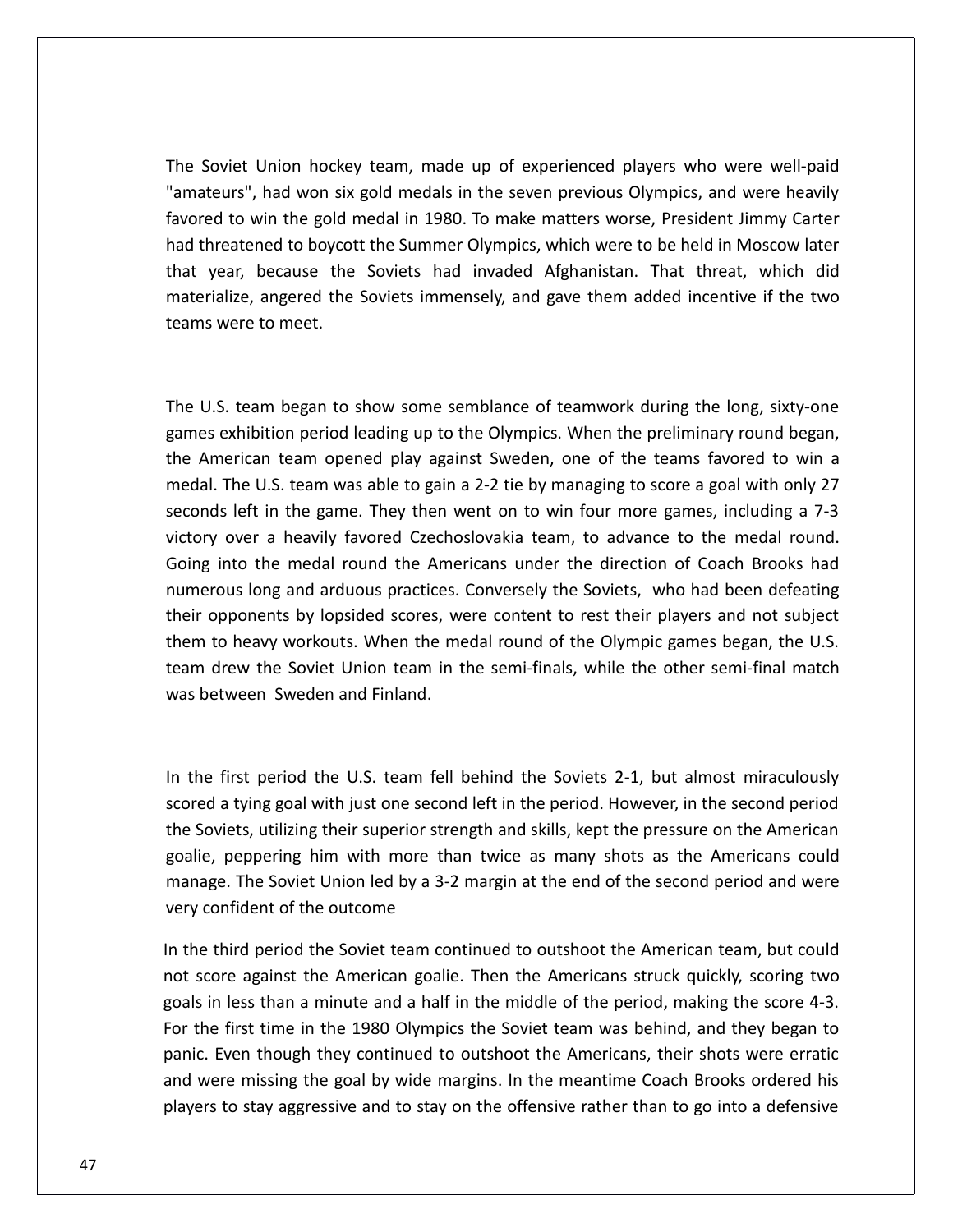As the Americans were clearing the puck in the last ten seconds of the game, and the seconds of the game, and  $\alpha$ Al Michaels was counting down the seconds with the crowd and shouted into<br>Al Michaels was counting down the seconds with the crowd and shouted into posture. As the Americans were clearing the puck in<br>announcer Al Michaels was counting down the secon-<br>the microphone. "Do you believe in miracles?" ure. As the Americans were clearing the puck in the last ten seconds of the game,<br>buncer Al Michaels was counting down the seconds with the crowd and shouted into<br>microphone, "Do you believe in miracles?"<br>Americans still h ise. As the Americans were clearing the puck in the last ten seconds of the game,<br>ncer Al Michaels was counting down the seconds with the crowd and shouted into<br>icrophone, "Do you believe in miracles?"<br>mericans still had o posture. As the Americans were clearing the puck in the last ten seconds of the game, e. As the Americans were clearing the puck in the last ten seconds of the game,<br>ncer Al Michaels was counting down the seconds with the crowd and shouted into<br>crophone, "Do you believe in miracles?"<br>mericans still had one announcer Al Michaels was counting down the seconds with the crowd and shouted into the microphone, "Do you believe in miracles?"

Incer Al Michaels was counting down the seconds with the crowd and shouted into<br>icrophone, "Do you believe in miracles?"<br>mericans still had one more game against Finland, who had defeated Sweden in the<br>semi-final game, bef hone, "Do you believe in miracles?"<br>ans still had one more game against Finland, who had defeated Sweden in the<br>-final game, before they could claim the gold medal. In that game against the<br>Americans fell behind at the end The Americans still had one more game against Finland, who had defeated Sweden in the mericans still had one more game against Finland, who had defeated Sweden in the<br>semi-final game, before they could claim the gold medal. In that game against the<br>the Americans fell behind at the end of the second period b other semi-final game, before they could claim the gold medal. In that game against the Finns, the Americans fell behind at the end of the second period by a score of 2-1. Once again Coach Brooks injected his influence on the Americans, imploring them to be more aggressive in their battle with the Finns. The the Americans fell behind at the end of the second period by a score of 2-1. Once<br>Coach Brooks injected his influence on the Americans, imploring them to be more<br>sive in their battle with the Finns. The final result was th again Coach Brooks injected his influence on the Americans, imploring them to be more ach Brooks injected his influence on the Americans, imploring them to be more<br>ve in their battle with the Finns. The final result was that the Americans came<br>hind in the third period to score three goals, win the game 4-2, aggressive in their battle with the Finns. The final result was that the Americans came aggressive in their battle with the Finns. The final result was that the Americans came<br>from behind in the third period to score three goals, win the game 4-2, and claim the<br>gold medal.<br>Many of the players signed contracts gold medal.

ehind in the third period to score three goals, win the game 4-2, and claim the<br>edal.<br>If the players signed contracts and later played for teams in the National Hockey<br>. Herb Brooks coached for several teams in the NHL and Many of the players signed contracts and later played for teams in the National Hockey<br>League. Herb Brooks coached for several teams in the NHL and conclude his career as an<br>executive with the Pittsburgh Penguins of the NH League. Herb Brooks coached for several teams in the NHL and conclude his career as an gue. Herb Brooks coached for several teams in the NH<br>cutive with the Pittsburgh Penguins of the NHL. As fa<br>rts Illustrated many years later named it as the No.<br>ntieth century.<br>**Going Bevond Company Requirements** 

### 4. Going Beyond Company Requirements

the

oing Beyond Company Requirements<br>that you have reached the management level, your performance is no longer based **The Beyond Company Requirements<br>hat you have reached the management level, your performance is no longer based<br>on what you can contribute to the company, but rather on how well you and your Part of Company Requirements<br>
Solven for the company.** Nour performance is no longer based<br>
on what you can contribute to the company, but rather on how well you and your<br>
perform for the company. Your new organization ma Now that you have reached the management level, your performance is no longer based<br>solely on what you can contribute to the company, but rather on how well you and your<br>team perform for the company. Your new organization have reached the management level, your performance is no longer based<br>it you can contribute to the company, but rather on how well you and your<br>i for the company. Your new organization may consist of a rather small<br>dividu Now that you have reached the management level, your performance is no longer based<br>solely on what you can contribute to the company, but rather on how well you and your<br>team perform for the company. Your new organization  $\sum_{i=1}^{n}$ rhat you have reached the management lever, your performance is no longer based<br>y on what you can contribute to the company, but rather on how well you and your<br>perform for the company. Your new organization may consist of solely on what you can contribute to the company, but rather on how well you and your<br>team perform for the company. Your new organization may consist of a rather small Form for the company. Your new organization may consist of a rather small<br>individuals who rely on you for key contributions to their workload.<br>ely, your new organization may be so large that you might see or meet with any<br> one of them no more than every few weeks. Virtually every manager must now realize the above situation where you might have a smaller organization, you must come to the above situation where you might have a smaller organization, you must come to the above situation where you might have a smaller organiz that he or she is the servant of two distinctive entities. Your first priority is to the that you are the servant of two distinctive entities. Your first priority is to the<br>that you are the second priority of nearly equal importance is to your team members,<br>above situation where you might have a smaller organi company, while the second priority of nearly equal importance is to your team members, being

bany, while the second priority of nearly equal importance is to your team members,<br>
in a above situation where you might have a smaller organization, you must come to<br>
intertion where your might have a smaller organizatio above situation where you might have a smaller organization, you must come to<br>a that you are the manager and not just a leader. Your rules of engagement are such<br>bu are no longer focusing on your abilities to produce the w the above situation where you might have a smaller organization, you must come to alize that you are the manager and not just a leader. Your rules of engagement are such at you are no longer focusing on your abilities to p In the above situation where you might have a smaller organization, you must come to the above situation where you might have a smaller organization, you must come to<br>lize that you are the manager and not just a leader. Your rules of engagement are such<br>t you are no longer focusing on your abilities to pro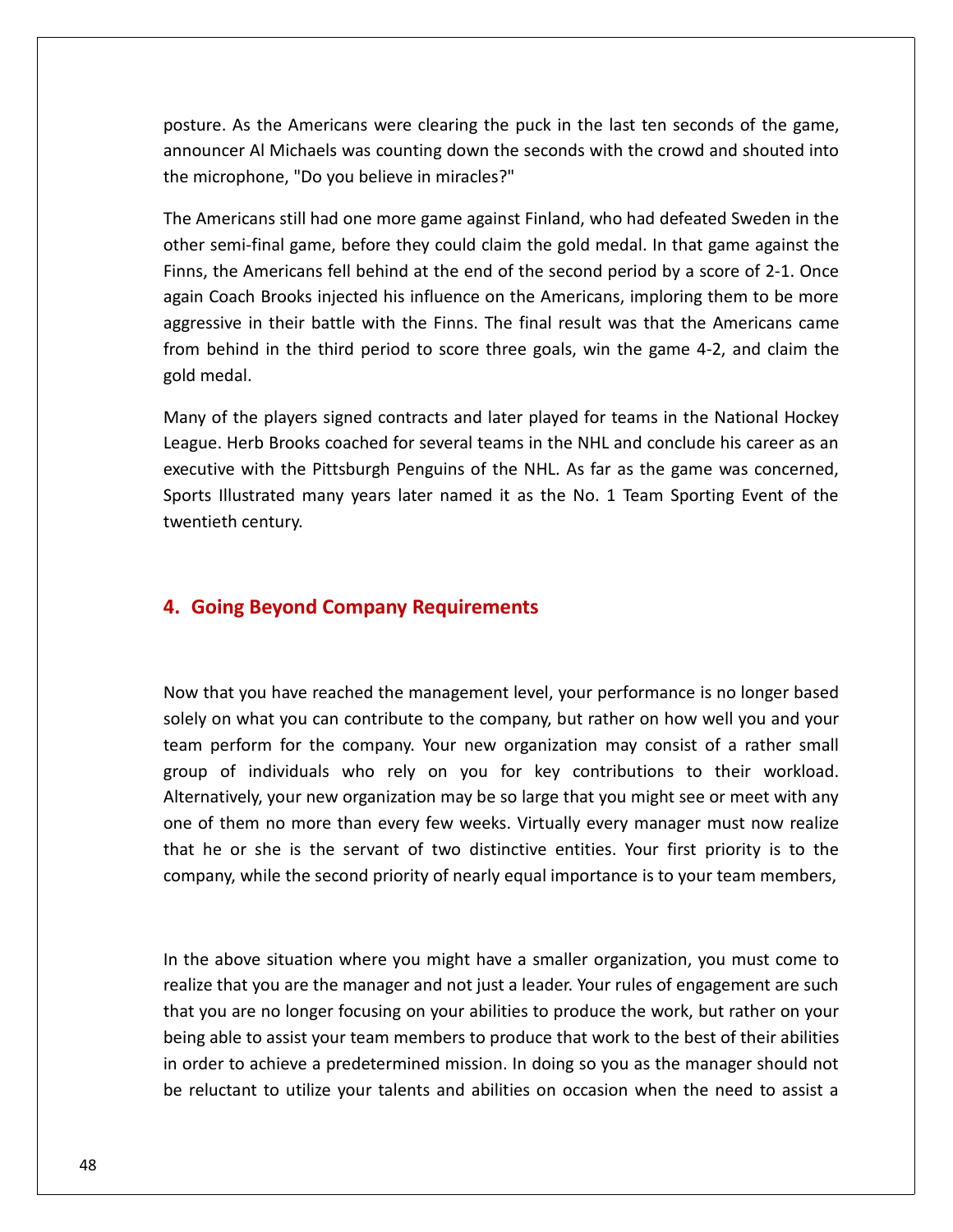member is necessary. Nevertheless, your list of responsibilities will increase when you become a member of management for a much larger<br>when you become a member of management for a much larger and is increasery. Nevertheless, your list of responsibilities will increase<br>and you become a member of management for a much larger<br>and you will have to quickly judge how much time and priority you can allot am member is necess<br>amatically when you<br>ganization, and you will<br>any one individual. dramatically when you become a member of management for a much larger organization, and you will have to quickly judge how much time and priority you can allot to any one individual.

### Look for Your Replacement

organization,

**Look for Your Replacement**<br>Should vou be fortunate enough to be at the opposite end of the management spectrum, of the Your Replacement<br>And you be fortunate enough to be at the opposite end of the management spectrum,<br>And the may assignment is quite large, this may involve an entire department or maybe for Your Replacement<br>
d you be fortunate enough to be at the opposite end of the management spectrum,<br>
our new assignment is quite large, this may involve an entire department or maybe<br>
an entire office or a satellite plan Id you be fortunate enough to be at the opposite end of the management spectrum,<br>
your new assignment is quite large, this may involve an entire department or maybe<br>
an entire office or a satellite plant. If that type of s Ind you be fortunate enough to be at the opposite end of the management spectrum,<br>your new assignment is quite large, this may involve an entire department or maybe<br>in an entire office or a satellite plant. If that type of Should you be fortunate enough to be at the opposite end of the management spectrum, Id you be fortunate enough to be at the opposite end of the management spectrum,<br>vour new assignment is quite large, this may involve an entire department or maybe<br>an entire office or a satellite plant. If that type of sit and your new assignment is quite large, this may involve an entire department or maybe Had you be fortunate enough to be at the opposite that of the management spectrum,<br>your new assignment is quite large, this may involve an entire department or maybe<br>an entire office or a satellite plant. If that type of s even an entire office or a satellite plant. If that type of situation confronts you, one of your first orders of good management practices is to seek out one quality assistant who has the leadership skills that you most admire. Selecting more than one assistant upon your arrival at the top job might seem presumpt your arrival at the top job might seem presumptuous to upper level management, unless **hand** come from an assistant's position yourself, or else there was a precedent for

### **Look for New Solutions**

or New Solutions<br>in a management position can and should be a longer-term process in which you of the Solutions<br>in a management position can and should be a longer-term process in which you<br>presumably come to know the new assignment better than anyone who has held position before you. However, some managers will turn their new assignments into<br>the position before you. However, some managers will turn their new assignments into management position can and should be a longer-term process in which you<br>hably come to know the new assignment better than anyone who has held<br>in before you. However, some managers will turn their new assignments into<br>race is in a management position can and should be a longer-term process in which you<br>resumably come to know the new assignment better than anyone who has held<br>position before you. However, some managers will turn their new ass Being in a management position can and should be a longer-term process in which you It is a management position can and should be a longer-term process in which you<br>presumably come to know the new assignment better than anyone who has held<br>position before you. However, some managers will turn their new as will presumably come to know the new assignment better than anyone who has held I presumably come to know the new assignment better than anyone who has held<br>it position before you. However, some managers will turn their new assignments into<br>durance races just to see how much more time they can spend i that position before you. However, some managers will turn their new assignments into Frash, some to know the hew assignment setter than anyone who has held<br>ion before you. However, some managers will turn their new assignments into<br>a races just to see how much more time they can spend inside company walls<br> endurance races just to see how much more time t<br>than anyone else. While your new position may tes<br>will probably be several instances when your additic<br>or the office or the worksite, you and your team n<br>manager of any orga or the office or the worksite, you and your team members need to work smarter. As a the office or the worksite, you and your team members need to work smarter. As a<br>nager of any organization, you can't force progress to be made; rather you must<br>trol the way in which progress can be made.<br>course, one of th manager of any organization, you can't force progress to be made; rather you must ager of any organization, you can't force progress to be made; rather you must<br>rol the way in which progress can be made.<br>burse, one of the primary ways for you to control progress is by having the mindset<br>your self-advanc control the way in which progress can be made.

control the way in which progress can be made.<br>
Of course, one of the primary ways for you to control progress is by having the mindset<br>
that your self-advancement philosophy should take a backseat to your responsibility f ourse, one of the primary ways for you to control progress is by having the mindset<br>your self-advancement philosophy should take a backseat to your responsibility for<br>ing about and supporting the other members of your orga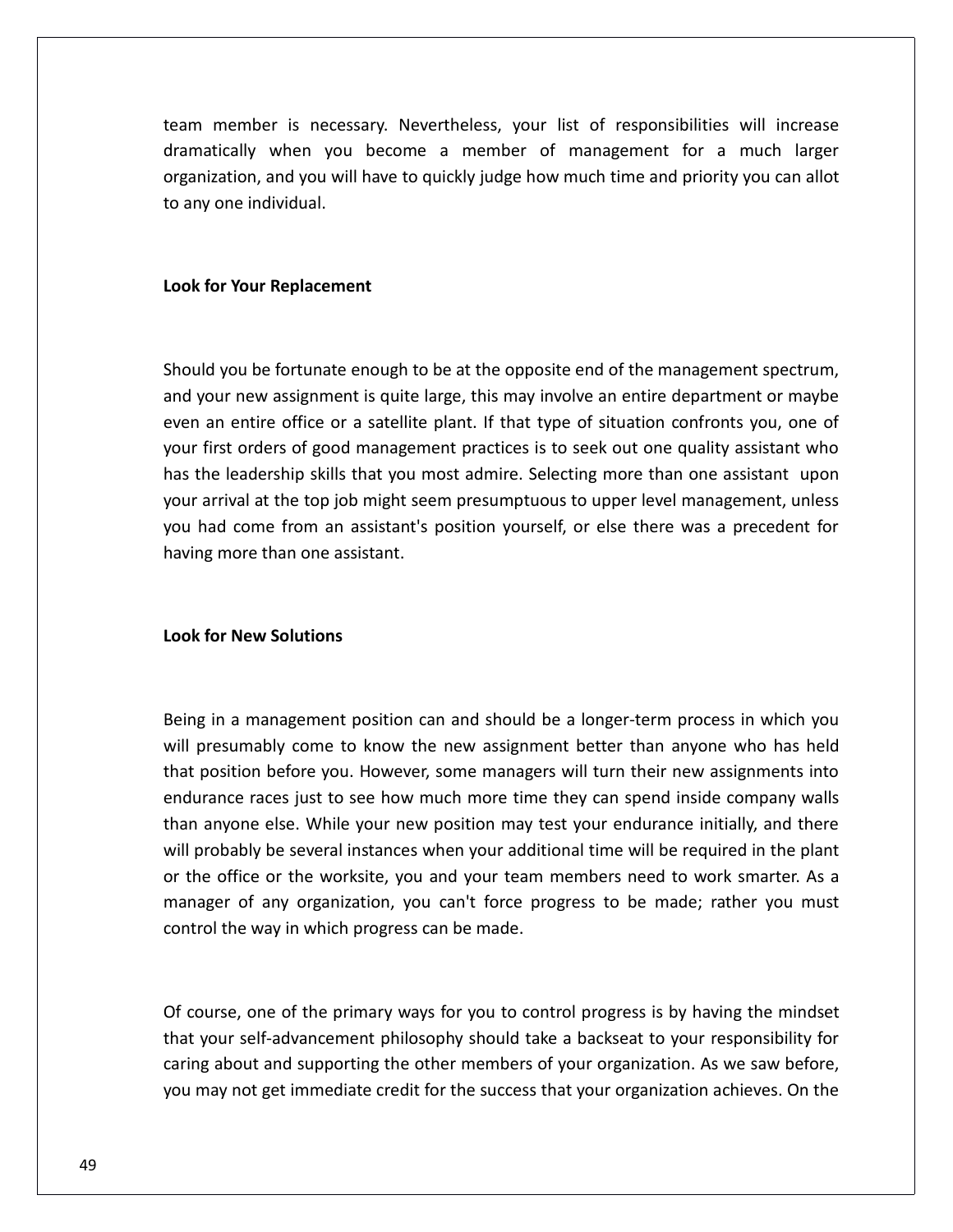we consequent than the mattem of the realization of the realization of that is and than that wour than the realization that your than  $\mathcal{L}$ Functioning intertancement<br>Functioning like the proverbial "well-oiled machine", is no accident. **Roodermany** Chernany Chernany Chernany Chernany<br> **Your Company to Your Team**<br> **Your Company to Your Team** 

### Promote Your Company to Your Team

ote Your Company to Your Team<br>few companies today have a vested pension plan for their employees, but many ote Your Company to Your Team<br>few companies today have a vested pension plan for their employees, but many<br>other perquisites which have proven to be beneficial to both the emplover and its Promote Your Company to Your Team<br>Very few companies today have a vested pension plan for their employees, but many<br>have other perquisites which have proven to be beneficial to both the employer and its<br>employees. Many com Very few companies today have a vested pension plan for their employees, but many<br>have other perquisites which have proven to be beneficial to both the employer and its<br>employees. Many companies offer healthcare subsidies, few companies today have a vested pension plan for their employees, but many<br>other perquisites which have proven to be beneficial to both the employer and its<br>oyees. Many companies offer healthcare subsidies, contributory Very few companies today have a vested pension plan for their employees, but many w companies today have a vested pension plan for their employees, but many<br>ner perquisites which have proven to be beneficial to both the employer and its<br>les. Many companies offer healthcare subsidies, contributory pensio have other perquisites which have proven to be beneficial to both the employer and its The tect companies coary have a vested pension plan for their employees, bat many<br>twe other perquisites which have proven to be beneficial to both the employer and its<br>mployees. Many companies offer healthcare subsidies, c employees. Many companies offer healthcare subsidies, contributory pension plans, of your organization to be selected to be the employer and its<br>s. Many companies offer healthcare subsidies, contributory pension plans,<br>ns that might include company stocks and options, graduate school programs,<br>unts at l 401-K plans that might include company stocks and options, graduate school programs, a positive way to improve relationships with your perison of programs,<br>and discounts at local health clubs, to name a few. First of all, become thoroughly<br>familiar with each of these extracurricular activities so that you siscounts at local health clubs, to name a few. First of all, become thoroughly<br>ar with each of these extracurricular activities so that you can become a participant<br>t is your desire. Second, implement your leadership qual and discounts at local health clubs, to name a few. First of all, become thoroughly familiar with each of these extracurricular activities so that you can become a participant if that is your desire. Second, implement your leadership qualities by encouraging each member of your organization to participate in whatever will benefit them. This is certainly a positive way to improve relationships wi **Promote Theory Exercisibe Sydne Exercisibe** Sectionships with yerour sincerity and humility will likely result in the de<br> **Promote Your Company to the Outside World**<br> **Promote Your Company to the Outside World** 

### Promote Your Company to the Outside World

onder Your Company to the Outside World<br>Companies today are as proud of their being a good place to work as they are of ote Your Company to the Outside World<br>ote Your Companies today are as proud of their being a good place to work as they are of<br>achievements. As a manager you are now a part of that reputation, and you have a opportunity to the Outside World<br>
companies today are as proud of their being a good place to work as they are of<br>
achievements. As a manager you are now a part of that reputation, and you have a<br>
copportunity to carry you nies today are as proud of their being a good place to work as they are of<br>ments. As a manager you are now a part of that reputation, and you have a<br>unity to carry your company's banner. Whether you are doing work in your<br> panies today are as proud of their being a good place to work as they are of<br>evements. As a manager you are now a part of that reputation, and you have a<br>prtunity to carry your company's banner. Whether you are doing work Many companies today are as proud of their being a good place to work as they are of mpanies today are as proud of their being a good place to work as they are of<br>ievements. As a manager you are now a part of that reputation, and you have a<br>portunity to carry your company's banner. Whether you are doing wo many companies today are as product their being a good pided to work as they are or<br>their achievements. As a manager you are now a part of that reputation, and you have a<br>great opportunity to carry your company's banner. W  $\frac{1}{2}$ the vertical your company's banner. Whether you are doing work in you have a<br>portunity to carry your company programs and events, or just being a good<br>r, you are enhancing people's opinions of your company. And always be o great opportunity to carry your company's banner. Whether you are doing work in your community, participating in company programs and events, or just being a good as a testimonial. These testimonies will ultimately prove beneficial to both the as a testimonial. These testimonies will ultimately prove beneficial to both a a testimonial. These testimonies will ultimately prove benefic neighbor, you are enhancing people's opinions of your company. And always be on the manney, participating in company<br>hbor, you are enhancing people's op<br>out for testimonials from others of<br>pany is the recipient of a complimen<br>ice that your organization or comp<br>ement as a testimonial. These testir<br>and your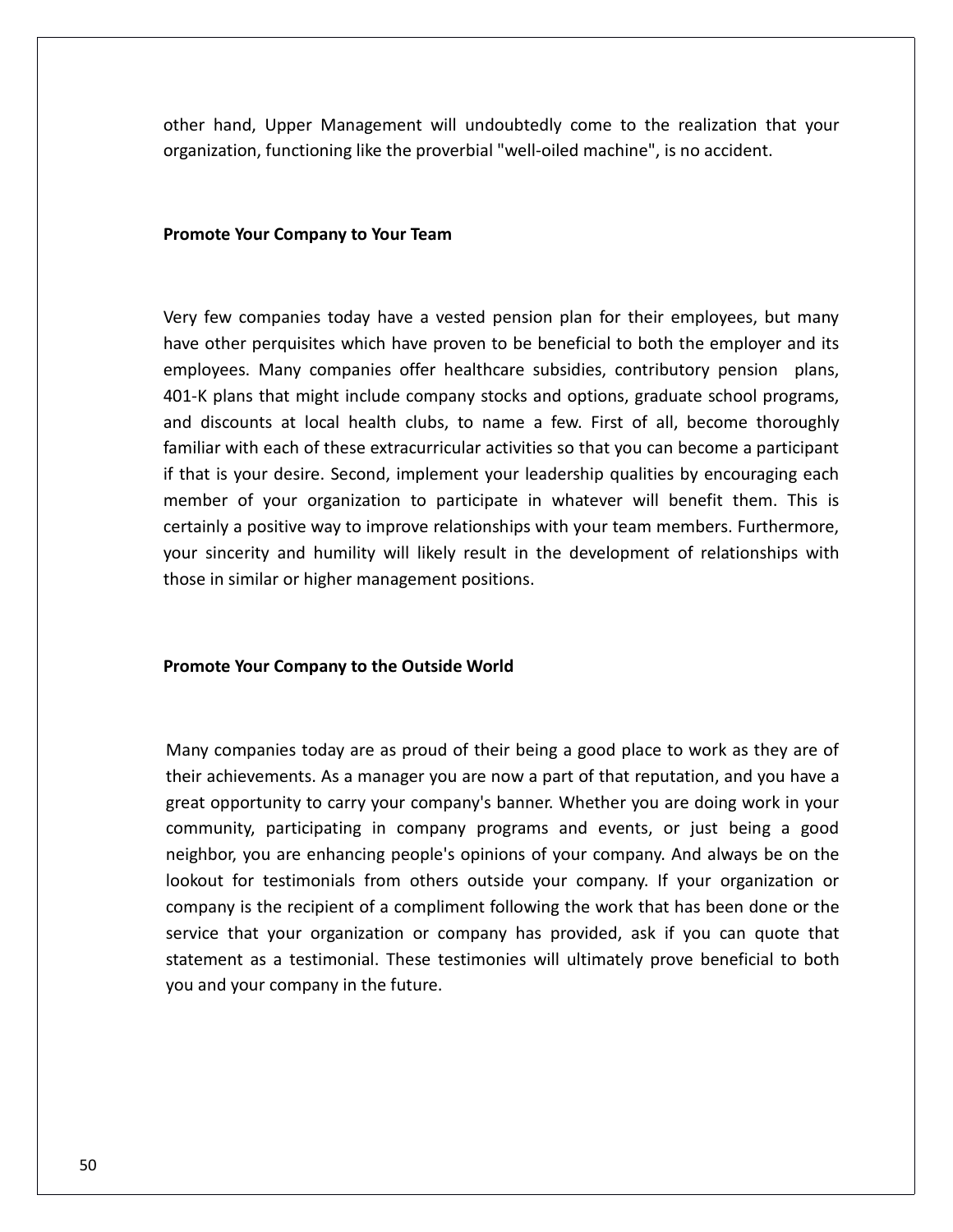- Which of these backgrounds is <sup>a</sup> valuable tool for engineers who have higher aspirations? f these backgrom<br>Business f these backgrou<br>Business<br>Finance ch of these backgrounds is a va<br>a. Business<br>b. Finance<br>c. Both of the above
	- a. Business
	-
	- Business<br>Finance<br>Both of the above<br>None of the above c. Both of the above
	- d. None of the above
- b. Finance<br>
c. Both of the above<br>
d. None of the above<br>
A function that is basic to any engineer's daily activities includes: Both of the above<br>None of the above<br>ion that is basic to any engineer's daily<br>Keeping up with the stock market None of the above<br>
ion that is basic to any engineer's dail<br>
Keeping up with the stock market<br>
Keeping accurate daily records motion that is basic to any engineer's daily act<br>a. Keeping up with the stock market<br>b. Keeping accurate daily records<br>c. Keeping up with the business news
	- a. Keeping up with the stock market
	- b. Keeping accurate daily records
	- c. Keeping up with the business news
	- d. None of the above
- b. Keeping accurate daily records<br>
c. Keeping up with the business news<br>
d. None of the above<br>
Which of the following is most important for engineers to know about their company? Keeping up with the business news<br>None of the above<br>f the following is most important for engineers<br>The company's ultimate financial goals None of the above<br>f the following is most important for engine<br>The company's ultimate financial goals<br>The company's current stock price ch of the following is most important for exercise to the company's ultimate financial goad.<br>
The company's current stock price<br>
Francial goad.<br>
The company's list of creditors
	-
	- a. The company's ultima<br>b. The company's currence.<br>c. The company's list of company's list of company's list of company b. The company's current stock pr<br>c. The company's list of creditors<br>d. All the above<br>Some leadership qualities include:
		- c. The company's list of creditors<br>d. All the above<br>ne leadership qualities include:<br>a. Demonstrating sincerity
		- d. All the above
- 4. Some leadership qualities include:
	- a. Demonstrating sincerity Demonstrating sinceri<br>Showing an interest in<br>Having a teachable spi<br>All the above
- All the above<br>adership qualities include:<br>Demonstrating sincerity<br>Showing an interest in other's opinions b. Showing an interest in other's opinions
	-
	- d. All the above
- b. Showing an interest in other's opinions<br>
c. Having a teachable spirit<br>
d. All the above<br>
A good character trait for an engineer who wishes to be management-promotable is: Having a teachable spirit<br>All the above<br>character trait for an enginee<br>A stubborn attitude All the above<br>character trait for an engineer who wishe<br>A stubborn attitude<br>An unwillingness to compromise ood character trait for an engineer who wishes to be<br>a. A stubborn attitude<br>b. An unwillingness to compromise<br>c. Preparing for future situations and opportunities
	-
	-
	-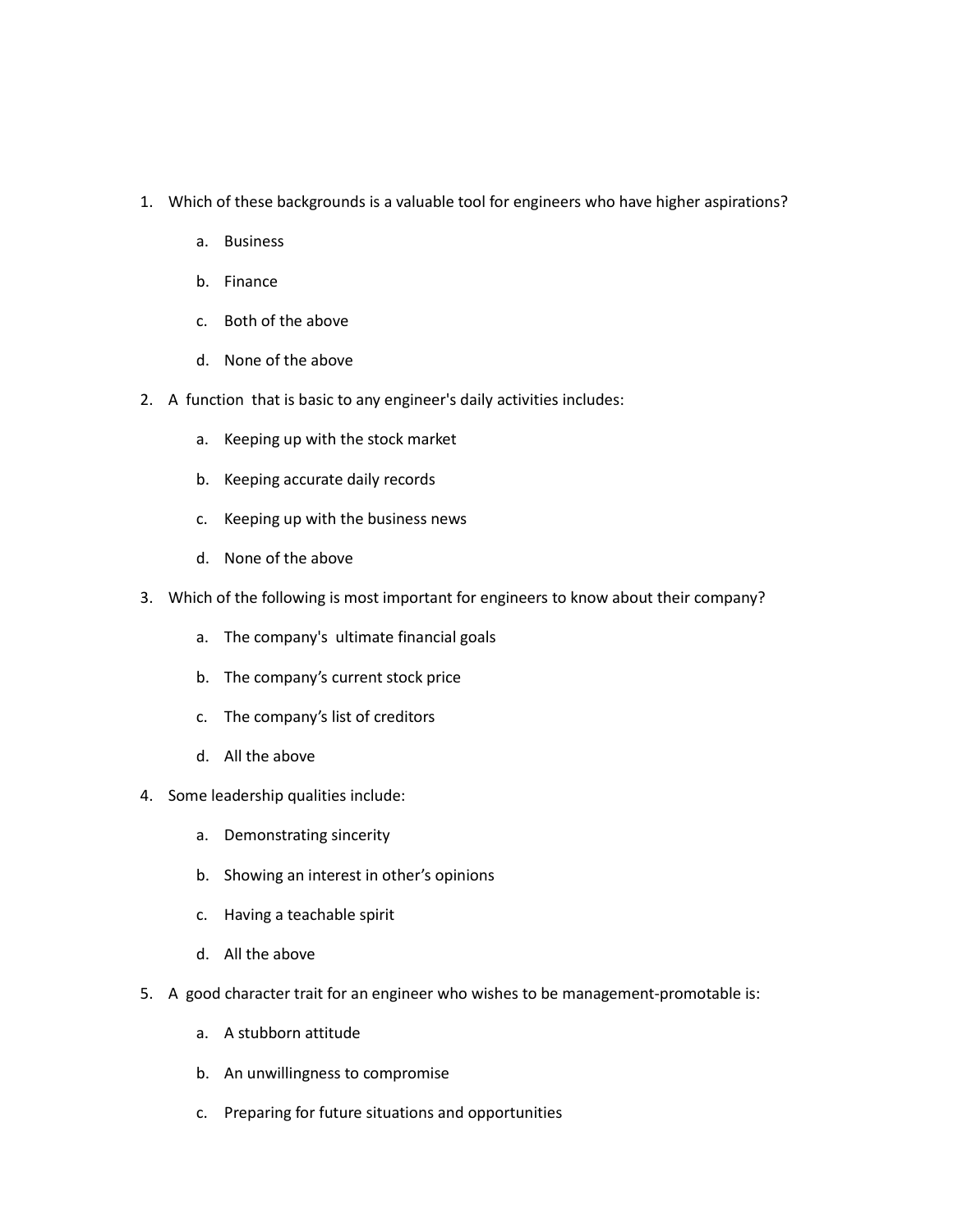- All the above
- d. All the above<br>You as the squad leader are expected to:
	- d. All the above<br>as the squad leader are expected to:<br>a. Micro-manage the work of others so that things get done. d. All the above<br>as the squad leader are expected to:<br>a. Micro-manage the work of others so that things get done.<br>b. Tell your Supervisor how well things are going, whether or not it's true.
	- as the squad leader are expected to:<br>
	a. Micro-manage the work of others so that things get done.<br>
	b. Tell your Supervisor how well things are going, whether or not it's true.<br>
	c. Become argumentative with your team member
- a. Micro-manage the work<br>b. Tell your Supervisor hov<br>c. Become argumentative<br>d. None of the above. b. Tell your Supervisor how well things are going, whether o<br>c. Become argumentative with your team members when th<br>d. None of the above.<br>When a problem occurs in your group, you would do well to: c. Become argumentative with your team me<br>d. None of the above.<br>en a problem occurs in your group, you would d<br>a. Voice vour criticism and blame others.
	-
- d. None of the above.<br>
7. When a problem occurs in your group, you would do well to:<br>
a. Voice your criticism and blame others.<br>
b. Accept responsibility and seek a solution. en a problem occurs in your group, you would do well to:<br>a. Voice your criticism and blame others.<br>b. Accept responsibility and seek a solution.<br>c. Tell vour Supervisor that you aren't being paid enough.
- a. Voice your criticism and<br>b. Accept responsibility an<br>c. Tell your Supervisor that<br>d. None of the above.
	-
	- c. Tell your Supervisor the<br>d. None of the above.<br>en building your project te<br>a. Background
	- d. None of the above. None of the above.<br>uilding your project<br>Background<br>Personality
- b. Accept responsibility and seek a solution.<br>
c. Tell your Supervisor that you aren't being paid enough.<br>
d. None of the above.<br>
When building your project team, you need personnel that have the same: en building your project te<br>a. Background<br>b. Personality<br>c. Characteristics
	- a. Background
	-
	-
	- Background<br>Personality<br>Characteristics<br>None of the above d. None of the above
- c. Characteristics<br>
d. None of the above<br>
The leader should have an open line of communication with the Supervisor or Department Head: At the beginning and at the end of the assigned work.<br>At the beginning and at the end of the assigned work. Sometimes, but only an open line of communication with the Sup<br>
Sometimes, and at the end of the assigned work.<br>
Sometimes, but only when the situation is critical.
	- From the beginning and at the end of the assigned work.<br>From the beginning and at the end of the assigned work.<br>From the beginning to the end of the assigned work.
	-
	- c. Sometimes, but only when the situation is critical.
- a. At the beginning and at the end of the assigned work.<br>
b. From the beginning to the end of the assigned work.<br>
c. Sometimes, but only when the situation is critical.<br>
d. Never. The work assignment is the sole responsibi Issuing a weekly progress report to your Supervisor for the assigned work.<br>
Issuing a weekly progress report to your Supervisor for the assigned work<br>
Issuing a weekly progress report to your Supervisor for the assigned wo c. Sometimes, but only when the situation is critical.<br>
d. Never. The work assignment is the sole responsibility of the leader.<br>
ing a weekly progress report to your Supervisor for the assigned work<br>
a. Keeps your Supervis
- d. Never. The work assignment is the sole responsibility of th<br>ing a weekly progress report to your Supervisor for the assign<br>a. Keeps your Supervisor current with the progress of your as<br>b. Apprises management of any shor 10. Issuing a weekly progress report to your Supervisor for the assigned work<br>
a. Keeps your Supervisor current with the progress of your assignment.<br>
b. Apprises management of any short or long term problems.<br>
c. Affords
	-
	-
	-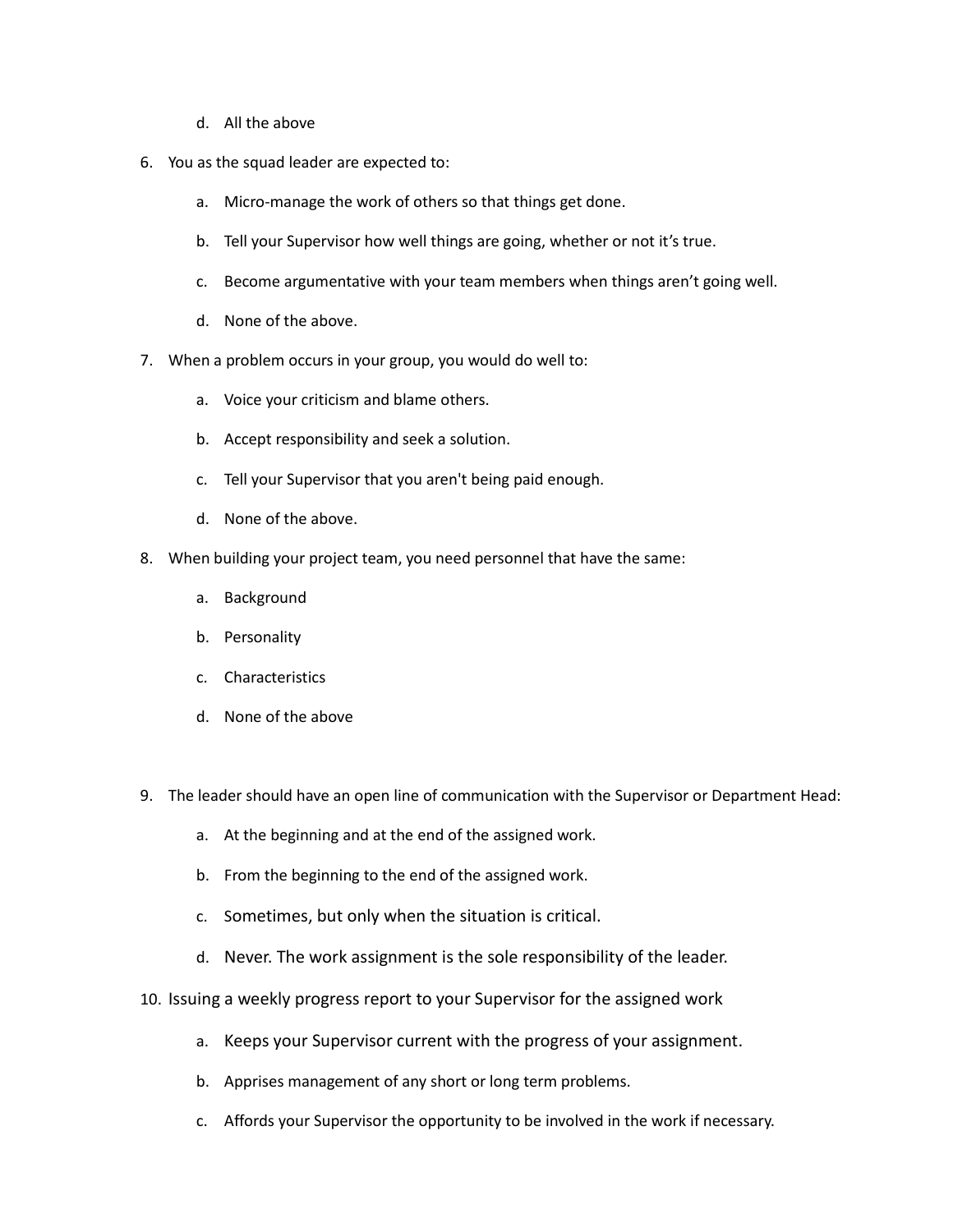- d. All the above. d. All the above.
- d. All the above.<br>Three very important aspects of leadership are Vision, Mission and Values: All the above.<br>Pry important<br>True All the above.<br>ery important<br>True<br>False Three very important aspects of leadership are Vision, Mission and Values:<br>
a. True<br>
b. False<br>
which of the following character traits should an experienced leader not develop?
	- a.
	- b.
- True<br>False<br>f the following character tr<br>Enthusiasm False<br>f the following ch<br>Enthusiasm<br>Sinceritv ch of the following character<br>a. Enthusiasm<br>b. Sincerity<br>c. Strong opinion
	- a. Enthusiasm
	-
	- Enthusiasm<br>Sincerity<br>Strong opinion<br>Initiative Strong opinio<br>Initiative<br>ve attitude is d<br>True
	- d. Initiative
- b. Sincerity<br>
c. Strong opinion<br>
d. Initiative<br>
A positive attitude is one of the acquired principles of a quality leader. Initiative<br>ve attitude is o<br>True<br>False 13. A positive attitude is one of the acquired principles of a quality leader.<br>
a. True<br>
b. False<br>
14. Your chances of advancing more rapidly in your company increase if you are a good:
	- a.
	- b.
- True<br>False<br>ances of advan<br>Debater False<br>ances of advan<br>Debater<br>Listener chances of advanc<br>a. Debater<br>b. Listener<br>c. Follower
	- a. Debater
	-
	- Debater<br>Listener<br>Follower<br>Speaker c. Follower
	- d. Speaker
- b. Listener<br>
C. Follower<br>
d. Speaker<br>
Some factors that a manager can implement when the work assignment begins to lose steam are: Follower<br>Speaker<br>ctors that a manager can implemen<br>Blaming the Proiect Manager Speaker<br>ctors that a manager can implement when the work<br>Blaming the Project Manager<br>Be willing to look at options and alternatives
	- Blaming the Project Manage<br>Be willing to look at options<br>Blaming the procurement d<br>None of the above
	- ie factors that a manager can implement when to<br>a. Blaming the Project Manager<br>b. Be willing to look at options and alternative<br>c. Blaming the procurement department. b. Be willing to look at options and alternatives<br>
	c. Blaming the procurement department.<br>
	d. None of the above<br>
	Arnold Palmer never became a successful golfer because
		- o. Blaming the procurement department.<br>
		d. None of the above<br>
		bld Palmer never became a successful golfer<br>
		a. He always took things for granted..
		-
- d. None of the above<br>bld Palmer never became a successful golfer because<br>a. He always took things for granted..<br>b. There were too many golfers better than he was.
	-
	- Palmer never became a successful golfer because<br>He always took things for granted..<br>There were too many golfers better than he was.<br>He always gave up big leads with nine holes to play.
	-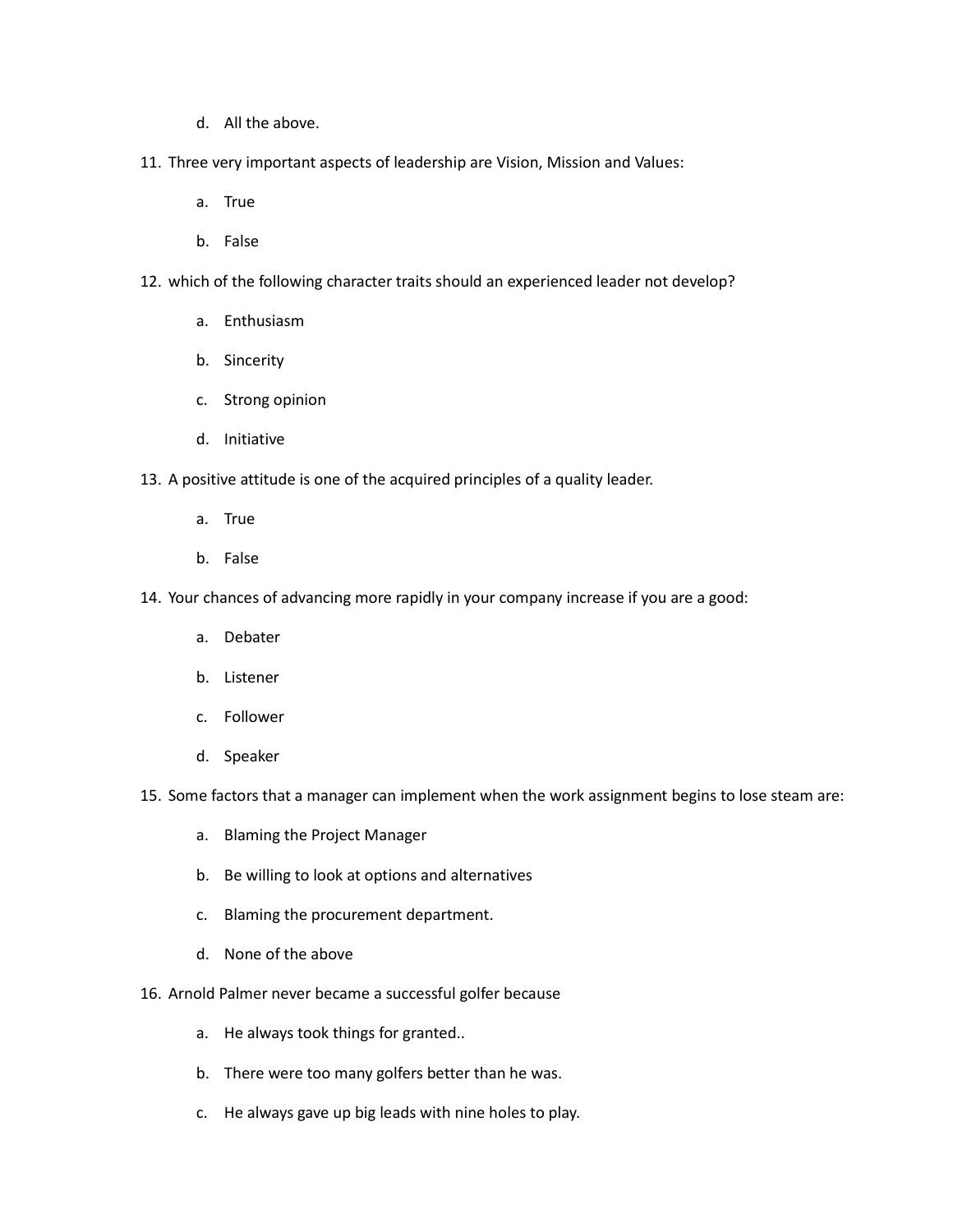- d. None of the above. d. None of the above.
- d. None of the above.<br>Self-training is an important part of your growth as a leader and a manager. None of the a<br>ning is an imp<br>True None of the al<br>ning is an impo<br>True<br>False
	-
	-

 Not giving credit to somebody else only applies when that individual: giving credit to somebody else only applies when that<br>a. Tells you something that you wish to repeat.

- giving credit to somebody else only applies with<br>a. Tells you something that you wish to reper<br>b. Writes something that you really like. giving credit to somebody else only applies wher<br>a. Tells you something that you wish to repeat.<br>b. Writes something that you really like.<br>c. Does something that is really beneficial.
- a. Tells you something that<br>b. Writes something that y<br>c. Does something that is ind. None of the above.  $\cup$ .  $\mathsf{v}\mathsf{v}\mathsf{l}$ 
	-
	- b.
- A good philosophy for managers to follow is to have lengthy meetings and long impromptuded and philosophy for managers to follow is to have lengthy meetings and long impromptuded by the managers of follow is to have length because you will learn more that way.<br>
thereficial.<br>
d. None of the above.<br>
bod philosophy for managers to follow is to h<br>
ussions because you will learn more that way. None of the a<br>philosophy 1<br>philosophy 1<br>ms because y<br>True philosophy forms because your<br>philosophy forms because your<br>True<br>False  $\overline{a}$ . In good philosophy for managers to follow is to have lengthy meetings and forig impromptandiscussions because you will learn more that way.<br>
a. True<br>
In general, which of the following characteristics should not be conside discussions because you will learn more that way.
	- a.
	- b.
- Executive Management?<br>
Executive Management?<br>
Executive Management? False<br>False<br>ral, which of the followi<br>cutive Management?<br>Being perseverant ral, which of the following<br>
ecutive Management?<br>
Being perseverant<br>
Speaking conciselv c.with Executive Management?<br>a. Being perseverant<br>b. Speaking concisely
	- a. Being perseverant
	- Being perseverant<br>Speaking concisely<br>Pestering<br>Getting to the point
	- c. Pestering
	-
- b. Speaking concisely<br>
c. Pestering<br>
d. Getting to the point<br>
One of the first things that you should do as a new manager is to :
	- Schedule an organizational meeting so you can tell everyone how you want things done.<br>Schedule an organizational meeting so you can tell everyone how you want things done. Meet with your should do as a new manager is to :<br>a. Schedule an organizational meeting so you can tell everyone how you want things done.<br>b. Meet with your immediate supervisor to determine what you are expected to accomp Schedule an organiza<br>Meet with your imme<br>Name at least one as<br>None of the above
- 21. One of the first things that you should do as a new manager is to :<br>
a. Schedule an organizational meeting so you can tell everyone how you want things done.<br>
b. Meet with your immediate supervisor to determine what yo
	-
	-